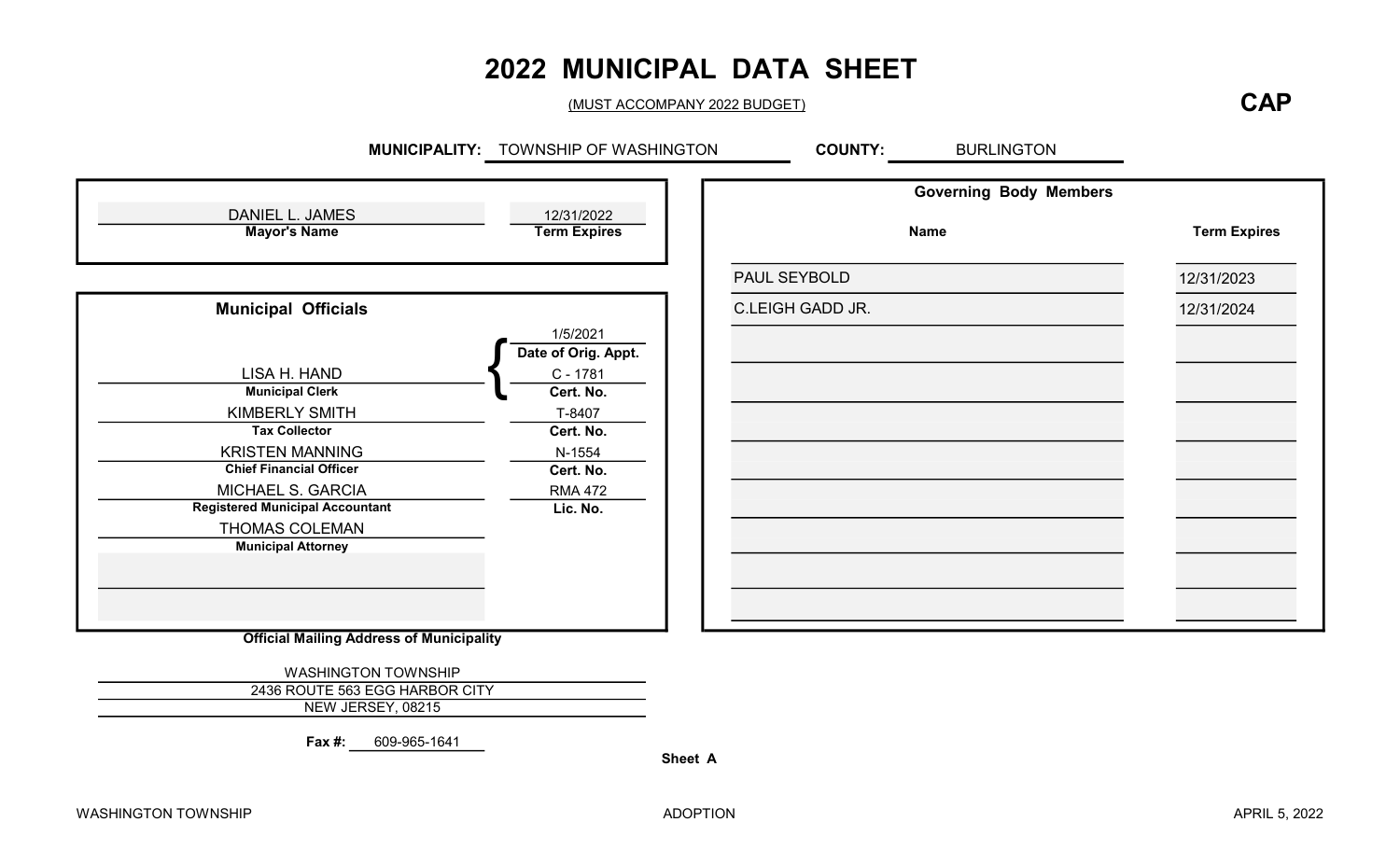|                                                                                                                                                                                                                 |                                                                                                                                                                                                                                                                                                                                                                                                                                                                                                                                                                                                                                                                                   |                                                                                                  | 2022<br><b>MUNICIPAL BUDGET</b> |                                                                     |                                                                        |                                                                                                                                                                                                                                                                                                                                                                                                                                                                                                                                                  |
|-----------------------------------------------------------------------------------------------------------------------------------------------------------------------------------------------------------------|-----------------------------------------------------------------------------------------------------------------------------------------------------------------------------------------------------------------------------------------------------------------------------------------------------------------------------------------------------------------------------------------------------------------------------------------------------------------------------------------------------------------------------------------------------------------------------------------------------------------------------------------------------------------------------------|--------------------------------------------------------------------------------------------------|---------------------------------|---------------------------------------------------------------------|------------------------------------------------------------------------|--------------------------------------------------------------------------------------------------------------------------------------------------------------------------------------------------------------------------------------------------------------------------------------------------------------------------------------------------------------------------------------------------------------------------------------------------------------------------------------------------------------------------------------------------|
| Municipal Budget of the                                                                                                                                                                                         | <b>TOWNSHIP</b>                                                                                                                                                                                                                                                                                                                                                                                                                                                                                                                                                                                                                                                                   | of                                                                                               | <b>WASHINGTON</b>               | , County of                                                         | <b>BURLINGTON</b>                                                      | for the Fiscal Year 2022.                                                                                                                                                                                                                                                                                                                                                                                                                                                                                                                        |
| day of<br>1st<br>N.J.A.C. 5:30-4.4(d).<br>revenues equals the total of appropriations.<br>Certified by me, this<br>mgarcia@ford-scott.com<br>Registered Municipal Accountant<br>Ocean City, NJ 08223<br>Address | It is hereby certified that the Budget and Capital Budget annexed hereto and hereby made a part<br>hereof is a true copy of the Budget and Capital Budget approved by resolution of the Governing Body on the<br>March<br>and that public advertisement will be made in accordance with the provisions of N.J.S.A. 40A:4-6 and<br>Certified by me, this<br>1st<br>It is hereby certified that the approved Budget annexed hereto and hereby made<br>a part is an exact copy of the original on file with the Clerk of the Governing Body, that all<br>additions are correct, all statements contained herein are in proof, and the total of anticipated<br>day of<br>March<br>1st | ,2022<br>day of<br>, 2022<br>1535 Haven Avenue<br>Address<br>609-399-6333<br><b>Phone Number</b> | 2022<br>March                   | Local Budget Law, N.J.S.A. 40A:4-1 et seq.<br>Certified by me, this | 1st<br>day of<br>KManning@wtbcnj.org<br><b>Chief Financial Officer</b> | lhand@wtbcnj.org<br>Clerk<br>2436 ROUTE 563 EGG HARBOR CITY<br>Address<br>NEW JERSEY, 08215<br>Address<br>609-965-3242<br><b>Phone Number</b><br>It is hereby certified that the approved Budget annexed hereto and hereby made<br>a part is an exact copy of the original on file with the Clerk of the Governing Body, that all<br>additions are correct, all statements contained herein are in proof, the total of anticipated<br>revenues equals the total of appropriations and the budget is in full compliance with the<br>March<br>2022 |
|                                                                                                                                                                                                                 |                                                                                                                                                                                                                                                                                                                                                                                                                                                                                                                                                                                                                                                                                   |                                                                                                  | DO NOT USE THESE SPACES         |                                                                     |                                                                        |                                                                                                                                                                                                                                                                                                                                                                                                                                                                                                                                                  |
| foregoing only.                                                                                                                                                                                                 | CERTIFICATION OF ADOPTED BUDGET<br>(Do not advertise this Certification form)<br>It is hereby certified that the amounts to be raised by taxation for local purposes has been<br>compared with the approved Budget previously certified by me and any changes required as a<br>condition to such approval have been made. The adopted budget is certified with respect to the<br><b>STATE OF NEW JERSEY</b><br><b>Department of Community Affairs</b><br>Director of the Division of Local Government Services                                                                                                                                                                    |                                                                                                  |                                 |                                                                     |                                                                        |                                                                                                                                                                                                                                                                                                                                                                                                                                                                                                                                                  |
| Dated:<br>, 2022                                                                                                                                                                                                | By:                                                                                                                                                                                                                                                                                                                                                                                                                                                                                                                                                                                                                                                                               |                                                                                                  | Sheet 1                         |                                                                     |                                                                        |                                                                                                                                                                                                                                                                                                                                                                                                                                                                                                                                                  |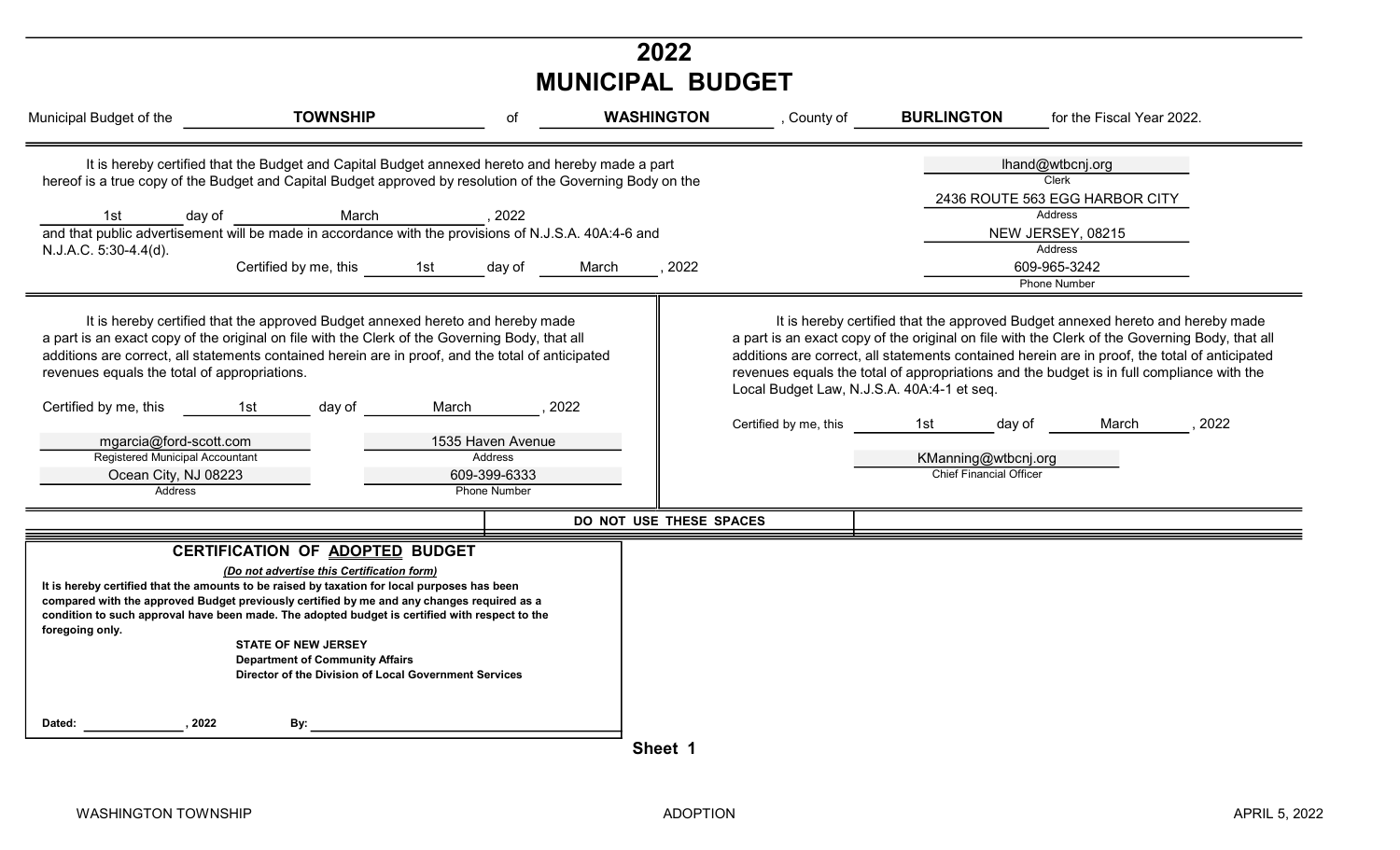#### MUNICIPAL BUDGET NOTICE

### Municipal Budget of the **of the contract of the Fiscal Year 2022** (County of the Fiscal Year 2022 Be it Resolved, that the following statements of revenues and appropriations shall constitute the Municipal Budget for the year 2022; Be it Further Resolved, that said Budget be published in the in the issue of **March** 9th 5022 The Governing Body of the TOWNSHIP of WASHINGTON does hereby approve the following as the Budget for the year 2022: RECORDED VOTE (Insert Last Name) JAMES Ayes SEYBOLD Nays GADD Absent Notice is hereby given that the Budget and Tax Resolution was approved by the **COMMITTEEPERSONS** of the of , County of , on 1st , 2022. WASHINGTON BURLINGTON March A Hearing on the Budget and Tax Resolution will be held at , on 5th , 2022 at WASHINGTON TOWNSHIP 7:00 o'clock P.M. at which time and place objections to said Budget and Tax Resolution for the year 2022 may be presented by taxpayers or other interested persons. Abstained BURLINGTON COUNTY TIMES of WASHINGTON **April** COMMITTEEPERSONS of the TOWNSHIP

Sheet 2

Section 1.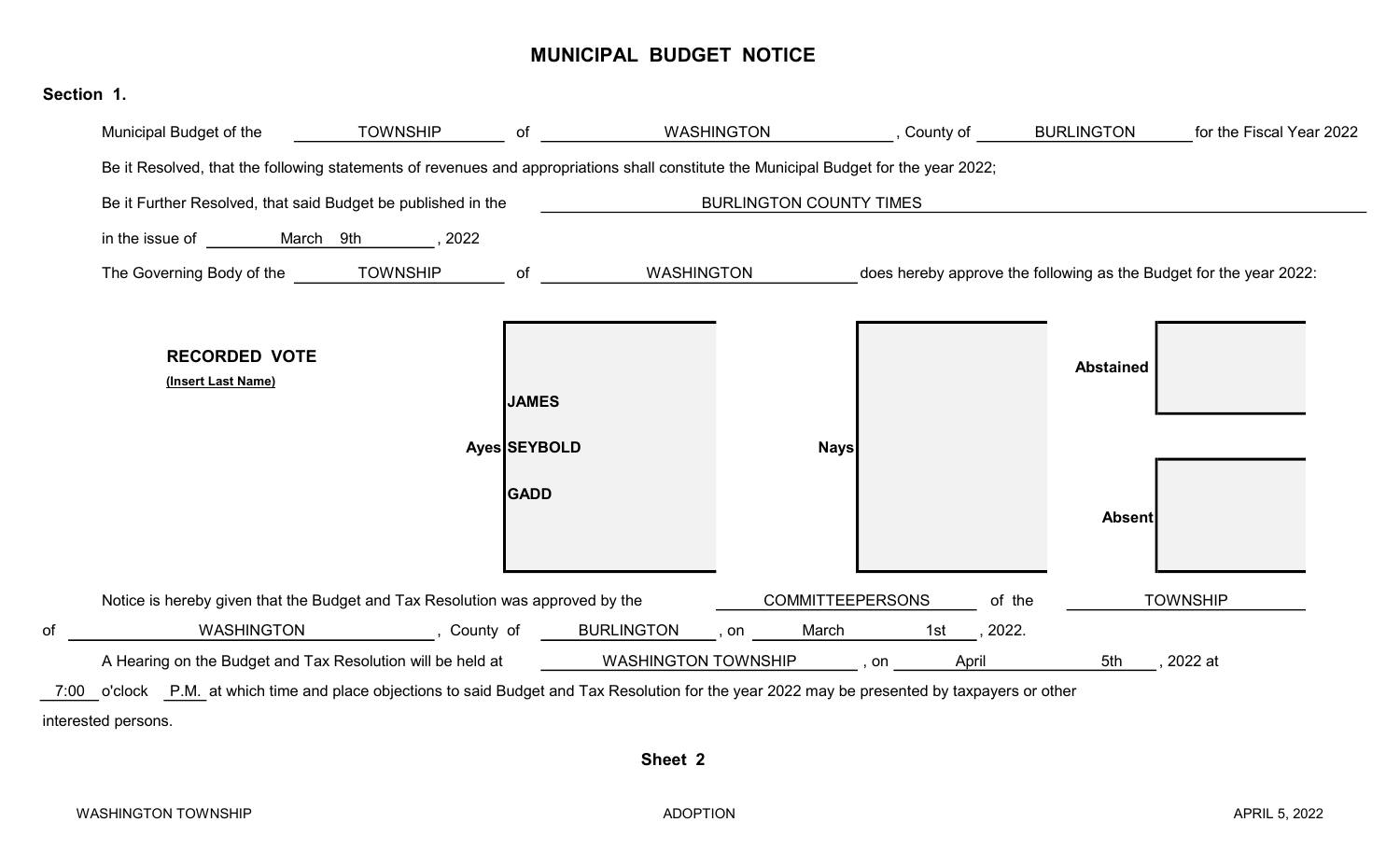#### EXPLANATORY STATEMENT

#### SUMMARY OF CURRENT FUND SECTION OF APPROVED BUDGET

|                                                                                                                                                            |        |                                             | <b>YEAR 2022</b>    |  |
|------------------------------------------------------------------------------------------------------------------------------------------------------------|--------|---------------------------------------------|---------------------|--|
| General Appropriations For: (Reference to item and sheet number should be omitted in advertised budget)                                                    |        |                                             | <b>XXXXXXXXXXXX</b> |  |
| 1. Appropriations within "CAPS" -                                                                                                                          |        |                                             | <b>XXXXXXXXXXXX</b> |  |
| (a) Municipal Purposes $\{(Item H-1, Sheet 19)(N.J.S.A. 40A:4-45.2)\}$                                                                                     |        |                                             | 857,457.00          |  |
| 2. Appropriations excluded from "CAPS" -                                                                                                                   |        |                                             | XXXXXXXXXXX         |  |
| (a) Municipal Purposes {(Item H-2, Sheet 28)(N.J.S.A. 40A:4-53.3 as amended)}                                                                              |        |                                             |                     |  |
| (b) Local District School Purposes in Municipal Budget (Item K, Sheet 29)                                                                                  |        |                                             |                     |  |
| Total General Appropriations excluded from "CAPS" (Item O, Sheet 29)                                                                                       |        |                                             | 554,660.00          |  |
| 3. Reserve for Uncollected Taxes (Item M, Sheet 29) Based on Estimated                                                                                     | 94.73% | <b>Percent of Tax Collections</b>           | 66,000.00           |  |
|                                                                                                                                                            |        | <b>Building Aid Allowance</b><br>$2022 - $$ |                     |  |
| 4. Total General Appropriations (Item 9, Sheet 29)                                                                                                         |        | for Schools-State Aid<br>$2021 - $$         | 1,478,117.00        |  |
| 5. Less: Anticipated Revenues Other Than Current Property Tax (Item 5, Sheet 11) (i.e. Surplus, Miscellaneous Revenues and Receipts from Delinquent Taxes) |        |                                             | 1,478,117.00        |  |
| 6. Difference: Amount to be Raised by Taxes for Support of Municipal Budget (as follows)                                                                   |        |                                             |                     |  |
| (a) Local Tax for Municipal Purposes Including Reserve for Uncollected Taxes (Item 6(a), Sheet 11)                                                         |        |                                             |                     |  |
| (b) Addition to Local District School Tax (Item 6(b), Sheet 11)                                                                                            |        |                                             |                     |  |
| (c) Minimum Library Tax                                                                                                                                    |        |                                             |                     |  |
|                                                                                                                                                            |        |                                             |                     |  |
|                                                                                                                                                            |        |                                             |                     |  |
|                                                                                                                                                            |        |                                             |                     |  |
|                                                                                                                                                            |        |                                             |                     |  |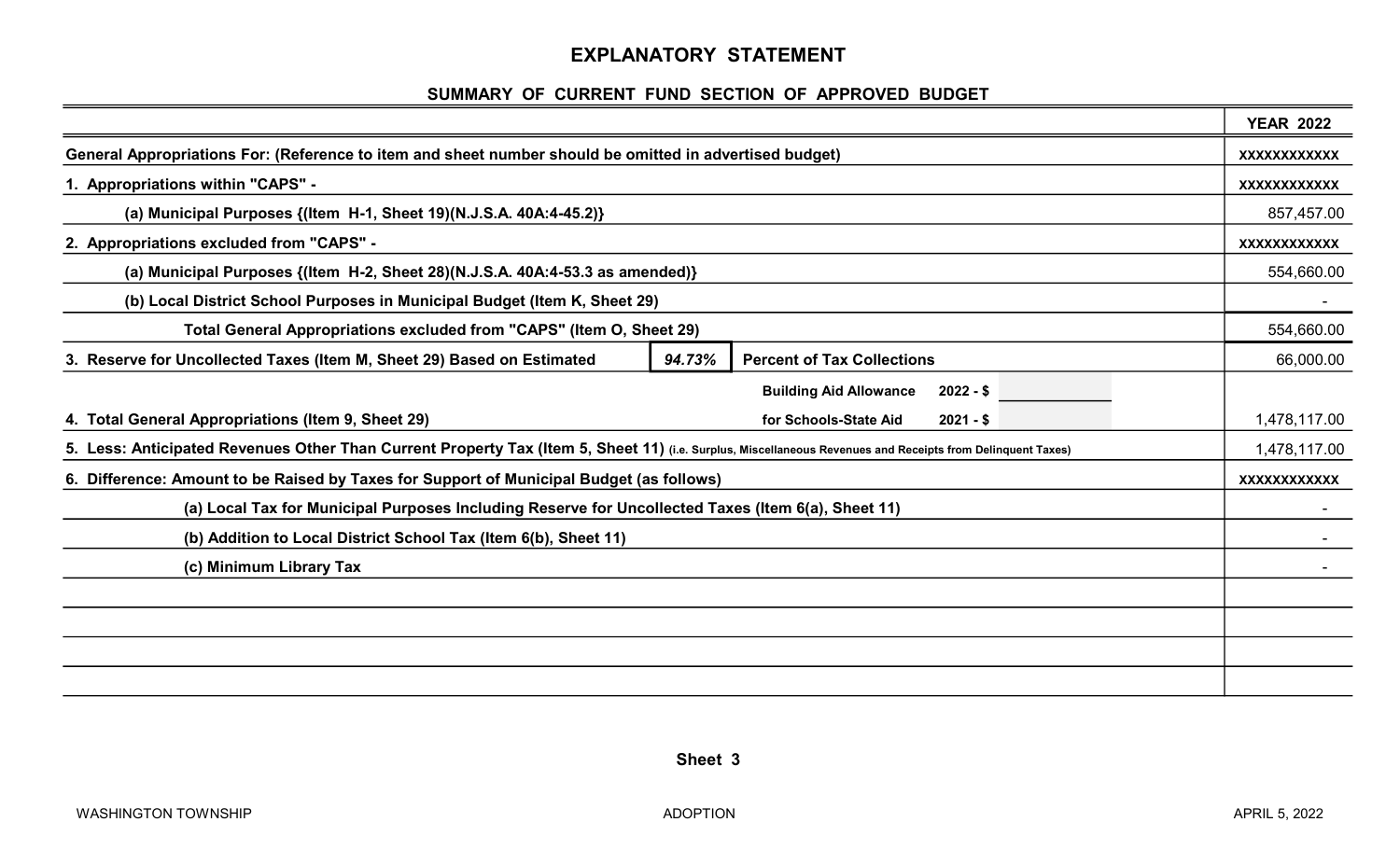#### EXPLANATORY STATEMENT - (Continued)

#### SUMMARY OF 2021 APPROPRIATIONS EXPENDED AND CANCELED

|                                                                                                             | <b>General</b>                           |                          |                |                                    |                |                          |                |
|-------------------------------------------------------------------------------------------------------------|------------------------------------------|--------------------------|----------------|------------------------------------|----------------|--------------------------|----------------|
|                                                                                                             | <b>Budget</b>                            | <b>Utility</b>           | <b>Utility</b> | <b>Utility</b>                     | <b>Utility</b> | <b>Utility</b>           | <b>Utility</b> |
| <b>Budget Appropriations - Adopted Budget</b>                                                               | 1,105,842.45                             |                          |                | $\overline{\phantom{a}}$           |                |                          |                |
| Budget Appropriations Added by N.J.S.A. 40A:4-87                                                            |                                          |                          |                |                                    |                |                          |                |
| <b>Emergency Appropriations</b>                                                                             |                                          |                          |                | $\sim$                             |                |                          |                |
| <b>Total Appropriations</b>                                                                                 | 1,105,842.45                             |                          |                | $\sim$                             | -              | $\blacksquare$           |                |
| Expenditures:<br>Paid or Charged (Including Reserve for<br>Uncollected Taxes)                               | 915,968.12                               |                          |                | $\sim$                             |                | $\blacksquare$           |                |
| Reserved                                                                                                    | 189,874.33                               |                          |                | $\overline{\phantom{a}}$           |                | ۰                        |                |
| <b>Unexpended Balances Canceled</b><br><b>Total Expenditures and Unexpended</b><br><b>Balances Canceled</b> | $\overline{\phantom{a}}$<br>1,105,842.45 | $\overline{\phantom{a}}$ |                | $\overline{\phantom{a}}$<br>$\sim$ |                | $\overline{\phantom{0}}$ |                |
| Overexpenditures *                                                                                          |                                          |                          |                | $\sim$                             |                |                          |                |

Sheet 3a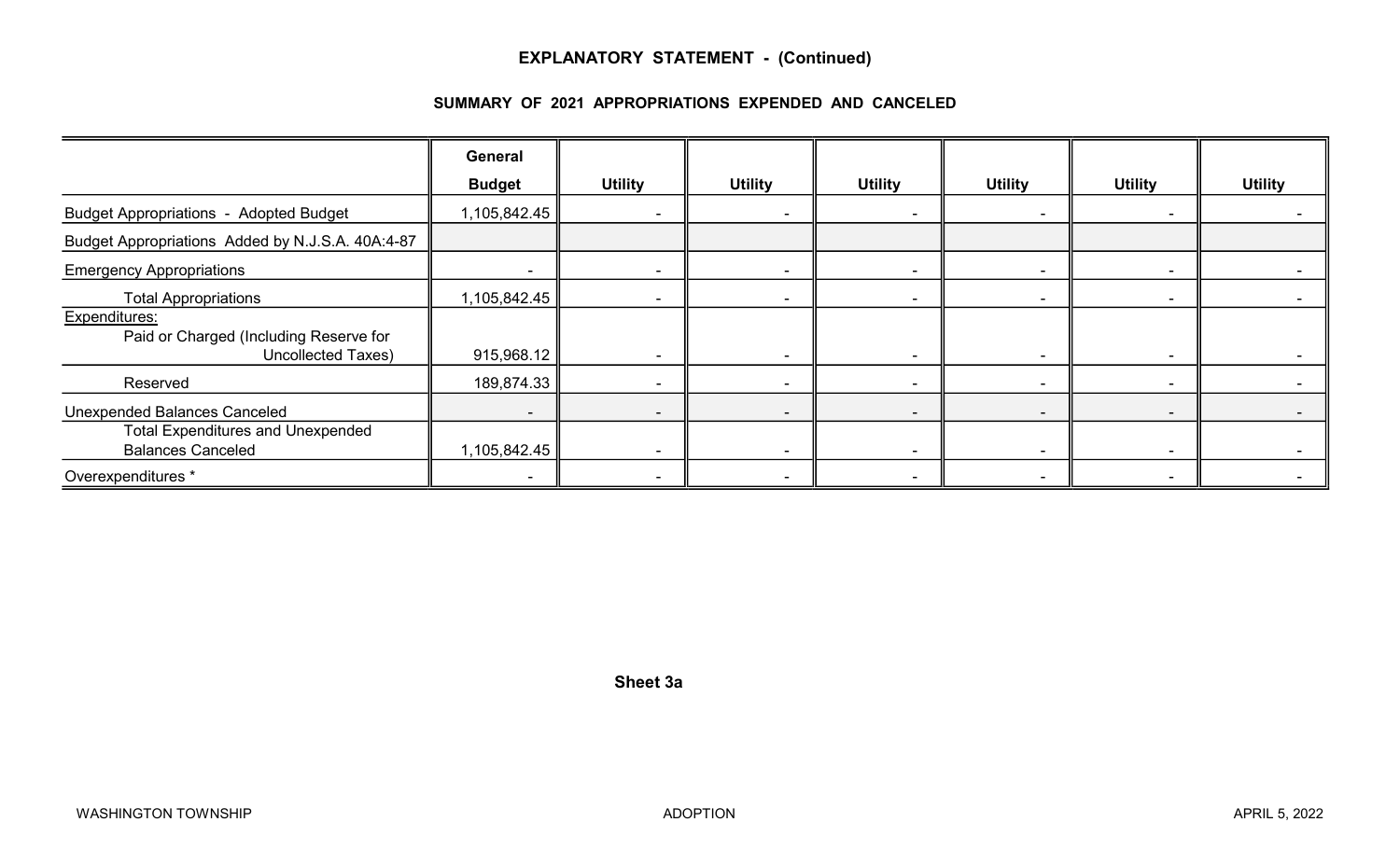|                                                                                                                                                                                                                                                             | <b>BUDGET MESSAGE</b>                         |                                                                                                                                                                         |
|-------------------------------------------------------------------------------------------------------------------------------------------------------------------------------------------------------------------------------------------------------------|-----------------------------------------------|-------------------------------------------------------------------------------------------------------------------------------------------------------------------------|
| <b>CAP CALCULATION</b>                                                                                                                                                                                                                                      |                                               | <b>CAP CALCULATION</b>                                                                                                                                                  |
| Total General Appropriations for 2021<br>Cap Base Adjustment:<br>Subtotal                                                                                                                                                                                   | 947,416.69<br>947,416.69                      | Allowable Operating Appropriations before<br>Additional Exceptions per (N.J.S.A. 40A:4-45.3)<br>812,532.88                                                              |
| <b>Exceptions Less:</b><br><b>Total Other Operations</b><br><b>Total Uniform Construction Code</b><br><b>Total Interlocal Service Agreement</b><br><b>Total Additional Appropriations</b><br><b>Total Capital Improvements</b><br><b>Total Debt Service</b> | 25,000.00<br>37,000.00                        | Additions:<br>New Construction (Assessor Certification)<br>2020 Cap Bank Utilized<br>17,986.57<br>2021 Cap Bank Utilized<br>19,538.83                                   |
| Transferred to Board of Education<br>Type I School Debt                                                                                                                                                                                                     | 25,000.00                                     | 37,525.40<br><b>Total Additions</b>                                                                                                                                     |
| Total Public & Private Programs<br>Judgements<br><b>Total Deferred Charges</b><br><b>Cash Deficit</b><br>Reserve for Uncollected Taxes<br><b>Total Exceptions</b>                                                                                           | 951.69<br>6,000.00<br>60,750.00<br>154,701.69 | Maximum Appropriations within "CAPS" Sheet 19 @<br>2.5%<br>850,058.28<br>Additional Increase to COLA rate.<br>3.5%<br>1.0%<br>Amount of Increase allowable.<br>7,927.15 |
| Amount on Which CAP is Applied<br>2.5% CAP                                                                                                                                                                                                                  | 792,715.00<br>19,817.88                       | Maximum Appropriations within "CAPS" Sheet 19 @<br>3.5%<br>857,985.43                                                                                                   |
| Allowable Operating Appropriations before<br>Additional Exceptions per (N.J.S.A. 40A:4-45.3)                                                                                                                                                                | 812,532.88                                    | <b>Total General Appropriations for Municipal Purposes</b><br>857,457.00<br>(Sheet 19, H-1)                                                                             |
|                                                                                                                                                                                                                                                             |                                               | (528.43)<br>Over or (Under) Appropriations Cap                                                                                                                          |

NOTE:

Sheet 3b

MANDATORY MINIMUM BUDGET MESSAGE MUST INCLUDE A SUMMARY OF:

1. HOW THE "CAP" WAS CALCULATED. (Explain in words what the "CAPS" mean and show the figures.)

2. A SUMMARY BY FUNCTION OF THE APPROPRIATIONS THAT ARE SPREAD AMONG MORE THAN ONE OFFICIAL LINE ITEM (e.g. if Police S & W appears in the regular section and also under "Operation Excluded from "CAPS" section, combine the figures for purposes of citizen understanding.)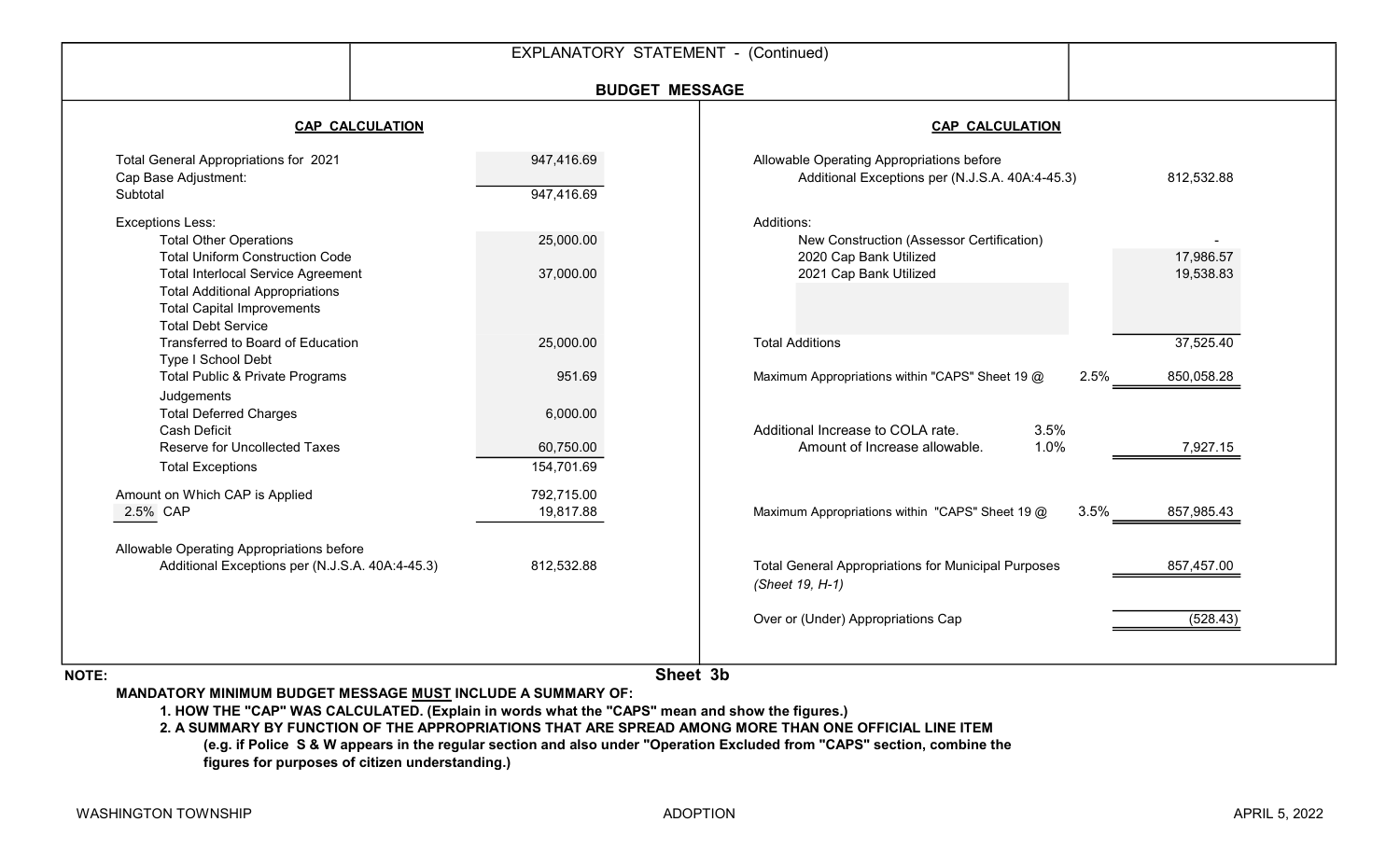|                                                                                                                                                                                                                                                                                                                                                 | EXPLANATORY STATEMENT - (Continued)           |  |
|-------------------------------------------------------------------------------------------------------------------------------------------------------------------------------------------------------------------------------------------------------------------------------------------------------------------------------------------------|-----------------------------------------------|--|
|                                                                                                                                                                                                                                                                                                                                                 | <b>BUDGET MESSAGE</b>                         |  |
|                                                                                                                                                                                                                                                                                                                                                 | <b>RECAP OF GROUP INSURANCE APPROPRIATION</b> |  |
| Following is a recap of the Municipality's Employee Group Insurance                                                                                                                                                                                                                                                                             |                                               |  |
| Estimated Group Insurance Costs - 2022                                                                                                                                                                                                                                                                                                          | $\sqrt[6]{\frac{1}{2}}$                       |  |
| Estimated Amounts to be Contributed by Employees:                                                                                                                                                                                                                                                                                               |                                               |  |
| Contribution from all eligible emp.                                                                                                                                                                                                                                                                                                             |                                               |  |
| Budgeted Group Insurance - Inside CAP<br><b>Budgeted Group Insurance - Utilities</b><br>Budgeted Group Insurance - Outside CAP<br><b>TOTAL</b><br>Instead of receiving Health Benefits, No employees<br>have elected an opt-out for 2022. This opt-out amount<br>is budgeted separately.<br><b>Health Benefits Waiver</b><br>Salaries and Wages |                                               |  |

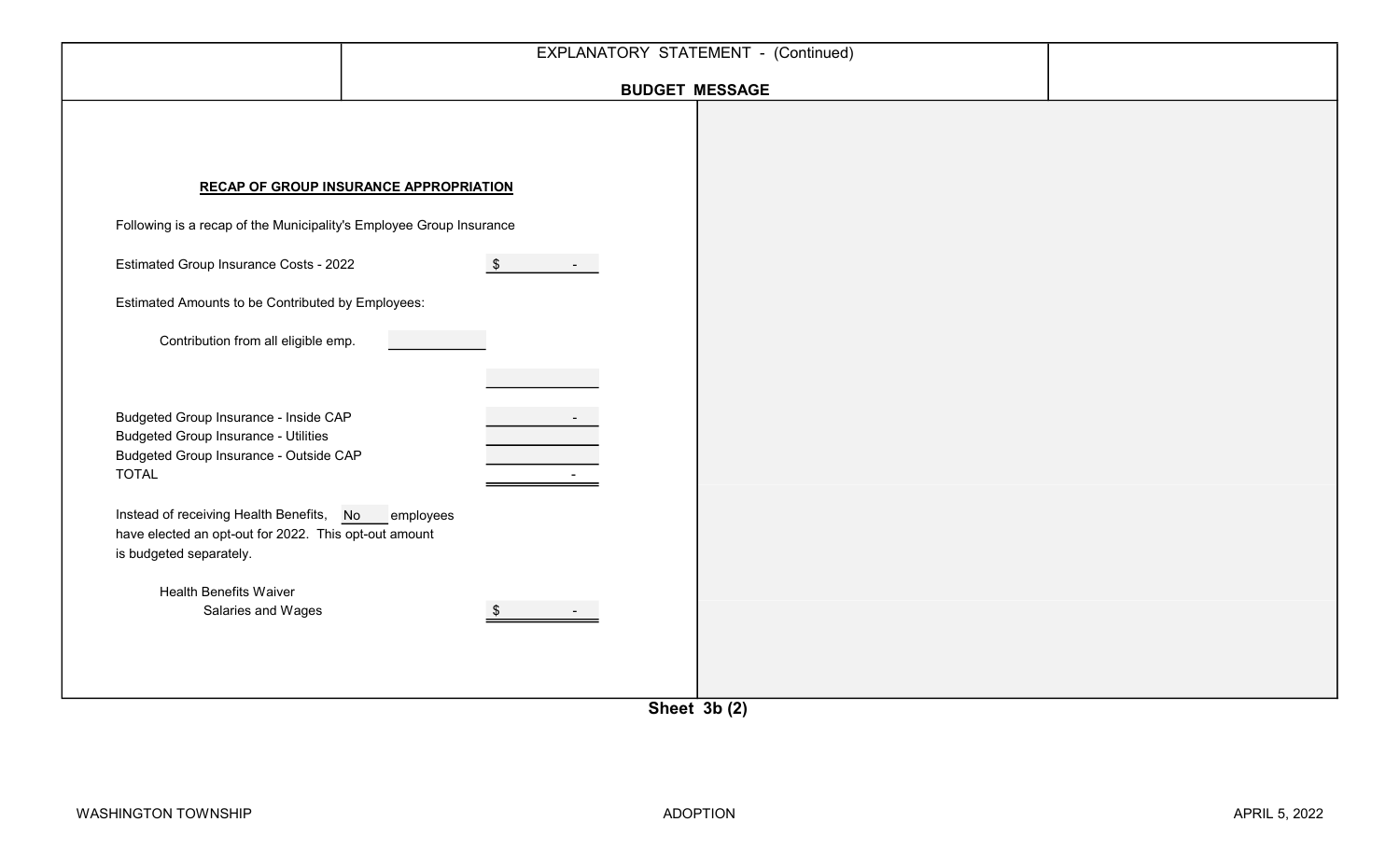|                                                                                                                                         |                                                                                                                                                                                                                                                                                                                                                | EXPLANATORY STATEMENT - (Continued)                                                                                                                                                                                                                                                                                                                                                                                                                                                                                                                                        |  |
|-----------------------------------------------------------------------------------------------------------------------------------------|------------------------------------------------------------------------------------------------------------------------------------------------------------------------------------------------------------------------------------------------------------------------------------------------------------------------------------------------|----------------------------------------------------------------------------------------------------------------------------------------------------------------------------------------------------------------------------------------------------------------------------------------------------------------------------------------------------------------------------------------------------------------------------------------------------------------------------------------------------------------------------------------------------------------------------|--|
|                                                                                                                                         |                                                                                                                                                                                                                                                                                                                                                | <b>BUDGET MESSAGE</b>                                                                                                                                                                                                                                                                                                                                                                                                                                                                                                                                                      |  |
|                                                                                                                                         | NEW JERSEY 2010 LOCAL UNIT LEVY CAP LAW                                                                                                                                                                                                                                                                                                        |                                                                                                                                                                                                                                                                                                                                                                                                                                                                                                                                                                            |  |
|                                                                                                                                         | P.L. 2007, c. 62, was amended by P.L. 2008 c. 6 and P.L. 2010 c. 44 (S-29 R1).<br>The last amendment reduces the 4% to 2% and modifies some of the exceptions and<br>exclusions. It also removes the LFB waiver. The voter referendum now requires a vote in<br>excess of only 50% which is reduced from the original 60% in P.L. 2007, c. 62. | ADJUSTED TAX LEVY PRIOR TO EXCLUSIONS<br>Exclusions:<br>Allowable Shared Service Agreements Increase<br>Allowable Health Insurance Costs Increase<br>Allowable Pension Obligations Increases<br>Allowable LOSAP Increase<br>Allowable Capital Improvements Increase<br>Allowable Debt Service and Capital Leases Inc.<br>Recycling Tax appropriation<br>Deferred Charge to Future Taxation Unfunded<br><b>Current Year Deferred Charges: Emergencies</b><br><b>Add Total Exclusions</b><br>Less Cancelled or Unexpended Waivers<br>Less Cancelled or Unexpended Exclusions |  |
|                                                                                                                                         | SUMMARY LEVY CAP CALCULATION                                                                                                                                                                                                                                                                                                                   |                                                                                                                                                                                                                                                                                                                                                                                                                                                                                                                                                                            |  |
| <b>LEVY CAP CALCULATION</b>                                                                                                             |                                                                                                                                                                                                                                                                                                                                                | <b>ADJUSTED TAX LEVY</b><br>Additions:<br>New Ratables - Increase for new construction<br>308,500                                                                                                                                                                                                                                                                                                                                                                                                                                                                          |  |
| Prior Year Amount to be Raised by Taxation<br>Less:<br>Less: Prior Year Deferred Charges: Emergencies<br>Less: Prior Year Recycling Tax | Less: Prior Year Deferred Charges to Future Taxation Unfunded                                                                                                                                                                                                                                                                                  | Prior Year's Local Purpose Tax Rate (per \$100)<br>New Ratable Adjustment to Levy<br>Amounts approved by Referendum<br>Levy CAP Bank Applied                                                                                                                                                                                                                                                                                                                                                                                                                               |  |
| Less:<br>Less:                                                                                                                          |                                                                                                                                                                                                                                                                                                                                                | MAXIMUM ALLOWABLE AMOUNT TO BE RAISED BY TAXATION                                                                                                                                                                                                                                                                                                                                                                                                                                                                                                                          |  |
| Net Prior Year Tax Levy for Municipal Purpose Tax for CAP Calculation<br>Plus 2% CAP Increase                                           |                                                                                                                                                                                                                                                                                                                                                | AMOUNT TO BE RAISED BY TAXATION FOR MUNICIPAL PURPOSES                                                                                                                                                                                                                                                                                                                                                                                                                                                                                                                     |  |
| <b>ADJUSTED TAX LEVY</b><br>Plus: Assumption of Service/Function<br>ADJUSTED TAX LEVY PRIOR TO EXCLUSIONS                               | $\sim$                                                                                                                                                                                                                                                                                                                                         | OVER OR (UNDER) 2% LEVY CAP<br>(must be equal or under for Introduction)                                                                                                                                                                                                                                                                                                                                                                                                                                                                                                   |  |
|                                                                                                                                         |                                                                                                                                                                                                                                                                                                                                                | $\sim$ $\sim$ $\sim$                                                                                                                                                                                                                                                                                                                                                                                                                                                                                                                                                       |  |

Sheet 3 - Levy CAP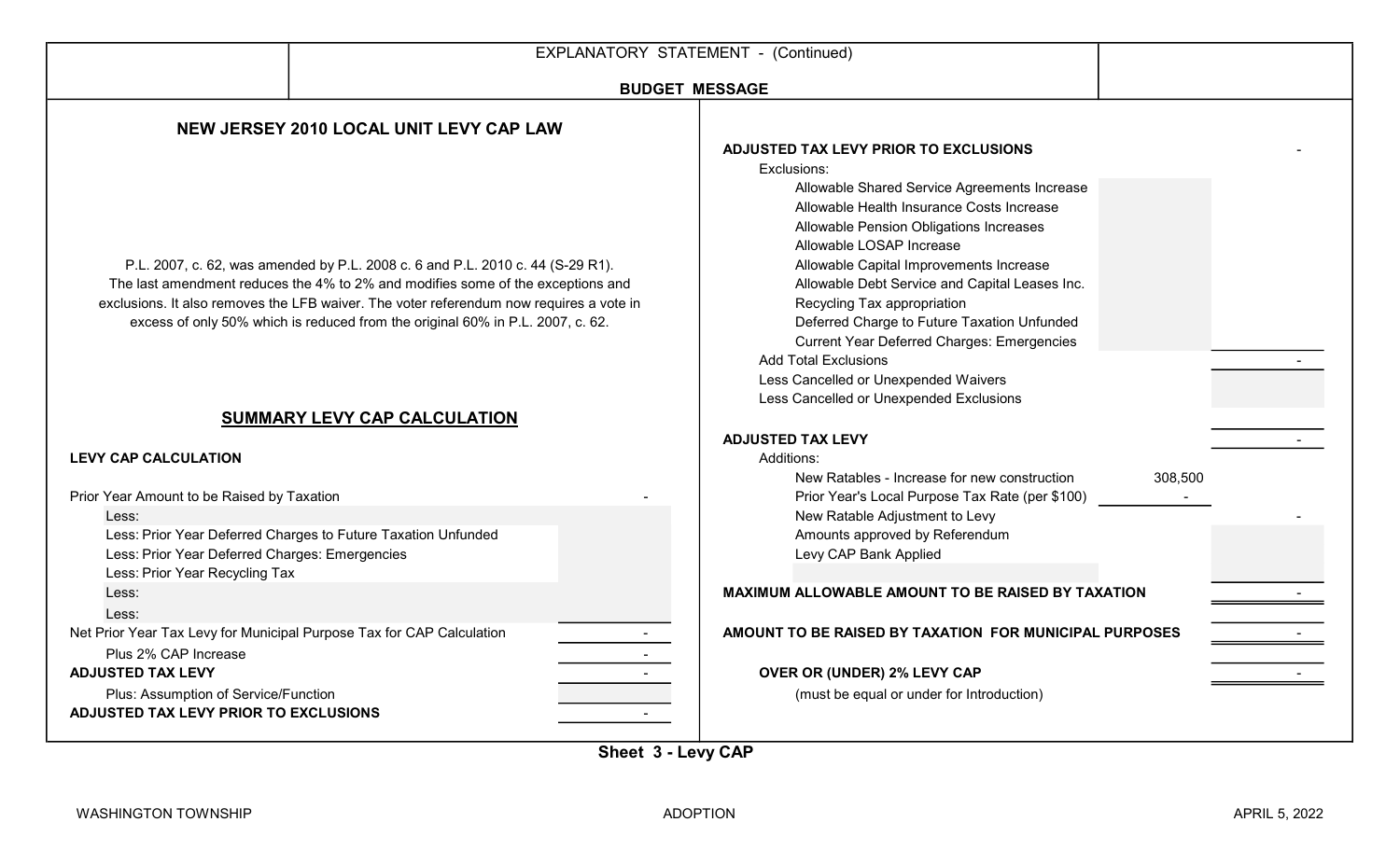|                                                                                                                                                                                                                                                                                                                                                                                                                                                                                                                                       | EXPLANATORY STATEMENT - (Continued)                                  |  |
|---------------------------------------------------------------------------------------------------------------------------------------------------------------------------------------------------------------------------------------------------------------------------------------------------------------------------------------------------------------------------------------------------------------------------------------------------------------------------------------------------------------------------------------|----------------------------------------------------------------------|--|
|                                                                                                                                                                                                                                                                                                                                                                                                                                                                                                                                       | <b>BUDGET MESSAGE</b>                                                |  |
| "2010" LEVY CAP BANKS:<br>2019<br>Maximum Allowable Amount to be Raised by Taxation<br>Amount to be Raised by Taxation for Municipal Purpose<br>Available for Banking (CY 2022)<br>Amount Used in CY 2022<br><b>Balance to Expire</b><br>2020<br>Maximum Allowable Amount to be Raised by Taxation<br>Amount to be Raised by Taxation for Municipal Purpose<br>Available for Banking (CY 2022 - CY 2023)<br>Amount Used in CY 2022<br>Balance to Carry Forward (CY 2023)<br>2021<br>Maximum Allowable Amount to be Raised by Taxation | THE TOWNSHIP HAS NO LOCAL PUTPOSE TAX - THIS SHEET IS NOT APPLICABLE |  |
| Amount to be Raised by Taxation for Municipal Purpose<br>Available for Banking (CY 2022 - CY 2024)<br>Amount Used in CY 2022<br>Balance to Carry Forward (CY 2023 - CY2024)                                                                                                                                                                                                                                                                                                                                                           |                                                                      |  |
| 2022<br>Maximum Allowable Amount to be Raised by Taxation<br>Amount to be Raised by Taxation for Municipal Purpose<br>Available for Banking (CY 2023 - CY 2025)                                                                                                                                                                                                                                                                                                                                                                       |                                                                      |  |
| <b>Total Levy CAP Bank</b>                                                                                                                                                                                                                                                                                                                                                                                                                                                                                                            |                                                                      |  |

Sheet 3d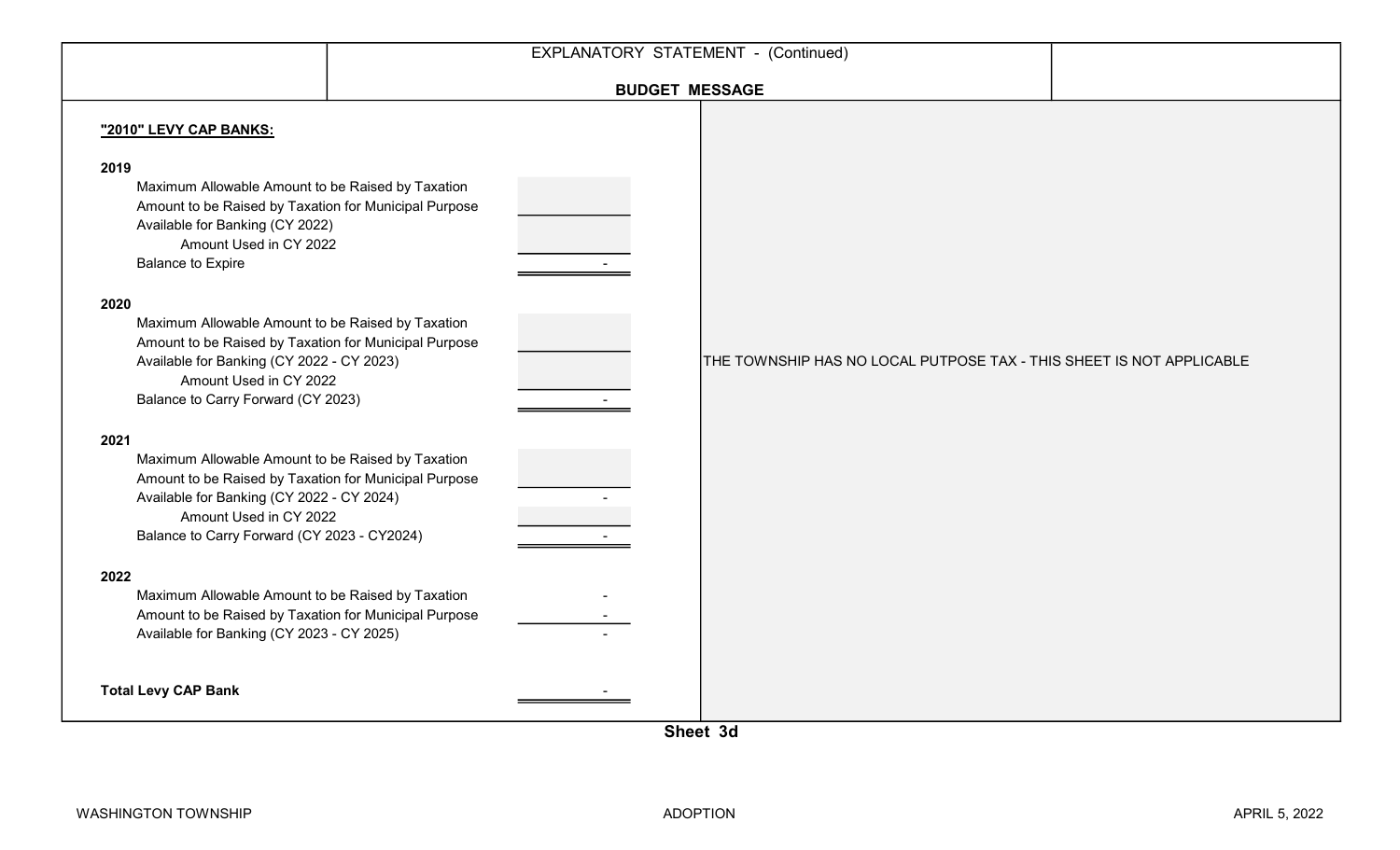### CURRENT FUND - ANTICIPATED REVENUES

|                                                                                            |                |                    | <b>Anticipated</b> | <b>Realized in</b>  |
|--------------------------------------------------------------------------------------------|----------------|--------------------|--------------------|---------------------|
| <b>GENERAL REVENUES</b>                                                                    | <b>FCOA</b>    | 2022               | 2021               | <b>Cash in 2021</b> |
| 1. Surplus Anticipated                                                                     | 08-101         | 394,844.00         | 117,458.00         | 117,458.00          |
| 2. Surplus Anticipated with Prior Written Consent of Director of Local Government Services | 08-102         |                    |                    |                     |
| <b>Total Surplus Anticipated</b>                                                           | 08-100         | 394,844.00         | 117,458.00         | 117,458.00          |
| Miscellaneous Revenues - Section A: Local Revenues<br>3.                                   | <b>XXXXXXX</b> | <b>XXXXXXXXXXX</b> | <b>XXXXXXXXXXX</b> | <b>XXXXXXXXXXX</b>  |
| Licenses:                                                                                  | <b>XXXXXXX</b> | <b>XXXXXXXXXXX</b> | <b>XXXXXXXXXXX</b> | <b>XXXXXXXXXXX</b>  |
| <b>Alcoholic Beverages</b>                                                                 | 08-103         |                    |                    |                     |
| Other                                                                                      | 08-104         | 5,000.00           | 5,000.00           | 8,422.18            |
| <b>Fees and Permits</b>                                                                    | 08-105         |                    |                    |                     |
| <b>Fines and Costs:</b>                                                                    | <b>XXXXXXX</b> | <b>XXXXXXXXXXX</b> | <b>XXXXXXXXXXX</b> | <b>XXXXXXXXXXX</b>  |
| <b>Municipal Court</b>                                                                     | 08-110         |                    |                    |                     |
| Other                                                                                      | 08-109         |                    |                    |                     |
| Interest and Costs on Taxes                                                                | 08-112         | 5,936.00           | 5,000.00           | 7,296.24            |
| Interest and Costs on Assessments                                                          | 08-115         |                    |                    |                     |
| <b>Parking Meters</b>                                                                      | 08-111         |                    |                    |                     |
| Interest on Investments and Deposits                                                       | 08-113         | 2,000.00           | 2,000.00           | 7,329.45            |
| <b>Anticipated Utility Operating Surplus</b>                                               | 08-114         |                    |                    |                     |
|                                                                                            |                |                    |                    |                     |
|                                                                                            |                |                    |                    |                     |
|                                                                                            |                |                    |                    |                     |
|                                                                                            |                |                    |                    |                     |
|                                                                                            |                |                    |                    |                     |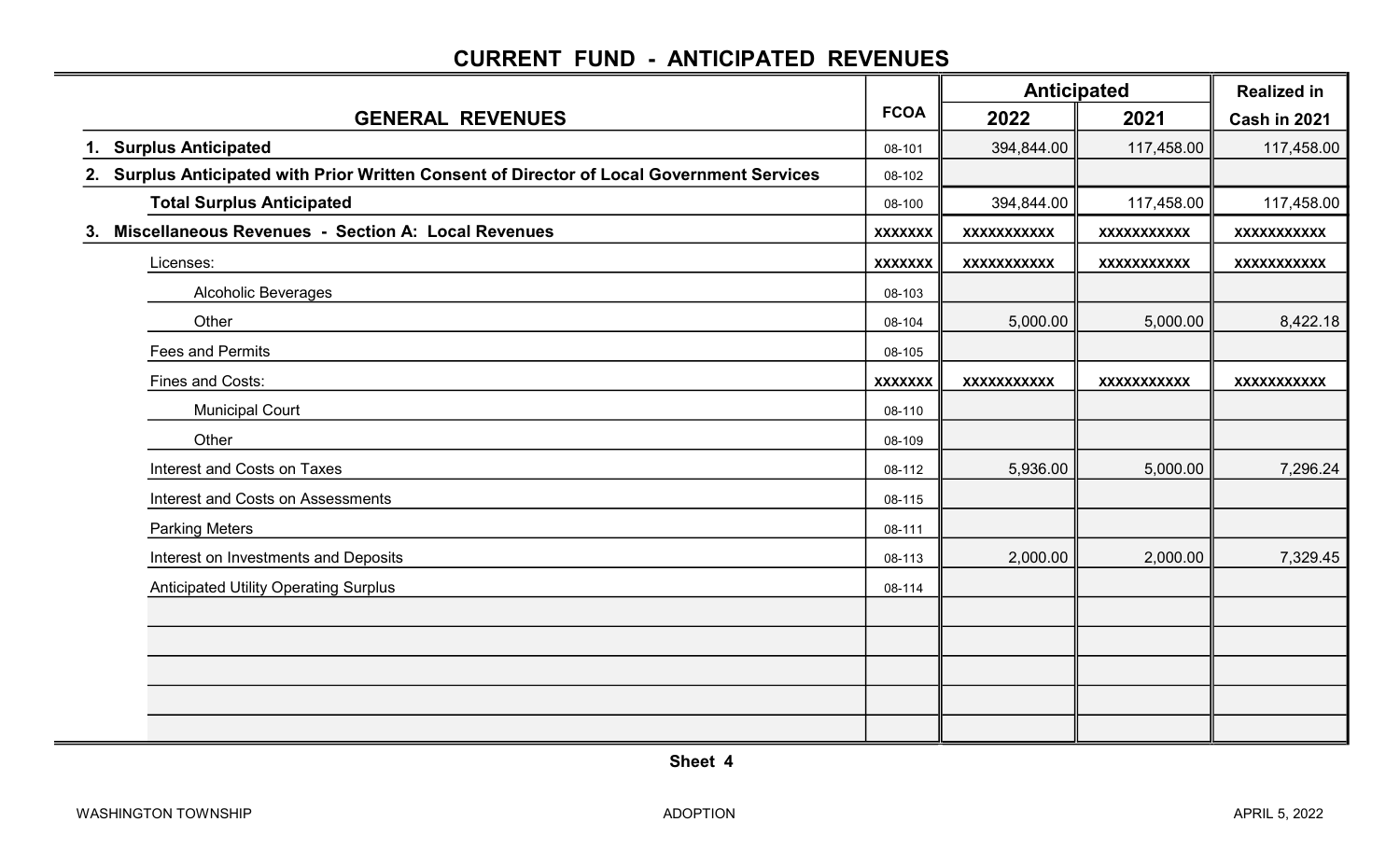|                                                                   |             |      | <b>Anticipated</b> | <b>Realized in</b> |
|-------------------------------------------------------------------|-------------|------|--------------------|--------------------|
| <b>GENERAL REVENUES</b>                                           | <b>FCOA</b> | 2022 | 2021               | Cash in 2021       |
| 3. Miscellaneous Revenues - Section A: Local Revenues (continued) |             |      |                    |                    |
|                                                                   |             |      |                    |                    |
|                                                                   |             |      |                    |                    |
|                                                                   |             |      |                    |                    |
|                                                                   |             |      |                    |                    |
|                                                                   |             |      |                    |                    |
|                                                                   |             |      |                    |                    |
|                                                                   |             |      |                    |                    |
|                                                                   |             |      |                    |                    |
|                                                                   |             |      |                    |                    |
|                                                                   |             |      |                    |                    |
|                                                                   |             |      |                    |                    |
|                                                                   |             |      |                    |                    |
|                                                                   |             |      |                    |                    |
|                                                                   |             |      |                    |                    |
|                                                                   |             |      |                    |                    |
|                                                                   |             |      |                    |                    |
|                                                                   |             |      |                    |                    |
|                                                                   |             |      |                    |                    |
|                                                                   |             |      |                    |                    |
|                                                                   |             |      |                    |                    |
|                                                                   |             |      |                    |                    |
|                                                                   |             |      |                    |                    |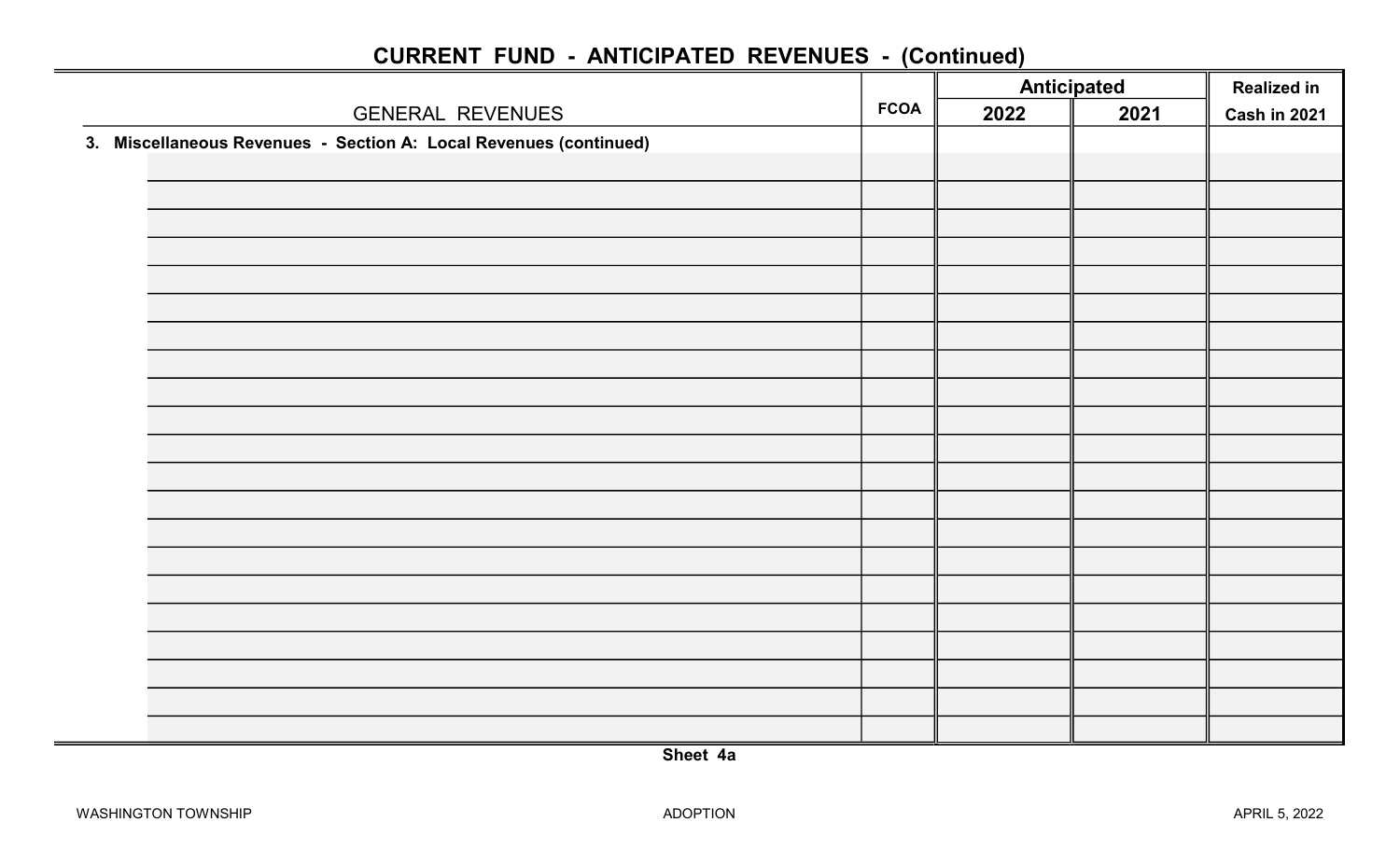|                                                                   |             |      | <b>Anticipated</b> | <b>Realized in</b> |
|-------------------------------------------------------------------|-------------|------|--------------------|--------------------|
| <b>GENERAL REVENUES</b>                                           | <b>FCOA</b> | 2022 | 2021               | Cash in 2021       |
| 3. Miscellaneous Revenues - Section A: Local Revenues (continued) |             |      |                    |                    |
|                                                                   |             |      |                    |                    |
|                                                                   |             |      |                    |                    |
|                                                                   |             |      |                    |                    |
|                                                                   |             |      |                    |                    |
|                                                                   |             |      |                    |                    |
|                                                                   |             |      |                    |                    |
|                                                                   |             |      |                    |                    |
|                                                                   |             |      |                    |                    |
|                                                                   |             |      |                    |                    |
|                                                                   |             |      |                    |                    |
|                                                                   |             |      |                    |                    |
|                                                                   |             |      |                    |                    |
|                                                                   |             |      |                    |                    |
|                                                                   |             |      |                    |                    |
|                                                                   |             |      |                    |                    |
|                                                                   |             |      |                    |                    |
|                                                                   |             |      |                    |                    |
|                                                                   |             |      |                    |                    |
|                                                                   |             |      |                    |                    |
|                                                                   |             |      |                    |                    |
|                                                                   |             |      |                    |                    |
|                                                                   |             |      |                    |                    |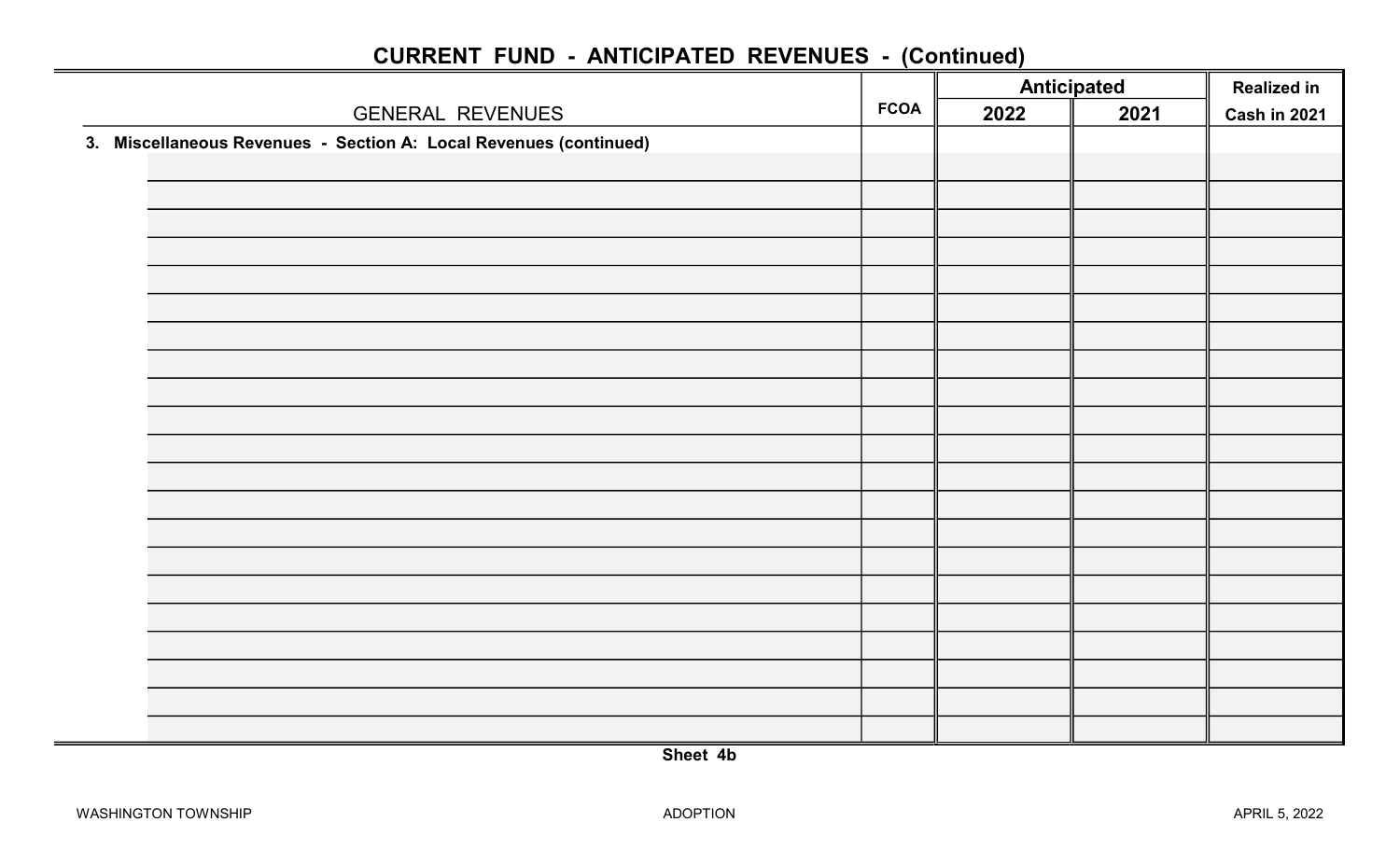|                                                                   |             | <b>Anticipated</b> |           | <b>Realized in</b> |
|-------------------------------------------------------------------|-------------|--------------------|-----------|--------------------|
| <b>GENERAL REVENUES</b>                                           | <b>FCOA</b> | 2022               | 2021      | Cash in 2021       |
| 3. Miscellaneous Revenues - Section A: Local Revenues (continued) |             |                    |           |                    |
|                                                                   |             |                    |           |                    |
|                                                                   |             |                    |           |                    |
|                                                                   |             |                    |           |                    |
|                                                                   |             |                    |           |                    |
|                                                                   |             |                    |           |                    |
|                                                                   |             |                    |           |                    |
|                                                                   |             |                    |           |                    |
|                                                                   |             |                    |           |                    |
|                                                                   |             |                    |           |                    |
|                                                                   |             |                    |           |                    |
|                                                                   |             |                    |           |                    |
|                                                                   |             |                    |           |                    |
|                                                                   |             |                    |           |                    |
|                                                                   |             |                    |           |                    |
|                                                                   |             |                    |           |                    |
|                                                                   |             |                    |           |                    |
|                                                                   |             |                    |           |                    |
|                                                                   |             |                    |           |                    |
|                                                                   |             |                    |           |                    |
|                                                                   |             |                    |           |                    |
| <b>Total Section A: Local Revenue</b>                             | 08-001      | 12,936.00          | 12,000.00 | 23,047.87          |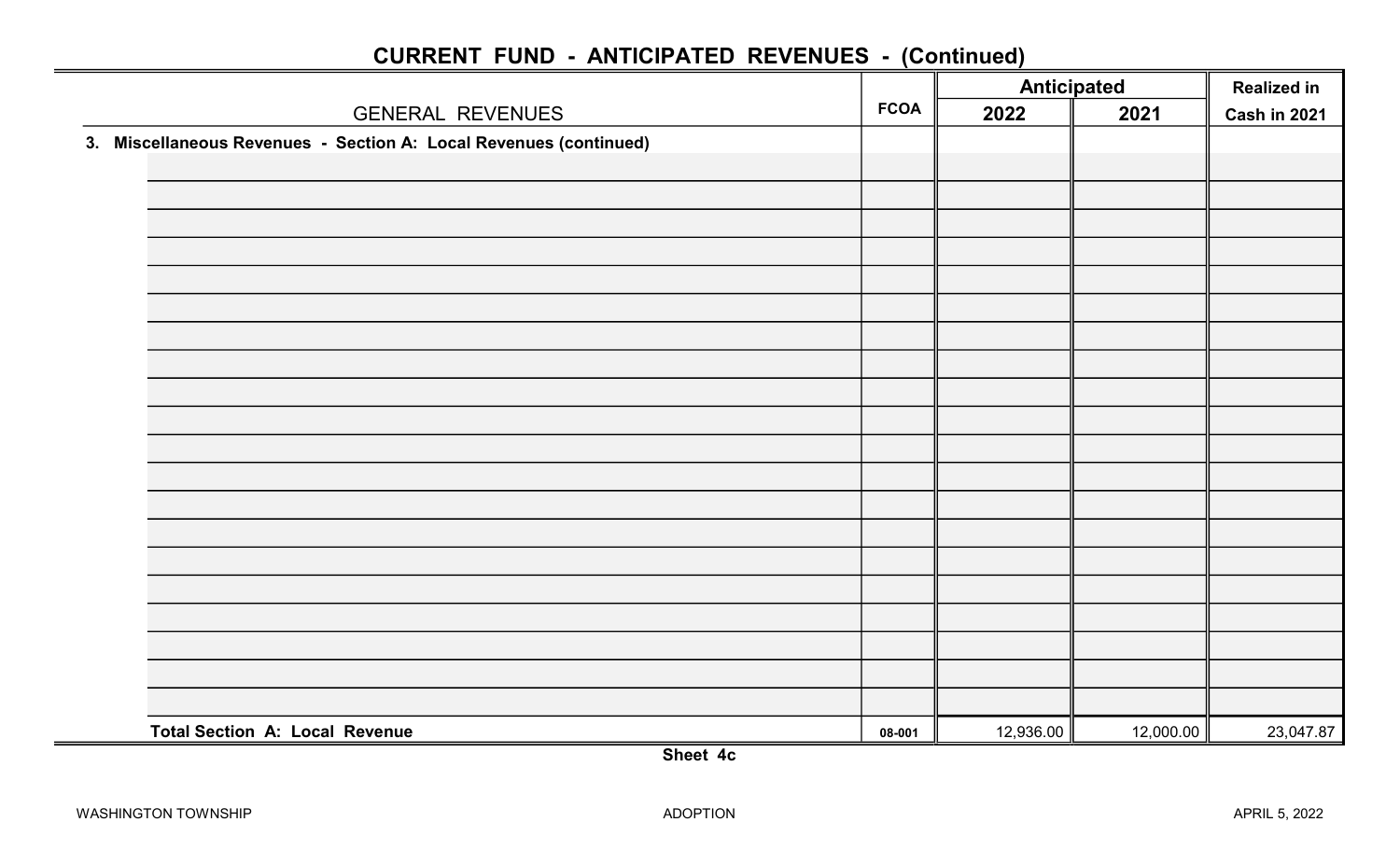|                                                                                    | <b>Anticipated</b><br><b>FCOA</b> |            |            | <b>Realized in</b>  |
|------------------------------------------------------------------------------------|-----------------------------------|------------|------------|---------------------|
| <b>GENERAL REVENUES</b>                                                            |                                   | 2022       | 2021       | <b>Cash in 2021</b> |
| 3. Miscellaneous Revenues - Section B: State Aid Without Offsetting Appropriations |                                   |            |            |                     |
|                                                                                    |                                   |            |            |                     |
|                                                                                    |                                   |            |            |                     |
| <b>Transitional Aid</b>                                                            | 09-212                            |            |            |                     |
| <b>Consolidated Municipal Property Tax Relief Aid</b>                              | 09-200                            |            |            |                     |
| Energy Receipts Tax (P.L. 1997, Chapters 162 & 167)                                | 09-202                            | 85,747.00  | 85,747.00  | 85,747.00           |
|                                                                                    |                                   |            |            |                     |
| <b>Garden State Trust</b>                                                          | 09-206                            | 731,260.00 | 731,260.00 | 1,126,104.00        |
|                                                                                    |                                   |            |            |                     |
|                                                                                    |                                   |            |            |                     |
|                                                                                    |                                   |            |            |                     |
|                                                                                    |                                   |            |            |                     |
|                                                                                    |                                   |            |            |                     |
|                                                                                    |                                   |            |            |                     |
|                                                                                    |                                   |            |            |                     |
|                                                                                    |                                   |            |            |                     |
|                                                                                    |                                   |            |            |                     |
|                                                                                    |                                   |            |            |                     |
| Total Section B: State Aid Without Offsetting Appropriations                       | 09-001                            | 817,007.00 | 817,007.00 | 1,211,851.00        |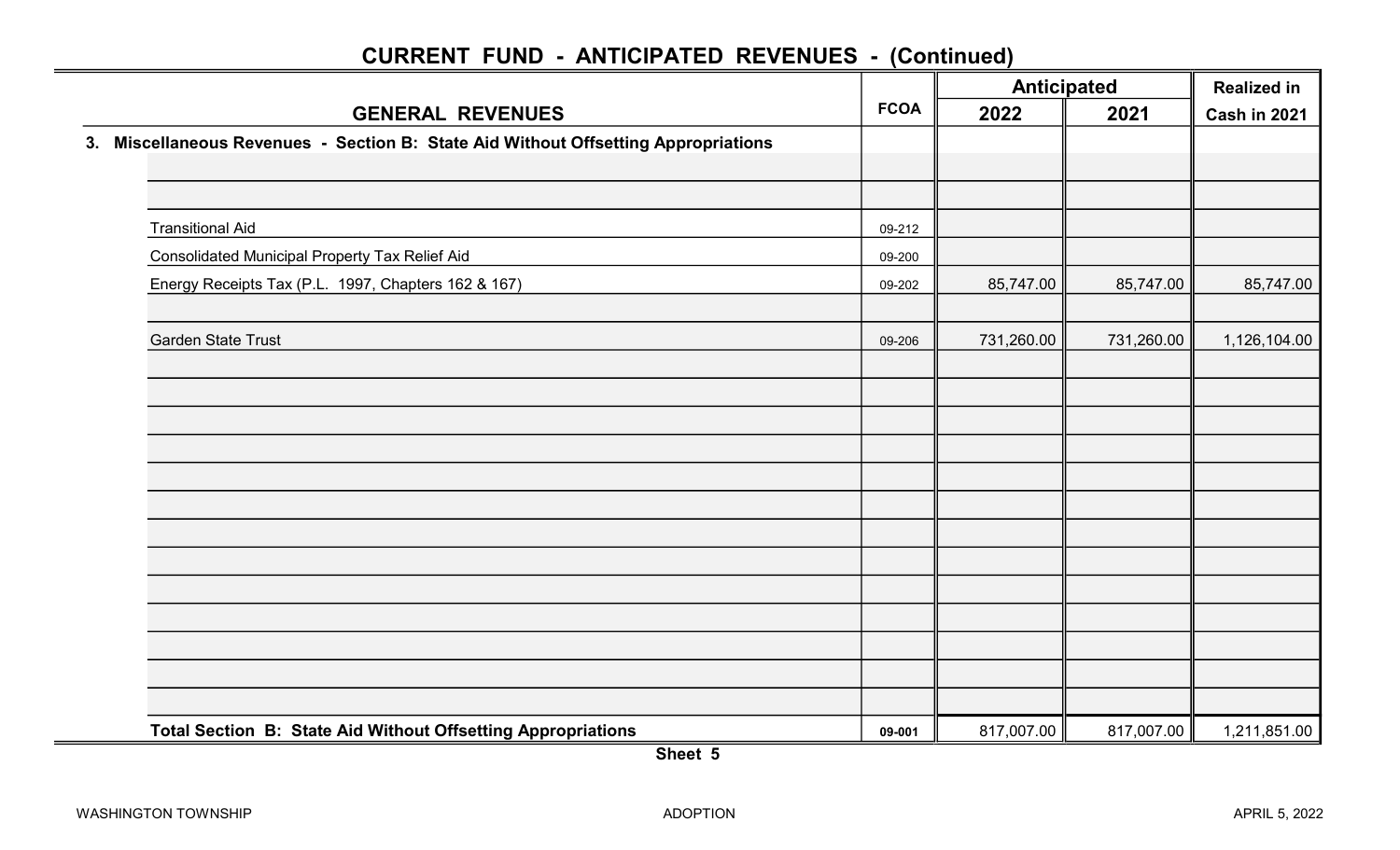|                                                                                                                                 |                | Anticipated        |                    | <b>Realized in</b>  |  |
|---------------------------------------------------------------------------------------------------------------------------------|----------------|--------------------|--------------------|---------------------|--|
| <b>GENERAL REVENUES</b>                                                                                                         | <b>FCOA</b>    | 2022               | 2021               | <b>Cash in 2021</b> |  |
| 3. Miscellaneous Revenues - Section C: Dedicated Uniform Construction Code Fees                                                 |                |                    |                    |                     |  |
| Offset with Appropriations (N.J.S.A. 40A:4-36 and N.J.A.C. 5:23-4.17)                                                           |                |                    |                    |                     |  |
|                                                                                                                                 | <b>XXXXXXX</b> | XXXXXXXXXXX        | <b>XXXXXXXXXXX</b> | XXXXXXXXXXX         |  |
| <b>Uniform Construction Code Fees</b>                                                                                           | 08-160         |                    |                    |                     |  |
|                                                                                                                                 |                |                    |                    |                     |  |
|                                                                                                                                 |                |                    |                    |                     |  |
|                                                                                                                                 |                |                    |                    |                     |  |
|                                                                                                                                 |                |                    |                    |                     |  |
|                                                                                                                                 |                |                    |                    |                     |  |
|                                                                                                                                 |                |                    |                    |                     |  |
|                                                                                                                                 |                |                    |                    |                     |  |
| Special Item of General Revenue Anticipated with Prior Written                                                                  |                |                    |                    |                     |  |
| <b>Consent of Director of Local Government Services:</b>                                                                        | <b>XXXXXXX</b> | <b>XXXXXXXXXXX</b> | <b>XXXXXXXXXXX</b> | <b>XXXXXXXXXXX</b>  |  |
| Additional Dedicated Uniform Construction Code Fees Offset with Appropriations<br>(N.J.S.A. 40A:4-45.3h and N.J.A.C. 5:23-4.17) | <b>XXXXXXX</b> | <b>XXXXXXXXXXX</b> | <b>XXXXXXXXXXX</b> | <b>XXXXXXXXXXX</b>  |  |
| <b>Uniform Construction Code Fees</b>                                                                                           | 08-160         |                    |                    |                     |  |
|                                                                                                                                 |                |                    |                    |                     |  |
|                                                                                                                                 |                |                    |                    |                     |  |
|                                                                                                                                 |                |                    |                    |                     |  |
|                                                                                                                                 |                |                    |                    |                     |  |
|                                                                                                                                 |                |                    |                    |                     |  |
|                                                                                                                                 |                |                    |                    |                     |  |
|                                                                                                                                 |                |                    |                    |                     |  |
| Total Section C: Dedicated Uniform Construction Code Fees Offset with Appropriations                                            | 08-002         |                    |                    |                     |  |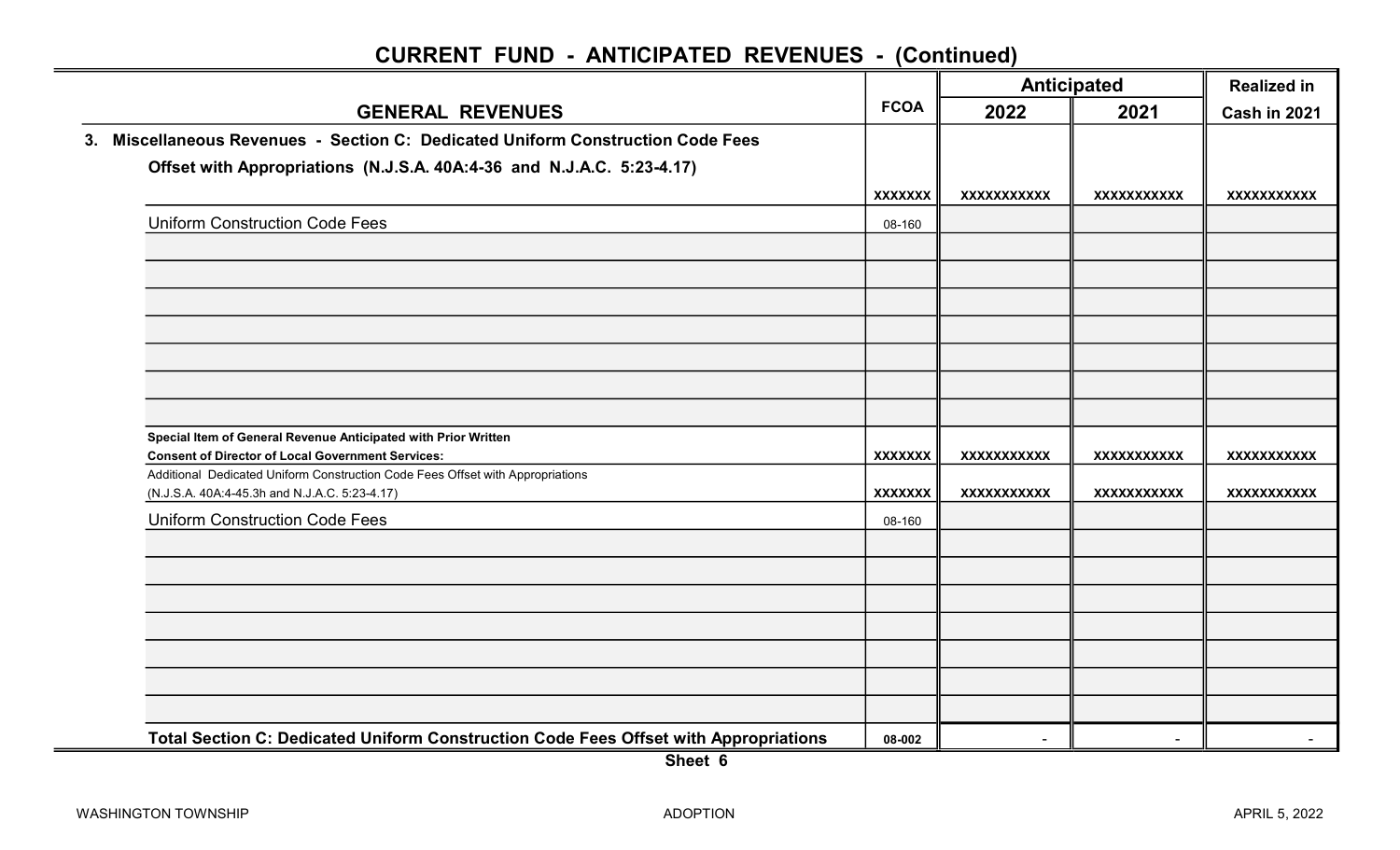|                                                                                     |                | <b>Anticipated</b><br><b>FCOA</b> |                    | <b>Realized in</b> |  |
|-------------------------------------------------------------------------------------|----------------|-----------------------------------|--------------------|--------------------|--|
| <b>GENERAL REVENUES</b>                                                             |                | 2022                              | 2021               | Cash in 2021       |  |
| 3. Miscellaneous Revenues - Section D: Special Items of General Revenue Anticipated |                |                                   |                    |                    |  |
| With Prior Written Consent of the Director of Local Government Services             |                |                                   |                    |                    |  |
| <b>Shared Service Agreements Offset With Appropriations:</b>                        | <b>XXXXXXX</b> | XXXXXXXXXXX                       | <b>XXXXXXXXXXX</b> | <b>XXXXXXXXXXX</b> |  |
|                                                                                     |                |                                   |                    |                    |  |
|                                                                                     |                |                                   |                    |                    |  |
|                                                                                     |                |                                   |                    |                    |  |
|                                                                                     |                |                                   |                    |                    |  |
|                                                                                     |                |                                   |                    |                    |  |
|                                                                                     |                |                                   |                    |                    |  |
|                                                                                     |                |                                   |                    |                    |  |
|                                                                                     |                |                                   |                    |                    |  |
|                                                                                     |                |                                   |                    |                    |  |
|                                                                                     |                |                                   |                    |                    |  |
|                                                                                     |                |                                   |                    |                    |  |
|                                                                                     |                |                                   |                    |                    |  |
|                                                                                     |                |                                   |                    |                    |  |
|                                                                                     |                |                                   |                    |                    |  |
|                                                                                     |                |                                   |                    |                    |  |
|                                                                                     |                |                                   |                    |                    |  |
|                                                                                     |                |                                   |                    |                    |  |
|                                                                                     |                |                                   |                    |                    |  |
|                                                                                     |                |                                   |                    |                    |  |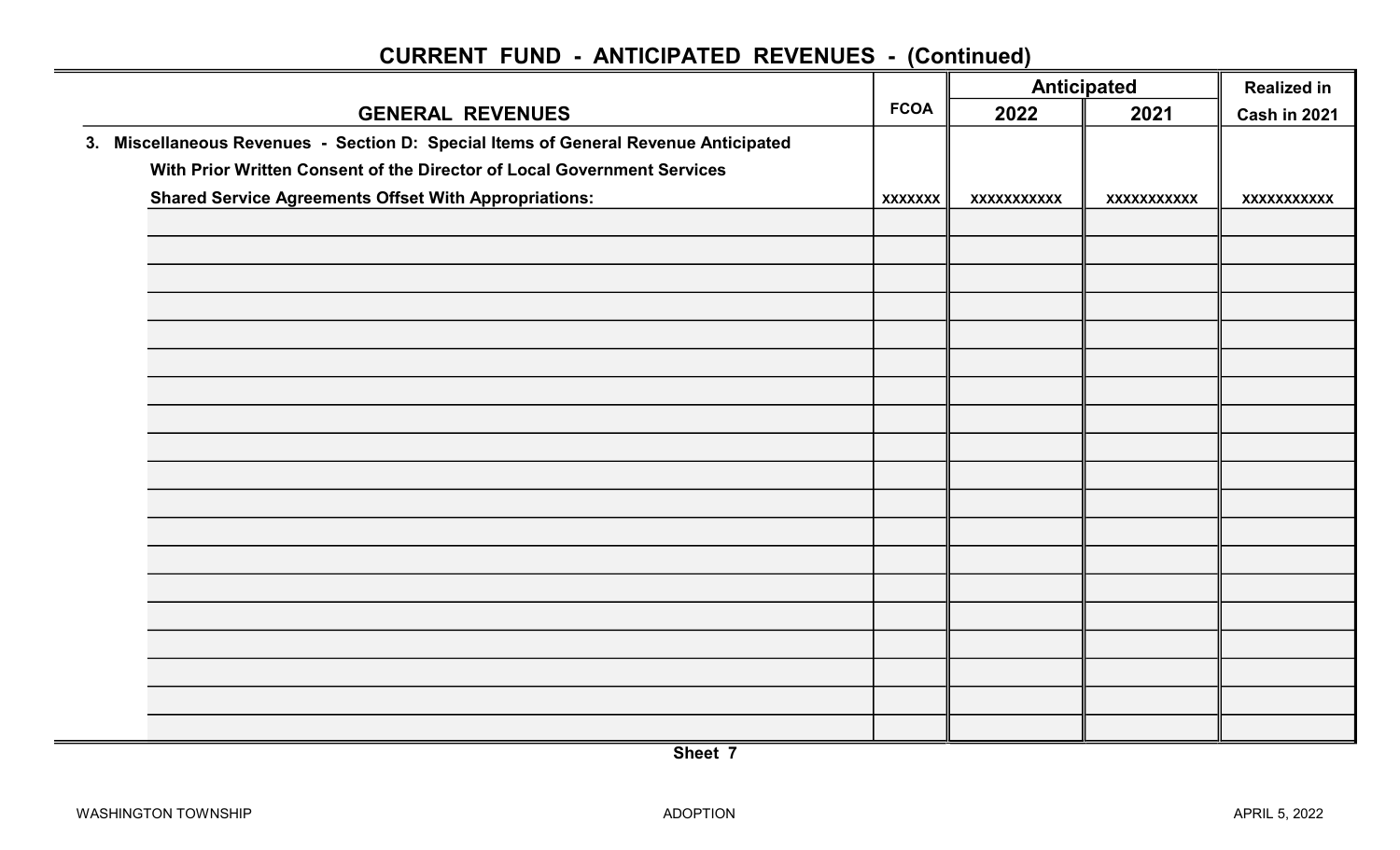|                                                                                     |                | <b>Anticipated</b><br><b>FCOA</b> |                    | <b>Realized in</b> |
|-------------------------------------------------------------------------------------|----------------|-----------------------------------|--------------------|--------------------|
| <b>GENERAL REVENUES</b>                                                             |                | 2022                              | 2021               | Cash in 2021       |
| 3. Miscellaneous Revenues - Section D: Special Items of General Revenue Anticipated |                |                                   |                    |                    |
| With Prior Written Consent of the Director of Local Government Services             |                |                                   |                    |                    |
| <b>Shared Service Agreements Offset With Appropriations:</b>                        | <b>XXXXXXX</b> | XXXXXXXXXXX                       | <b>XXXXXXXXXXX</b> | <b>XXXXXXXXXXX</b> |
|                                                                                     |                |                                   |                    |                    |
|                                                                                     |                |                                   |                    |                    |
|                                                                                     |                |                                   |                    |                    |
|                                                                                     |                |                                   |                    |                    |
|                                                                                     |                |                                   |                    |                    |
|                                                                                     |                |                                   |                    |                    |
|                                                                                     |                |                                   |                    |                    |
|                                                                                     |                |                                   |                    |                    |
|                                                                                     |                |                                   |                    |                    |
|                                                                                     |                |                                   |                    |                    |
|                                                                                     |                |                                   |                    |                    |
|                                                                                     |                |                                   |                    |                    |
|                                                                                     |                |                                   |                    |                    |
|                                                                                     |                |                                   |                    |                    |
|                                                                                     |                |                                   |                    |                    |
|                                                                                     |                |                                   |                    |                    |
|                                                                                     |                |                                   |                    |                    |
|                                                                                     |                |                                   |                    |                    |
|                                                                                     |                |                                   |                    |                    |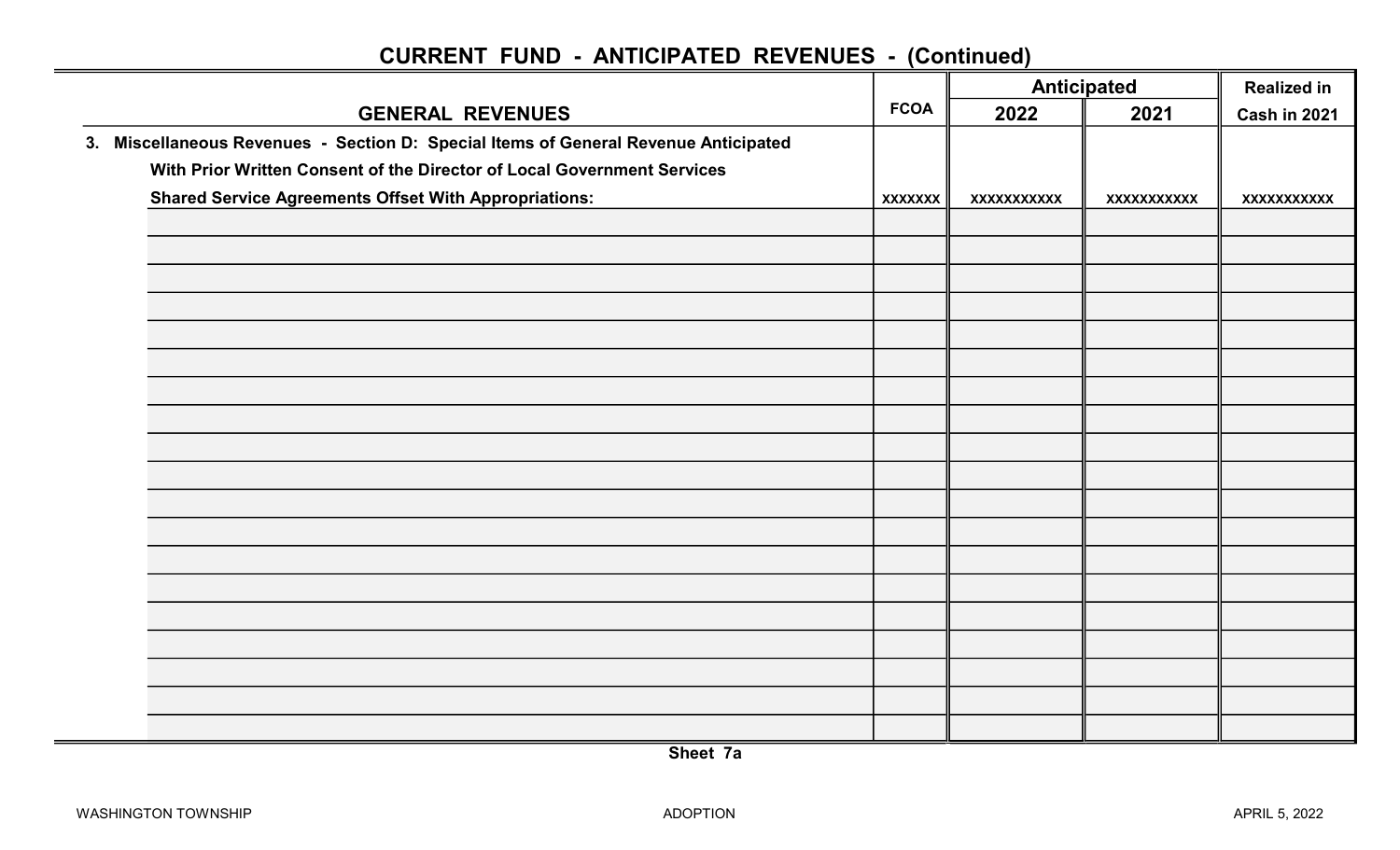|                                                                                     |                | <b>Anticipated</b> |                    | <b>Realized in</b>  |
|-------------------------------------------------------------------------------------|----------------|--------------------|--------------------|---------------------|
| <b>GENERAL REVENUES</b>                                                             | <b>FCOA</b>    | 2022               | 2021               | <b>Cash in 2021</b> |
| 3. Miscellaneous Revenues - Section D: Special Items of General Revenue Anticipated |                |                    |                    |                     |
| With Prior Written Consent of the Director of Local Government Services             |                |                    |                    |                     |
| <b>Shared Service Agreements Offset With Appropriations:</b>                        | <b>XXXXXXX</b> | XXXXXXXXXXX        | <b>XXXXXXXXXXX</b> | <b>XXXXXXXXXXX</b>  |
|                                                                                     |                |                    |                    |                     |
|                                                                                     |                |                    |                    |                     |
|                                                                                     |                |                    |                    |                     |
|                                                                                     |                |                    |                    |                     |
|                                                                                     |                |                    |                    |                     |
|                                                                                     |                |                    |                    |                     |
|                                                                                     |                |                    |                    |                     |
|                                                                                     |                |                    |                    |                     |
|                                                                                     |                |                    |                    |                     |
|                                                                                     |                |                    |                    |                     |
|                                                                                     |                |                    |                    |                     |
|                                                                                     |                |                    |                    |                     |
|                                                                                     |                |                    |                    |                     |
|                                                                                     |                |                    |                    |                     |
|                                                                                     |                |                    |                    |                     |
|                                                                                     |                |                    |                    |                     |
|                                                                                     |                |                    |                    |                     |
|                                                                                     |                |                    |                    |                     |
| Total Section D: Shared Service Agreements Offset With Appropriations               | 11-001         | $\sim$             | $\sim$             | $\sim$              |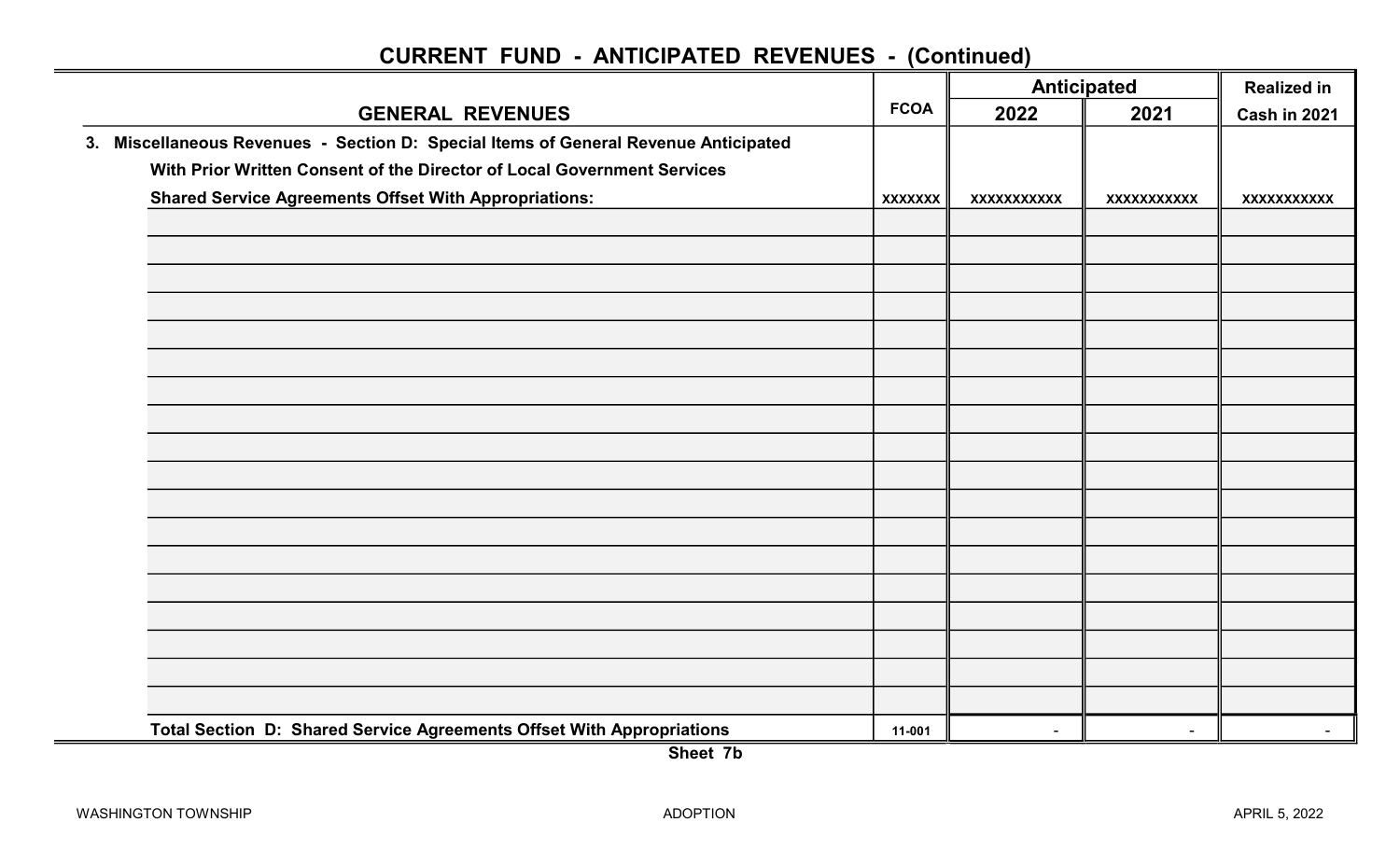|                                                                                     | <b>Anticipated</b> |                    |                    | <b>Realized in</b>  |  |
|-------------------------------------------------------------------------------------|--------------------|--------------------|--------------------|---------------------|--|
| <b>GENERAL REVENUES</b>                                                             | <b>FCOA</b>        | 2022               | 2021               | <b>Cash in 2021</b> |  |
| 3. Miscellaneous Revenues - Section E: Special Items of General Revenue Anticipated |                    |                    |                    |                     |  |
| With Prior Written Consent of the Director of Local Government Services -           |                    |                    |                    |                     |  |
| Additional Revenues Offset with Appropriations (N.J.S.A. 40A:4-45.3h):              | <b>XXXXXXX</b>     | XXXXXXXXXXX        | <b>XXXXXXXXXXX</b> | XXXXXXXXXXX         |  |
|                                                                                     |                    |                    |                    |                     |  |
|                                                                                     |                    |                    |                    |                     |  |
|                                                                                     |                    |                    |                    |                     |  |
|                                                                                     |                    |                    |                    |                     |  |
|                                                                                     |                    |                    |                    |                     |  |
|                                                                                     |                    |                    |                    |                     |  |
|                                                                                     |                    |                    |                    |                     |  |
|                                                                                     |                    |                    |                    |                     |  |
|                                                                                     |                    |                    |                    |                     |  |
|                                                                                     |                    |                    |                    |                     |  |
|                                                                                     |                    |                    |                    |                     |  |
|                                                                                     |                    |                    |                    |                     |  |
|                                                                                     |                    |                    |                    |                     |  |
|                                                                                     |                    |                    |                    |                     |  |
|                                                                                     |                    |                    |                    |                     |  |
|                                                                                     |                    |                    |                    |                     |  |
|                                                                                     |                    |                    |                    |                     |  |
| Total Section E: Special Item of General Revenue Anticipated with Prior Written     | <b>XXXXXXX</b>     | <b>XXXXXXXXXXX</b> | <b>XXXXXXXXXXX</b> | <b>XXXXXXXXXXX</b>  |  |
| <b>Consent of Director of Local Government Services - Additional Revenues</b>       | 08-003             | $\sim$             |                    |                     |  |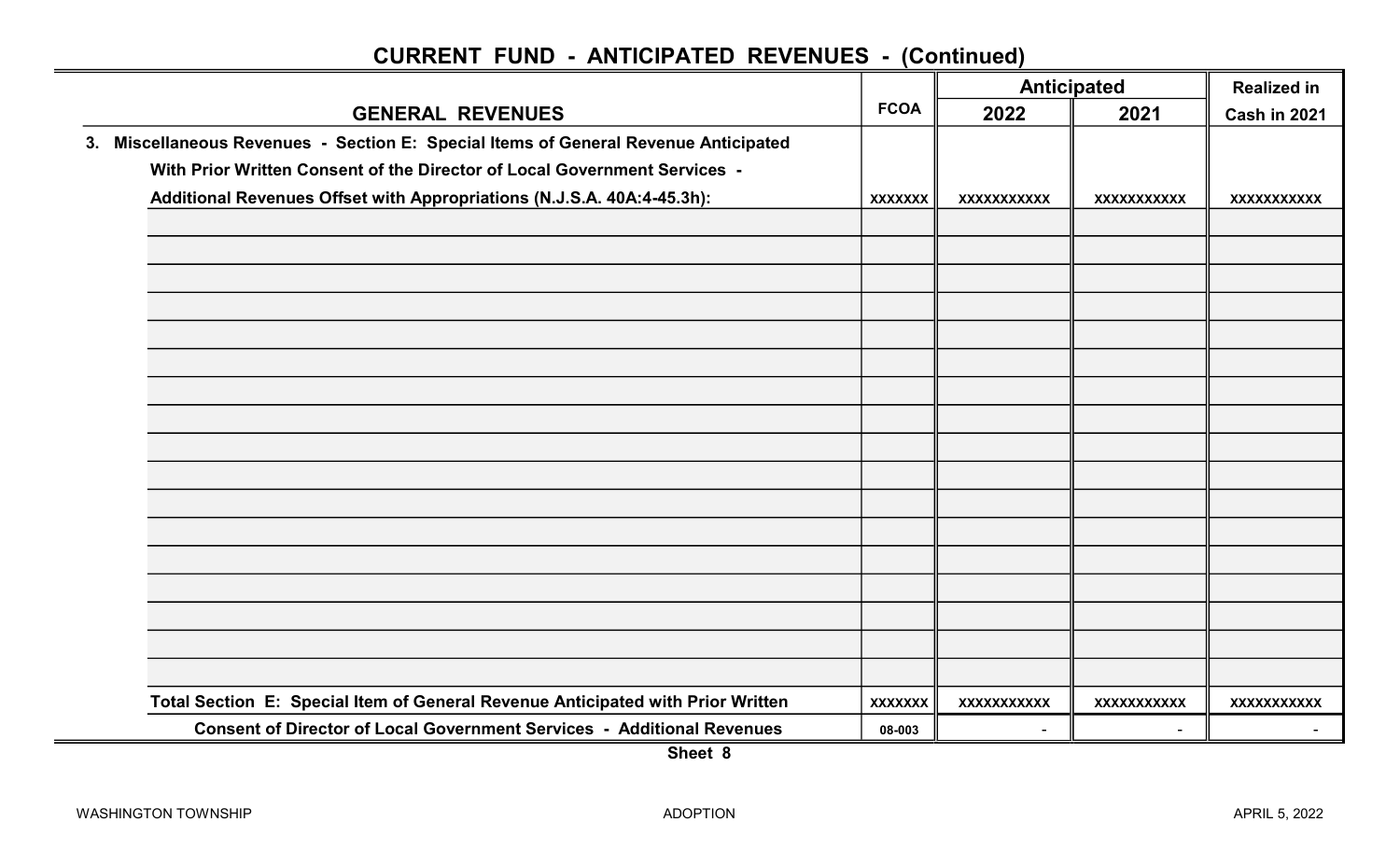|                                                                                     |                | Anticipated        |                    | <b>Realized in</b> |  |
|-------------------------------------------------------------------------------------|----------------|--------------------|--------------------|--------------------|--|
| <b>GENERAL REVENUES</b>                                                             | <b>FCOA</b>    | 2022               | 2021               | Cash in 2021       |  |
| 3. Miscellaneous Revenues - Section F: Special Items of General Revenue Anticipated |                |                    |                    |                    |  |
| With Prior Written Consent of Director of Local Government Services - Public and    |                |                    |                    |                    |  |
| <b>Private Revenues Offset with Appropriations:</b>                                 | <b>XXXXXXX</b> | <b>XXXXXXXXXXX</b> | <b>XXXXXXXXXXX</b> | <b>XXXXXXXXXXX</b> |  |
|                                                                                     |                |                    |                    |                    |  |
| <b>Recycling Tonnage Grant</b>                                                      | 10-701         |                    | 951.69             | 951.69             |  |
|                                                                                     |                |                    |                    | $\blacksquare$     |  |
| NJDOT - Old Church Road                                                             | 10-702         | 175,000.00         | 150,000.00         | 150,000.00         |  |
| Alcohol Education and Rehabilitation                                                | 10-703         |                    | 454.40             | $\sim$<br>454.40   |  |
|                                                                                     |                |                    |                    |                    |  |
| <b>Clean Communities</b>                                                            | 10-704         |                    | 7,971.36           | 7,971.36           |  |
|                                                                                     |                |                    |                    | $\sim$             |  |
| <b>Gypsy Moth Grant</b>                                                             | 10-705         | 78,330.00          |                    | $\sim$<br>$\sim$   |  |
|                                                                                     |                |                    |                    |                    |  |
|                                                                                     |                |                    |                    |                    |  |
|                                                                                     |                |                    |                    |                    |  |
|                                                                                     |                |                    |                    |                    |  |
|                                                                                     |                |                    |                    | $\sim$             |  |
|                                                                                     |                |                    |                    | $\sim$             |  |
|                                                                                     |                |                    |                    |                    |  |
|                                                                                     |                |                    |                    | $\sim$             |  |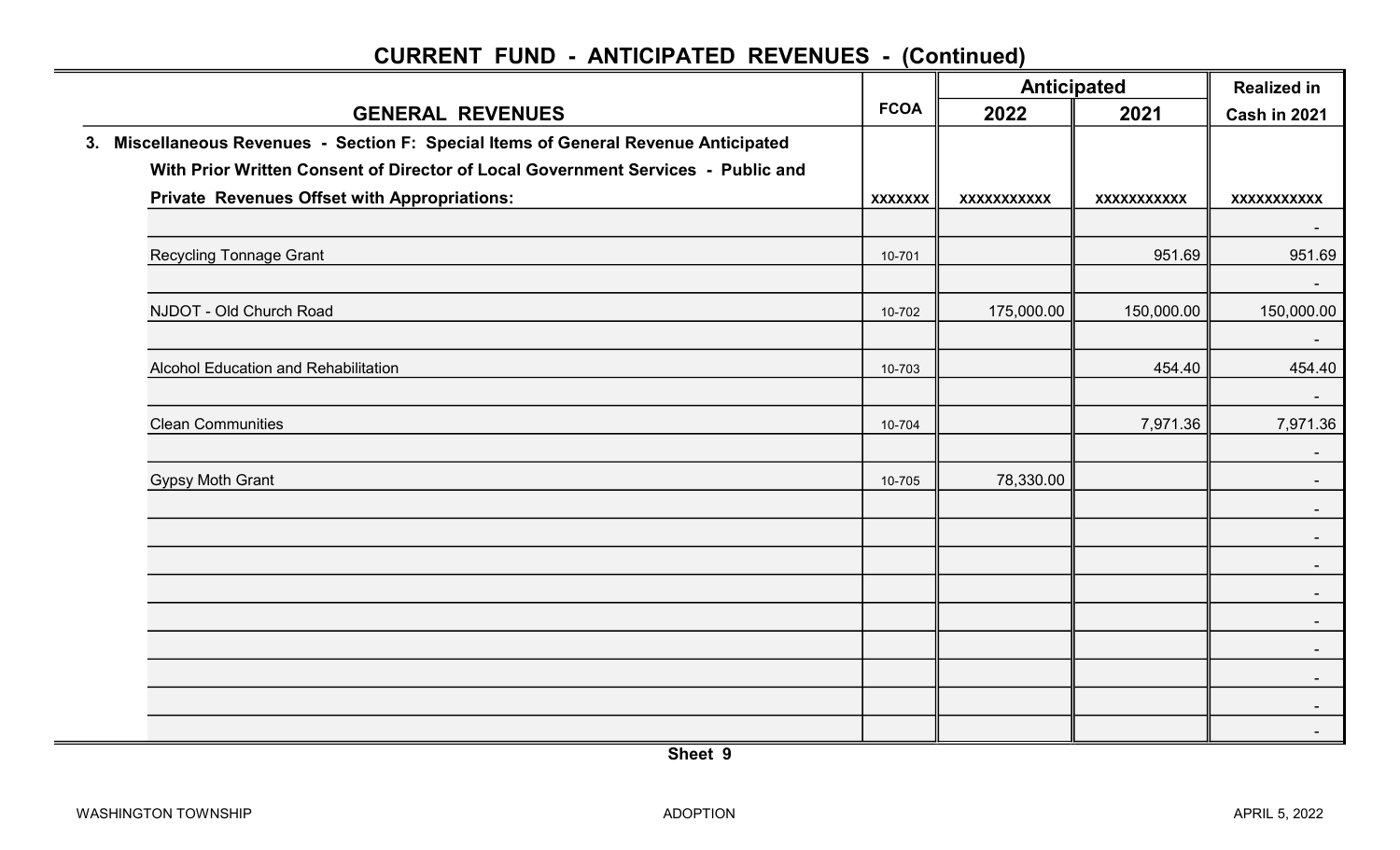|                                                                                     | <b>FCOA</b>    |                    | <b>Anticipated</b> | <b>Realized in</b> |
|-------------------------------------------------------------------------------------|----------------|--------------------|--------------------|--------------------|
| <b>GENERAL REVENUES</b>                                                             |                | 2022               | 2021               | Cash in 2021       |
| 3. Miscellaneous Revenues - Section F: Special Items of General Revenue Anticipated |                |                    |                    |                    |
| With Prior Written Consent of Director of Local Government Services - Public and    |                |                    |                    |                    |
| Private Revenues Offset with Appropriations (Continued):                            | <b>XXXXXXX</b> | XXXXXXXXXXX        | <b>XXXXXXXXXXX</b> | XXXXXXXXXXX        |
|                                                                                     |                |                    |                    |                    |
|                                                                                     |                |                    |                    |                    |
|                                                                                     |                |                    |                    |                    |
|                                                                                     |                |                    |                    |                    |
|                                                                                     |                |                    |                    |                    |
|                                                                                     |                |                    |                    |                    |
|                                                                                     |                |                    |                    |                    |
|                                                                                     |                |                    |                    |                    |
|                                                                                     |                |                    |                    |                    |
|                                                                                     |                |                    |                    |                    |
|                                                                                     |                |                    |                    |                    |
|                                                                                     |                |                    |                    |                    |
|                                                                                     |                |                    |                    |                    |
|                                                                                     |                |                    |                    |                    |
|                                                                                     |                |                    |                    |                    |
|                                                                                     |                |                    |                    |                    |
|                                                                                     |                |                    |                    |                    |
| Total Section F: Special Item of General Revenue Anticipated with Prior Written     | <b>XXXXXXX</b> | <b>XXXXXXXXXXX</b> | XXXXXXXXXXX        | <b>XXXXXXXXXXX</b> |
| Consent of Director of Local Government Services - Public and Private Revenues      | 10-001         | 253,330.00         | 159,377.45         | 159,377.45         |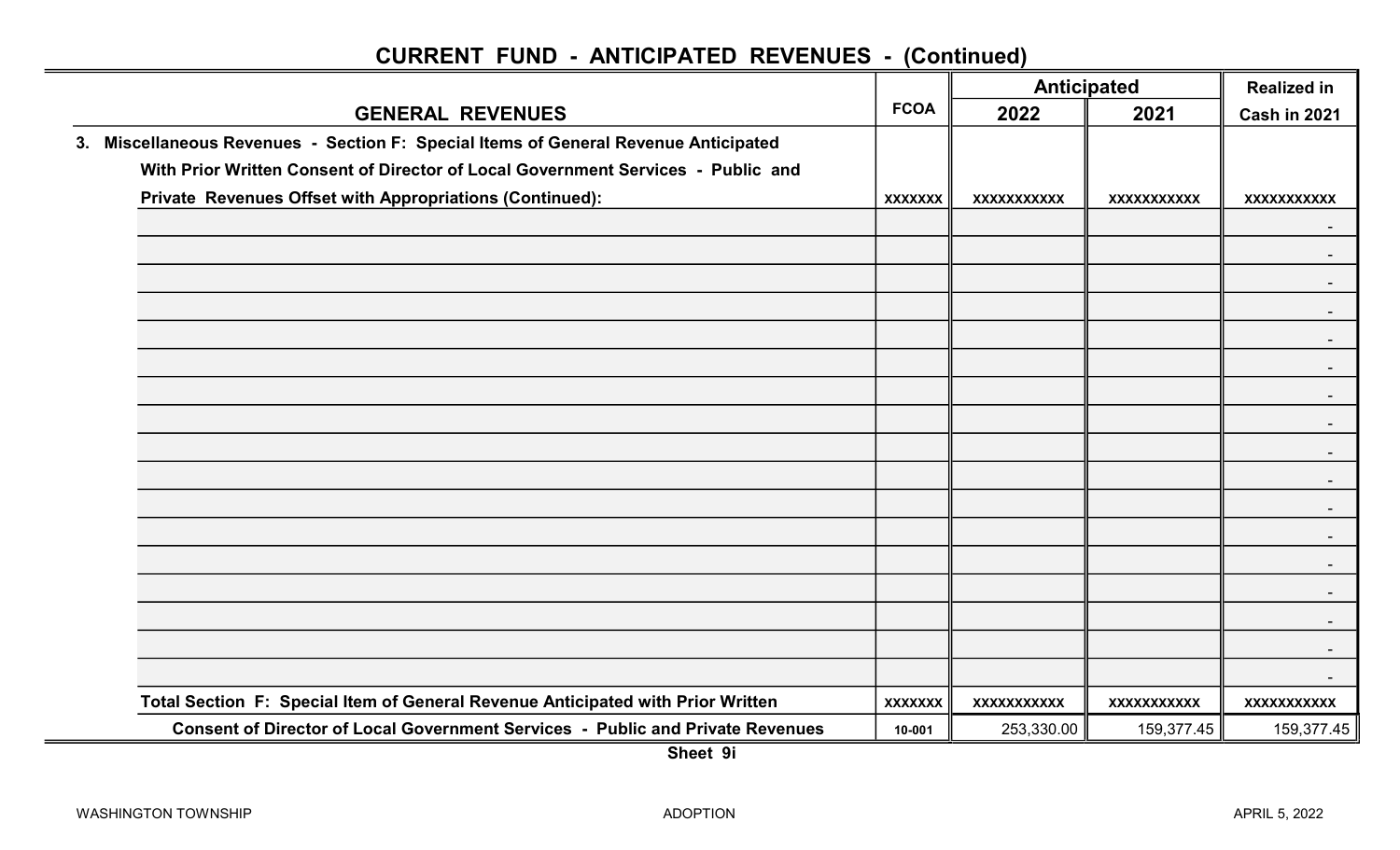|                                                                                     |                | <b>Anticipated</b> |                    | <b>Realized in</b> |  |
|-------------------------------------------------------------------------------------|----------------|--------------------|--------------------|--------------------|--|
| <b>GENERAL REVENUES</b>                                                             | <b>FCOA</b>    | 2022               | 2021               | Cash in 2021       |  |
| 3. Miscellaneous Revenues - Section G: Special Items of General Revenue Anticipated |                |                    |                    |                    |  |
| With Prior Written Consent of Director of Local Government Services - Other Special |                |                    |                    |                    |  |
| Items:                                                                              | <b>XXXXXXX</b> | XXXXXXXXXX         | <b>XXXXXXXXXXX</b> | XXXXXXXXXXX        |  |
| <b>Utility Operating Surplus of Prior Year</b>                                      | 08-116         |                    |                    |                    |  |
|                                                                                     |                |                    |                    |                    |  |
|                                                                                     |                |                    |                    |                    |  |
|                                                                                     |                |                    |                    |                    |  |
|                                                                                     |                |                    |                    |                    |  |
|                                                                                     |                |                    |                    |                    |  |
|                                                                                     |                |                    |                    |                    |  |
|                                                                                     |                |                    |                    |                    |  |
|                                                                                     |                |                    |                    |                    |  |
|                                                                                     |                |                    |                    |                    |  |
|                                                                                     |                |                    |                    |                    |  |
|                                                                                     |                |                    |                    |                    |  |
|                                                                                     |                |                    |                    |                    |  |
|                                                                                     |                |                    |                    |                    |  |
|                                                                                     |                |                    |                    |                    |  |
|                                                                                     |                |                    |                    |                    |  |
|                                                                                     |                |                    |                    |                    |  |
|                                                                                     |                |                    |                    |                    |  |
|                                                                                     |                |                    |                    |                    |  |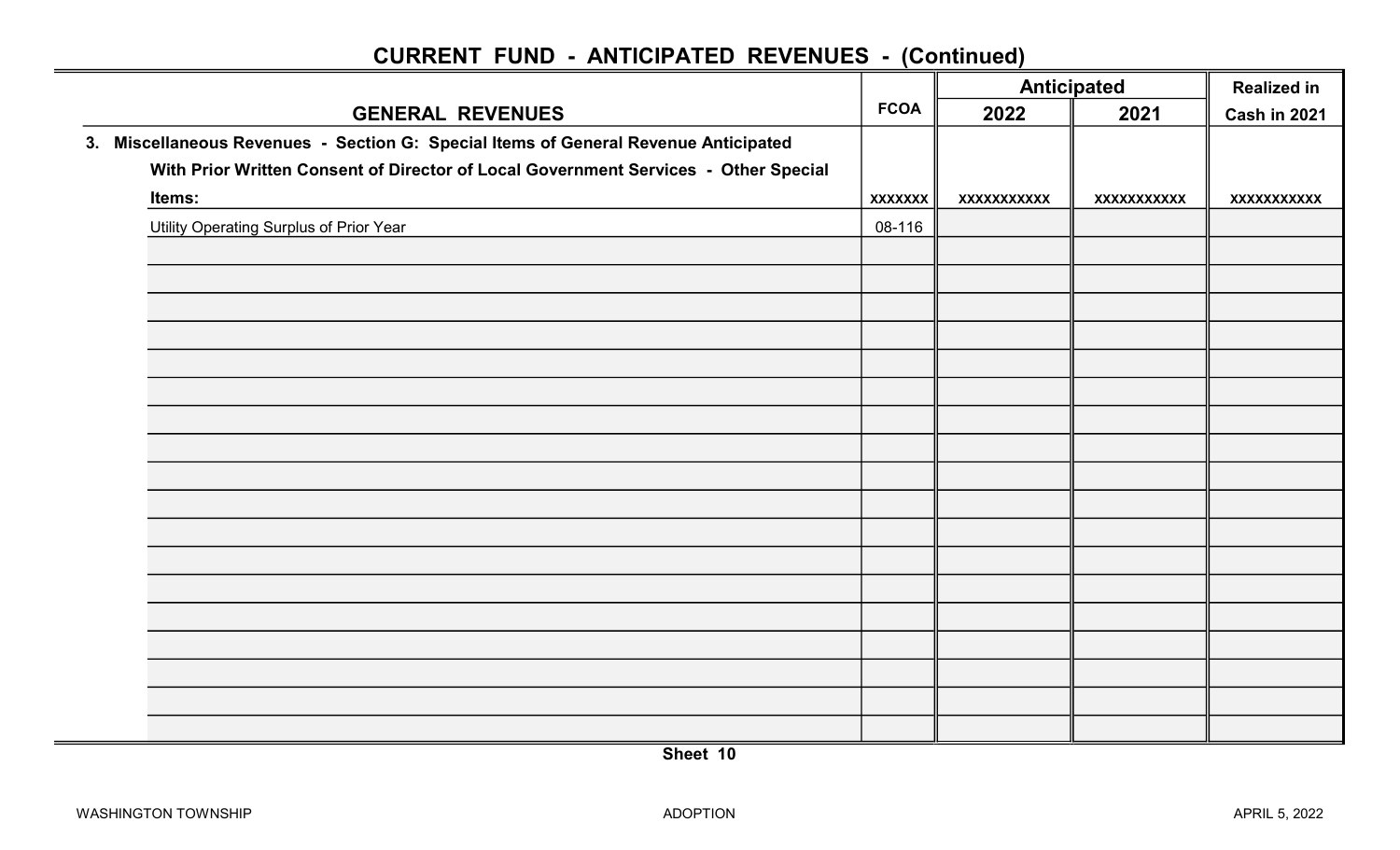|        |                                                                                     |                |                    | Anticipated        |                    |
|--------|-------------------------------------------------------------------------------------|----------------|--------------------|--------------------|--------------------|
|        | <b>GENERAL REVENUES</b>                                                             |                | 2022               | 2021               | Cash in 2021       |
|        | 3. Miscellaneous Revenues - Section G: Special Items of General Revenue Anticipated |                |                    |                    |                    |
|        | With Prior Written Consent of Director of Local Government Services - Other Special |                |                    |                    |                    |
| Items: |                                                                                     | <b>XXXXXXX</b> | XXXXXXXXXXX        | <b>XXXXXXXXXXX</b> | XXXXXXXXXXX        |
|        |                                                                                     |                |                    |                    |                    |
|        |                                                                                     |                |                    |                    |                    |
|        |                                                                                     |                |                    |                    |                    |
|        |                                                                                     |                |                    |                    |                    |
|        |                                                                                     |                |                    |                    |                    |
|        |                                                                                     |                |                    |                    |                    |
|        |                                                                                     |                |                    |                    |                    |
|        |                                                                                     |                |                    |                    |                    |
|        |                                                                                     |                |                    |                    |                    |
|        |                                                                                     |                |                    |                    |                    |
|        |                                                                                     |                |                    |                    |                    |
|        |                                                                                     |                |                    |                    |                    |
|        |                                                                                     |                |                    |                    |                    |
|        |                                                                                     |                |                    |                    |                    |
|        |                                                                                     |                |                    |                    |                    |
|        |                                                                                     |                |                    |                    |                    |
|        |                                                                                     |                |                    |                    |                    |
|        | Total Section G: Special Items of General Revenue Anticipated with Prior Written    | <b>XXXXXXX</b> | <b>XXXXXXXXXXX</b> | <b>XXXXXXXXXXX</b> | <b>XXXXXXXXXXX</b> |
|        | Consent of Director of Local Government Services - Other Special Items              | 08-004         |                    |                    |                    |
|        |                                                                                     |                |                    |                    |                    |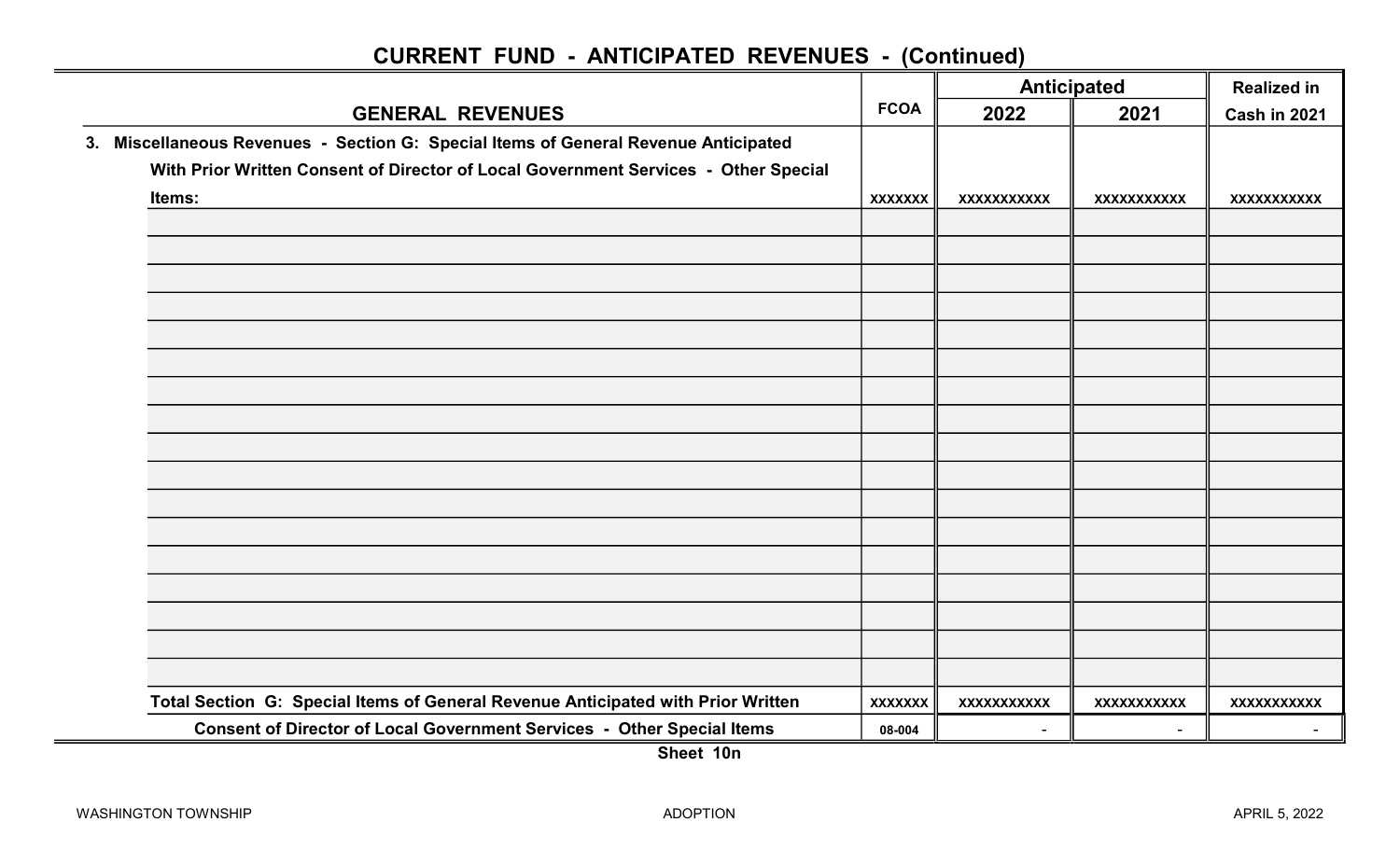|                                                                                                                                                                              |              | <b>Anticipated</b>       |                    | <b>Realized in</b>  |
|------------------------------------------------------------------------------------------------------------------------------------------------------------------------------|--------------|--------------------------|--------------------|---------------------|
| <b>GENERAL REVENUES</b>                                                                                                                                                      | <b>FCOA</b>  | 2022                     | 2021               | <b>Cash in 2021</b> |
| <b>Summary of Revenues</b>                                                                                                                                                   | <b>XXXXX</b> | <b>XXXXXXXXXXX</b>       | XXXXXXXXXX         | XXXXXXXXXX          |
| Surplus Anticipated (Sheet 4, #1)                                                                                                                                            | 08-101       | 394,844.00               | 117,458.00         | 117,458.00          |
| Surplus Anticipated with Prior Written Consent of Director of Local Government Services (Sheet 4, #2)                                                                        | 08-102       |                          |                    |                     |
| 3.<br><b>Miscellaneous Revenues:</b>                                                                                                                                         | <b>XXXXX</b> | <b>XXXXXXXXXXX</b>       | XXXXXXXXXX         | XXXXXXXXXX          |
| <b>Local Revenues</b><br>Total Section A:                                                                                                                                    | 08-001       | 12,936.00                | 12,000.00          | 23,047.87           |
| Total Section B:<br>State Aid Without Offsetting Appropriations                                                                                                              | 09-001       | 817,007.00               | 817,007.00         | 1,211,851.00        |
| <b>Total Section C:</b><br>Dedicated Uniform Construction Code Fees Offset with Appropriations                                                                               | 08-002       |                          |                    |                     |
| Special Items of General Revenue Anticipated with Prior Written Consent of Director of Local<br>Total Section D:<br>Government Services - Shared Service Agreements          | 11-001       |                          |                    |                     |
| Special Items of General Revenue Anticipated with Prior Written Consent of Director of Local<br><b>Total Section E:</b><br>Government Services - Additional Revenues         | 08-003       | $\overline{\phantom{a}}$ | $\blacksquare$     | $\sim$              |
| Special Items of General Revenue Anticipated with Prior Written Consent of Director of Local<br><b>Total Section F:</b><br>Government Services - Public and Private Revenues | 10-001       | 253,330.00               | 159,377.45         | 159,377.45          |
| Special Items of General Revenue Anticipated with Prior Written Consent of Director of Local<br><b>Total Section G:</b><br>Government Services - Other Special Items         | 08-004       |                          |                    |                     |
| <b>Total Miscellaneous Revenues</b>                                                                                                                                          | 13-099       | 1,083,273.00             | 988,384.45         | 1,394,276.32        |
| <b>Receipts from Delinquent Taxes</b>                                                                                                                                        | 15-499       |                          |                    | 43,200.24           |
| 5.<br>Subtotal General Revenues (Items 1, 2, 3 and 4)                                                                                                                        | 13-199       | 1,478,117.00             | 1,105,842.45       | 1,554,934.56        |
| Amount to be Raised by Taxes for Support of Municipal Budget:<br>6.                                                                                                          | <b>XXXXX</b> | <b>XXXXXXXXXXX</b>       | <b>XXXXXXXXXXX</b> | <b>XXXXXXXXXXX</b>  |
| a) Local Tax for Municipal Purposes Including Reserve for Uncollected Taxes                                                                                                  | 07-190       |                          |                    | <b>XXXXXXXXXXX</b>  |
| b) Addition to Local District School Tax                                                                                                                                     | 07-191       |                          |                    | <b>XXXXXXXXXXX</b>  |
| c) Minimum Library Tax                                                                                                                                                       | 07-192       |                          |                    | <b>XXXXXXXXXXX</b>  |
| Total Amount to be Raised by Taxes for Support of Municipal Budget                                                                                                           | 07-199       |                          |                    | (872.73)            |
| 7. Total General Revenues                                                                                                                                                    | 13-299       | 1,478,117.00             | 1,105,842.45       | 1,554,061.83        |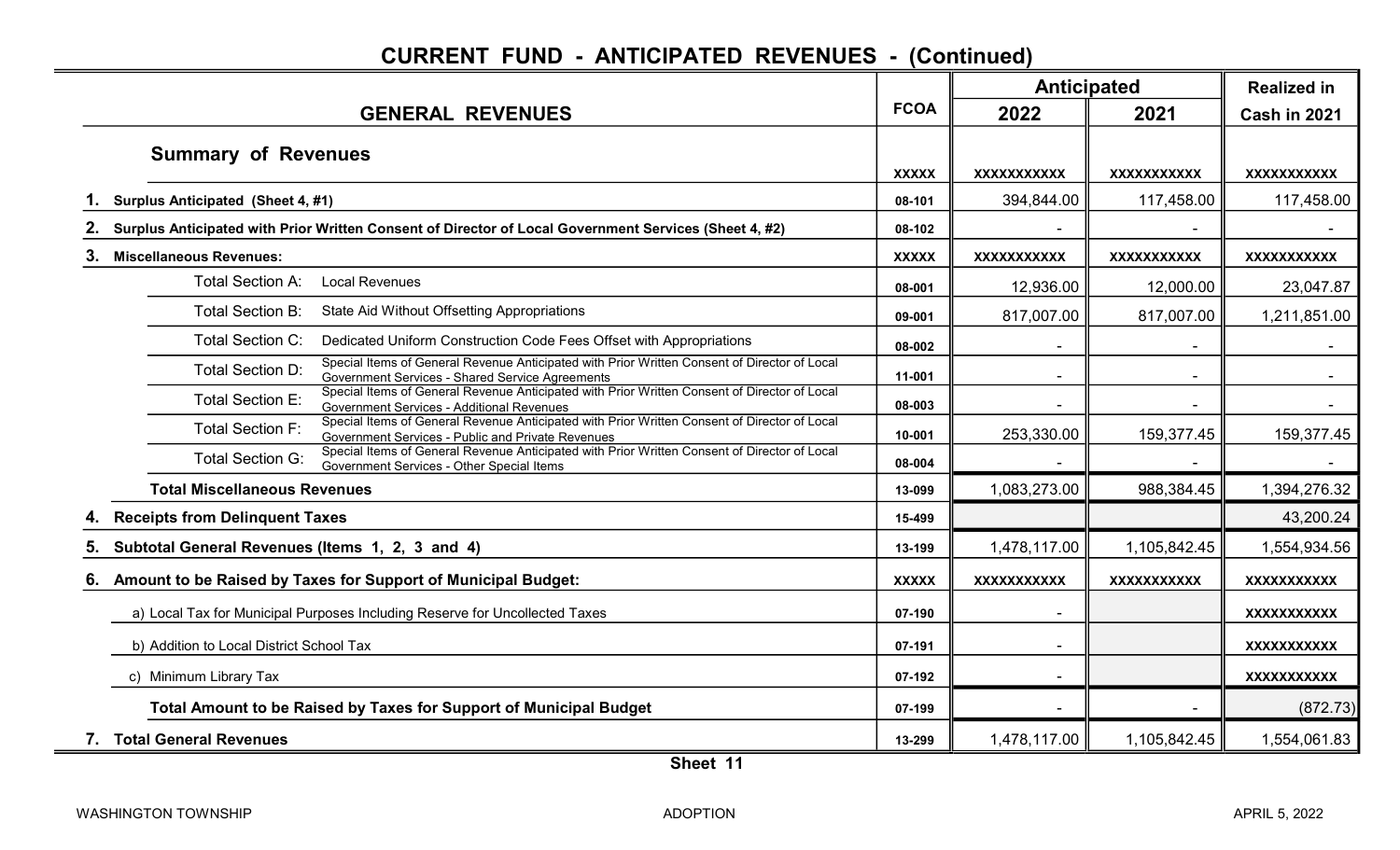| 8. GENERAL APPROPRIATIONS                |          |                | Appropriated |           |                                                  | <b>Expended 2021</b>                                            |                           |                 |
|------------------------------------------|----------|----------------|--------------|-----------|--------------------------------------------------|-----------------------------------------------------------------|---------------------------|-----------------|
| (A) Operations - within "CAPS"           |          | <b>FCOA</b>    |              | for 2021  | for 2021 By<br><b>Emergency</b><br>Appropriation | <b>Total for 2021</b><br>As Modified By<br><b>All Transfers</b> | Paid or<br><b>Charged</b> | <b>Reserved</b> |
| Mayor & Committee:                       |          |                |              |           |                                                  |                                                                 |                           |                 |
| <b>Salaries and Wages</b>                | 20-110   |                | 9,600.00     | 9,384.00  |                                                  | 9,384.00                                                        | 9,305.54                  | 78.46           |
| <b>Other Expenses</b>                    | 20-110   | $\overline{2}$ | 3,315.00     | 3,315.00  |                                                  | 3,315.00                                                        | 963.86                    | 2,351.14        |
| <b>Municipal Clerk:</b>                  |          |                |              |           |                                                  |                                                                 |                           | $\sim$          |
| <b>Salaries and Wages</b>                | 20-120   |                | 34,000.00    | 33,000.00 |                                                  | 33,000.00                                                       | 32,606.04                 | 393.96          |
| <b>Other Expenses</b>                    | 20-120   |                | 24,500.00    | 24,040.00 |                                                  | 24,040.00                                                       | 14,911.09                 | 9,128.91        |
| <b>Financial Administration:</b>         |          |                |              |           |                                                  |                                                                 |                           |                 |
| <b>Salaries and Wages</b>                | 20-130   |                | 19,600.00    | 19,197.00 |                                                  | 19,197.00                                                       | 19,165.22                 | 31.78           |
| <b>Other Expenses</b>                    | 20-130   |                | 10,000.00    | 10,000.00 |                                                  | 10,000.00                                                       | 5,700.73                  | 4,299.27        |
| <b>Audit Services:</b>                   |          |                |              |           |                                                  |                                                                 |                           | $\sim$          |
| <b>Other Expenses</b>                    | 20-135   | $\overline{2}$ | 18,000.00    | 18,000.00 |                                                  | 18,000.00                                                       | 18,000.00                 | $\sim$          |
| <b>Computerized Processing:</b>          |          |                |              |           |                                                  |                                                                 |                           | $\sim$          |
| <b>Other Expenses</b>                    | 20-140   | $\overline{2}$ | 16,950.00    | 12,900.00 |                                                  | 12,900.00                                                       | 12,398.64                 | 501.36          |
| Revenue Administration (Tax Collection): |          |                |              |           |                                                  |                                                                 |                           |                 |
| <b>Salaries and Wages</b>                | 20-145   |                | 16,125.00    | 15,810.00 |                                                  | 15,810.00                                                       | 15,606.00                 | 204.00          |
| <b>Other Expenses</b>                    | 20-145   | 2              | 6,000.00     | 6,000.00  |                                                  | 6,000.00                                                        | 4,492.26                  | 1,507.74        |
| Tax Assessment Administration:           |          |                |              |           |                                                  |                                                                 |                           | $\sim$ $-$      |
| Salaries and Wages                       | 20-150   |                | 18,750.00    | 18,360.00 |                                                  | 18,360.00                                                       | 18,348.04                 | 11.96           |
| <b>Other Expenses</b>                    | 20-150   | $\overline{2}$ | 5,000.00     | 5,000.00  |                                                  | 5,000.00                                                        | 3,076.83                  | 1,923.17        |
| Tax Maps                                 | 20-150 2 |                | 5,000.00     | 10,000.00 |                                                  | 13,000.00                                                       | 10,291.24                 | 2,708.76        |

Sheet 12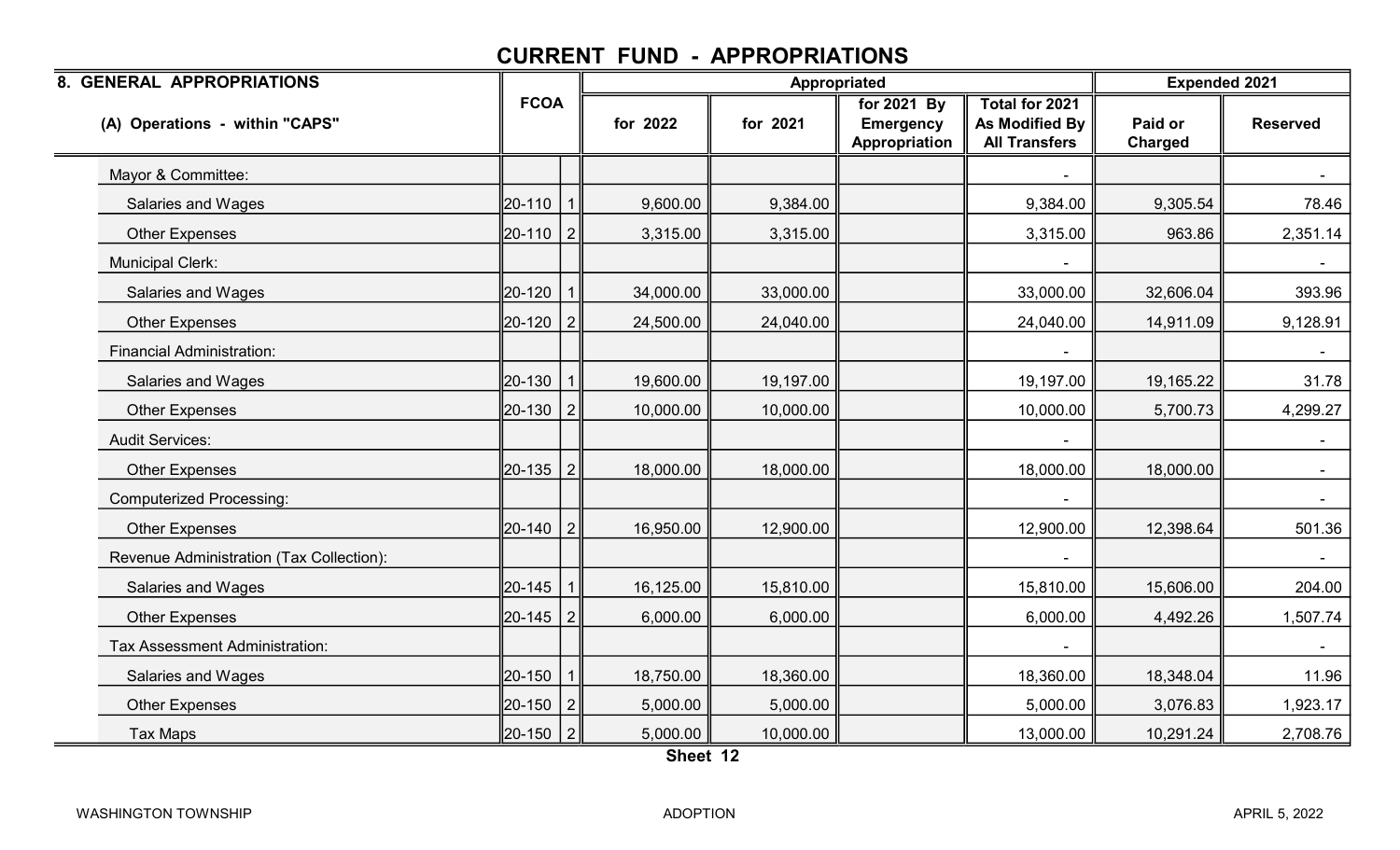| 8. GENERAL APPROPRIATIONS                    |                |                |            |            | Appropriated                                     |                                                                 | <b>Expended 2021</b> |                 |
|----------------------------------------------|----------------|----------------|------------|------------|--------------------------------------------------|-----------------------------------------------------------------|----------------------|-----------------|
| (A) Operations - within "CAPS" - (continued) | <b>FCOA</b>    |                | for 2022   | for 2021   | for 2021 By<br><b>Emergency</b><br>Appropriation | Total for 2021<br><b>As Modified By</b><br><b>All Transfers</b> | Paid or<br>Charged   | <b>Reserved</b> |
| Legal Services & Costs:                      |                |                |            |            |                                                  |                                                                 |                      |                 |
| <b>Other Expenses</b>                        | 20-165 2       |                | 30,000.00  | 30,000.00  |                                                  | 30,000.00                                                       | 21,540.75            | 8,459.25        |
| <b>Engineering Services &amp; Costs:</b>     |                |                |            |            |                                                  |                                                                 |                      |                 |
| <b>Other Expenses</b>                        | $ 20 - 165 $ 2 |                | 70,000.00  | 70,000.00  |                                                  | 70,000.00                                                       | 26,402.76            | 43,597.24       |
| Municipal Land Use Law (N.J.S.A.40:55D-1):   |                |                |            |            |                                                  |                                                                 |                      | $\sim$          |
| Land Development Board:                      |                |                |            |            |                                                  |                                                                 |                      |                 |
| <b>Salaries and Wages</b>                    | 21-180         | $\mathbf{1}$   | 5,000.00   | 6,500.00   |                                                  | 4,500.00                                                        | 2,496.96             | 2,003.04        |
| <b>Other Expenses</b>                        | 21-180         | $\overline{2}$ | 6,000.00   | 6,000.00   |                                                  | 6,000.00                                                        | 2,915.25             | 3,084.75        |
| Insurance:                                   |                |                |            |            |                                                  |                                                                 |                      | $\sim$          |
| Unemployment Insurance                       | 23-225 2       |                | 700.00     | 700.00     |                                                  | 700.00                                                          |                      | 700.00          |
| Liability Insurance                          | 23-220         | 2              | 39,250.00  | 36,821.00  |                                                  | 36,821.00                                                       | 36,821.00            | $\sim$          |
| <b>Workers Compensation Insurance</b>        | 23-215         | 2              | 18,800.00  | 17,455.00  |                                                  | 17,455.00                                                       | 17,455.00            | $\sim$          |
| <b>Emergency Management Services:</b>        |                |                |            |            |                                                  |                                                                 |                      |                 |
| Office of Emergency Management:              |                |                |            |            |                                                  |                                                                 |                      |                 |
| <b>Salaries and Wages</b>                    | 25-252         |                | 2,600.00   | 2,550.00   |                                                  | 2,550.00                                                        | 2,496.96             | 53.04           |
| <b>Other Expenses</b>                        | 25-252         | $\vert$ 2      | 5,000.00   | 5,000.00   |                                                  | 5,000.00                                                        | 1,056.99             | 3,943.01        |
| <b>Other Expenses</b>                        | 25-252 2       |                | 10,000.00  |            |                                                  |                                                                 |                      | $\sim$          |
| Aid to Volunteer Fire Company                | 25-255         | $\overline{2}$ | 110,000.00 | 100,000.00 |                                                  | 100,000.00                                                      | 100,000.00           |                 |
| Aid to Volunteer Ambulance Service           | 25-260         | $\overline{2}$ | 55,000.00  | 50,000.00  |                                                  | 50,000.00                                                       | 50,000.00            |                 |
|                                              |                |                |            |            |                                                  |                                                                 |                      |                 |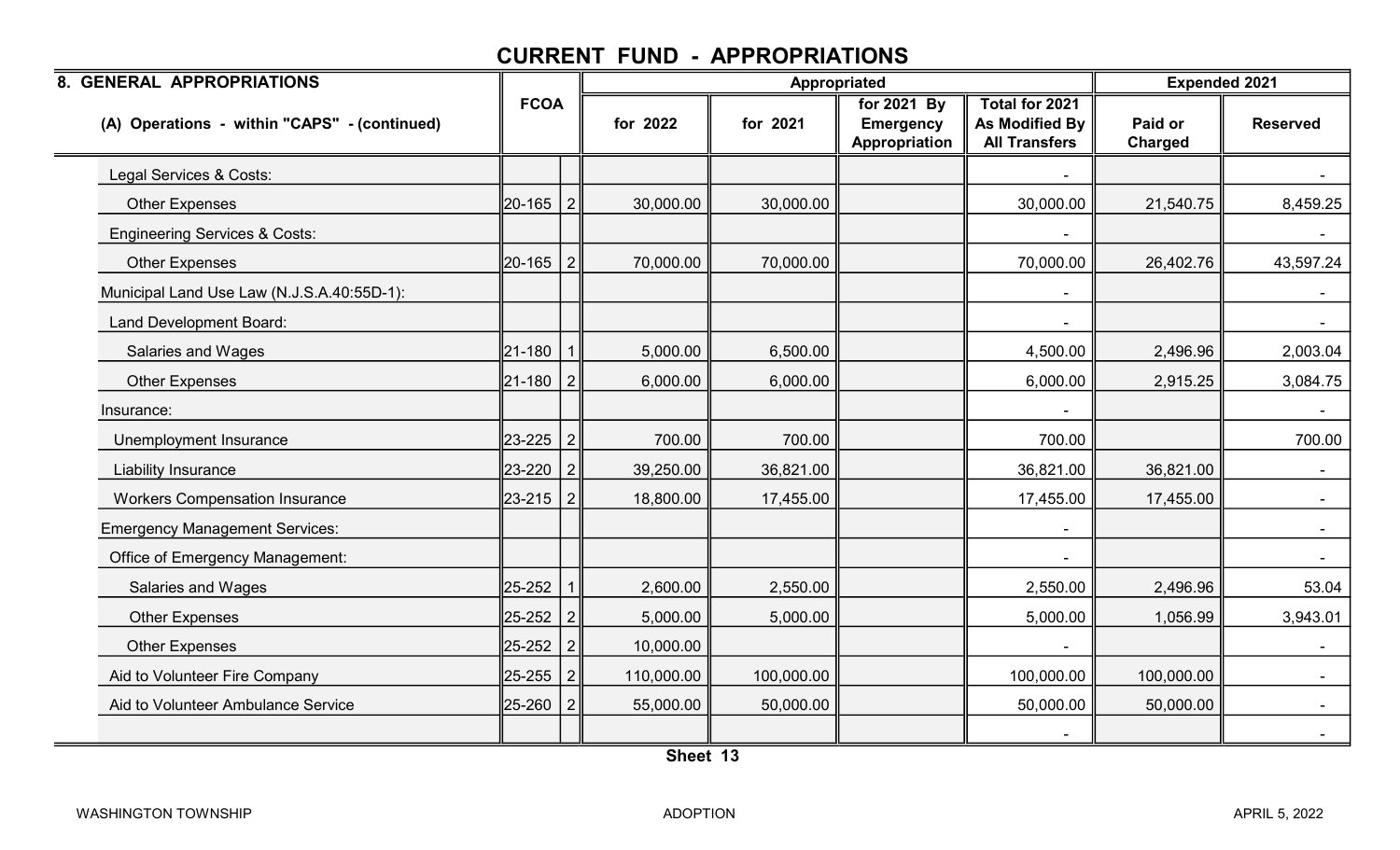| 8. GENERAL APPROPRIATIONS                    |             |                |           | Appropriated |                                                  |                                                                 | <b>Expended 2021</b> |                 |
|----------------------------------------------|-------------|----------------|-----------|--------------|--------------------------------------------------|-----------------------------------------------------------------|----------------------|-----------------|
| (A) Operations - within "CAPS" - (continued) | <b>FCOA</b> |                | for 2022  | for 2021     | for 2021 By<br><b>Emergency</b><br>Appropriation | Total for 2021<br><b>As Modified By</b><br><b>All Transfers</b> | Paid or<br>Charged   | <b>Reserved</b> |
| Streets & Roads:                             |             |                |           |              |                                                  |                                                                 |                      |                 |
| Road Repairs & Maintenance:                  |             |                |           |              |                                                  |                                                                 |                      |                 |
| Salaries and Wages                           | 26-290      |                | 30,000.00 | 23,460.00    |                                                  | 23,460.00                                                       | 22,095.76            | 1,364.24        |
| <b>Other Expenses</b>                        | 26-290      | 2              | 27,000.00 | 26,520.00    |                                                  | 26,520.00                                                       | 23,370.50            | 3,149.50        |
| <b>Public Works Functions:</b>               |             |                |           |              |                                                  |                                                                 |                      |                 |
| Other Public Works Functions - Recycling:    |             |                |           |              |                                                  |                                                                 |                      |                 |
| <b>Other Expenses</b>                        | 26-300      | 2              | 1,500.00  | 1,500.00     |                                                  | 1,500.00                                                        |                      | 1,500.00        |
| Public Building & Grounds:                   |             |                |           |              |                                                  | $\blacksquare$                                                  |                      | $\sim$          |
| Salaries and Wages                           | 26-310      |                | 17,300.00 | 16,950.00    |                                                  | 16,950.00                                                       | 12,807.20            | 4,142.80        |
| <b>Other Expenses</b>                        | 26-310      | $\overline{2}$ | 30,000.00 | 30,000.00    |                                                  | 30,000.00                                                       | 14,005.22            | 15,994.78       |
| Health & Welfare:                            |             |                |           |              |                                                  |                                                                 |                      | $\sim$          |
| Board of Health:                             |             |                |           |              |                                                  | $\blacksquare$                                                  |                      | $\sim$          |
| <b>Salaries and Wages</b>                    |             |                |           |              |                                                  |                                                                 |                      |                 |
| <b>Other Expenses</b>                        | 27-330      | 2              | 1,000.00  | 1,020.00     |                                                  | 20.00                                                           |                      | 20.00           |
| <b>Animal Control Services:</b>              |             |                |           |              |                                                  |                                                                 |                      | $\sim$          |
| <b>Other Expenses</b>                        | 27-340      | 2              | 3,000.00  | 3,000.00     |                                                  | 3,000.00                                                        | 1,230.00             | 1,770.00        |
|                                              |             |                |           |              |                                                  | $\blacksquare$                                                  |                      | $\sim$          |
|                                              |             |                |           |              |                                                  | $\sim$                                                          |                      |                 |
|                                              |             |                |           |              |                                                  | $\blacksquare$                                                  |                      |                 |
|                                              |             |                |           |              |                                                  |                                                                 |                      |                 |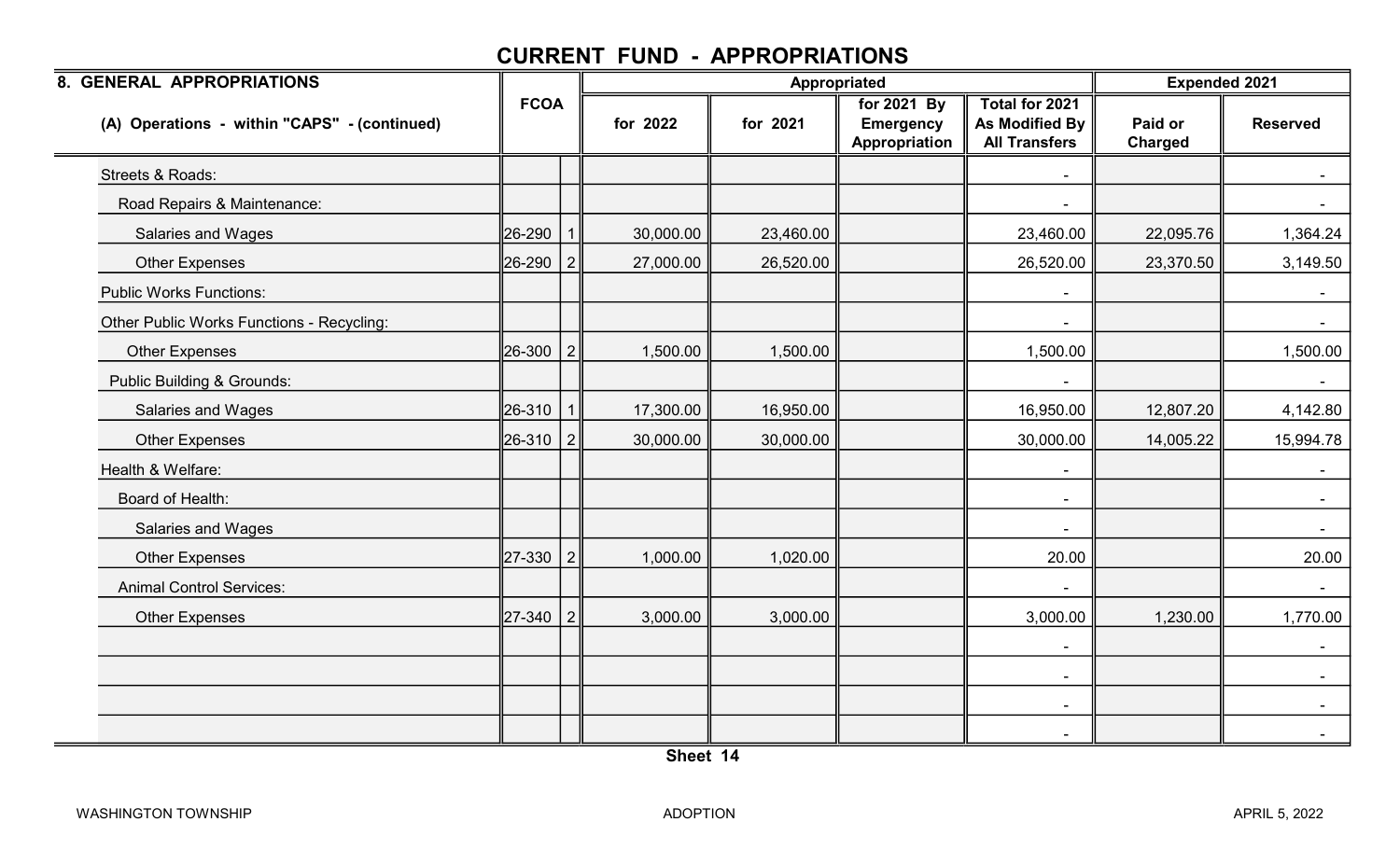| 8. GENERAL APPROPRIATIONS                    |             |                |           | <b>Appropriated</b> |                                                  |                                                          | <b>Expended 2021</b> |                 |
|----------------------------------------------|-------------|----------------|-----------|---------------------|--------------------------------------------------|----------------------------------------------------------|----------------------|-----------------|
| (A) Operations - within "CAPS" - (continued) | <b>FCOA</b> |                | for 2022  | for 2021            | for 2021 By<br><b>Emergency</b><br>Appropriation | Total for 2021<br>As Modified By<br><b>All Transfers</b> | Paid or<br>Charged   | <b>Reserved</b> |
| Parks & Recreation Functions:                |             |                |           |                     |                                                  |                                                          |                      |                 |
| Recreation:                                  |             |                |           |                     |                                                  |                                                          |                      |                 |
| <b>Other Expenses</b>                        | 28-370      | $\overline{2}$ | 1,500.00  | 1,500.00            |                                                  | 1,500.00                                                 |                      | 1,500.00        |
| Maintenance of Parks:                        |             |                |           |                     |                                                  | $\overline{\phantom{a}}$                                 |                      | $\sim$ $\sim$   |
| <b>Other Expenses</b>                        | 28-375      | $\vert$ 2      | 500.00    | 500.00              |                                                  | 500.00                                                   |                      | 500.00          |
| Utility Expenses & Bulk Purchases:           |             |                |           |                     |                                                  |                                                          |                      |                 |
| Electricity                                  | 31-430      | $\overline{2}$ | 8,000.00  | 8,000.00            |                                                  | 8,000.00                                                 | 2,911.89             | 5,088.11        |
| <b>Street Lighting</b>                       | 31-435      | $\overline{2}$ | 4,500.00  | 4,080.00            |                                                  | 4,080.00                                                 | 3,174.07             | 905.93          |
| Telephone                                    | 31-440      | $\overline{2}$ | 11,000.00 | 11,000.00           |                                                  | 11,000.00                                                | 7,455.07             | 3,544.93        |
| Fuel Oil                                     | 31-447      | $\vert$ 2      | 17,000.00 | 15,000.00           |                                                  | 15,000.00                                                | 6,626.94             | 8,373.06        |
| <b>Telecommunications Cost</b>               | 31-450      | $\overline{2}$ | 5,000.00  | 5,000.00            |                                                  | 5,000.00                                                 | 3,162.48             | 1,837.52        |
| Propane                                      | 31-460      | 2              | 1,000.00  | 1,000.00            |                                                  | 1,000.00                                                 |                      | 1,000.00        |
| Gasoline                                     | 31-460      | $\vert$ 2      | 1,500.00  | 1,500.00            |                                                  | 1,500.00                                                 | 258.70               | 1,241.30        |
| Landfill/Solid Waste Disposal Costs:         |             |                |           |                     |                                                  |                                                          |                      |                 |
| Solid Waste Disposal:                        |             |                |           |                     |                                                  |                                                          |                      | $\sim$          |
| <b>Other Expenses</b>                        | 32-465      | $\vert$ 2      | 31,000.00 | 30,000.00           |                                                  | 30,000.00                                                | 28,550.11            | 1,449.89        |
| Other Expenses- Garbage Removal              | 26-305      | 2              | 82,500.00 | 78,500.00           |                                                  | 78,500.00                                                | 78,118.18            | 381.82          |
|                                              |             |                |           |                     |                                                  |                                                          |                      |                 |
|                                              |             |                |           |                     |                                                  | $\blacksquare$                                           |                      | $\sim$          |
|                                              |             |                |           |                     |                                                  |                                                          |                      | $\sim$          |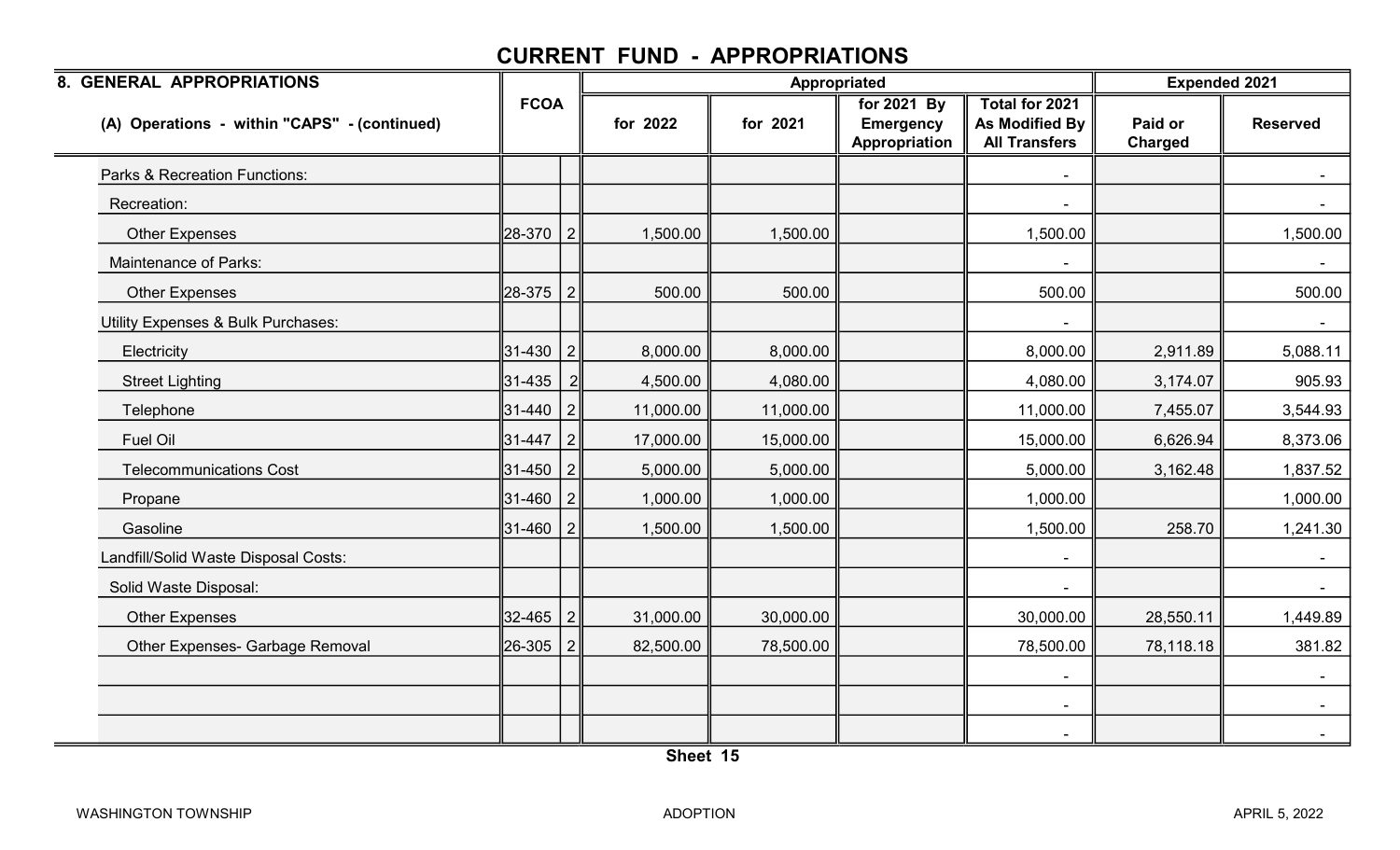| 8. GENERAL APPROPRIATIONS                    |                |                |           |          | Appropriated                                     |                                                          | Expended 2021             |                 |
|----------------------------------------------|----------------|----------------|-----------|----------|--------------------------------------------------|----------------------------------------------------------|---------------------------|-----------------|
| (A) Operations - within "CAPS" - (continued) | <b>FCOA</b>    |                | for 2022  | for 2021 | for 2021 By<br><b>Emergency</b><br>Appropriation | Total for 2021<br>As Modified By<br><b>All Transfers</b> | Paid or<br><b>Charged</b> | <b>Reserved</b> |
|                                              |                |                |           |          |                                                  | $\sim$                                                   |                           |                 |
| Land Use Administration:                     |                |                |           |          |                                                  | $\blacksquare$                                           |                           |                 |
| <b>Zoning Map Other Expenses</b>             | $\ 21 - 180\ $ | $\overline{2}$ | 10,000.00 |          |                                                  | $\blacksquare$                                           |                           | $\sim$          |
| Master Plan Other Expenses                   | $\ 21 - 180\ $ | $\vert$ 2      | 10,000.00 |          |                                                  | $\blacksquare$                                           |                           | $\sim$          |
|                                              |                |                |           |          |                                                  | $\sim$                                                   |                           |                 |
|                                              |                |                |           |          |                                                  | $\blacksquare$                                           |                           |                 |
|                                              |                |                |           |          |                                                  | $\sim$                                                   |                           | $\sim$ .        |
|                                              |                |                |           |          |                                                  | $\blacksquare$                                           |                           | $\blacksquare$  |
|                                              |                |                |           |          |                                                  | $\sim$                                                   |                           |                 |
|                                              |                |                |           |          |                                                  | $\blacksquare$                                           |                           |                 |
|                                              |                |                |           |          |                                                  | $\sim$                                                   |                           | $\sim$          |
|                                              |                |                |           |          |                                                  | $\sim$                                                   |                           | $\blacksquare$  |
|                                              |                |                |           |          |                                                  | $\blacksquare$                                           |                           | $\sim$          |
|                                              |                |                |           |          |                                                  | $\blacksquare$                                           |                           |                 |
|                                              |                |                |           |          |                                                  | $\blacksquare$                                           |                           | $\sim$ $-$      |
|                                              |                |                |           |          |                                                  | $\sim$                                                   |                           |                 |
|                                              |                |                |           |          |                                                  | $\sim$                                                   |                           |                 |
|                                              |                |                |           |          |                                                  | $\sim$                                                   |                           | $\sim$          |
|                                              |                |                |           |          |                                                  | $\sim$                                                   |                           | $\sim$ 10 $\,$  |
|                                              |                |                |           |          |                                                  | $\sim$                                                   |                           | $\sim$          |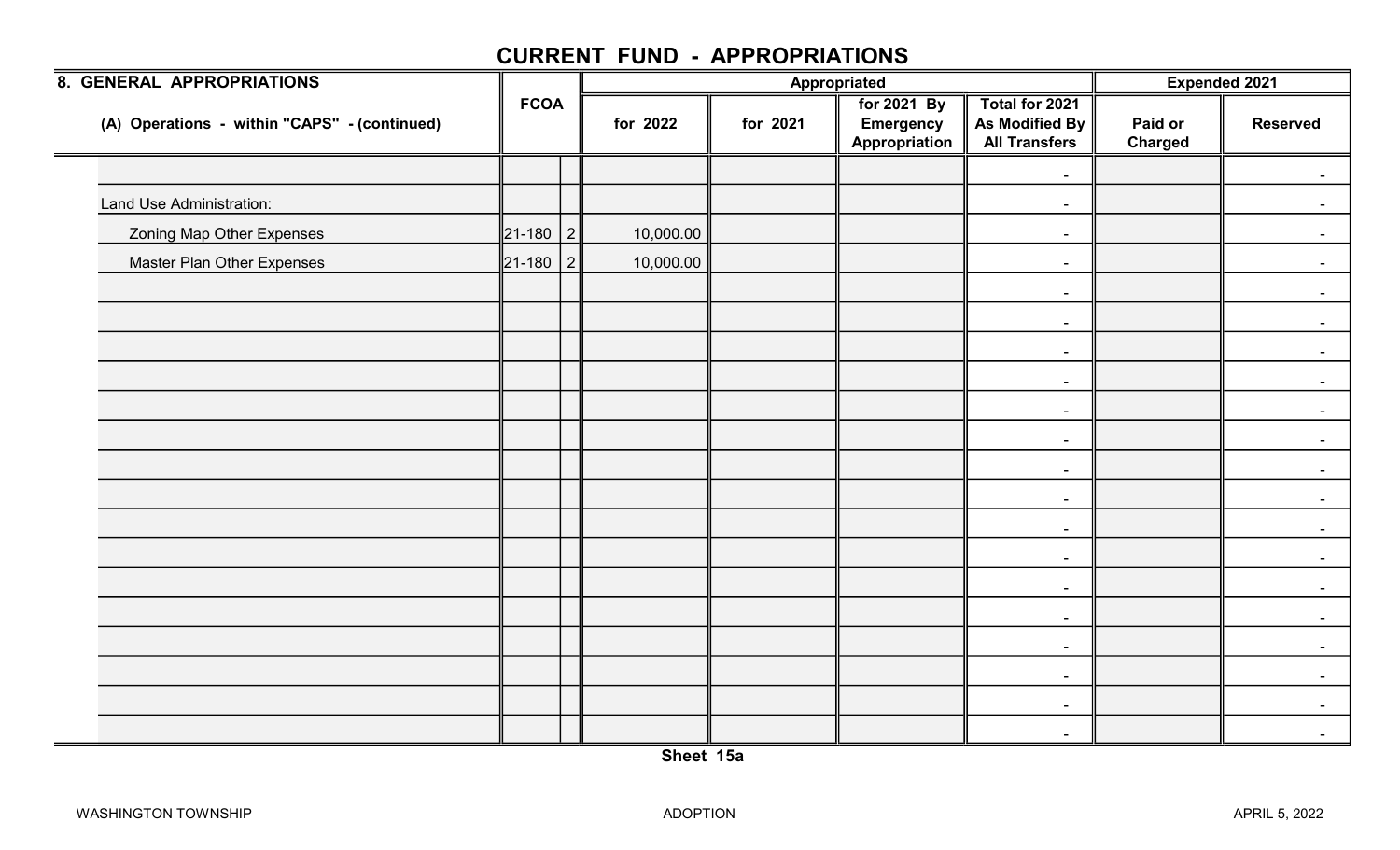| 8. GENERAL APPROPRIATIONS                    |             |          |          | Appropriated                                     |                                                          | Expended 2021             |                 |
|----------------------------------------------|-------------|----------|----------|--------------------------------------------------|----------------------------------------------------------|---------------------------|-----------------|
| (A) Operations - within "CAPS" - (continued) | <b>FCOA</b> | for 2022 | for 2021 | for 2021 By<br><b>Emergency</b><br>Appropriation | Total for 2021<br>As Modified By<br><b>All Transfers</b> | Paid or<br><b>Charged</b> | <b>Reserved</b> |
|                                              |             |          |          |                                                  | $\blacksquare$                                           |                           |                 |
|                                              |             |          |          |                                                  | $\blacksquare$                                           |                           |                 |
|                                              |             |          |          |                                                  | $\blacksquare$                                           |                           |                 |
|                                              |             |          |          |                                                  | $\sim$                                                   |                           |                 |
|                                              |             |          |          |                                                  | $\sim$                                                   |                           |                 |
|                                              |             |          |          |                                                  | $\blacksquare$                                           |                           |                 |
|                                              |             |          |          |                                                  | $\blacksquare$                                           |                           |                 |
|                                              |             |          |          |                                                  | $\sim$                                                   |                           |                 |
|                                              |             |          |          |                                                  | $\blacksquare$                                           |                           |                 |
|                                              |             |          |          |                                                  | $\blacksquare$                                           |                           |                 |
|                                              |             |          |          |                                                  | $\sim$                                                   |                           |                 |
|                                              |             |          |          |                                                  | $\blacksquare$                                           |                           |                 |
|                                              |             |          |          |                                                  | $\sim$                                                   |                           |                 |
|                                              |             |          |          |                                                  | $\blacksquare$                                           |                           |                 |
|                                              |             |          |          |                                                  | $\sim$                                                   |                           |                 |
|                                              |             |          |          |                                                  | $\sim$                                                   |                           |                 |
|                                              |             |          |          |                                                  | $\sim$                                                   |                           |                 |
|                                              |             |          |          |                                                  | $\blacksquare$                                           |                           |                 |
|                                              |             |          |          |                                                  | $\blacksquare$                                           |                           | $\blacksquare$  |
|                                              |             |          |          |                                                  | $\sim$                                                   |                           | $\sim$          |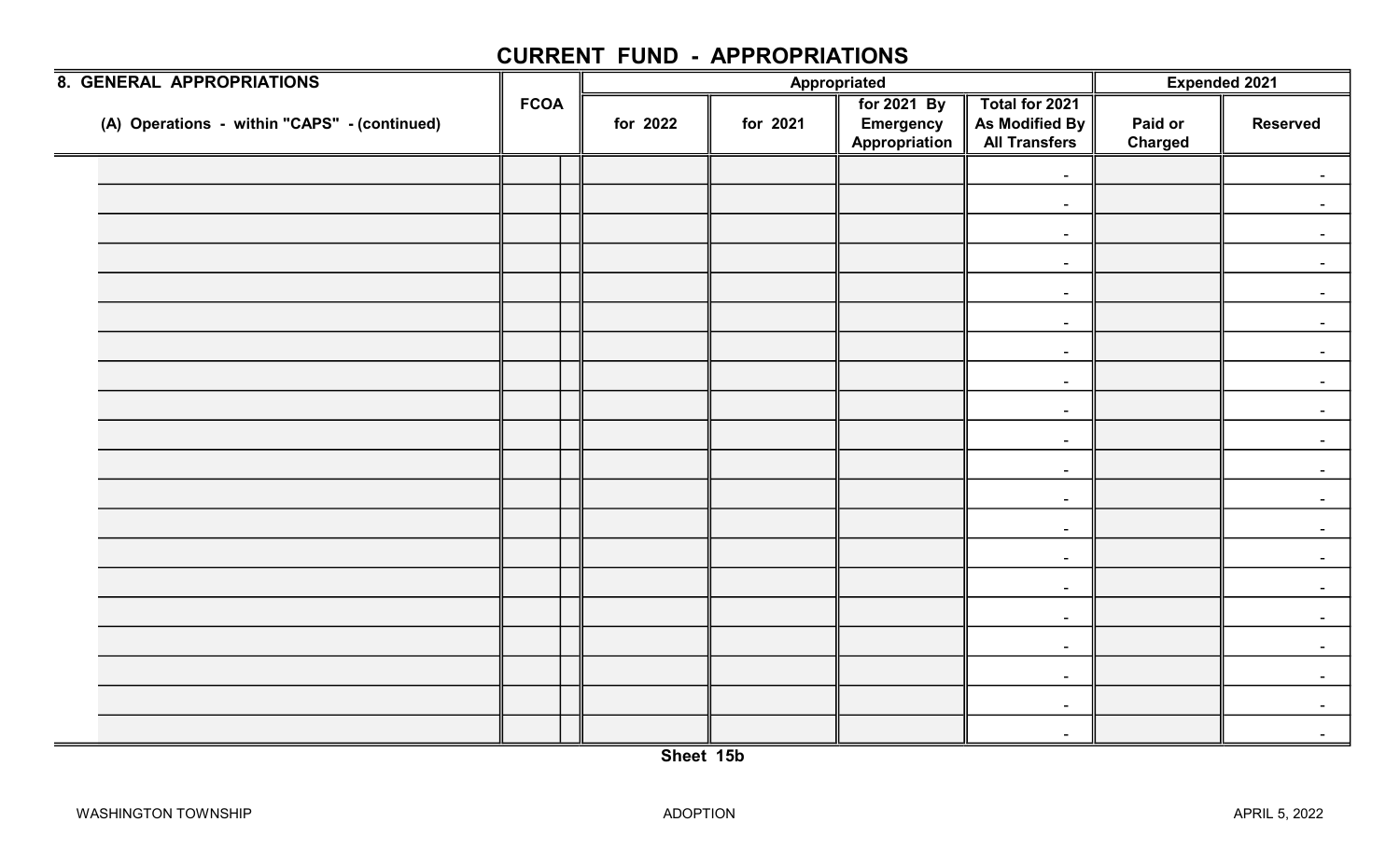| 8. GENERAL APPROPRIATIONS                    |             |          |          | Appropriated                                     |                                                          | Expended 2021             |                 |
|----------------------------------------------|-------------|----------|----------|--------------------------------------------------|----------------------------------------------------------|---------------------------|-----------------|
| (A) Operations - within "CAPS" - (continued) | <b>FCOA</b> | for 2022 | for 2021 | for 2021 By<br><b>Emergency</b><br>Appropriation | Total for 2021<br>As Modified By<br><b>All Transfers</b> | Paid or<br><b>Charged</b> | <b>Reserved</b> |
|                                              |             |          |          |                                                  | $\blacksquare$                                           |                           |                 |
|                                              |             |          |          |                                                  | $\blacksquare$                                           |                           |                 |
|                                              |             |          |          |                                                  | $\blacksquare$                                           |                           |                 |
|                                              |             |          |          |                                                  | $\sim$                                                   |                           |                 |
|                                              |             |          |          |                                                  | $\sim$                                                   |                           |                 |
|                                              |             |          |          |                                                  | $\blacksquare$                                           |                           |                 |
|                                              |             |          |          |                                                  | $\blacksquare$                                           |                           |                 |
|                                              |             |          |          |                                                  | $\sim$                                                   |                           |                 |
|                                              |             |          |          |                                                  | $\blacksquare$                                           |                           |                 |
|                                              |             |          |          |                                                  | $\blacksquare$                                           |                           |                 |
|                                              |             |          |          |                                                  | $\sim$                                                   |                           |                 |
|                                              |             |          |          |                                                  | $\blacksquare$                                           |                           |                 |
|                                              |             |          |          |                                                  | $\sim$                                                   |                           |                 |
|                                              |             |          |          |                                                  | $\blacksquare$                                           |                           |                 |
|                                              |             |          |          |                                                  | $\sim$                                                   |                           |                 |
|                                              |             |          |          |                                                  | $\sim$                                                   |                           |                 |
|                                              |             |          |          |                                                  | $\sim$                                                   |                           |                 |
|                                              |             |          |          |                                                  | $\blacksquare$                                           |                           |                 |
|                                              |             |          |          |                                                  | $\blacksquare$                                           |                           | $\blacksquare$  |
|                                              |             |          |          |                                                  | $\sim$                                                   |                           | $\sim$          |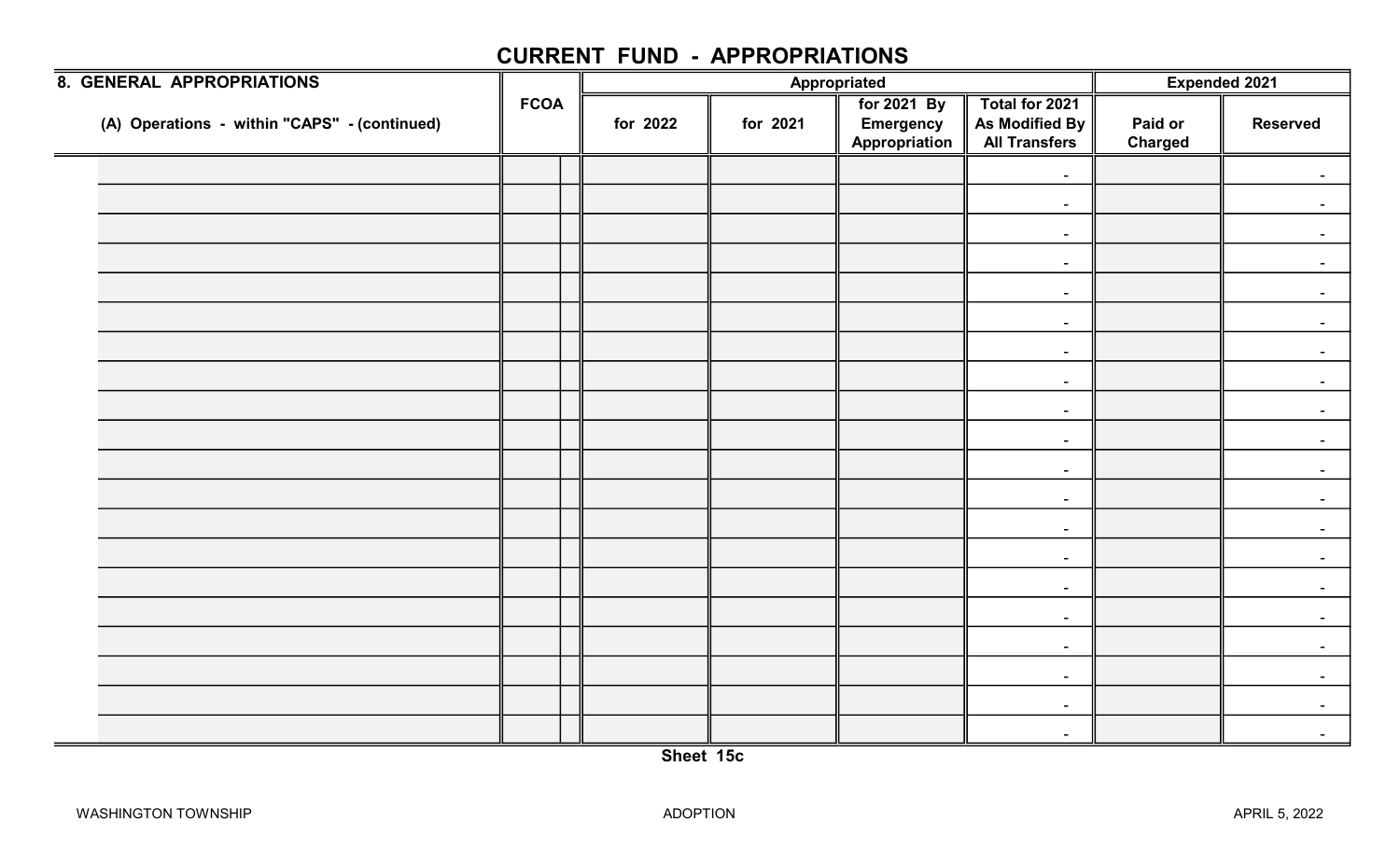| 8. GENERAL APPROPRIATIONS                    |             |          |          | Appropriated                                     |                                                          | Expended 2021             |                 |
|----------------------------------------------|-------------|----------|----------|--------------------------------------------------|----------------------------------------------------------|---------------------------|-----------------|
| (A) Operations - within "CAPS" - (continued) | <b>FCOA</b> | for 2022 | for 2021 | for 2021 By<br><b>Emergency</b><br>Appropriation | Total for 2021<br>As Modified By<br><b>All Transfers</b> | Paid or<br><b>Charged</b> | <b>Reserved</b> |
|                                              |             |          |          |                                                  | $\blacksquare$                                           |                           |                 |
|                                              |             |          |          |                                                  | $\blacksquare$                                           |                           |                 |
|                                              |             |          |          |                                                  | $\blacksquare$                                           |                           |                 |
|                                              |             |          |          |                                                  | $\sim$                                                   |                           |                 |
|                                              |             |          |          |                                                  | $\sim$                                                   |                           |                 |
|                                              |             |          |          |                                                  | $\blacksquare$                                           |                           |                 |
|                                              |             |          |          |                                                  | $\blacksquare$                                           |                           |                 |
|                                              |             |          |          |                                                  | $\sim$                                                   |                           |                 |
|                                              |             |          |          |                                                  | $\blacksquare$                                           |                           |                 |
|                                              |             |          |          |                                                  | $\blacksquare$                                           |                           |                 |
|                                              |             |          |          |                                                  | $\sim$                                                   |                           |                 |
|                                              |             |          |          |                                                  | $\blacksquare$                                           |                           |                 |
|                                              |             |          |          |                                                  | $\sim$                                                   |                           |                 |
|                                              |             |          |          |                                                  | $\blacksquare$                                           |                           |                 |
|                                              |             |          |          |                                                  | $\sim$                                                   |                           |                 |
|                                              |             |          |          |                                                  | $\sim$                                                   |                           |                 |
|                                              |             |          |          |                                                  | $\sim$                                                   |                           |                 |
|                                              |             |          |          |                                                  | $\blacksquare$                                           |                           |                 |
|                                              |             |          |          |                                                  | $\blacksquare$                                           |                           | $\blacksquare$  |
|                                              |             |          |          |                                                  | $\sim$                                                   |                           | $\sim$          |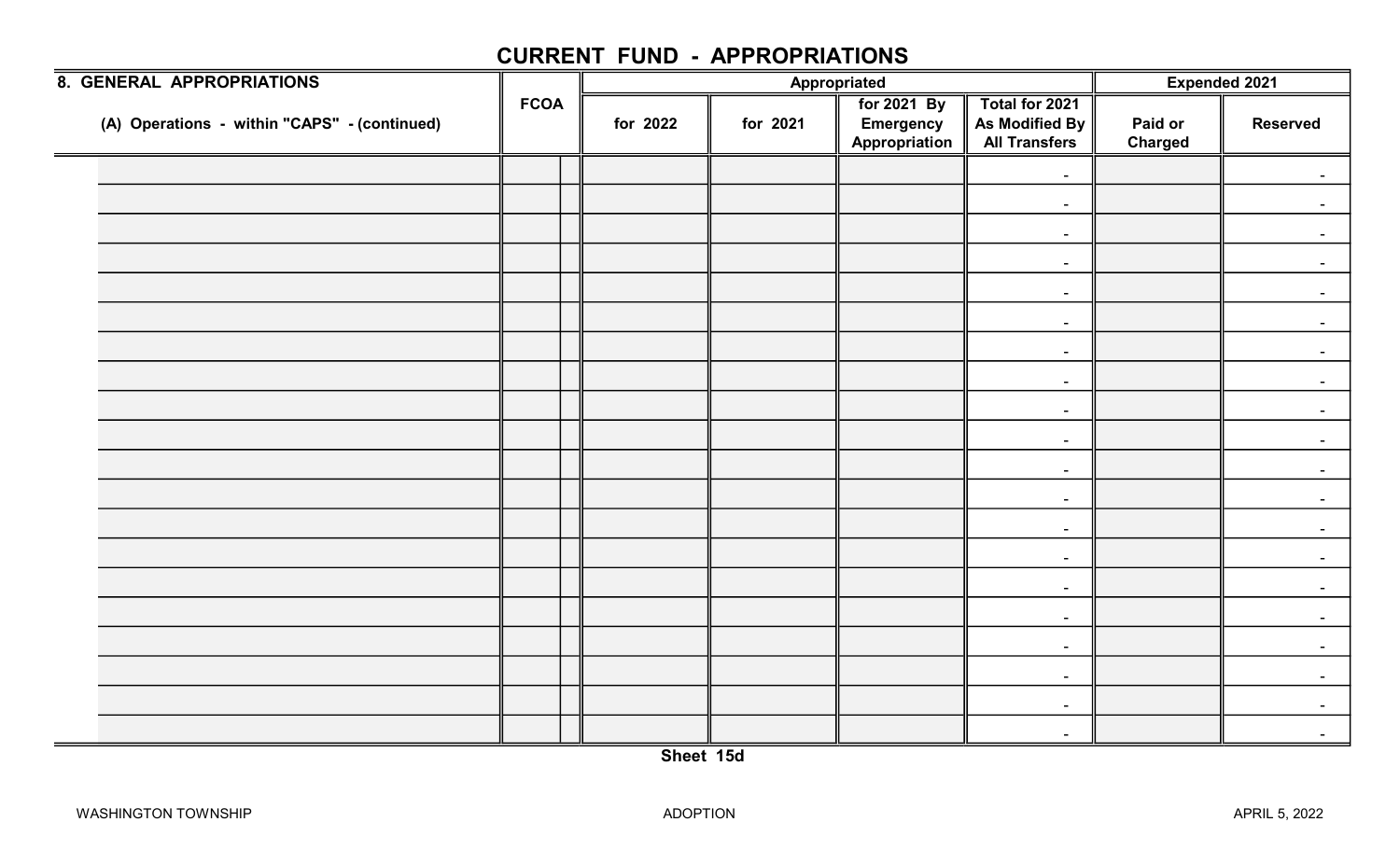| 8. GENERAL APPROPRIATIONS                    |             |          |          | Appropriated                                     |                                                          | Expended 2021             |                 |
|----------------------------------------------|-------------|----------|----------|--------------------------------------------------|----------------------------------------------------------|---------------------------|-----------------|
| (A) Operations - within "CAPS" - (continued) | <b>FCOA</b> | for 2022 | for 2021 | for 2021 By<br><b>Emergency</b><br>Appropriation | Total for 2021<br>As Modified By<br><b>All Transfers</b> | Paid or<br><b>Charged</b> | <b>Reserved</b> |
|                                              |             |          |          |                                                  | $\blacksquare$                                           |                           |                 |
|                                              |             |          |          |                                                  | $\blacksquare$                                           |                           |                 |
|                                              |             |          |          |                                                  | $\blacksquare$                                           |                           |                 |
|                                              |             |          |          |                                                  | $\sim$                                                   |                           |                 |
|                                              |             |          |          |                                                  | $\sim$                                                   |                           |                 |
|                                              |             |          |          |                                                  | $\blacksquare$                                           |                           |                 |
|                                              |             |          |          |                                                  | $\blacksquare$                                           |                           |                 |
|                                              |             |          |          |                                                  | $\sim$                                                   |                           |                 |
|                                              |             |          |          |                                                  | $\blacksquare$                                           |                           |                 |
|                                              |             |          |          |                                                  | $\blacksquare$                                           |                           |                 |
|                                              |             |          |          |                                                  | $\sim$                                                   |                           |                 |
|                                              |             |          |          |                                                  | $\blacksquare$                                           |                           |                 |
|                                              |             |          |          |                                                  | $\sim$                                                   |                           |                 |
|                                              |             |          |          |                                                  | $\blacksquare$                                           |                           |                 |
|                                              |             |          |          |                                                  | $\sim$                                                   |                           |                 |
|                                              |             |          |          |                                                  | $\sim$                                                   |                           |                 |
|                                              |             |          |          |                                                  | $\sim$                                                   |                           |                 |
|                                              |             |          |          |                                                  | $\blacksquare$                                           |                           |                 |
|                                              |             |          |          |                                                  | $\blacksquare$                                           |                           | $\blacksquare$  |
|                                              |             |          |          |                                                  | $\sim$                                                   |                           | $\sim$          |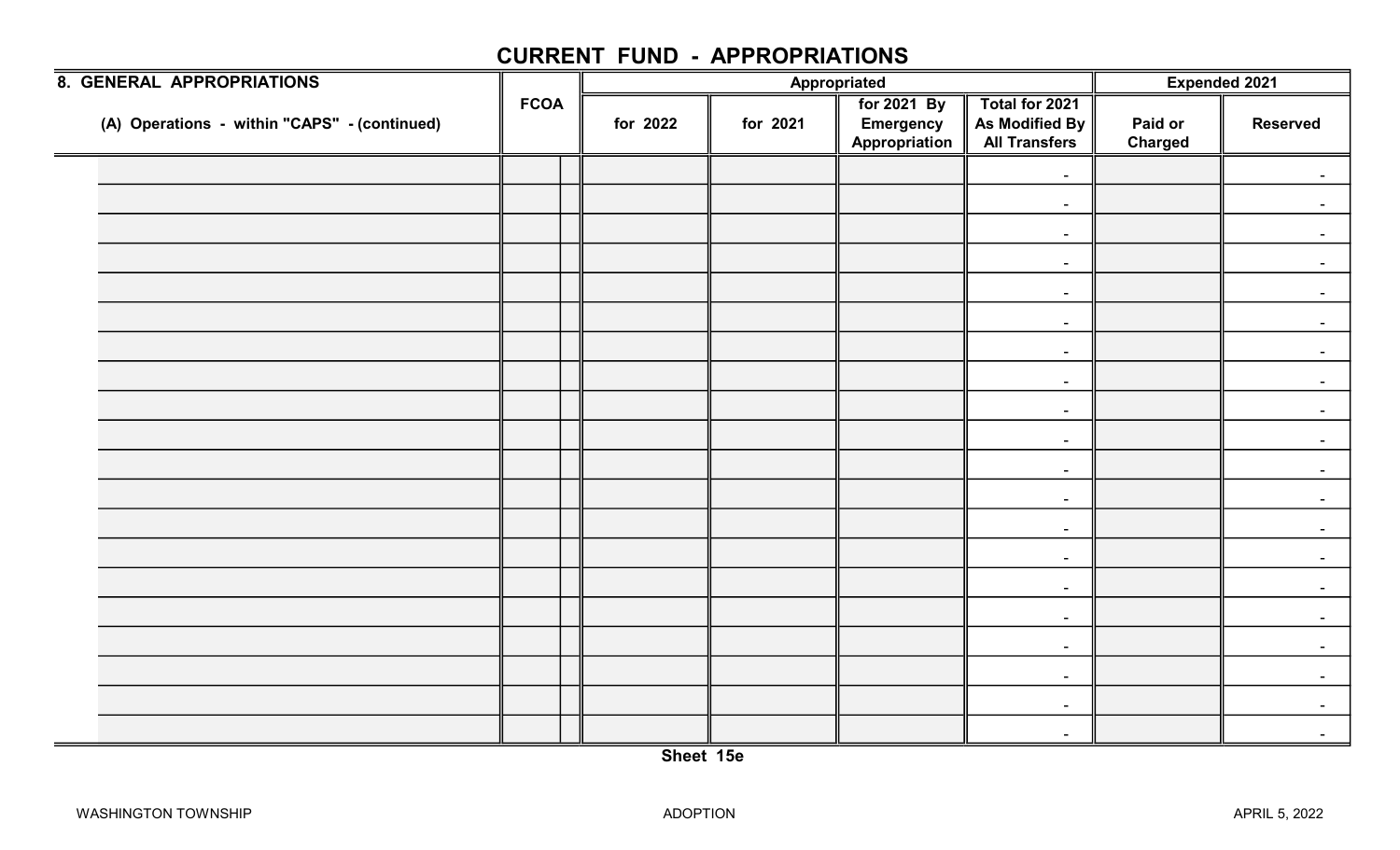| 8. GENERAL APPROPRIATIONS                         |                |             |                   |                   | Appropriated                                     |                                                          | <b>Expended 2021</b> |                   |  |
|---------------------------------------------------|----------------|-------------|-------------------|-------------------|--------------------------------------------------|----------------------------------------------------------|----------------------|-------------------|--|
| (A) Operations - within "CAPS" - (continued)      | <b>FCOA</b>    |             | for 2022          | for 2021          | for 2021 By<br><b>Emergency</b><br>Appropriation | Total for 2021<br>As Modified By<br><b>All Transfers</b> | Paid or<br>Charged   | <b>Reserved</b>   |  |
| <b>Uniform Construction Code - Appropriations</b> | <b>XXXXXX</b>  |             | <b>XXXXXXXXXX</b> | <b>XXXXXXXXXX</b> | <b>XXXXXXXXXX</b>                                | <b>XXXXXXXXXX</b>                                        | <b>XXXXXXXXXX</b>    | <b>XXXXXXXXXX</b> |  |
| Offset by Dedicated Revenues (N.J.A.C. 5:23-4.17) | <b>XXXXXX</b>  |             | <b>XXXXXXXXXX</b> | <b>XXXXXXXXXX</b> | <b>XXXXXXXXXX</b>                                | <b>XXXXXXXXXX</b>                                        | <b>XXXXXXXXXX</b>    | <b>XXXXXXXXXX</b> |  |
|                                                   |                |             |                   |                   |                                                  |                                                          |                      |                   |  |
| <b>State Uniform Construction Code</b>            |                |             |                   |                   |                                                  |                                                          |                      |                   |  |
| <b>Construction Official</b>                      |                |             |                   |                   |                                                  |                                                          |                      |                   |  |
| Salaries and Wages                                | $22 - 195$     | $\mathbf 1$ | 6,630.00          | 6,500.00          |                                                  | 6,500.00                                                 | 6,500.00             |                   |  |
| <b>Other Expenses</b>                             | $22 - 195$   2 |             | 1,887.00          | 1,887.00          |                                                  | 1,887.00                                                 |                      | 1,887.00          |  |
|                                                   |                |             |                   |                   |                                                  | $\blacksquare$                                           |                      | $\sim$ $-$        |  |
|                                                   |                |             |                   |                   |                                                  | $\blacksquare$                                           |                      | $\sim$            |  |
|                                                   |                |             |                   |                   |                                                  | $\blacksquare$                                           |                      | $\sim$            |  |
|                                                   |                |             |                   |                   |                                                  | $\blacksquare$                                           |                      | $\blacksquare$    |  |
|                                                   |                |             |                   |                   |                                                  | $\blacksquare$                                           |                      | $\sim$            |  |
|                                                   |                |             |                   |                   |                                                  | $\blacksquare$                                           |                      | $\sim$            |  |
|                                                   |                |             |                   |                   |                                                  | $\overline{\phantom{a}}$                                 |                      |                   |  |
|                                                   |                |             |                   |                   |                                                  | $\overline{\phantom{a}}$                                 |                      | $\blacksquare$    |  |
|                                                   |                |             |                   |                   |                                                  | $\blacksquare$                                           |                      | $\sim$            |  |
|                                                   |                |             |                   |                   |                                                  | $\blacksquare$                                           |                      | $\sim$            |  |
|                                                   |                |             |                   |                   |                                                  | $\sim$                                                   |                      |                   |  |
|                                                   |                |             |                   |                   |                                                  | $\overline{\phantom{a}}$                                 |                      | $\blacksquare$    |  |
|                                                   |                |             |                   |                   |                                                  | $\overline{\phantom{a}}$                                 |                      | $\blacksquare$    |  |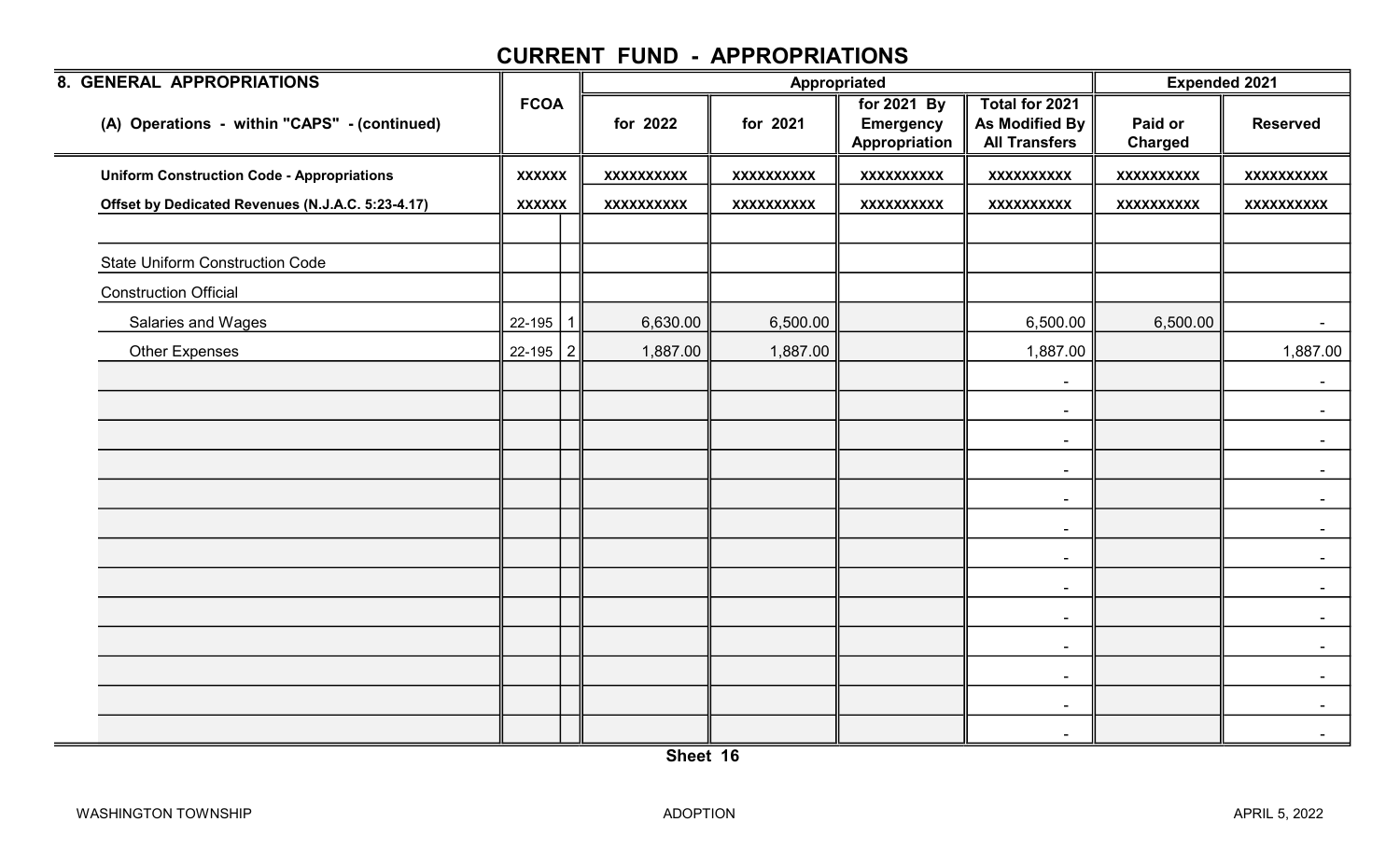| <b>8. GENERAL APPROPRIATIONS</b>                  |               |                   |                   | Appropriated                                     |                                                          | <b>Expended 2021</b>      |                   |
|---------------------------------------------------|---------------|-------------------|-------------------|--------------------------------------------------|----------------------------------------------------------|---------------------------|-------------------|
| (A) Operations - within "CAPS" - (continued)      | <b>FCOA</b>   | for 2022          | for 2021          | for 2021 By<br><b>Emergency</b><br>Appropriation | Total for 2021<br>As Modified By<br><b>All Transfers</b> | Paid or<br><b>Charged</b> | <b>Reserved</b>   |
| <b>Uniform Construction Code - Appropriations</b> | <b>XXXXXX</b> | <b>XXXXXXXXXX</b> | <b>XXXXXXXXXX</b> | <b>XXXXXXXXXX</b>                                | <b>XXXXXXXXXX</b>                                        | <b>XXXXXXXXXX</b>         | <b>XXXXXXXXXX</b> |
| Offset by Dedicated Revenues (N.J.A.C. 5:23-4.17) | <b>XXXXXX</b> | <b>XXXXXXXXXX</b> | <b>XXXXXXXXXX</b> | <b>XXXXXXXXXX</b>                                | <b>XXXXXXXXXX</b>                                        | <b>XXXXXXXXXX</b>         | <b>XXXXXXXXXX</b> |
|                                                   |               |                   |                   |                                                  | $\blacksquare$                                           |                           | $\sim$            |
|                                                   |               |                   |                   |                                                  | $\blacksquare$                                           |                           |                   |
|                                                   |               |                   |                   |                                                  | $\sim$                                                   |                           |                   |
|                                                   |               |                   |                   |                                                  | $\blacksquare$                                           |                           |                   |
|                                                   |               |                   |                   |                                                  | $\sim$                                                   |                           |                   |
|                                                   |               |                   |                   |                                                  | $\sim$                                                   |                           |                   |
|                                                   |               |                   |                   |                                                  | $\sim$                                                   |                           |                   |
|                                                   |               |                   |                   |                                                  |                                                          |                           |                   |
|                                                   |               |                   |                   |                                                  | $\blacksquare$                                           |                           |                   |
|                                                   |               |                   |                   |                                                  | $\sim$                                                   |                           |                   |
|                                                   |               |                   |                   |                                                  | $\blacksquare$                                           |                           |                   |
|                                                   |               |                   |                   |                                                  | $\sim$                                                   |                           |                   |
|                                                   |               |                   |                   |                                                  | $\blacksquare$                                           |                           |                   |
|                                                   |               |                   |                   |                                                  | $\sim$                                                   |                           |                   |
|                                                   |               |                   |                   |                                                  | $\sim$                                                   |                           |                   |
|                                                   |               |                   |                   |                                                  | $\blacksquare$                                           |                           |                   |
|                                                   |               |                   |                   |                                                  | $\overline{\phantom{a}}$                                 |                           |                   |
|                                                   |               |                   |                   |                                                  | $\blacksquare$                                           |                           | $\blacksquare$    |
|                                                   |               |                   |                   |                                                  | $\sim$                                                   |                           | $\blacksquare$    |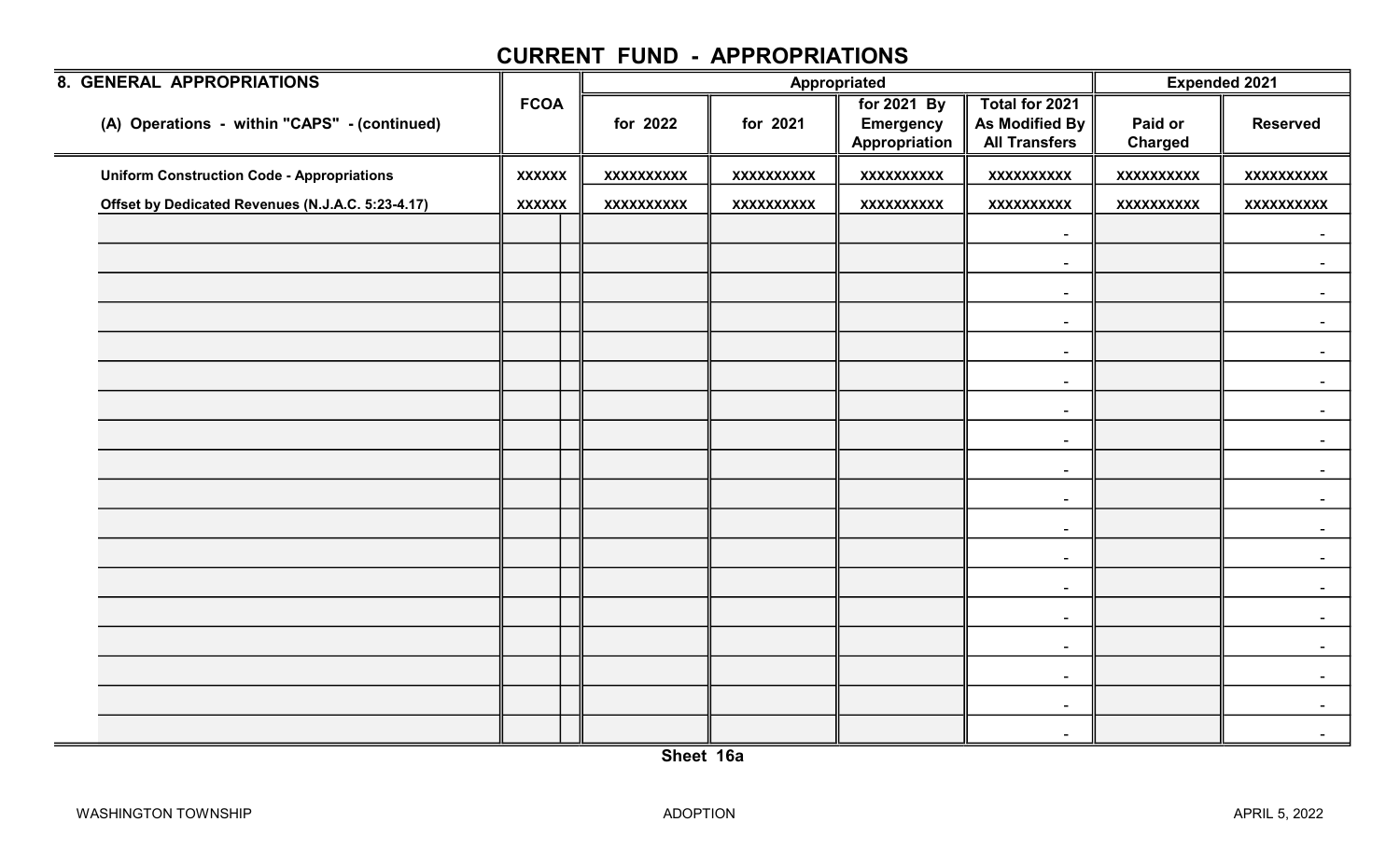| 8. GENERAL APPROPRIATIONS                    |               |                   | Appropriated      |                                                  |                                                                 | <b>Expended 2021</b>      |                   |  |
|----------------------------------------------|---------------|-------------------|-------------------|--------------------------------------------------|-----------------------------------------------------------------|---------------------------|-------------------|--|
| (A) Operations - within "CAPS" - (continued) | <b>FCOA</b>   | for 2022          | for 2021          | for 2021 By<br><b>Emergency</b><br>Appropriation | Total for 2021<br><b>As Modified By</b><br><b>All Transfers</b> | Paid or<br><b>Charged</b> | <b>Reserved</b>   |  |
| <b>UNCLASSIFIED:</b>                         | <b>XXXXXX</b> | <b>XXXXXXXXXX</b> | <b>XXXXXXXXXX</b> | <b>XXXXXXXXXX</b>                                | <b>XXXXXXXXXX</b>                                               | <b>XXXXXXXXXX</b>         | <b>XXXXXXXXXX</b> |  |
| <b>Other Common Operating Functions:</b>     |               |                   |                   |                                                  | $\sim$                                                          |                           |                   |  |
| <b>Celebration of Public Events:</b>         |               |                   |                   |                                                  | $\blacksquare$                                                  |                           |                   |  |
| Salaries and Wages                           |               |                   |                   |                                                  | $\sim$                                                          |                           |                   |  |
| Other Expenses                               | 30-420   2    | 1,800.00          | 1,500.00          |                                                  | 1,500.00                                                        | 1,113.79                  | 386.21            |  |
|                                              |               |                   |                   |                                                  | $\qquad \qquad \blacksquare$                                    |                           |                   |  |
|                                              |               |                   |                   |                                                  | $\sim$                                                          |                           |                   |  |
|                                              |               |                   |                   |                                                  | $\blacksquare$                                                  |                           | $\sim$            |  |
|                                              |               |                   |                   |                                                  | $\blacksquare$                                                  |                           |                   |  |
|                                              |               |                   |                   |                                                  | $\sim$                                                          |                           |                   |  |
|                                              |               |                   |                   |                                                  | $\blacksquare$                                                  |                           |                   |  |
|                                              |               |                   |                   |                                                  | $\sim$                                                          |                           |                   |  |
|                                              |               |                   |                   |                                                  | $\sim$                                                          |                           |                   |  |
|                                              |               |                   |                   |                                                  | $\overline{\phantom{a}}$                                        |                           |                   |  |
|                                              |               |                   |                   |                                                  | $\blacksquare$                                                  |                           |                   |  |
|                                              |               |                   |                   |                                                  | $\blacksquare$                                                  |                           |                   |  |
|                                              |               |                   |                   |                                                  | $\sim$                                                          |                           |                   |  |
|                                              |               |                   |                   |                                                  | $\blacksquare$                                                  |                           |                   |  |
|                                              |               |                   |                   |                                                  | $\blacksquare$                                                  |                           |                   |  |
|                                              |               |                   |                   |                                                  | $\sim$                                                          |                           |                   |  |
|                                              |               |                   |                   |                                                  |                                                                 |                           |                   |  |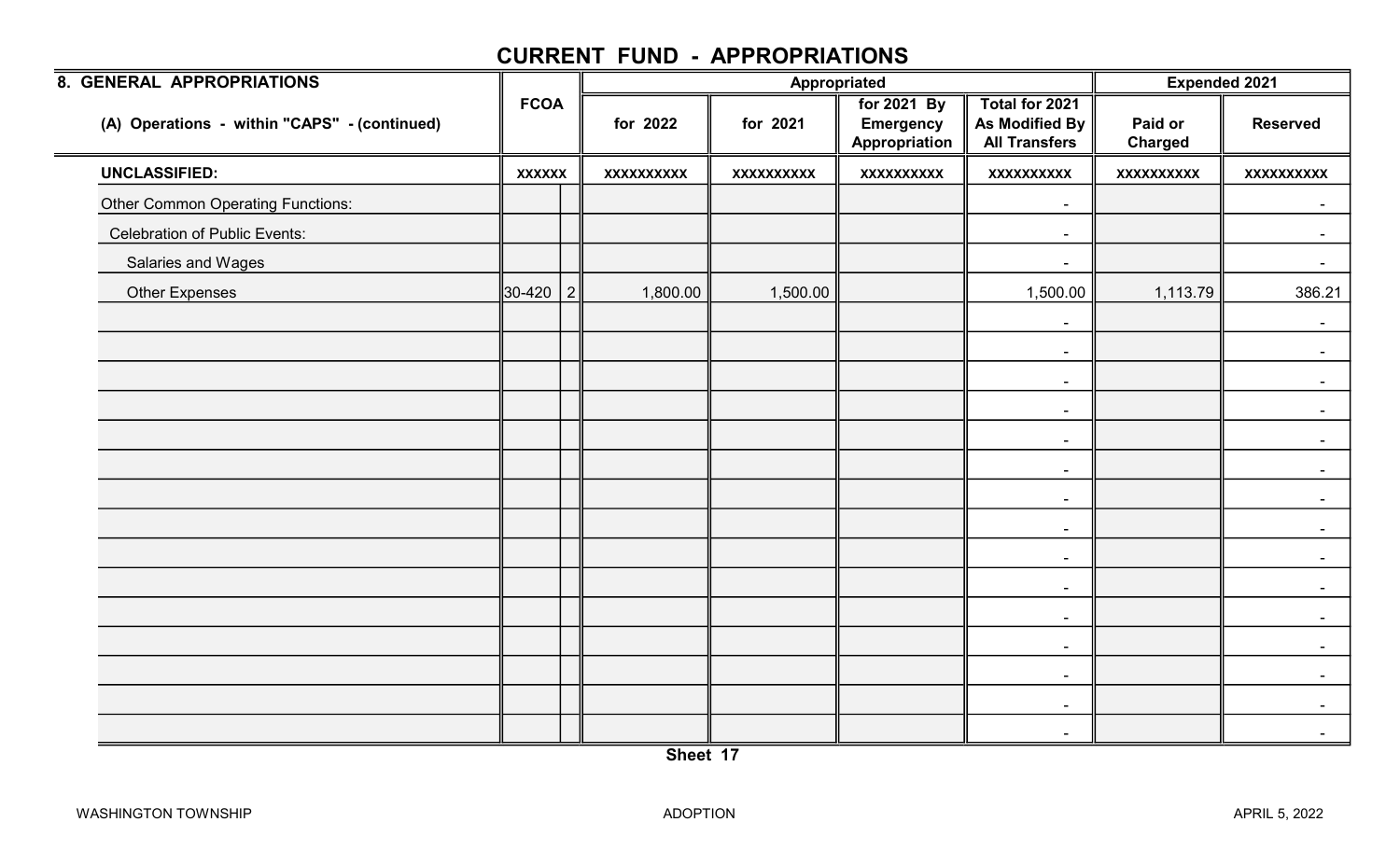| 8. GENERAL APPROPRIATIONS                             |               |                |                   |                   | Appropriated                                     |                                                          | <b>Expended 2021</b> |                   |
|-------------------------------------------------------|---------------|----------------|-------------------|-------------------|--------------------------------------------------|----------------------------------------------------------|----------------------|-------------------|
| (A) Operations - within "CAPS" - (continued)          | <b>FCOA</b>   |                | for 2022          | for 2021          | for 2021 By<br><b>Emergency</b><br>Appropriation | Total for 2021<br>As Modified By<br><b>All Transfers</b> | Paid or<br>Charged   | <b>Reserved</b>   |
| <b>UNCLASSIFIED:</b>                                  | <b>XXXXXX</b> |                | <b>XXXXXXXXXX</b> | <b>XXXXXXXXXX</b> | <b>XXXXXXXXXX</b>                                | <b>XXXXXXXXXX</b>                                        | <b>XXXXXXXXXX</b>    | <b>XXXXXXXXXX</b> |
|                                                       |               |                |                   |                   |                                                  | $\blacksquare$                                           |                      |                   |
|                                                       |               |                |                   |                   |                                                  | $\blacksquare$                                           |                      |                   |
|                                                       |               |                |                   |                   |                                                  | $\sim$                                                   |                      | $\sim$            |
|                                                       |               |                |                   |                   |                                                  | $\sim$                                                   |                      |                   |
|                                                       |               |                |                   |                   |                                                  | $\blacksquare$                                           |                      |                   |
|                                                       |               |                |                   |                   |                                                  | $\sim$                                                   |                      |                   |
|                                                       |               |                |                   |                   |                                                  | $\sim$                                                   |                      | $\sim$            |
|                                                       |               |                |                   |                   |                                                  | $\sim$                                                   |                      |                   |
|                                                       |               |                |                   |                   |                                                  |                                                          |                      |                   |
|                                                       |               |                |                   |                   |                                                  | $\sim$                                                   |                      |                   |
|                                                       |               |                |                   |                   |                                                  |                                                          |                      |                   |
|                                                       |               |                |                   |                   |                                                  | $\sim$                                                   |                      |                   |
|                                                       |               |                |                   |                   |                                                  | $\sim$                                                   |                      |                   |
|                                                       |               |                |                   |                   |                                                  |                                                          |                      |                   |
| Total Operations {Item 8(A)} within "CAPS"            | 34-199        |                | 842,807.00        | 778,449.00        |                                                  | 778,449.00                                               | 637,431.07           | 141,017.93        |
| <b>B.</b> Contingent                                  | 35-470        | $\overline{c}$ |                   |                   | <b>XXXXXXXXXX</b>                                |                                                          |                      |                   |
| Total Operations Including Contingent - within "CAPS" | 34-201        |                | 842,807.00        | 778,449.00        |                                                  | 778,449.00                                               | 637,431.07           | 141,017.93        |
| Detail:                                               |               |                | <b>XXXXXXXXXX</b> | XXXXXXXXX         | <b>XXXXXXXXXX</b>                                | <b>XXXXXXXXXX</b>                                        | <b>XXXXXXXXXX</b>    | <b>XXXXXXXXXX</b> |
| <b>Salaries &amp; Wages</b>                           | 34-201        | $\mathbf{1}$   | 159,605.00        | 151,711.00        | $\overline{\phantom{a}}$                         | 149,711.00                                               | 141,427.72           | 8,283.28          |
| <b>Other Expenses (Including Contingent)</b>          | $34-201$   2  |                | 683,202.00        | 626,738.00        | $\blacksquare$                                   | 628,738.00                                               | 496,003.35           | 132,734.65        |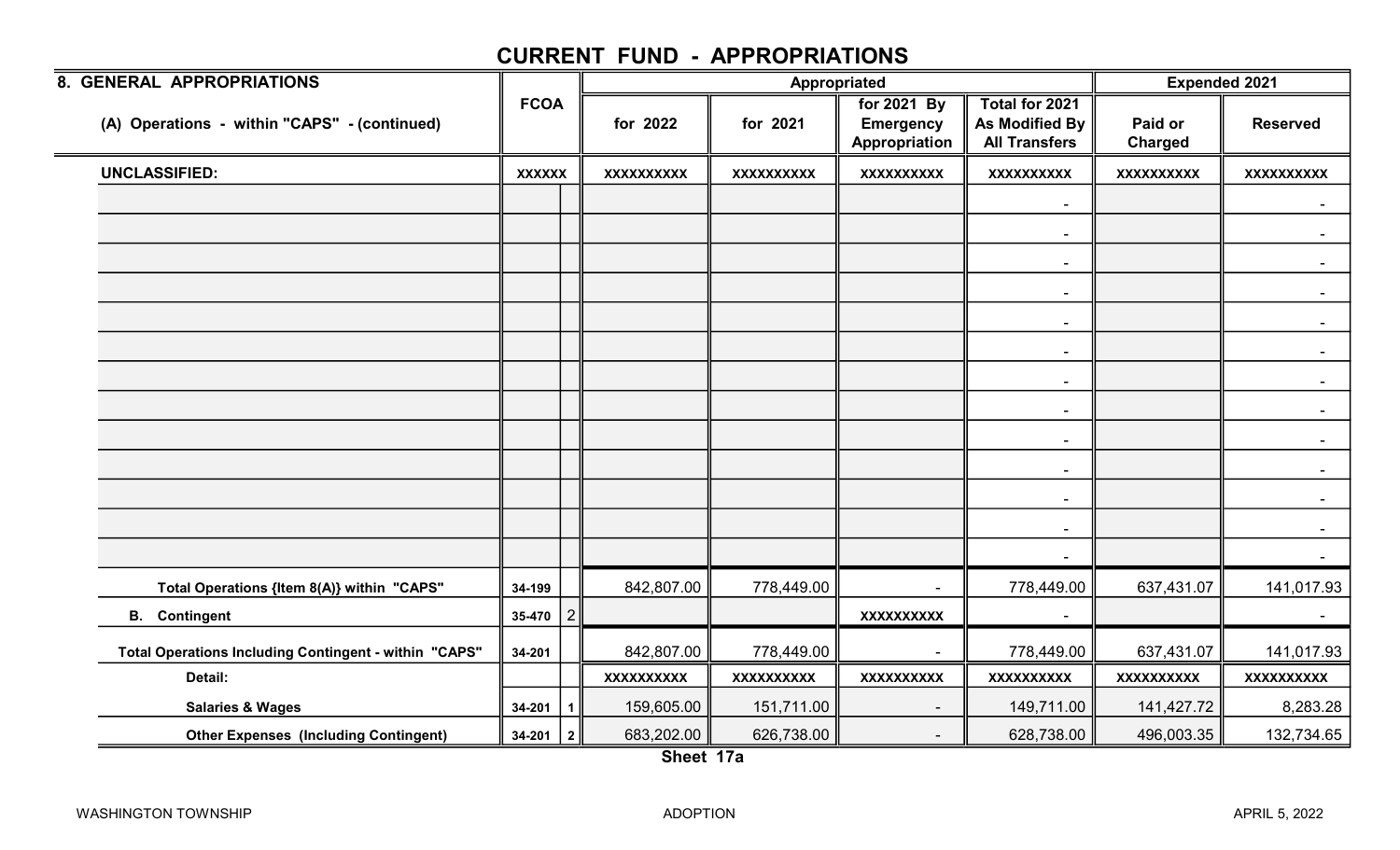| 8. GENERAL APPROPRIATIONS                                                           |               |                   |                   | Appropriated                    |                                  | <b>Expended 2021</b> |                   |
|-------------------------------------------------------------------------------------|---------------|-------------------|-------------------|---------------------------------|----------------------------------|----------------------|-------------------|
|                                                                                     | <b>FCOA</b>   | for 2022          | for 2021          | for 2021 By<br><b>Emergency</b> | Total for 2021<br>As Modified By | Paid or              | <b>Reserved</b>   |
|                                                                                     |               |                   |                   | Appropriation                   | <b>All Transfers</b>             | Charged              |                   |
| (E) Deferred Charges and Statutory Expenditures -<br><b>Municipal within "CAPS"</b> | <b>XXXXXX</b> | <b>XXXXXXXXXX</b> | <b>XXXXXXXXXX</b> | <b>XXXXXXXXXX</b>               | <b>XXXXXXXXXX</b>                | <b>XXXXXXXXXX</b>    | <b>XXXXXXXXXX</b> |
| (1) DEFERRED CHARGES                                                                | <b>XXXXXX</b> | <b>XXXXXXXXXX</b> | <b>XXXXXXXXXX</b> | <b>XXXXXXXXXX</b>               | <b>XXXXXXXXXX</b>                | <b>XXXXXXXXXX</b>    | <b>XXXXXXXXXX</b> |
| <b>Emergency Authorizations</b>                                                     | 46-870        |                   |                   | <b>XXXXXXXXXX</b>               | $\blacksquare$                   |                      | XXXXXXXXXX        |
|                                                                                     |               |                   |                   | <b>XXXXXXXXXX</b>               | $\overline{\phantom{0}}$         |                      | <b>XXXXXXXXXX</b> |
|                                                                                     |               |                   |                   | <b>XXXXXXXXXX</b>               | $\sim$                           |                      | XXXXXXXXXX        |
|                                                                                     |               |                   |                   | <b>XXXXXXXXXX</b>               | $\blacksquare$                   |                      | <b>XXXXXXXXXX</b> |
|                                                                                     |               |                   |                   | <b>XXXXXXXXXX</b>               | $\blacksquare$                   |                      | <b>XXXXXXXXXX</b> |
|                                                                                     |               |                   |                   | <b>XXXXXXXXXX</b>               | $\overline{\phantom{a}}$         |                      | <b>XXXXXXXXXX</b> |
|                                                                                     |               |                   |                   | <b>XXXXXXXXXX</b>               | $\blacksquare$                   |                      | XXXXXXXXXX        |
|                                                                                     |               |                   |                   | <b>XXXXXXXXXX</b>               | $\overline{\phantom{a}}$         |                      | <b>XXXXXXXXXX</b> |
|                                                                                     |               |                   |                   | <b>XXXXXXXXXX</b>               | $\sim$                           |                      | <b>XXXXXXXXXX</b> |
|                                                                                     |               |                   |                   | <b>XXXXXXXXXX</b>               | $\blacksquare$                   |                      | <b>XXXXXXXXXX</b> |
|                                                                                     |               |                   |                   | <b>XXXXXXXXXX</b>               |                                  |                      | <b>XXXXXXXXXX</b> |
|                                                                                     |               |                   |                   | <b>XXXXXXXXXX</b>               | $\blacksquare$                   |                      | <b>XXXXXXXXXX</b> |
|                                                                                     |               |                   |                   | <b>XXXXXXXXXX</b>               | $\blacksquare$                   |                      | <b>XXXXXXXXXX</b> |
|                                                                                     |               |                   |                   | <b>XXXXXXXXXX</b>               | $\sim$                           |                      | XXXXXXXXXX        |
|                                                                                     |               |                   |                   | <b>XXXXXXXXXX</b>               | $\overline{\phantom{a}}$         |                      | <b>XXXXXXXXXX</b> |
|                                                                                     |               |                   |                   | <b>XXXXXXXXXX</b>               | $\overline{\phantom{a}}$         |                      | <b>XXXXXXXXXX</b> |
|                                                                                     |               |                   |                   | <b>XXXXXXXXXX</b>               | $\blacksquare$                   |                      | <b>XXXXXXXXXX</b> |
|                                                                                     |               |                   |                   | <b>XXXXXXXXXX</b>               |                                  |                      | <b>XXXXXXXXXX</b> |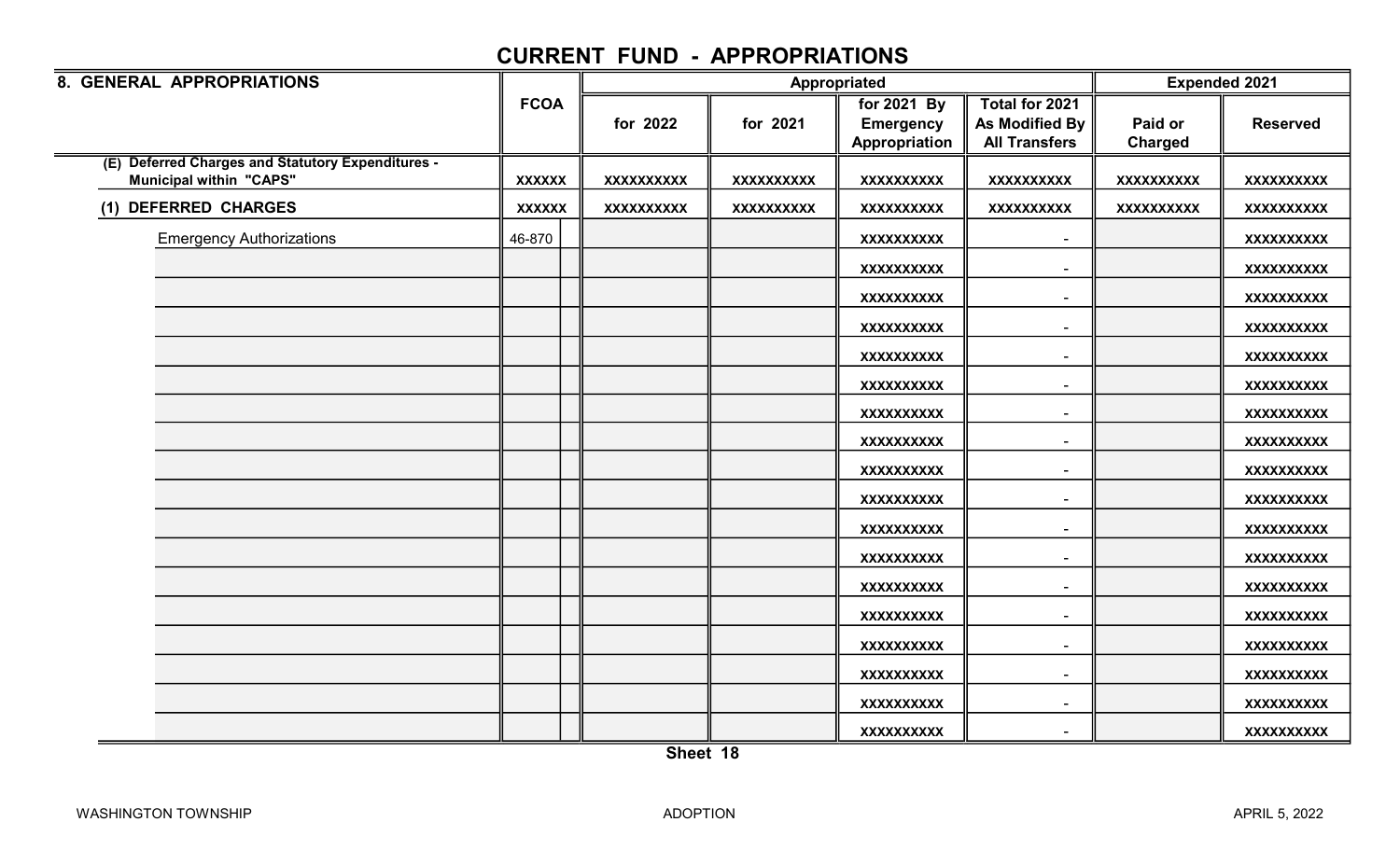| 8. GENERAL APPROPRIATIONS                                                           |               |                   |                   | Appropriated                                     |                                                                 | <b>Expended 2021</b>      |                   |
|-------------------------------------------------------------------------------------|---------------|-------------------|-------------------|--------------------------------------------------|-----------------------------------------------------------------|---------------------------|-------------------|
|                                                                                     | <b>FCOA</b>   | for 2022          | for 2021          | for 2021 By<br><b>Emergency</b><br>Appropriation | Total for 2021<br><b>As Modified By</b><br><b>All Transfers</b> | Paid or<br><b>Charged</b> | <b>Reserved</b>   |
| (E) Deferred Charges and Statutory Expenditures -<br><b>Municipal within "CAPS"</b> | <b>XXXXXX</b> | <b>XXXXXXXXXX</b> | <b>XXXXXXXXXX</b> | <b>XXXXXXXXXX</b>                                | <b>XXXXXXXXXX</b>                                               | <b>XXXXXXXXXX</b>         | XXXXXXXXXX        |
| (1) DEFERRED CHARGES                                                                | <b>XXXXXX</b> | <b>XXXXXXXXXX</b> | <b>XXXXXXXXXX</b> | <b>XXXXXXXXXX</b>                                | <b>XXXXXXXXXX</b>                                               | <b>XXXXXXXXXX</b>         | <b>XXXXXXXXXX</b> |
|                                                                                     |               |                   |                   | <b>XXXXXXXXXX</b>                                |                                                                 |                           | XXXXXXXXXX        |
|                                                                                     |               |                   |                   | <b>XXXXXXXXXX</b>                                |                                                                 |                           | <b>XXXXXXXXXX</b> |
|                                                                                     |               |                   |                   | <b>XXXXXXXXXX</b>                                | $\sim$                                                          |                           | XXXXXXXXXX        |
|                                                                                     |               |                   |                   | <b>XXXXXXXXXX</b>                                | $\overline{\phantom{a}}$                                        |                           | <b>XXXXXXXXXX</b> |
|                                                                                     |               |                   |                   | <b>XXXXXXXXXX</b>                                | $\sim$                                                          |                           | <b>XXXXXXXXXX</b> |
|                                                                                     |               |                   |                   | <b>XXXXXXXXXX</b>                                | $\overline{\phantom{a}}$                                        |                           | XXXXXXXXXX        |
|                                                                                     |               |                   |                   | <b>XXXXXXXXXX</b>                                |                                                                 |                           | XXXXXXXXXX        |
|                                                                                     |               |                   |                   | <b>XXXXXXXXXX</b>                                |                                                                 |                           | XXXXXXXXX         |
|                                                                                     |               |                   |                   | <b>XXXXXXXXXX</b>                                | $\sim$                                                          |                           | XXXXXXXXXX        |
|                                                                                     |               |                   |                   | <b>XXXXXXXXXX</b>                                | $\blacksquare$                                                  |                           | XXXXXXXXXX        |
|                                                                                     |               |                   |                   | <b>XXXXXXXXXX</b>                                |                                                                 |                           | XXXXXXXXXX        |
|                                                                                     |               |                   |                   | <b>XXXXXXXXXX</b>                                | $\overline{\phantom{a}}$                                        |                           | <b>XXXXXXXXXX</b> |
|                                                                                     |               |                   |                   | <b>XXXXXXXXXX</b>                                |                                                                 |                           | XXXXXXXXX         |
|                                                                                     |               |                   |                   | <b>XXXXXXXXXX</b>                                | $\overline{\phantom{a}}$                                        |                           | <b>XXXXXXXXXX</b> |
|                                                                                     |               |                   |                   | <b>XXXXXXXXXX</b>                                | $\overline{\phantom{a}}$                                        |                           | XXXXXXXXX         |
|                                                                                     |               |                   |                   | <b>XXXXXXXXXX</b>                                | $\sim$                                                          |                           | <b>XXXXXXXXXX</b> |
|                                                                                     |               |                   |                   | <b>XXXXXXXXXX</b>                                | $\sim$                                                          |                           | <b>XXXXXXXXXX</b> |
|                                                                                     |               |                   |                   | <b>XXXXXXXXXX</b>                                |                                                                 |                           | <b>XXXXXXXXXX</b> |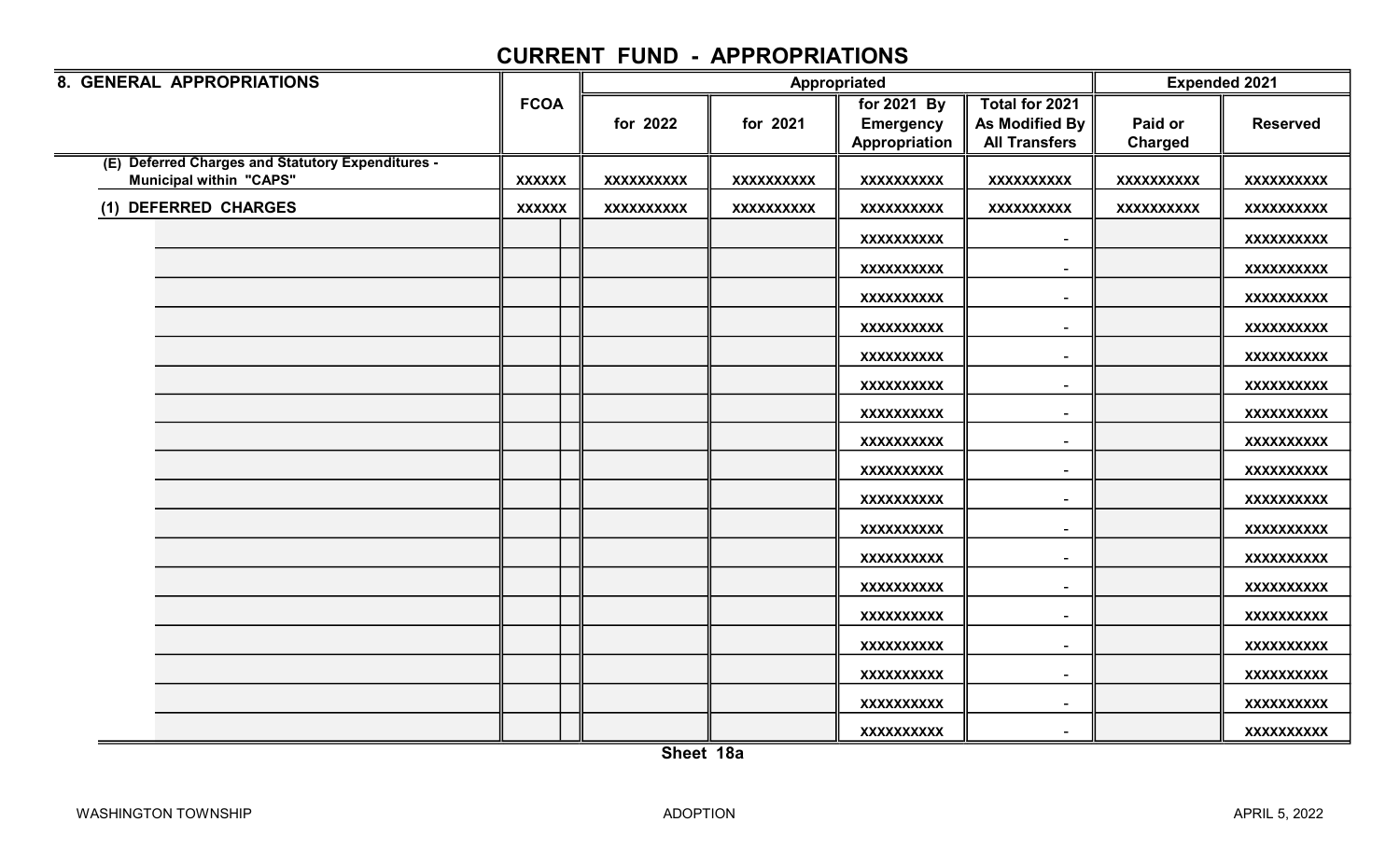| 8. GENERAL APPROPRIATIONS                                                                     |               |                   | Appropriated      |                                                  |                                                          | <b>Expended 2021</b> |                   |
|-----------------------------------------------------------------------------------------------|---------------|-------------------|-------------------|--------------------------------------------------|----------------------------------------------------------|----------------------|-------------------|
|                                                                                               | <b>FCOA</b>   | for 2022          | for 2021          | for 2021 By<br><b>Emergency</b><br>Appropriation | Total for 2021<br>As Modified By<br><b>All Transfers</b> | Paid or<br>Charged   | <b>Reserved</b>   |
| <b>Deferred Charges and Statutory Expenditures -</b><br>Municipal within "CAPS" - (continued) | <b>XXXXXX</b> | <b>XXXXXXXXXX</b> | <b>XXXXXXXXXX</b> | <b>XXXXXXXXXX</b>                                | <b>XXXXXXXXXX</b>                                        | <b>XXXXXXXXXX</b>    | <b>XXXXXXXXXX</b> |
| (2) STATUTORY EXPENDITURES:                                                                   | <b>XXXXXX</b> | <b>XXXXXXXXXX</b> | <b>XXXXXXXXXX</b> | <b>XXXXXXXXXX</b>                                | <b>XXXXXXXXXX</b>                                        | <b>XXXXXXXXXX</b>    | <b>XXXXXXXXXX</b> |
| Contribution to:<br>Public Employees' Retirement System                                       | 36-471        | 2,818.00          | 2,666.00          |                                                  | 2,666.00                                                 | 2,666.00             |                   |
| Social Security System (O.A.S.I.)                                                             | 36-472        | 11,832.00         | 11,600.00         |                                                  | 11,600.00                                                | 10,819.23            | 780.77            |
| Consolidated Police & Fireman's Pension Fund                                                  | 36-474        |                   |                   |                                                  |                                                          |                      |                   |
| Police and Firemen's Retirement System of NJ                                                  | 36-475        |                   |                   |                                                  | $\blacksquare$                                           |                      | $\sim$            |
| Unemployment Compensation Insurance<br>(N.J.S.A. 43:21-3 et seq.)                             | 23-225        |                   |                   |                                                  |                                                          |                      |                   |
|                                                                                               |               |                   |                   |                                                  |                                                          |                      |                   |
|                                                                                               |               |                   |                   |                                                  | $\sim$                                                   |                      |                   |
|                                                                                               |               |                   |                   |                                                  |                                                          |                      |                   |
| Defined Contribution Retirement Program (DCRP)                                                | 36-477        |                   |                   |                                                  | $\sim$                                                   |                      | $\sim$            |
|                                                                                               |               |                   |                   |                                                  |                                                          |                      |                   |
| <b>Total Deferred Charges and Statutory Expenditures -</b><br><b>Municipal within "CAPS"</b>  | 34-209        | 14,650.00         | 14,266.00         | $\mathbf{r}$                                     | 14,266.00                                                | 13,485.23            | 780.77            |
|                                                                                               |               |                   |                   |                                                  |                                                          |                      |                   |
| (F) Judgments                                                                                 | 37-480        |                   |                   |                                                  | $\blacksquare$                                           |                      | <b>XXXXXXXXXX</b> |
| (G) Cash Deficit of Preceding Year                                                            | 46-855        |                   |                   |                                                  | $\sim$                                                   |                      | $\sim$            |
| <b>Total General Appropriations for Municipal</b><br>$(H-1)$<br><b>Purposes within "CAPS"</b> | 34-299        | 857,457.00        | 792,715.00        |                                                  | 792,715.00                                               | 650,916.30           | 141,798.70        |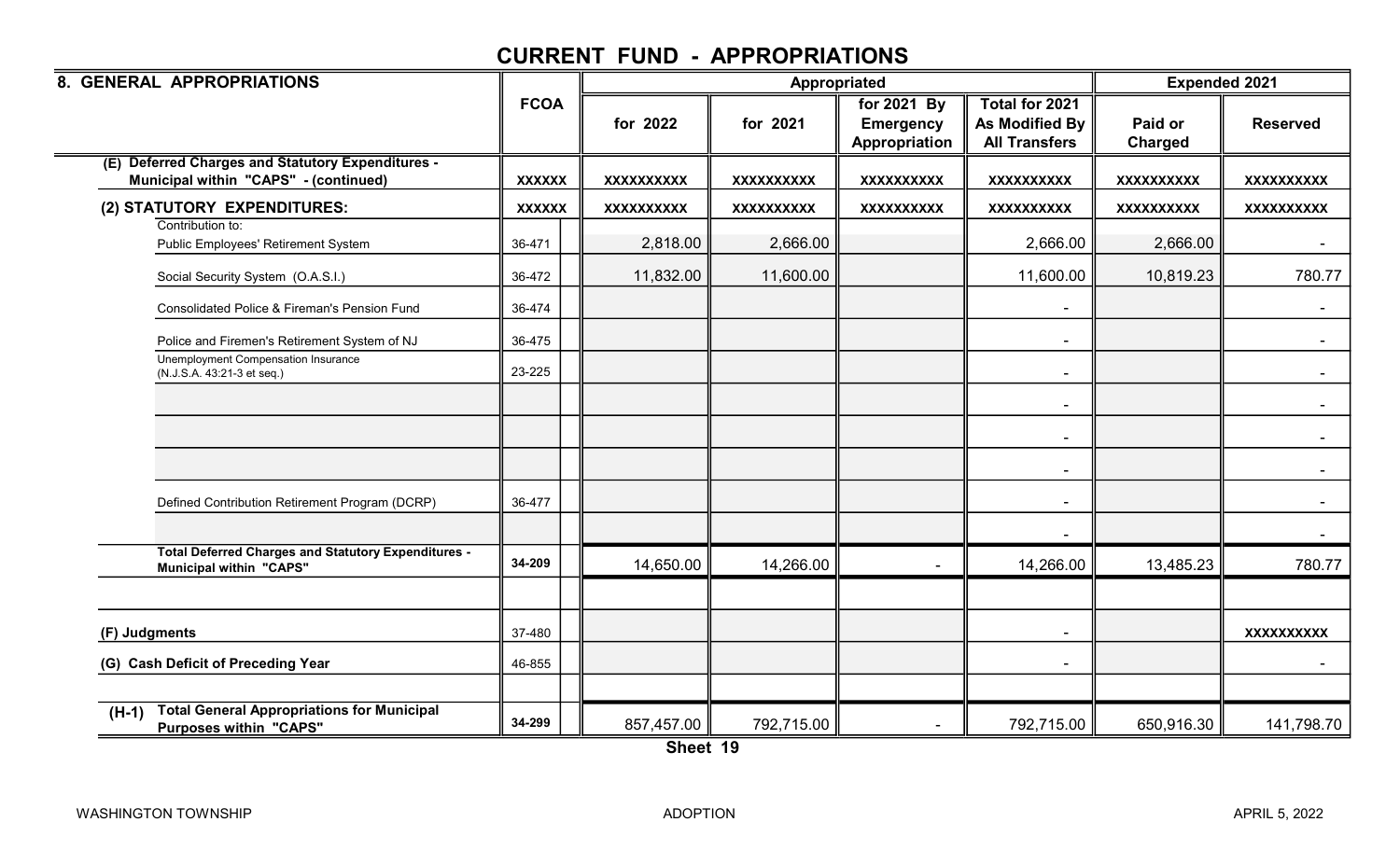| <b>8. GENERAL APPROPRIATIONS</b>            |             |                |           | Appropriated                                     |                                                                 |                           | <b>Expended 2021</b> |
|---------------------------------------------|-------------|----------------|-----------|--------------------------------------------------|-----------------------------------------------------------------|---------------------------|----------------------|
| (A) Operations - Excluded from "CAPS"       | <b>FCOA</b> | for 2022       | for 2021  | for 2021 By<br><b>Emergency</b><br>Appropriation | Total for 2021<br><b>As Modified By</b><br><b>All Transfers</b> | Paid or<br><b>Charged</b> | <b>Reserved</b>      |
|                                             |             |                |           |                                                  | $\blacksquare$                                                  |                           |                      |
| Declared State of Emergency for Coronavirus |             |                |           |                                                  | $\sim$                                                          |                           |                      |
| Response: N.J.S.A 40A: 4-45.45(b) and       |             |                |           |                                                  | $\blacksquare$                                                  |                           |                      |
| 40A:4-45.3(bb)                              |             |                |           |                                                  | $\blacksquare$                                                  |                           | $\blacksquare$       |
| <b>Office of Emergency Management</b>       |             |                |           |                                                  | $\blacksquare$                                                  |                           |                      |
| <b>Other Expenses</b>                       |             | $\overline{2}$ | 25,000.00 |                                                  | 25,000.00                                                       |                           | 25,000.00            |
|                                             |             |                |           |                                                  | $\blacksquare$                                                  |                           | $\blacksquare$       |
|                                             |             |                |           |                                                  | $\blacksquare$                                                  |                           | $\sim$               |
|                                             |             |                |           |                                                  | $\blacksquare$                                                  |                           |                      |
|                                             |             |                |           |                                                  | $\blacksquare$                                                  |                           |                      |
|                                             |             |                |           |                                                  | $\overline{\phantom{a}}$                                        |                           |                      |
|                                             |             |                |           |                                                  | $\sim$                                                          |                           | $\sim$               |
|                                             |             |                |           |                                                  | $\sim$                                                          |                           |                      |
|                                             |             |                |           |                                                  | $\sim$                                                          |                           |                      |
|                                             |             |                |           |                                                  | $\blacksquare$                                                  |                           |                      |
|                                             |             |                |           |                                                  | $\blacksquare$                                                  |                           | $\sim$               |
|                                             |             |                |           |                                                  | $\blacksquare$                                                  |                           | $\blacksquare$       |
|                                             |             |                |           |                                                  | $\blacksquare$                                                  |                           |                      |
|                                             |             |                |           |                                                  | $\overline{\phantom{a}}$                                        |                           |                      |
|                                             |             |                |           |                                                  | $\blacksquare$                                                  |                           | $\blacksquare$       |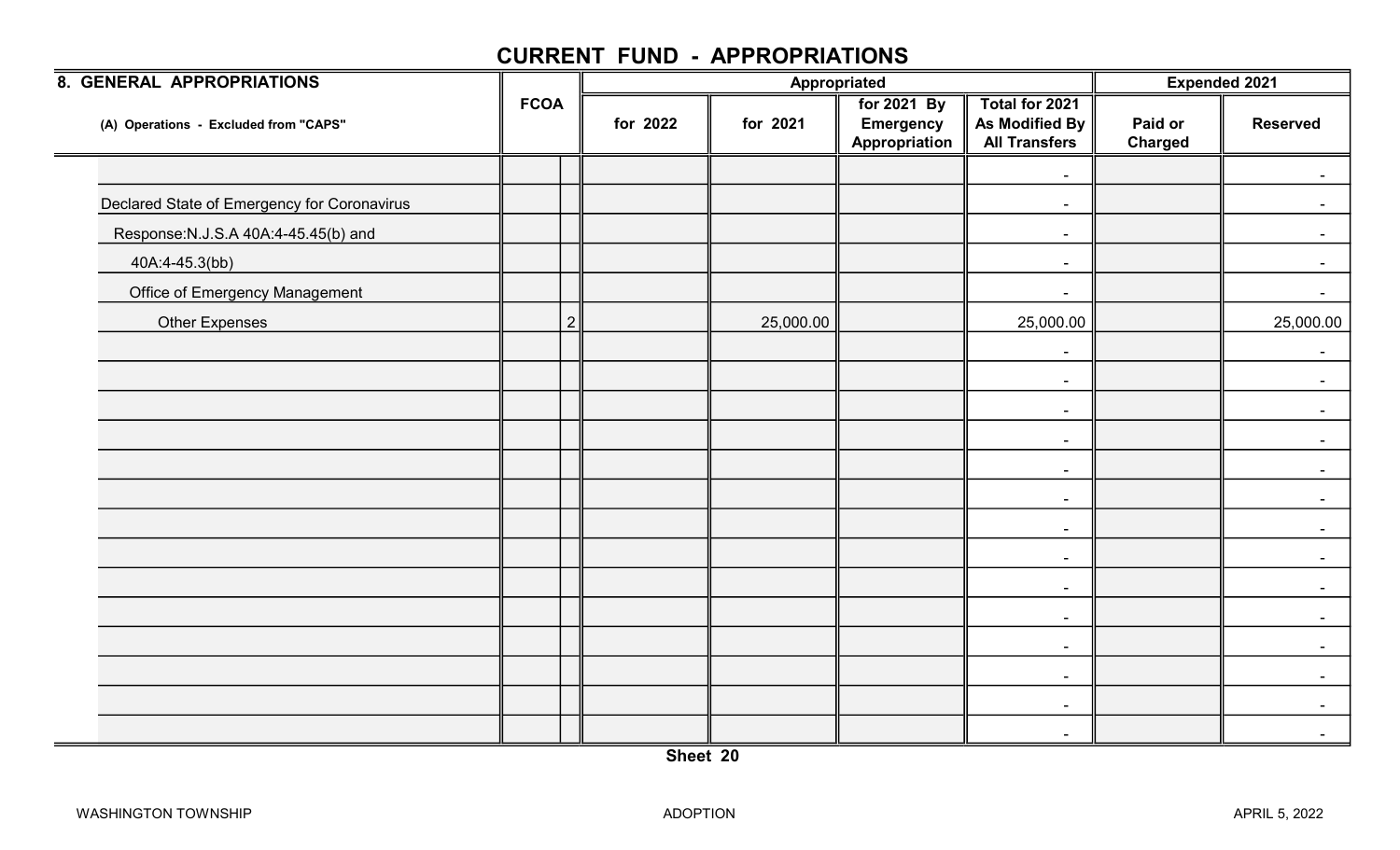| 8. GENERAL APPROPRIATIONS                            |             |          | Appropriated | <b>Expended 2021</b>                             |                                                          |                           |                 |
|------------------------------------------------------|-------------|----------|--------------|--------------------------------------------------|----------------------------------------------------------|---------------------------|-----------------|
| (A) Operations - Excluded from "CAPS"                | <b>FCOA</b> | for 2022 | for 2021     | for 2021 By<br><b>Emergency</b><br>Appropriation | Total for 2021<br>As Modified By<br><b>All Transfers</b> | Paid or<br><b>Charged</b> | <b>Reserved</b> |
|                                                      |             |          |              |                                                  | $\sim$                                                   |                           |                 |
|                                                      |             |          |              |                                                  | $\blacksquare$                                           |                           | $\sim$          |
|                                                      |             |          |              |                                                  | $\blacksquare$                                           |                           |                 |
|                                                      |             |          |              |                                                  | $\sim$                                                   |                           | $\sim$          |
|                                                      |             |          |              |                                                  | $\sim$                                                   |                           |                 |
|                                                      |             |          |              |                                                  | $\sim$                                                   |                           | $\sim$          |
|                                                      |             |          |              |                                                  | $\blacksquare$                                           |                           |                 |
|                                                      |             |          |              |                                                  | $\sim$                                                   |                           | $\sim$          |
|                                                      |             |          |              |                                                  | $\sim$                                                   |                           |                 |
|                                                      |             |          |              |                                                  | $\sim$                                                   |                           | $\blacksquare$  |
|                                                      |             |          |              |                                                  | $\blacksquare$                                           |                           | $\sim$          |
|                                                      |             |          |              |                                                  | $\sim$                                                   |                           | $\sim$          |
|                                                      |             |          |              |                                                  | $\sim$                                                   |                           |                 |
|                                                      |             |          |              |                                                  | $\sim$                                                   |                           | $\blacksquare$  |
|                                                      |             |          |              |                                                  | $\blacksquare$                                           |                           |                 |
|                                                      |             |          |              |                                                  | $\blacksquare$                                           |                           | $\sim$          |
|                                                      |             |          |              |                                                  | $\sim$                                                   |                           |                 |
|                                                      |             |          |              |                                                  | $\sim$                                                   |                           | $\sim$          |
|                                                      |             |          |              |                                                  | $\blacksquare$                                           |                           | $\sim$          |
| <b>Total Other Operations - Excluded from "CAPS"</b> | 34-300      | $\sim$   | 25,000.00    | $\sim$                                           | 25,000.00                                                | $\sim$                    | 25,000.00       |

Sheet 20a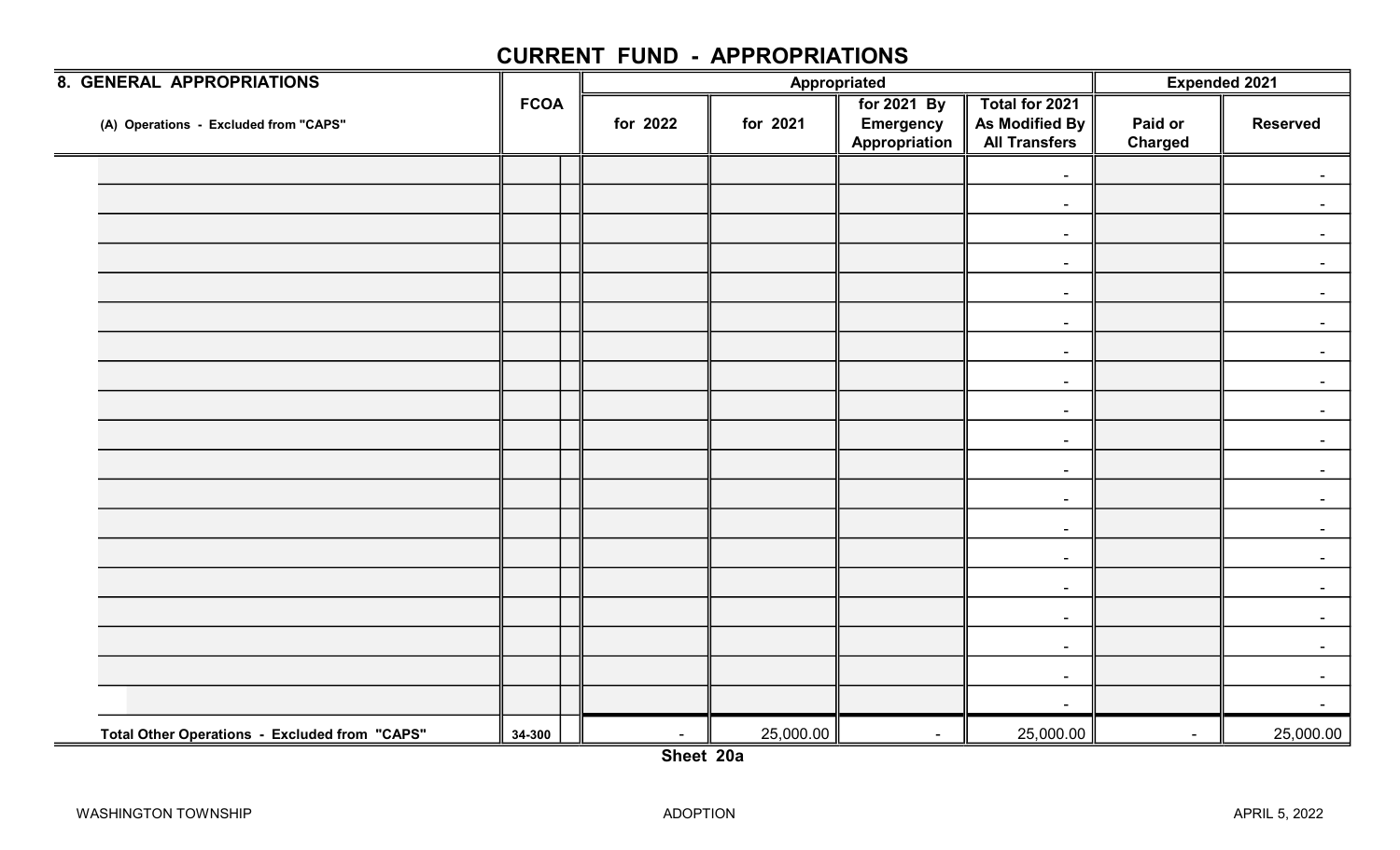| 8. GENERAL APPROPRIATIONS                                                  |               |                   |            | Appropriated                                     |                                                          | <b>Expended 2021</b>      |                   |  |
|----------------------------------------------------------------------------|---------------|-------------------|------------|--------------------------------------------------|----------------------------------------------------------|---------------------------|-------------------|--|
| (A) Operations - Excluded from "CAPS"                                      | <b>FCOA</b>   | for 2022          | for 2021   | for 2021 By<br><b>Emergency</b><br>Appropriation | Total for 2021<br>As Modified By<br><b>All Transfers</b> | Paid or<br><b>Charged</b> | <b>Reserved</b>   |  |
| <b>Uniform Construction Code</b>                                           | <b>XXXXXX</b> | <b>XXXXXXXXXX</b> | XXXXXXXXXX | XXXXXXXXXX                                       | <b>XXXXXXXXXX</b>                                        | <b>XXXXXXXXXX</b>         | <b>XXXXXXXXXX</b> |  |
| Appropriations Offset by Increased Fee<br>(N.J.A.C. 5:23-4.17)<br>Revenues | <b>XXXXXX</b> | <b>XXXXXXXXXX</b> | XXXXXXXXXX | <b>XXXXXXXXXX</b>                                | <b>XXXXXXXXXX</b>                                        | <b>XXXXXXXXXX</b>         | <b>XXXXXXXXXX</b> |  |
|                                                                            |               |                   |            |                                                  | $\sim$                                                   |                           |                   |  |
|                                                                            |               |                   |            |                                                  | $\sim$                                                   |                           |                   |  |
|                                                                            |               |                   |            |                                                  | $\sim$                                                   |                           |                   |  |
|                                                                            |               |                   |            |                                                  | $\sim$                                                   |                           | $\sim$            |  |
|                                                                            |               |                   |            |                                                  | $\sim$                                                   |                           |                   |  |
|                                                                            |               |                   |            |                                                  | $\sim$                                                   |                           |                   |  |
|                                                                            |               |                   |            |                                                  | $\overline{\phantom{a}}$                                 |                           |                   |  |
|                                                                            |               |                   |            |                                                  | $\sim$                                                   |                           | $\sim$            |  |
|                                                                            |               |                   |            |                                                  | $\sim$                                                   |                           |                   |  |
|                                                                            |               |                   |            |                                                  | $\blacksquare$                                           |                           |                   |  |
|                                                                            |               |                   |            |                                                  | $\overline{\phantom{a}}$                                 |                           |                   |  |
|                                                                            |               |                   |            |                                                  | $\sim$                                                   |                           |                   |  |
|                                                                            |               |                   |            |                                                  | $\sim$                                                   |                           | $\sim$            |  |
|                                                                            |               |                   |            |                                                  | $\sim$                                                   |                           |                   |  |
|                                                                            |               |                   |            |                                                  | $\sim$                                                   |                           |                   |  |
|                                                                            |               |                   |            |                                                  | $\sim$                                                   |                           |                   |  |
|                                                                            |               |                   |            |                                                  | $\sim$                                                   |                           |                   |  |
| <b>Total Uniform Construction Code Appropriations</b>                      | 22-999        | $\sim$            | $\sim$     | $\overline{\phantom{a}}$                         | $\blacksquare$                                           | $\overline{\phantom{a}}$  |                   |  |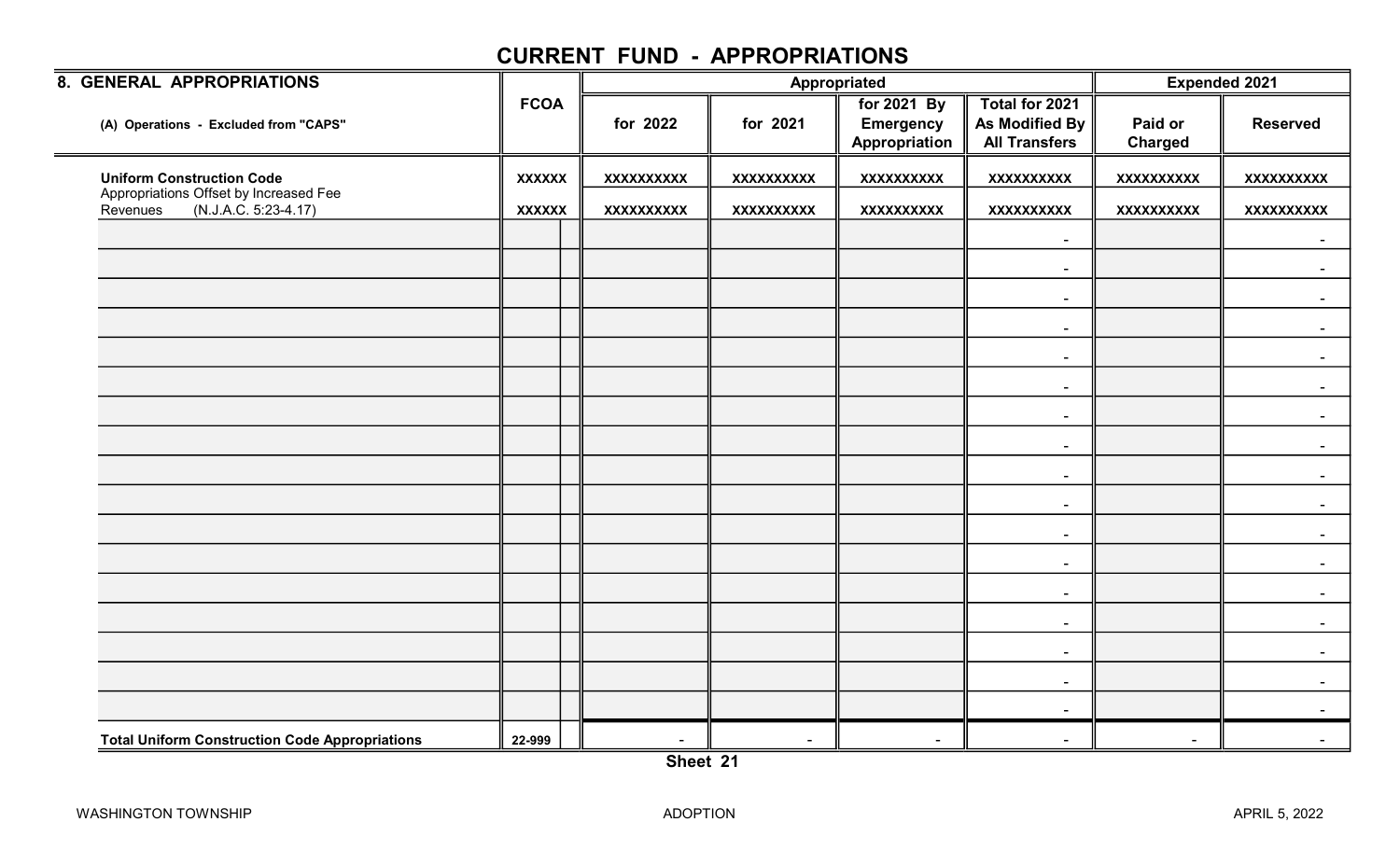| 8. GENERAL APPROPRIATIONS                |               |           |                   |                   | Appropriated                                     |                                                          | <b>Expended 2021</b>      |                   |  |
|------------------------------------------|---------------|-----------|-------------------|-------------------|--------------------------------------------------|----------------------------------------------------------|---------------------------|-------------------|--|
| (A) Operations - Excluded from "CAPS"    | <b>FCOA</b>   |           | for 2022          | for 2021          | for 2021 By<br><b>Emergency</b><br>Appropriation | Total for 2021<br>As Modified By<br><b>All Transfers</b> | Paid or<br><b>Charged</b> | <b>Reserved</b>   |  |
| <b>Shared Service Agreements</b>         | <b>XXXXXX</b> |           | <b>XXXXXXXXXX</b> | <b>XXXXXXXXXX</b> | <b>XXXXXXXXXX</b>                                | <b>XXXXXXXXXX</b>                                        | <b>XXXXXXXXXX</b>         | <b>XXXXXXXXXX</b> |  |
| Interlocal Municipal Service Agreements: |               |           |                   |                   |                                                  | $\blacksquare$                                           |                           | $\blacksquare$    |  |
| Municipal Prosecutor:                    |               |           |                   |                   |                                                  | $\blacksquare$                                           |                           | $\sim$            |  |
| <b>Other Expenses</b>                    | 42-120 2      |           | 5,000.00          | 5,000.00          |                                                  | 5,000.00                                                 | 1,380.00                  | 3,620.00          |  |
| <b>Municipal Court:</b>                  |               |           |                   |                   |                                                  | -                                                        |                           | $\sim$            |  |
| <b>Other Expenses</b>                    | 42-108        | $\vert$ 2 | 30,000.00         | 30,000.00         |                                                  | 30,000.00                                                | 12,544.37                 | 17,455.63         |  |
| Public Defender:                         |               |           |                   |                   |                                                  | $\blacksquare$                                           |                           | $\sim$            |  |
| <b>Other Expenses</b>                    | 42-119   2    |           | 2,000.00          | 2,000.00          |                                                  | 2,000.00                                                 |                           | 2,000.00          |  |
|                                          |               |           |                   |                   |                                                  | $\blacksquare$                                           |                           |                   |  |
|                                          |               |           |                   |                   |                                                  | $\sim$                                                   |                           | $\sim$            |  |
|                                          |               |           |                   |                   |                                                  | $\blacksquare$                                           |                           | $\sim$            |  |
|                                          |               |           |                   |                   |                                                  | $\sim$                                                   |                           | $\sim$            |  |
|                                          |               |           |                   |                   |                                                  | $\sim$                                                   |                           | $\sim$            |  |
|                                          |               |           |                   |                   |                                                  | $\blacksquare$                                           |                           | $\sim$            |  |
|                                          |               |           |                   |                   |                                                  | $\blacksquare$                                           |                           | $\sim$            |  |
|                                          |               |           |                   |                   |                                                  | $\blacksquare$                                           |                           | $\sim$            |  |
|                                          |               |           |                   |                   |                                                  | $\blacksquare$                                           |                           | $\sim$            |  |
|                                          |               |           |                   |                   |                                                  | $\blacksquare$                                           |                           | $\sim$            |  |
|                                          |               |           |                   |                   |                                                  | $\blacksquare$                                           |                           | $\sim$            |  |
|                                          |               |           |                   |                   |                                                  | $\blacksquare$                                           |                           | $\sim$            |  |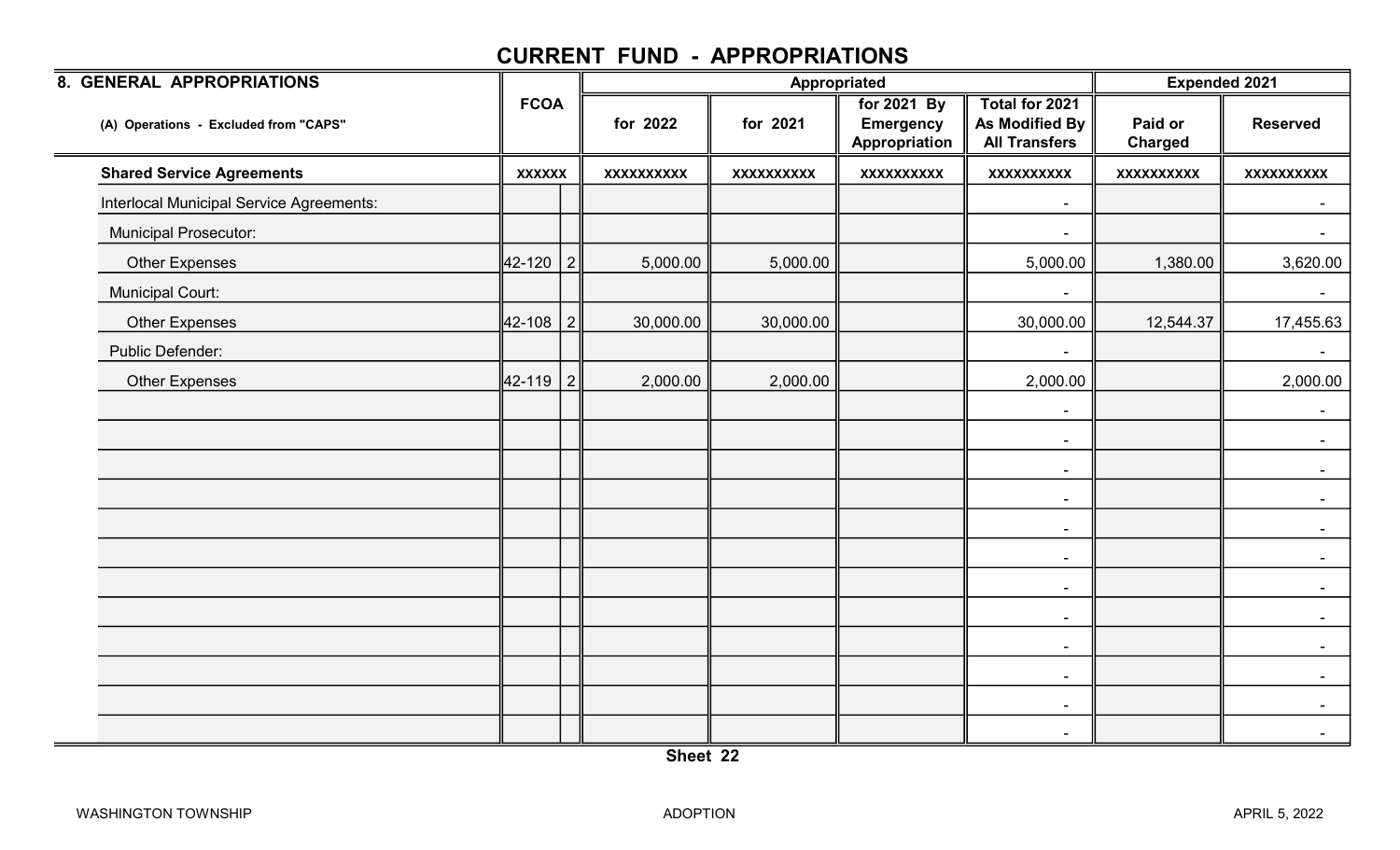| <b>8. GENERAL APPROPRIATIONS</b>      |               |                   |                   | Appropriated                                            |                                                                 |                           | <b>Expended 2021</b> |
|---------------------------------------|---------------|-------------------|-------------------|---------------------------------------------------------|-----------------------------------------------------------------|---------------------------|----------------------|
| (A) Operations - Excluded from "CAPS" | <b>FCOA</b>   | for 2022          | for 2021          | <b>For 2021 By</b><br><b>Emergency</b><br>Appropriation | Total for 2021<br><b>As Modified By</b><br><b>All Transfers</b> | Paid or<br><b>Charged</b> | <b>Reserved</b>      |
| <b>Shared Service Agreements</b>      | <b>XXXXXX</b> | <b>XXXXXXXXXX</b> | <b>XXXXXXXXXX</b> | <b>XXXXXXXXXX</b>                                       | <b>XXXXXXXXXX</b>                                               | <b>XXXXXXXXXX</b>         | <b>XXXXXXXXXX</b>    |
|                                       |               |                   |                   |                                                         | $\blacksquare$                                                  |                           | $\blacksquare$       |
|                                       |               |                   |                   |                                                         | $\sim$                                                          |                           |                      |
|                                       |               |                   |                   |                                                         | $\blacksquare$                                                  |                           | $\blacksquare$       |
|                                       |               |                   |                   |                                                         | $\blacksquare$                                                  |                           |                      |
|                                       |               |                   |                   |                                                         | $\blacksquare$                                                  |                           |                      |
|                                       |               |                   |                   |                                                         | $\blacksquare$                                                  |                           |                      |
|                                       |               |                   |                   |                                                         | $\blacksquare$                                                  |                           | $\sim$               |
|                                       |               |                   |                   |                                                         | $\blacksquare$                                                  |                           |                      |
|                                       |               |                   |                   |                                                         | $\blacksquare$                                                  |                           |                      |
|                                       |               |                   |                   |                                                         | $\blacksquare$                                                  |                           |                      |
|                                       |               |                   |                   |                                                         | $\sim$                                                          |                           | $\sim$               |
|                                       |               |                   |                   |                                                         | $\sim$                                                          |                           |                      |
|                                       |               |                   |                   |                                                         | $\blacksquare$                                                  |                           |                      |
|                                       |               |                   |                   |                                                         | $\blacksquare$                                                  |                           |                      |
|                                       |               |                   |                   |                                                         | $\blacksquare$                                                  |                           | $\blacksquare$       |
|                                       |               |                   |                   |                                                         | $\sim$                                                          |                           |                      |
|                                       |               |                   |                   |                                                         | $\blacksquare$                                                  |                           |                      |
|                                       |               |                   |                   |                                                         | $\blacksquare$                                                  |                           |                      |
|                                       |               |                   |                   |                                                         | $\sim$                                                          |                           |                      |
|                                       |               |                   |                   |                                                         |                                                                 |                           |                      |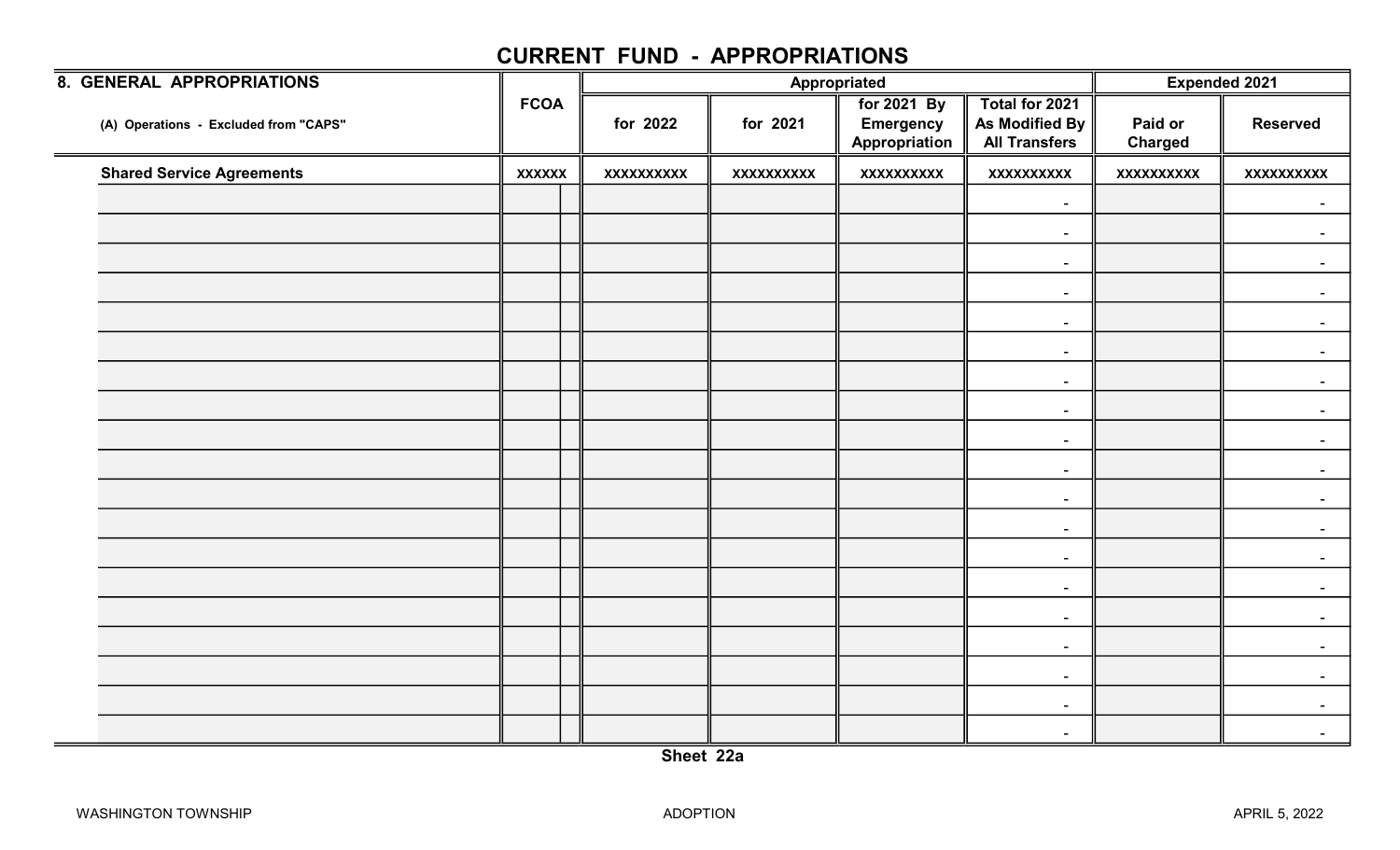| 8. GENERAL APPROPRIATIONS                                   |               |                   |                   | Appropriated                                     |                                                          | <b>Expended 2021</b>      |                   |  |
|-------------------------------------------------------------|---------------|-------------------|-------------------|--------------------------------------------------|----------------------------------------------------------|---------------------------|-------------------|--|
| (A) Operations - Excluded from "CAPS"                       | <b>FCOA</b>   | for 2022          | for 2021          | for 2021 By<br><b>Emergency</b><br>Appropriation | Total for 2021<br>As Modified By<br><b>All Transfers</b> | Paid or<br><b>Charged</b> | <b>Reserved</b>   |  |
| <b>Shared Service Agreements</b>                            | <b>XXXXXX</b> | <b>XXXXXXXXXX</b> | <b>XXXXXXXXXX</b> | XXXXXXXXX                                        | <b>XXXXXXXXXX</b>                                        | <b>XXXXXXXXXX</b>         | <b>XXXXXXXXXX</b> |  |
|                                                             |               |                   |                   |                                                  | $\blacksquare$                                           |                           | $\sim$            |  |
|                                                             |               |                   |                   |                                                  | $\overline{\phantom{a}}$                                 |                           |                   |  |
|                                                             |               |                   |                   |                                                  | $\blacksquare$                                           |                           | $\sim$            |  |
|                                                             |               |                   |                   |                                                  | $\blacksquare$                                           |                           |                   |  |
|                                                             |               |                   |                   |                                                  | $\sim$                                                   |                           |                   |  |
|                                                             |               |                   |                   |                                                  | $\blacksquare$                                           |                           |                   |  |
|                                                             |               |                   |                   |                                                  | $\sim$                                                   |                           | $\sim$            |  |
|                                                             |               |                   |                   |                                                  | $\sim$                                                   |                           |                   |  |
|                                                             |               |                   |                   |                                                  | $\sim$                                                   |                           |                   |  |
|                                                             |               |                   |                   |                                                  | $\sim$                                                   |                           |                   |  |
|                                                             |               |                   |                   |                                                  | $\sim$                                                   |                           | $\sim$            |  |
|                                                             |               |                   |                   |                                                  | $\blacksquare$                                           |                           |                   |  |
|                                                             |               |                   |                   |                                                  | $\sim$                                                   |                           |                   |  |
|                                                             |               |                   |                   |                                                  | $\blacksquare$                                           |                           |                   |  |
|                                                             |               |                   |                   |                                                  | $\sim$                                                   |                           | $\sim$            |  |
|                                                             |               |                   |                   |                                                  | $\sim$                                                   |                           |                   |  |
|                                                             |               |                   |                   |                                                  | $\sim$                                                   |                           |                   |  |
|                                                             |               |                   |                   |                                                  | $\blacksquare$                                           |                           |                   |  |
| <b>Total Interlocal Municipal Service Agreements</b><br>$=$ | 42-999        | 37,000.00         | 37,000.00         | $\blacksquare$                                   | 37,000.00                                                | 13,924.37                 | 23,075.63         |  |

Sheet 22b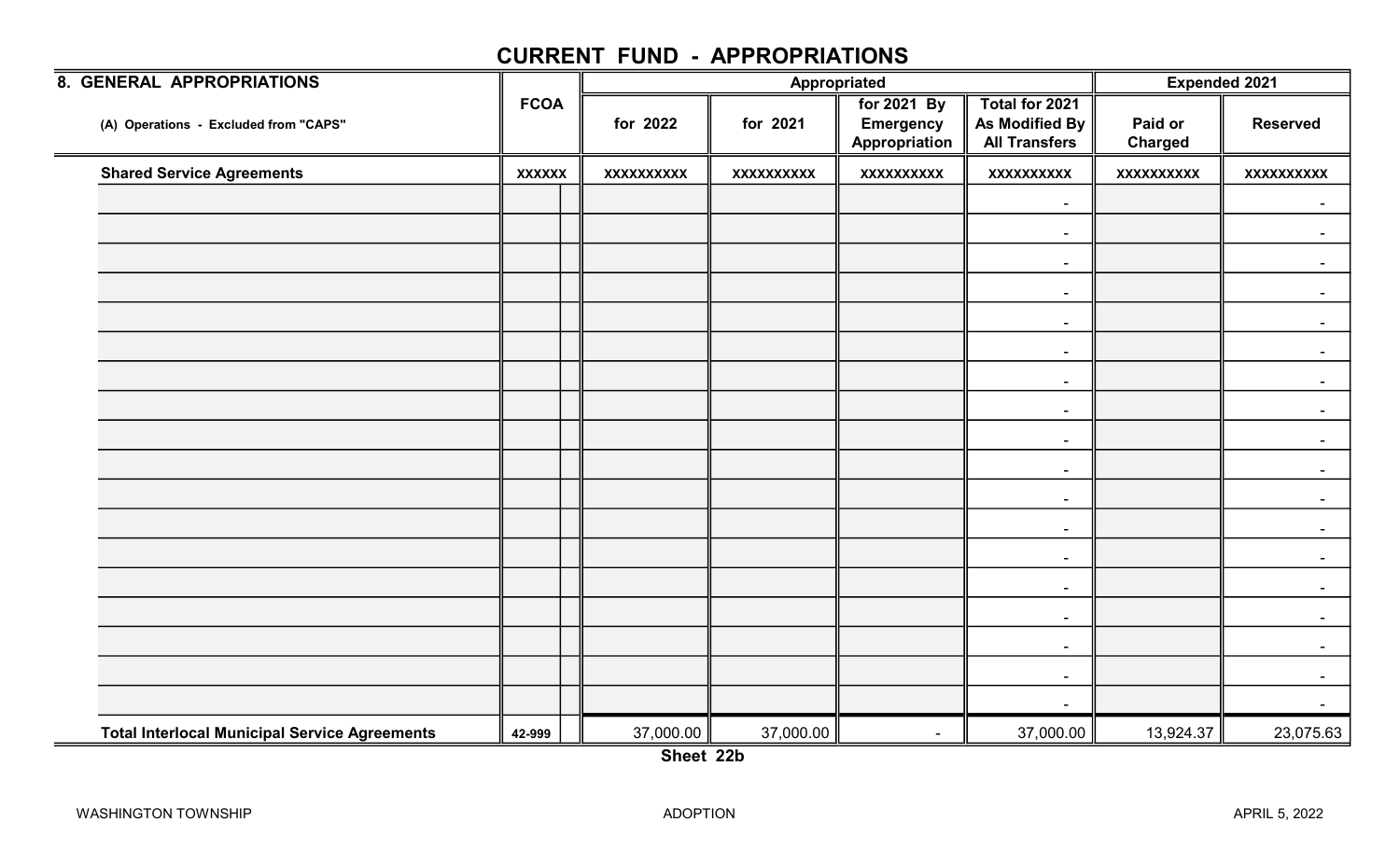| 8. GENERAL APPROPRIATIONS                                                           |               |                   | Appropriated      | <b>Expended 2021</b>                             |                                                          |                           |                   |
|-------------------------------------------------------------------------------------|---------------|-------------------|-------------------|--------------------------------------------------|----------------------------------------------------------|---------------------------|-------------------|
| (A) Operations - Excluded from "CAPS"                                               | <b>FCOA</b>   | for 2022          | for 2021          | for 2021 By<br><b>Emergency</b><br>Appropriation | Total for 2021<br>As Modified By<br><b>All Transfers</b> | Paid or<br><b>Charged</b> | <b>Reserved</b>   |
| <b>Additional Appropriations Offset by</b>                                          |               |                   |                   |                                                  |                                                          |                           |                   |
| Revenues (N.J.S.A. 40A:4-45.3h)                                                     | <b>XXXXXX</b> | <b>XXXXXXXXXX</b> | <b>XXXXXXXXXX</b> | XXXXXXXXXX                                       | <b>XXXXXXXXXX</b>                                        | <b>XXXXXXXXXX</b>         | <b>XXXXXXXXXX</b> |
|                                                                                     |               |                   |                   |                                                  | $\sim$                                                   |                           |                   |
|                                                                                     |               |                   |                   |                                                  | $\blacksquare$                                           |                           |                   |
|                                                                                     |               |                   |                   |                                                  | $\sim$                                                   |                           |                   |
|                                                                                     |               |                   |                   |                                                  | $\blacksquare$                                           |                           |                   |
|                                                                                     |               |                   |                   |                                                  | $\blacksquare$                                           |                           |                   |
|                                                                                     |               |                   |                   |                                                  | $\sim$                                                   |                           | $\sim$            |
|                                                                                     |               |                   |                   |                                                  | $\blacksquare$                                           |                           | $\sim$            |
|                                                                                     |               |                   |                   |                                                  | $\sim$                                                   |                           |                   |
|                                                                                     |               |                   |                   |                                                  | $\sim$                                                   |                           |                   |
|                                                                                     |               |                   |                   |                                                  | $\sim$                                                   |                           |                   |
|                                                                                     |               |                   |                   |                                                  | $\sim$                                                   |                           |                   |
|                                                                                     |               |                   |                   |                                                  | $\blacksquare$                                           |                           |                   |
|                                                                                     |               |                   |                   |                                                  | $\blacksquare$                                           |                           |                   |
|                                                                                     |               |                   |                   |                                                  | $\blacksquare$                                           |                           | $\sim$            |
|                                                                                     |               |                   |                   |                                                  | $\sim$                                                   |                           | $\sim$            |
|                                                                                     |               |                   |                   |                                                  | $\sim$                                                   |                           |                   |
|                                                                                     |               |                   |                   |                                                  | $\sim$                                                   |                           |                   |
|                                                                                     |               |                   |                   |                                                  | $\sim$                                                   |                           |                   |
| <b>Total Additional Appropriations Offset</b><br>by Revenues (N.J.S.A. 40A:4-45.3h) | 34-303        | $\sim$            |                   |                                                  |                                                          | $\blacksquare$            |                   |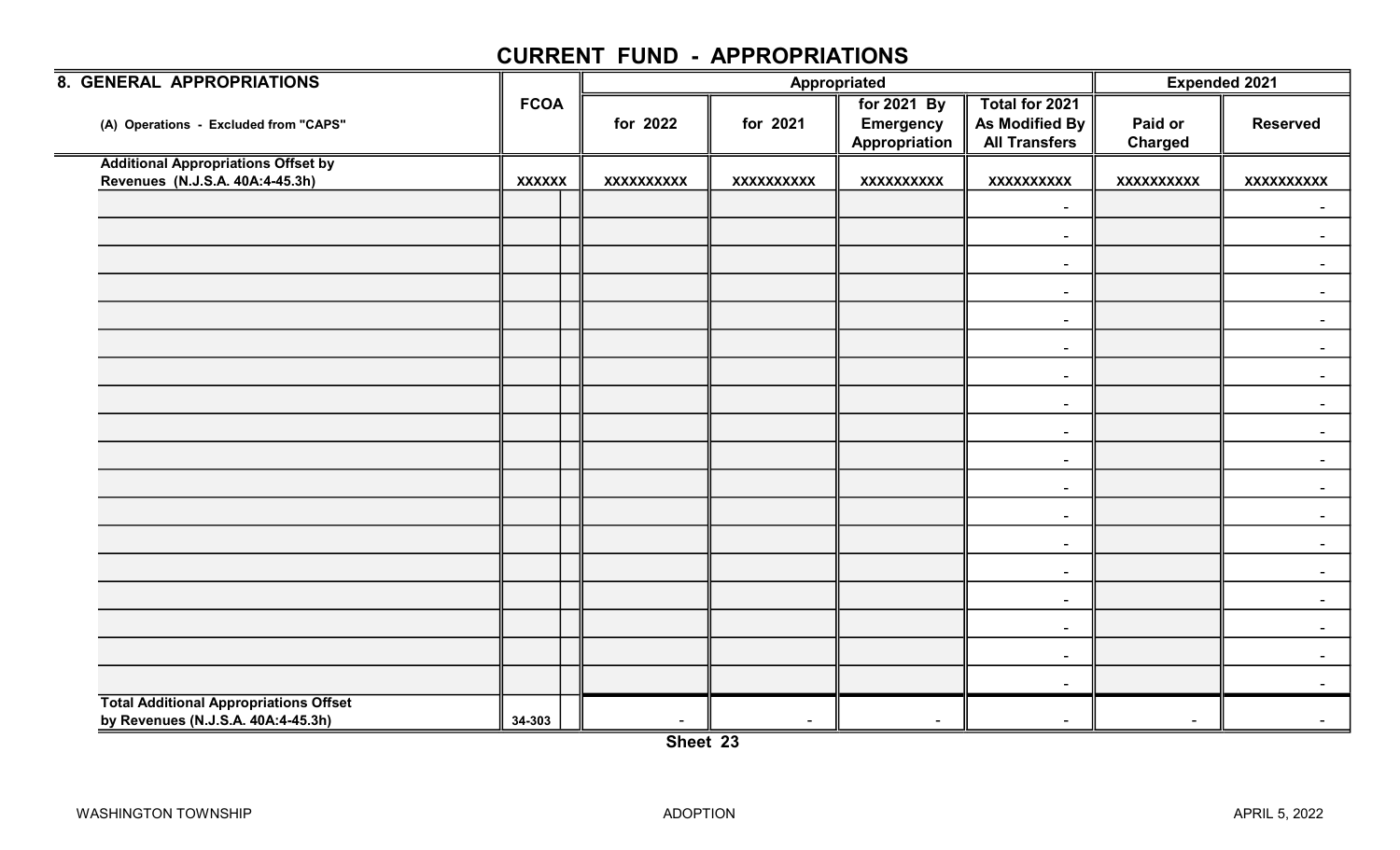| 8. GENERAL APPROPRIATIONS                             |              |           |            |            | Appropriated                                     |                                                          | <b>Expended 2021</b>     |                 |
|-------------------------------------------------------|--------------|-----------|------------|------------|--------------------------------------------------|----------------------------------------------------------|--------------------------|-----------------|
| (A) Operations - Excluded from "CAPS"                 | <b>FCOA</b>  |           | for 2022   | for 2021   | for 2021 By<br><b>Emergency</b><br>Appropriation | Total for 2021<br>As Modified By<br><b>All Transfers</b> | Paid or<br>Charged       | <b>Reserved</b> |
| <b>Public and Private Programs Offset by Revenues</b> |              |           |            |            |                                                  |                                                          |                          |                 |
| <b>Matching Funds for Grants</b>                      | 41-899       |           |            |            |                                                  | $\blacksquare$                                           | $\sim$                   | $\sim$ $-$      |
|                                                       |              |           |            |            |                                                  | $\blacksquare$                                           | $\sim$                   | $\sim$          |
|                                                       |              |           |            |            |                                                  | $\overline{\phantom{a}}$                                 |                          |                 |
| NJ DOT                                                | 41-739       | 2         | 175,000.00 | 150,000.00 |                                                  | 150,000.00                                               | 150,000.00               | $\sim$ $-$      |
| Alcohol Education and Rehabiltation Fund              | ∥41-501      | $\vert$ 2 |            | 454.40     |                                                  | 454.40                                                   | 454.40                   | $\blacksquare$  |
| <b>CDBG</b>                                           |              |           |            |            |                                                  | $\blacksquare$                                           | $\sim$                   | $\sim$          |
| <b>Clean Communities</b>                              | 41-867       | 2         |            | 7,971.36   |                                                  | 7,971.36                                                 | 7,971.36                 |                 |
| <b>Recycling Tonnage</b>                              | 41-569       | 2         |            | 951.69     |                                                  | 951.69                                                   | 951.69                   |                 |
|                                                       |              |           |            |            |                                                  | $\blacksquare$                                           | $\overline{\phantom{a}}$ | $\sim$          |
| <b>Gypsy Moth Grant</b>                               | $ 41 - 705 $ | 2         | 78,330.00  |            |                                                  | $\blacksquare$                                           |                          | $\blacksquare$  |
| <b>Gypsy Moth Grant - Local Share</b>                 | 41-705       | 2         | 78,330.00  |            |                                                  | $\blacksquare$                                           | $\blacksquare$           |                 |
|                                                       |              |           |            |            |                                                  | $\sim$                                                   | $\sim$                   | $\sim$ 10 $\pm$ |
|                                                       |              |           |            |            |                                                  | $\sim$                                                   | $\sim$                   | $\sim$          |
|                                                       |              |           |            |            |                                                  | $\blacksquare$                                           | $\overline{\phantom{a}}$ | $\sim$ $-$      |
|                                                       |              |           |            |            |                                                  | $\blacksquare$                                           | $\overline{\phantom{a}}$ | $\sim$          |
|                                                       |              |           |            |            |                                                  | $\blacksquare$                                           | $\sim$                   |                 |
|                                                       |              |           |            |            |                                                  | $\blacksquare$                                           | $\overline{\phantom{a}}$ |                 |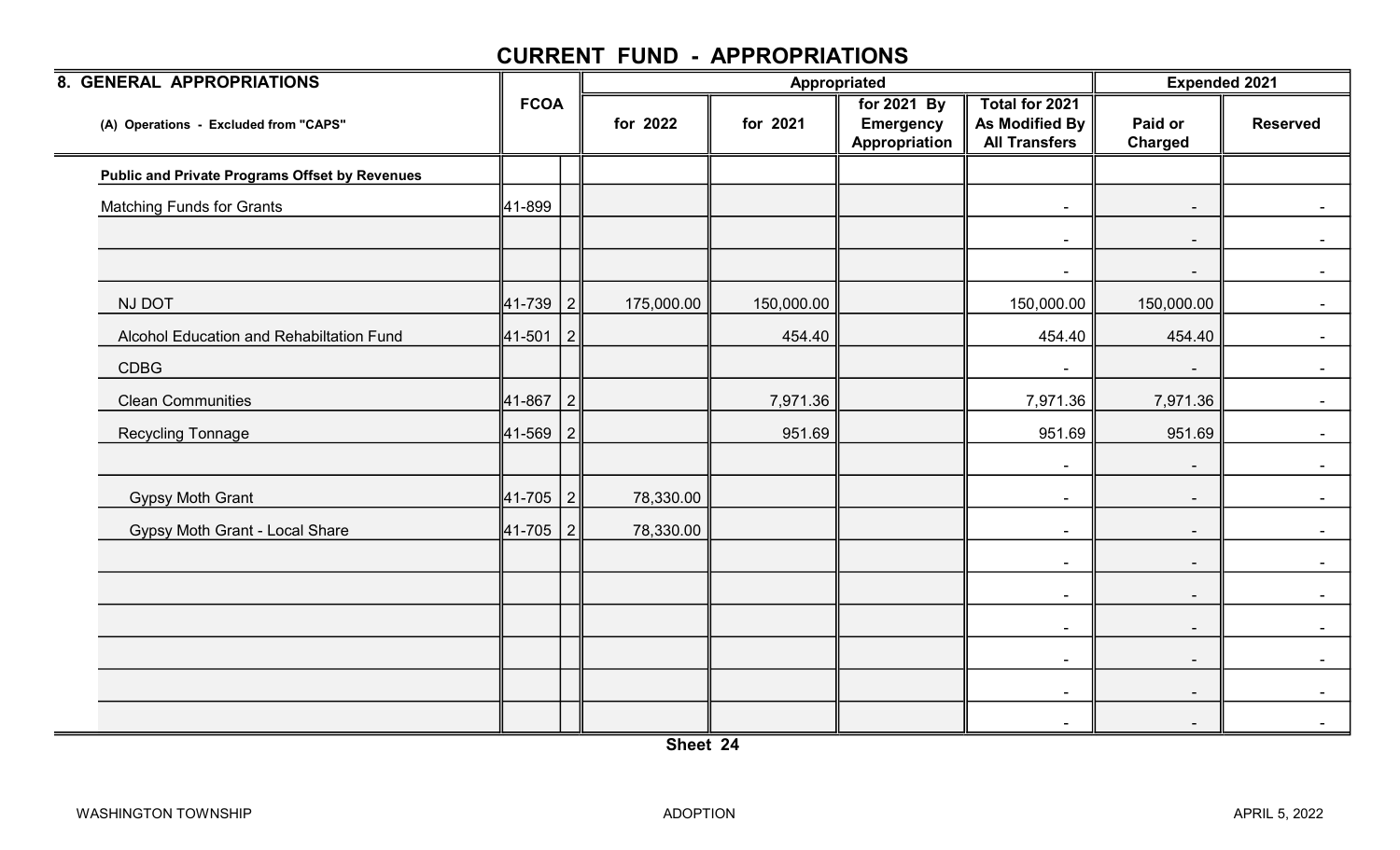| <b>8. GENERAL APPROPRIATIONS</b>                      |             |          |          | Appropriated                                            |                                                          | Expended 2021             |                          |
|-------------------------------------------------------|-------------|----------|----------|---------------------------------------------------------|----------------------------------------------------------|---------------------------|--------------------------|
| (A) Operations - Excluded from "CAPS"                 | <b>FCOA</b> | for 2022 | for 2021 | <b>For 2021 By</b><br><b>Emergency</b><br>Appropriation | Total for 2021<br>As Modified By<br><b>All Transfers</b> | Paid or<br><b>Charged</b> | <b>Reserved</b>          |
| <b>Public and Private Programs Offset by Revenues</b> |             |          |          |                                                         |                                                          |                           |                          |
|                                                       |             |          |          |                                                         | $\sim$                                                   | $\sim$                    |                          |
|                                                       |             |          |          |                                                         | $\blacksquare$                                           | $\sim$                    | $\blacksquare$           |
|                                                       |             |          |          |                                                         | $\blacksquare$                                           | $\sim$                    |                          |
|                                                       |             |          |          |                                                         | $\blacksquare$                                           | $\sim$                    | $\sim$ $-$               |
|                                                       |             |          |          |                                                         | $\sim$                                                   | $\sim$                    | $\overline{\phantom{a}}$ |
|                                                       |             |          |          |                                                         | $\blacksquare$                                           | $\sim$                    |                          |
|                                                       |             |          |          |                                                         | $\blacksquare$                                           | $\sim$                    | $\blacksquare$           |
|                                                       |             |          |          |                                                         | $\sim$                                                   | $\sim$                    |                          |
|                                                       |             |          |          |                                                         | $\blacksquare$                                           | $\sim$                    | $\sim$ $-$               |
|                                                       |             |          |          |                                                         | $\blacksquare$                                           |                           | $\blacksquare$           |
|                                                       |             |          |          |                                                         |                                                          | $\sim$                    |                          |
|                                                       |             |          |          |                                                         | $\blacksquare$                                           | $\sim$                    |                          |
|                                                       |             |          |          |                                                         | $\blacksquare$                                           | $\sim$                    | $\sim$ .                 |
|                                                       |             |          |          |                                                         | $\sim$                                                   | $\sim$                    | $\blacksquare$           |
|                                                       |             |          |          |                                                         | $\sim$                                                   | $\sim$                    | $\sim$                   |
|                                                       |             |          |          |                                                         | $\blacksquare$                                           | $\sim$                    | $\sim$                   |
|                                                       |             |          |          |                                                         | $\blacksquare$                                           | $\sim$                    |                          |
|                                                       |             |          |          |                                                         | $\sim$                                                   | $\sim$                    | $\overline{\phantom{a}}$ |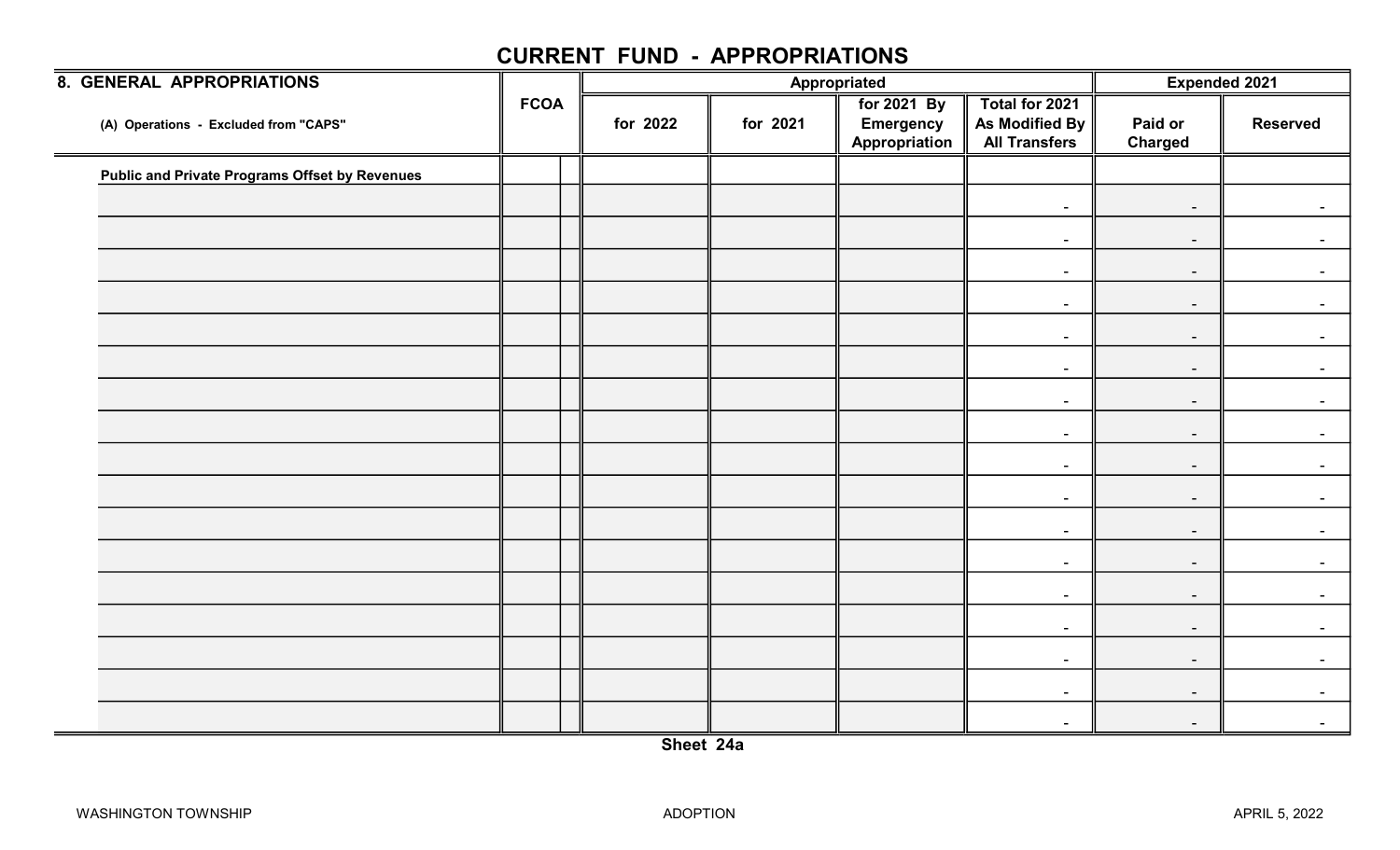| 8. GENERAL APPROPRIATIONS                             |                       |                          |                          | Appropriated                                     |                                                                 | <b>Expended 2021</b>      |                   |
|-------------------------------------------------------|-----------------------|--------------------------|--------------------------|--------------------------------------------------|-----------------------------------------------------------------|---------------------------|-------------------|
| (A) Operations - Excluded from "CAPS" (continued)     | <b>FCOA</b>           | for 2022                 | for 2021                 | for 2021 By<br><b>Emergency</b><br>Appropriation | Total for 2021<br><b>As Modified By</b><br><b>All Transfers</b> | Paid or<br><b>Charged</b> | <b>Reserved</b>   |
| Public and Private Programs Offset by Revenues (cont) | <b>XXXXXX</b>         | <b>XXXXXXXXXX</b>        | <b>XXXXXXXXXX</b>        | <b>XXXXXXXXXX</b>                                | <b>XXXXXXXXXX</b>                                               | <b>XXXXXXXXXX</b>         | <b>XXXXXXXXXX</b> |
|                                                       |                       |                          |                          |                                                  | $\sim$                                                          | $\blacksquare$            |                   |
|                                                       |                       |                          |                          |                                                  | $\sim$                                                          | $\overline{\phantom{a}}$  | $\sim$            |
|                                                       |                       |                          |                          |                                                  | $\sim$                                                          |                           |                   |
|                                                       |                       |                          |                          |                                                  | $\sim$                                                          | $\overline{\phantom{a}}$  |                   |
|                                                       |                       |                          |                          |                                                  | $\sim$                                                          | $\blacksquare$            |                   |
|                                                       |                       |                          |                          |                                                  | $\sim$                                                          | $\sim$                    | $\sim$            |
|                                                       |                       |                          |                          |                                                  | $\sim$                                                          | $\sim$                    |                   |
|                                                       |                       |                          |                          |                                                  | $\sim$                                                          | $\sim$                    |                   |
|                                                       |                       |                          |                          |                                                  | $\sim$                                                          | $\sim$                    |                   |
|                                                       |                       |                          |                          |                                                  | $\sim$                                                          | $\sim$                    | $\sim$            |
|                                                       |                       |                          |                          |                                                  | $\blacksquare$                                                  | $\sim$                    |                   |
|                                                       |                       |                          |                          |                                                  | $\sim$                                                          | $\sim$                    | $\sim$            |
|                                                       |                       |                          |                          |                                                  |                                                                 | $\blacksquare$            |                   |
| Total Public and Private Programs Offset by Revenues  | 40-999                | 331,660.00               | 159,377.45               | $\blacksquare$                                   | 159,377.45                                                      | 159,377.45                |                   |
|                                                       |                       |                          |                          |                                                  |                                                                 |                           |                   |
| <b>Total Operations - Excluded from "CAPS"</b>        | 34-305                | 368,660.00               | 221,377.45               | $\blacksquare$                                   | 221,377.45                                                      | 173,301.82                | 48,075.63         |
| Detail:                                               |                       |                          |                          |                                                  |                                                                 |                           |                   |
| <b>Salaries &amp; Wages</b>                           | 34-305<br>$\mathbf 1$ | $\overline{\phantom{a}}$ | $\overline{\phantom{a}}$ | $\sim$                                           | $\sim$                                                          | $\overline{\phantom{a}}$  |                   |
| <b>Other Expenses</b><br>=                            | $34-305$   2          | 368,660.00               | 221,377.45               | $\sim$                                           | 221,377.45                                                      | 173,301.82                | 48,075.63         |

Sheet 25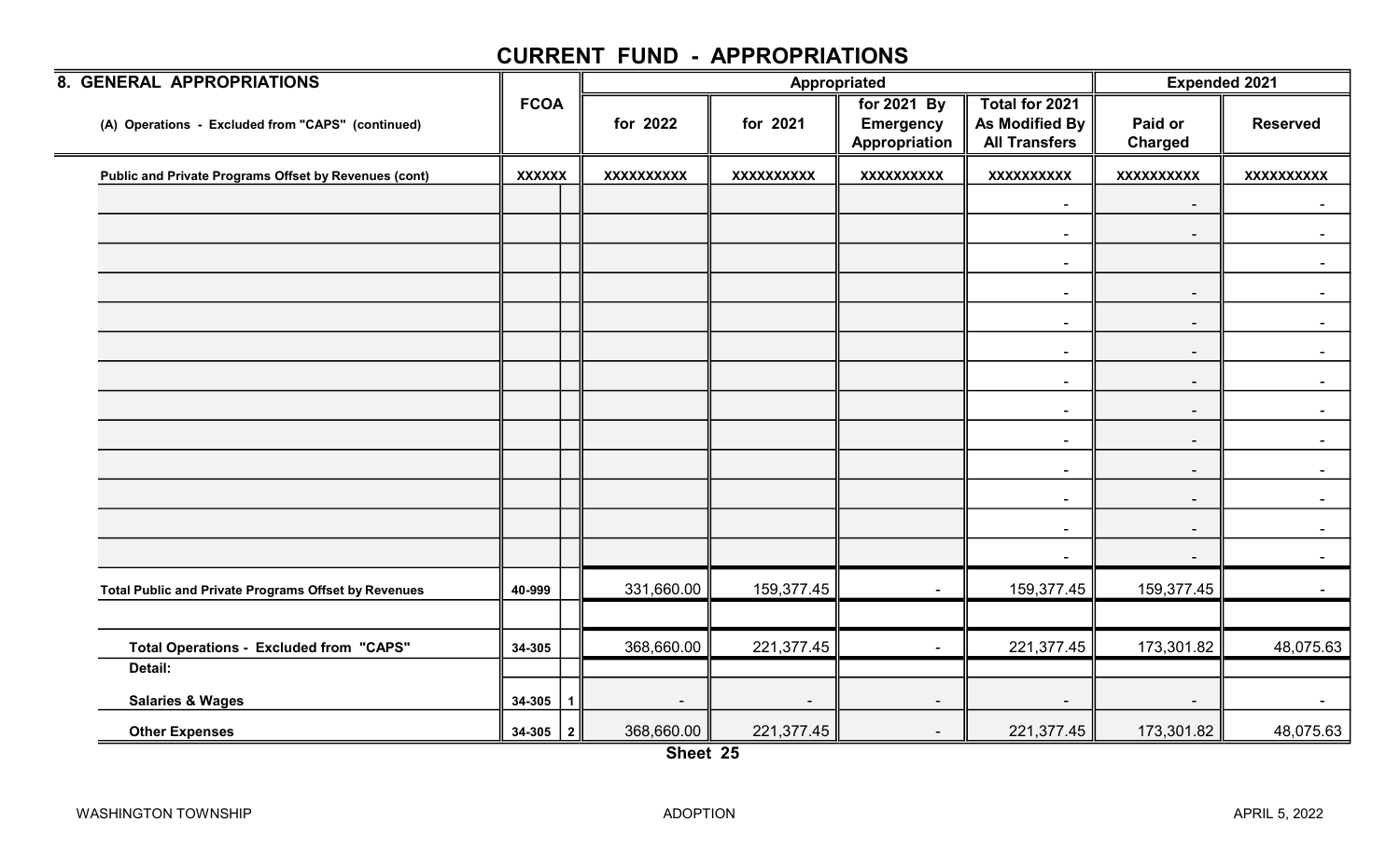| <b>8. GENERAL APPROPRIATIONS</b>                |             |            |          | Appropriated                                            |                                                          | <b>Expended 2021</b>      |                 |
|-------------------------------------------------|-------------|------------|----------|---------------------------------------------------------|----------------------------------------------------------|---------------------------|-----------------|
| (C) Capital Improvements - Excluded from "CAPS" | <b>FCOA</b> | for 2022   | for 2021 | <b>For 2021 By</b><br><b>Emergency</b><br>Appropriation | Total for 2021<br>As Modified By<br><b>All Transfers</b> | Paid or<br><b>Charged</b> | <b>Reserved</b> |
| Down Payments on Improvements                   | 44-902      |            |          |                                                         | $\blacksquare$                                           |                           |                 |
| <b>Capital Improvement Fund</b>                 | 44-901      |            |          | <b>XXXXXXXXXX</b>                                       | $\sim$                                                   |                           |                 |
|                                                 |             |            |          |                                                         | $\blacksquare$                                           |                           | $\blacksquare$  |
| <b>Municipal Buildings and Property</b>         | 44-903      | 155,000.00 |          |                                                         | $\sim$                                                   |                           | $\sim$          |
|                                                 |             |            |          |                                                         | $\blacksquare$                                           |                           | $\blacksquare$  |
|                                                 |             |            |          |                                                         | $\sim$                                                   |                           |                 |
|                                                 |             |            |          |                                                         | $\blacksquare$                                           |                           | $\blacksquare$  |
|                                                 |             |            |          |                                                         | $\sim$                                                   |                           | $\sim$          |
|                                                 |             |            |          |                                                         | $\blacksquare$                                           |                           | $\blacksquare$  |
|                                                 |             |            |          |                                                         | $\blacksquare$                                           |                           | $\sim$          |
|                                                 |             |            |          |                                                         | $\blacksquare$                                           |                           | $\blacksquare$  |
|                                                 |             |            |          |                                                         | $\blacksquare$                                           |                           | $\sim$          |
|                                                 |             |            |          |                                                         | $\blacksquare$                                           |                           | $\blacksquare$  |
|                                                 |             |            |          |                                                         | $\sim$                                                   |                           |                 |
|                                                 |             |            |          |                                                         | $\blacksquare$                                           |                           | $\blacksquare$  |
|                                                 |             |            |          |                                                         | $\sim$                                                   |                           | $\sim$          |
|                                                 |             |            |          |                                                         | $\blacksquare$                                           |                           | $\blacksquare$  |
|                                                 |             |            |          |                                                         | $\blacksquare$                                           |                           | $\blacksquare$  |
|                                                 |             |            |          |                                                         | $\blacksquare$                                           |                           | $\blacksquare$  |
|                                                 |             |            |          |                                                         | $\blacksquare$                                           |                           | $\blacksquare$  |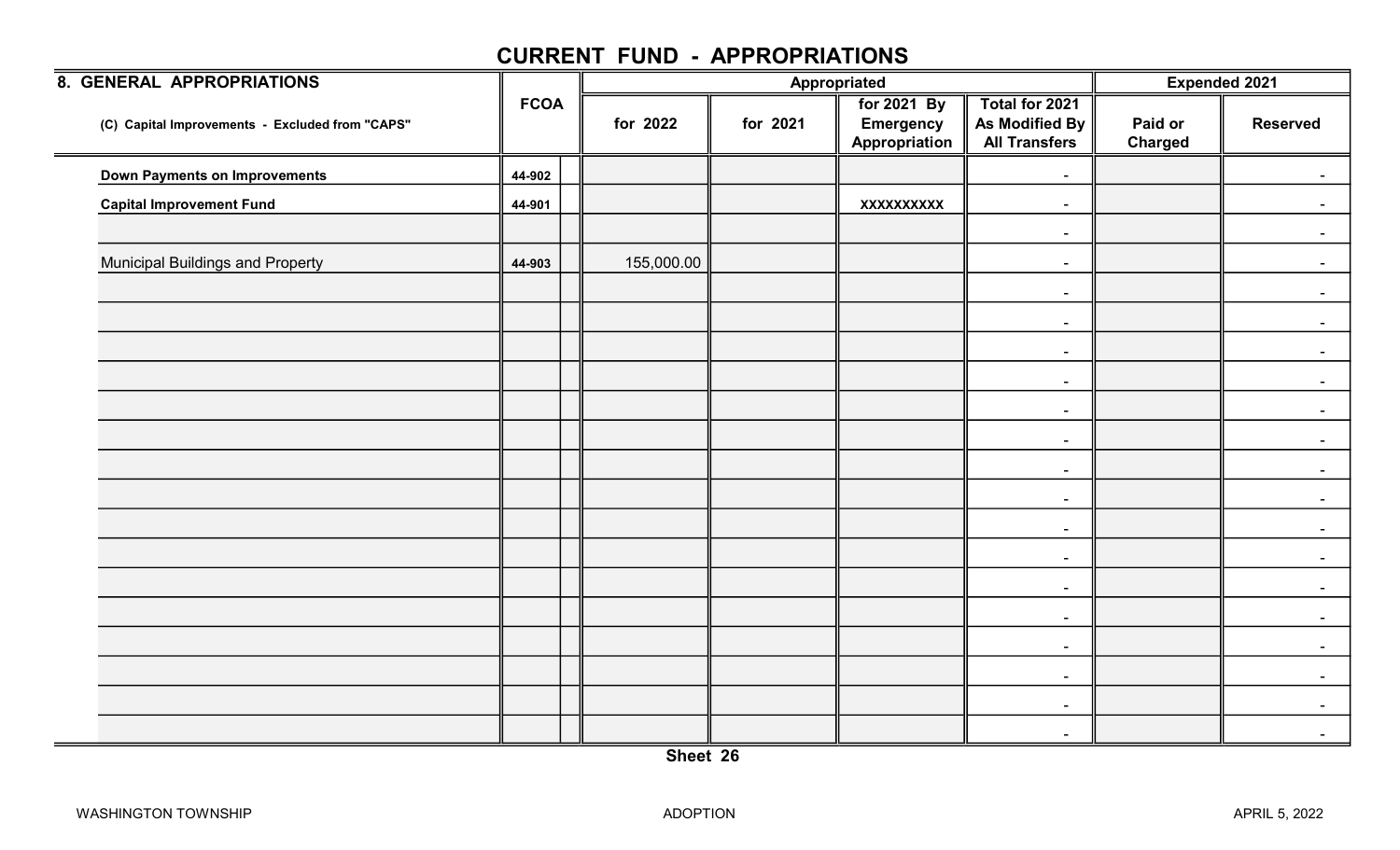| 8. GENERAL APPROPRIATIONS                              |               |                   |                   | <b>Appropriated</b>                              |                                                          | <b>Expended 2021</b> |                   |
|--------------------------------------------------------|---------------|-------------------|-------------------|--------------------------------------------------|----------------------------------------------------------|----------------------|-------------------|
| (C) Capital Improvements - Excluded from "CAPS"        | <b>FCOA</b>   | for 2022          | for 2021          | for 2021 By<br><b>Emergency</b><br>Appropriation | Total for 2021<br>As Modified By<br><b>All Transfers</b> | Paid or<br>Charged   | <b>Reserved</b>   |
|                                                        |               |                   |                   |                                                  | $\sim$                                                   |                      |                   |
|                                                        |               |                   |                   |                                                  | $\sim$                                                   |                      |                   |
|                                                        |               |                   |                   |                                                  | $\blacksquare$                                           |                      |                   |
|                                                        |               |                   |                   |                                                  | $\sim$                                                   |                      |                   |
|                                                        |               |                   |                   |                                                  | $\blacksquare$                                           |                      |                   |
|                                                        |               |                   |                   |                                                  | $\overline{\phantom{a}}$                                 |                      |                   |
| <b>Public and Private Programs Offset by Revenues:</b> | <b>XXXXXX</b> | <b>XXXXXXXXXX</b> | <b>XXXXXXXXXX</b> | <b>XXXXXXXXXX</b>                                | <b>XXXXXXXXXX</b>                                        | <b>XXXXXXXXXX</b>    | <b>XXXXXXXXXX</b> |
| New Jersey Transportation Trust Fund Authority Act     | 41-865        |                   |                   |                                                  | $\blacksquare$                                           |                      | $\sim$            |
|                                                        |               |                   |                   |                                                  | $\sim$                                                   |                      |                   |
|                                                        |               |                   |                   |                                                  | $\overline{\phantom{a}}$                                 |                      |                   |
|                                                        |               |                   |                   |                                                  | $\blacksquare$                                           |                      |                   |
|                                                        |               |                   |                   |                                                  | $\sim$                                                   |                      |                   |
|                                                        |               |                   |                   |                                                  | $\sim$                                                   |                      |                   |
|                                                        |               |                   |                   |                                                  | $\overline{\phantom{a}}$                                 |                      |                   |
|                                                        |               |                   |                   |                                                  | $\sim$                                                   |                      |                   |
|                                                        |               |                   |                   |                                                  | $\blacksquare$                                           |                      |                   |
|                                                        |               |                   |                   |                                                  | $\sim$                                                   |                      |                   |
|                                                        |               |                   |                   |                                                  | $\blacksquare$                                           |                      |                   |
|                                                        |               |                   |                   |                                                  | $\blacksquare$                                           |                      |                   |
| Total Capital Improvements Excluded from "CAPS"        | 44-999        | 155,000.00        | $\sim$            | $\sim$                                           | $\sim$                                                   | $\sim$               |                   |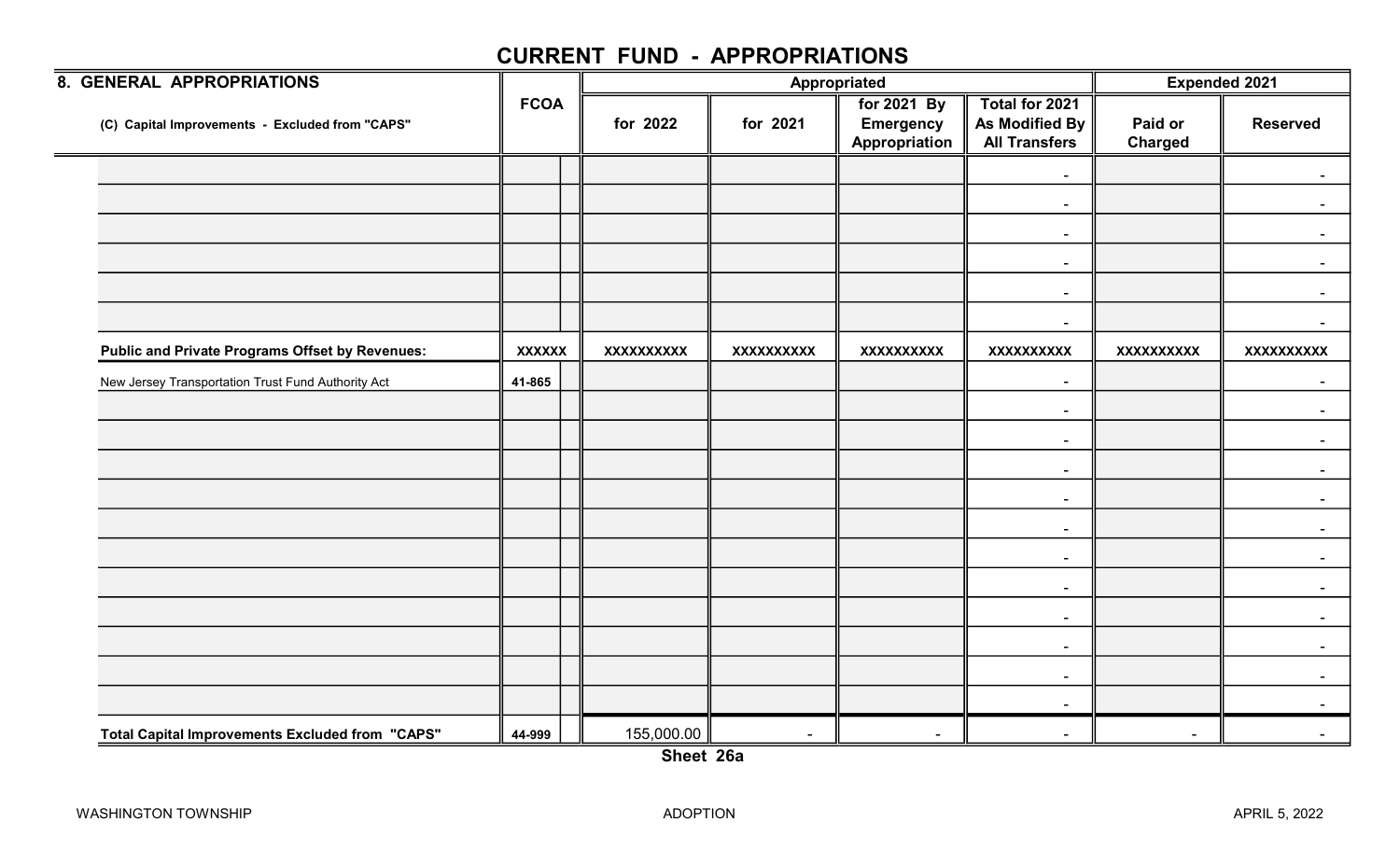| 8. GENERAL APPROPRIATIONS                            |               |                   |                   | Appropriated                                     |                                                                 | <b>Expended 2021</b>      |                   |
|------------------------------------------------------|---------------|-------------------|-------------------|--------------------------------------------------|-----------------------------------------------------------------|---------------------------|-------------------|
| (D) Municipal Debt Service - Excluded from "CAPS"    | <b>FCOA</b>   | for 2022          | for 2021          | for 2021 By<br><b>Emergency</b><br>Appropriation | Total for 2021<br><b>As Modified By</b><br><b>All Transfers</b> | Paid or<br><b>Charged</b> | <b>Reserved</b>   |
| Payment of Bond Principal                            | 45-920        |                   |                   |                                                  | $\blacksquare$                                                  |                           | <b>XXXXXXXXXX</b> |
| Payment of Bond Anticipation Notes and Capital Notes | 45-925        |                   |                   |                                                  | $\blacksquare$                                                  |                           | <b>XXXXXXXXXX</b> |
| Interest on Bonds                                    | 45-930        |                   |                   |                                                  | $\blacksquare$                                                  |                           | <b>XXXXXXXXXX</b> |
| Interest on Notes                                    | 45-935        |                   |                   |                                                  | $\overline{\phantom{a}}$                                        |                           | <b>XXXXXXXXXX</b> |
| <b>Green Trust Loan Program:</b>                     | <b>XXXXXX</b> | <b>XXXXXXXXXX</b> | <b>XXXXXXXXXX</b> | <b>XXXXXXXXXX</b>                                | <b>XXXXXXXXXX</b>                                               | XXXXXXXXXX                | XXXXXXXXXX        |
|                                                      |               |                   |                   |                                                  | $\blacksquare$                                                  |                           | <b>XXXXXXXXXX</b> |
|                                                      |               |                   |                   |                                                  | $\sim$                                                          |                           | <b>XXXXXXXXXX</b> |
|                                                      |               |                   |                   |                                                  | $\sim$                                                          |                           | <b>XXXXXXXXXX</b> |
|                                                      |               |                   |                   |                                                  | $\blacksquare$                                                  |                           | <b>XXXXXXXXXX</b> |
|                                                      |               |                   |                   |                                                  | $\sim$                                                          |                           | <b>XXXXXXXXXX</b> |
|                                                      |               |                   |                   |                                                  | $\blacksquare$                                                  |                           | <b>XXXXXXXXXX</b> |
|                                                      |               |                   |                   |                                                  | $\sim$                                                          |                           | <b>XXXXXXXXXX</b> |
|                                                      |               |                   |                   |                                                  | $\sim$                                                          |                           | <b>XXXXXXXXXX</b> |
|                                                      |               |                   |                   |                                                  | $\blacksquare$                                                  |                           | <b>XXXXXXXXXX</b> |
|                                                      |               |                   |                   |                                                  | $\blacksquare$                                                  |                           | <b>XXXXXXXXXX</b> |
|                                                      |               |                   |                   |                                                  | $\sim$                                                          |                           | <b>XXXXXXXXXX</b> |
|                                                      |               |                   |                   |                                                  | $\overline{\phantom{a}}$                                        |                           | <b>XXXXXXXXXX</b> |
|                                                      |               |                   |                   |                                                  | $\sim$                                                          |                           | <b>XXXXXXXXXX</b> |
|                                                      |               |                   |                   |                                                  | $\sim$                                                          |                           | <b>XXXXXXXXXX</b> |
|                                                      |               |                   |                   |                                                  | $\sim$                                                          |                           | <b>XXXXXXXXXX</b> |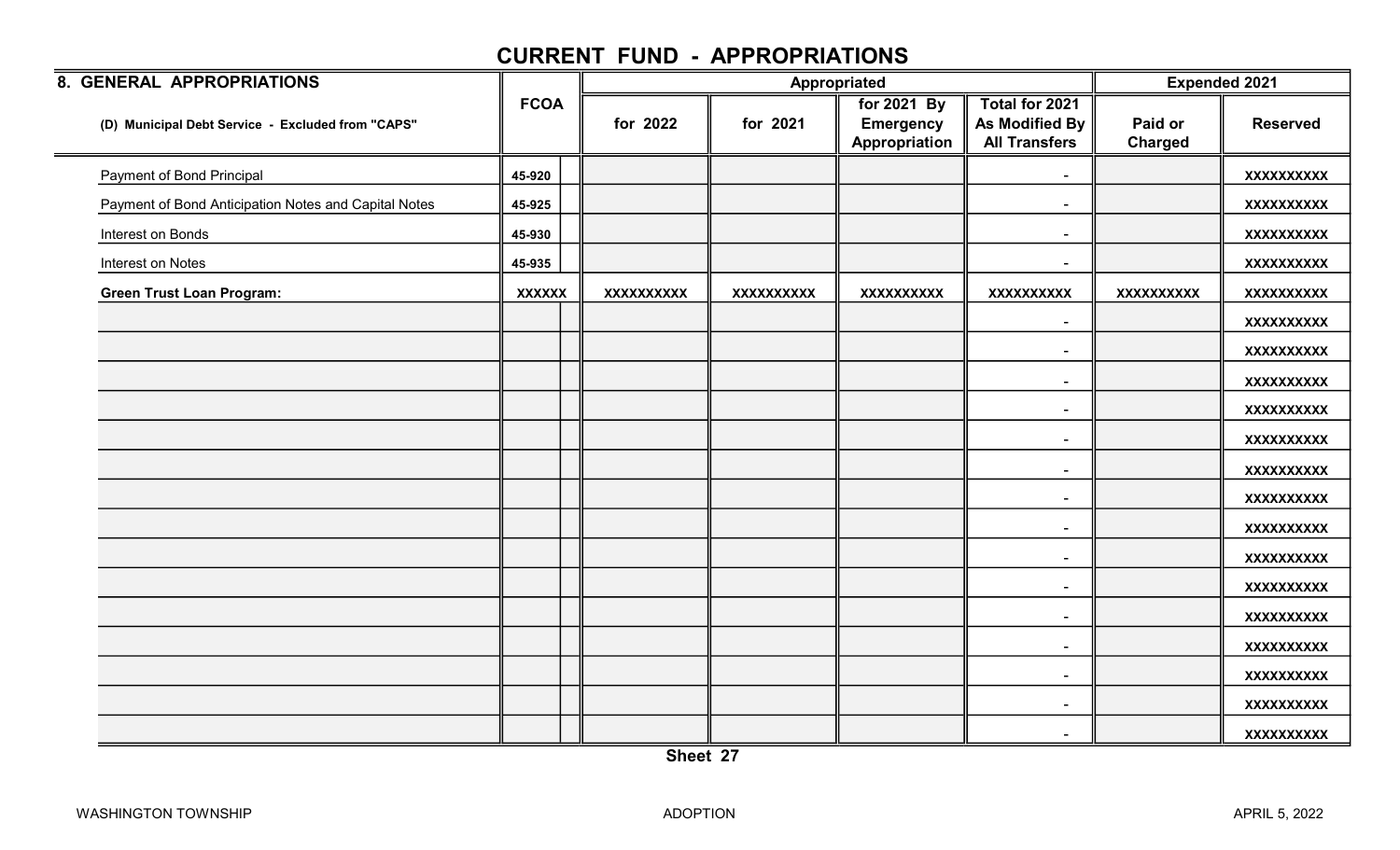| 8. GENERAL APPROPRIATIONS                                 |             | Appropriated |          |                                                  |                                                          | <b>Expended 2021</b>      |                   |
|-----------------------------------------------------------|-------------|--------------|----------|--------------------------------------------------|----------------------------------------------------------|---------------------------|-------------------|
| (D) Municipal Debt Service - Excluded from "CAPS" (cont.) | <b>FCOA</b> | for 2022     | for 2021 | for 2021 By<br><b>Emergency</b><br>Appropriation | Total for 2021<br>As Modified By<br><b>All Transfers</b> | Paid or<br><b>Charged</b> | <b>Reserved</b>   |
|                                                           |             |              |          |                                                  | $\sim$                                                   |                           | <b>XXXXXXXXXX</b> |
|                                                           |             |              |          |                                                  | $\sim$                                                   |                           | XXXXXXXXXX        |
|                                                           |             |              |          |                                                  |                                                          |                           | <b>XXXXXXXXXX</b> |
|                                                           |             |              |          |                                                  | $\sim$                                                   |                           | <b>XXXXXXXXXX</b> |
|                                                           |             |              |          |                                                  | $\sim$                                                   |                           | <b>XXXXXXXXXX</b> |
|                                                           |             |              |          |                                                  | $\overline{\phantom{a}}$                                 |                           | XXXXXXXXX         |
|                                                           |             |              |          |                                                  | $\overline{\phantom{a}}$                                 |                           | <b>XXXXXXXXXX</b> |
|                                                           |             |              |          |                                                  | $\sim$                                                   |                           | <b>XXXXXXXXXX</b> |
|                                                           |             |              |          |                                                  | $\sim$                                                   |                           | <b>XXXXXXXXXX</b> |
|                                                           |             |              |          |                                                  | $\sim$                                                   |                           | <b>XXXXXXXXXX</b> |
|                                                           |             |              |          |                                                  | $\overline{\phantom{a}}$                                 |                           | <b>XXXXXXXXXX</b> |
|                                                           |             |              |          |                                                  | $\sim$                                                   |                           | <b>XXXXXXXXXX</b> |
|                                                           |             |              |          |                                                  | $\sim$                                                   |                           | <b>XXXXXXXXXX</b> |
|                                                           |             |              |          |                                                  | $\sim$                                                   |                           | <b>XXXXXXXXXX</b> |
|                                                           |             |              |          |                                                  | $\sim$                                                   |                           | <b>XXXXXXXXXX</b> |
|                                                           |             |              |          |                                                  | $\sim$                                                   |                           | XXXXXXXXXX        |
|                                                           |             |              |          |                                                  | $\overline{\phantom{a}}$                                 |                           | <b>XXXXXXXXXX</b> |
|                                                           |             |              |          |                                                  | $\sim$                                                   |                           | <b>XXXXXXXXXX</b> |
|                                                           |             |              |          |                                                  | $\sim$                                                   |                           | <b>XXXXXXXXXX</b> |
| <b>Total Municipal Debt Service Excluded from "CAPS"</b>  | 45-999      | $\sim$       | $\sim$   | $\sim$                                           | $\sim$                                                   | $\sim$                    | <b>XXXXXXXXXX</b> |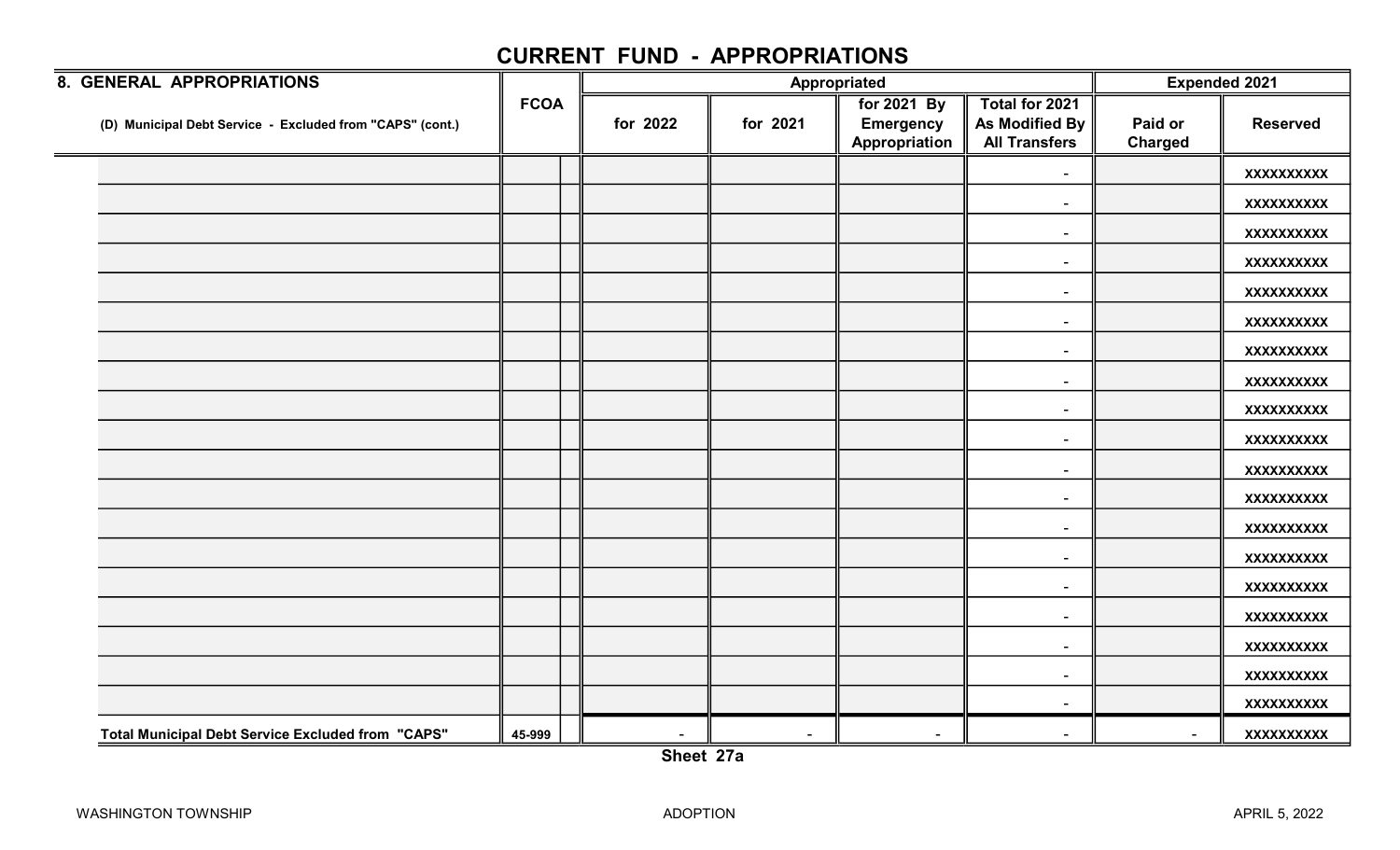| 8. GENERAL APPROPRIATIONS                                                                         |               |                   | Appropriated      |                                                  |                                                          | <b>Expended 2021</b>      |                   |
|---------------------------------------------------------------------------------------------------|---------------|-------------------|-------------------|--------------------------------------------------|----------------------------------------------------------|---------------------------|-------------------|
| (E) Deferred Charges - Municipal - Excluded from "CAPS"                                           | <b>FCOA</b>   | for 2022          | for 2021          | for 2021 By<br><b>Emergency</b><br>Appropriation | Total for 2021<br>As Modified By<br><b>All Transfers</b> | Paid or<br><b>Charged</b> | <b>Reserved</b>   |
| (1) DEFERRED CHARGES:                                                                             | <b>XXXXXX</b> | <b>XXXXXXXXXX</b> | <b>XXXXXXXXXX</b> | <b>XXXXXXXXXX</b>                                | <b>XXXXXXXXXX</b>                                        | <b>XXXXXXXXXX</b>         | <b>XXXXXXXXXX</b> |
| <b>Emergency Authorizations</b>                                                                   | 46-870        |                   |                   | <b>XXXXXXXXXX</b>                                |                                                          |                           | XXXXXXXXXX        |
| Special Emergency Authorization -<br>5 Years (N.J.S.A. 40A:4-55)                                  | 46-875        | 6,000.00          | 6,000.00          | <b>XXXXXXXXXX</b>                                | 6,000.00                                                 | 6,000.00                  | <b>XXXXXXXXXX</b> |
| Special Emergency Authorization -<br>3 Years (N.J.S.A. 40A:4-55.1 &                               | 46-871        |                   |                   | <b>XXXXXXXXXX</b>                                |                                                          |                           | <b>XXXXXXXXXX</b> |
|                                                                                                   |               |                   |                   | <b>XXXXXXXXXX</b>                                | $\overline{\phantom{a}}$                                 |                           | <b>XXXXXXXXXX</b> |
|                                                                                                   |               |                   |                   | <b>XXXXXXXXXX</b>                                | $\blacksquare$                                           |                           | <b>XXXXXXXXXX</b> |
|                                                                                                   |               |                   |                   | <b>XXXXXXXXXX</b>                                | $\overline{\phantom{a}}$                                 |                           | <b>XXXXXXXXXX</b> |
|                                                                                                   |               |                   |                   | <b>XXXXXXXXXX</b>                                | $\blacksquare$                                           |                           | <b>XXXXXXXXXX</b> |
|                                                                                                   |               |                   |                   | <b>XXXXXXXXXX</b>                                | $\blacksquare$                                           |                           | <b>XXXXXXXXXX</b> |
|                                                                                                   |               |                   |                   | <b>XXXXXXXXXX</b>                                | $\overline{\phantom{a}}$                                 |                           | <b>XXXXXXXXXX</b> |
|                                                                                                   |               |                   |                   | <b>XXXXXXXXXX</b>                                |                                                          |                           | <b>XXXXXXXXXX</b> |
|                                                                                                   |               |                   |                   | <b>XXXXXXXXXX</b>                                |                                                          |                           | <b>XXXXXXXXXX</b> |
| Total Deferred Charges - Municipal -<br>Excluded from "CAPS"                                      | 46-999        | 6,000.00          | 6,000.00          | <b>XXXXXXXXXX</b>                                | 6,000.00                                                 | 6,000.00                  | <b>XXXXXXXXXX</b> |
| (F) Judgments (N.J.S.A. 40A:4-45.3cc)                                                             | 37-480        |                   |                   |                                                  |                                                          |                           | <b>XXXXXXXXXX</b> |
| <b>Transferred to Board of Education for</b><br>Use of Local Schools (N.J.S.A. 40:48-             | 29-405        | 25,000.00         | 25,000.00         | <b>XXXXXXXXXX</b>                                | 25,000.00                                                | 25,000.00                 | <b>XXXXXXXXXX</b> |
|                                                                                                   |               |                   |                   | <b>XXXXXXXXXX</b>                                |                                                          |                           | <b>XXXXXXXXXX</b> |
| <b>With Prior Consent of Local Finance Board:</b><br>(G)<br><b>Cash Deficit of Preceding Year</b> | 46-885        |                   |                   | <b>XXXXXXXXXX</b>                                |                                                          |                           | <b>XXXXXXXXXX</b> |
|                                                                                                   |               |                   |                   | <b>XXXXXXXXXX</b>                                |                                                          |                           | XXXXXXXXXX        |
| <b>Total General Appropriations for</b><br>$(H-2)$<br><b>Municipal Purposes Excluded from</b>     | 34-309        | 554,660.00        | 252,377.45        |                                                  | 252,377.45                                               | 204,301.82                | 48,075.63         |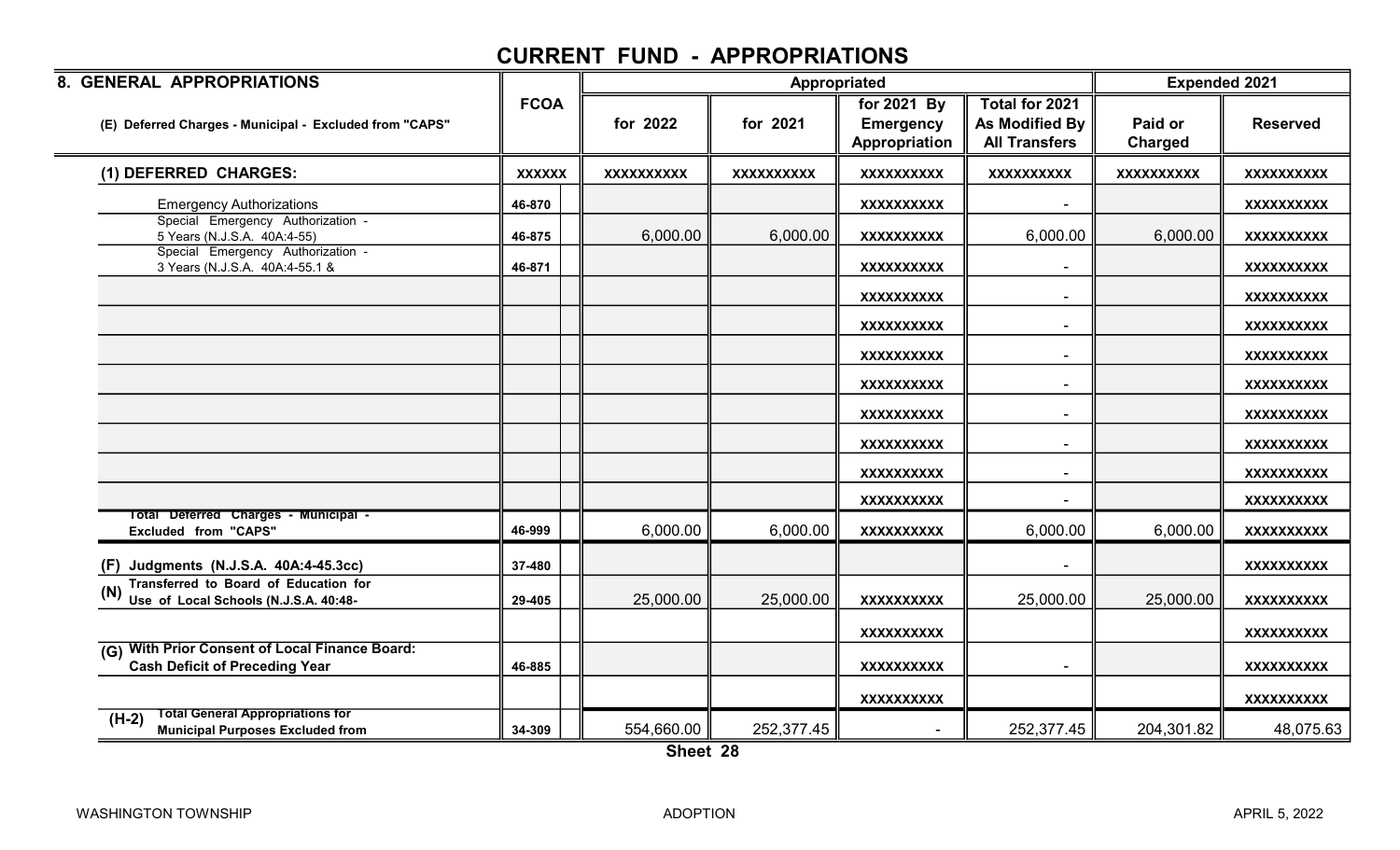| 8. GENERAL APPROPRIATIONS                                                     |               |                   |                   | Appropriated      |                          | <b>Expended 2021</b> |                   |
|-------------------------------------------------------------------------------|---------------|-------------------|-------------------|-------------------|--------------------------|----------------------|-------------------|
|                                                                               | <b>FCOA</b>   |                   |                   | for 2021 By       | <b>Total for 2021</b>    |                      |                   |
|                                                                               |               | for 2022          | for 2021          | <b>Emergency</b>  | As Modified By           | Paid or              | <b>Reserved</b>   |
|                                                                               |               |                   |                   | Appropriation     | <b>All Transfers</b>     | Charged              |                   |
| For Local District School Purposes -                                          |               |                   |                   |                   |                          |                      |                   |
| <b>Excluded from "CAPS"</b>                                                   | <b>XXXXXX</b> | <b>XXXXXXXXXX</b> | <b>XXXXXXXXXX</b> | <b>XXXXXXXXXX</b> | <b>XXXXXXXXXX</b>        | <b>XXXXXXXXXX</b>    | <b>XXXXXXXXXX</b> |
| <b>Type 1 District School Debt Service</b><br>(1)                             | <b>XXXXXX</b> | <b>XXXXXXXXXX</b> | <b>XXXXXXXXXX</b> | <b>XXXXXXXXXX</b> | <b>XXXXXXXXXX</b>        | <b>XXXXXXXXXX</b>    | <b>XXXXXXXXXX</b> |
| Payment of Bond Principal                                                     | 48-920        |                   |                   |                   | $\blacksquare$           |                      | <b>XXXXXXXXXX</b> |
| Payment of Bond Anticipation Notes                                            | 48-925        |                   |                   |                   |                          |                      | <b>XXXXXXXXXX</b> |
| Interest on Bonds                                                             | 48-930        |                   |                   |                   | $\sim$                   |                      | <b>XXXXXXXXXX</b> |
| Interest on Notes                                                             | 48-935        |                   |                   |                   | $\blacksquare$           |                      | <b>XXXXXXXXXX</b> |
|                                                                               |               |                   |                   |                   | $\overline{\phantom{0}}$ |                      | <b>XXXXXXXXXX</b> |
|                                                                               |               |                   |                   |                   | $\blacksquare$           |                      | <b>XXXXXXXXXX</b> |
| <b>Total of Type 1 District School Debt</b><br>Service - Excluded from "CAPS" | 48-999        |                   |                   |                   |                          |                      | XXXXXXXXXX        |
| <b>Deferred Charges and Statutory</b>                                         |               |                   |                   |                   |                          |                      |                   |
| Expenditures - Local School -<br>(J)                                          | <b>XXXXXX</b> | <b>XXXXXXXXXX</b> | <b>XXXXXXXXXX</b> | <b>XXXXXXXXXX</b> | <b>XXXXXXXXXX</b>        | <b>XXXXXXXXXX</b>    | <b>XXXXXXXXXX</b> |
| <b>Emergency Authorizations - Schools</b>                                     | 29-406        |                   |                   | <b>XXXXXXXXXX</b> |                          |                      | <b>XXXXXXXXXX</b> |
| Capital Project for Land, Building or<br>Equipment N.J.S.A. 18A:22-20         | 29-407        |                   |                   |                   | $\blacksquare$           |                      | <b>XXXXXXXXXX</b> |
| <b>Total Deferred Charges and Statutory</b><br>Expenditures - Local School -  | 29-409        |                   |                   |                   |                          |                      | <b>XXXXXXXXXX</b> |
| District School Purposes {Items (I) and (J) -<br>(K) Excluded from "CAPS"     | 29-410        |                   |                   |                   |                          |                      | <b>XXXXXXXXXX</b> |
| (O) Total General Appropriations - Excluded from "CAPS"                       | 34-399        | 554,660.00        | 252,377.45        |                   | 252,377.45               | 204,301.82           | 48,075.63         |
|                                                                               |               |                   |                   |                   |                          |                      |                   |
| Subtotal General Appropriations {Items (H-1) and (O)}<br>(L)                  | 34-400        | 1,412,117.00      | 1,045,092.45      |                   | 1,045,092.45             | 855,218.12           | 189,874.33        |
| (M) Reserve for Uncollected Taxes                                             | 50-899        | 66,000.00         | 60,750.00         | <b>XXXXXXXXXX</b> | 60,750.00                | 60,750.00            | <b>XXXXXXXXXX</b> |
| <b>Total General Appropriations</b>                                           | 34-499        | 1,478,117.00      | 1,105,842.45      |                   | 1,105,842.45             | 915,968.12           | 189,874.33        |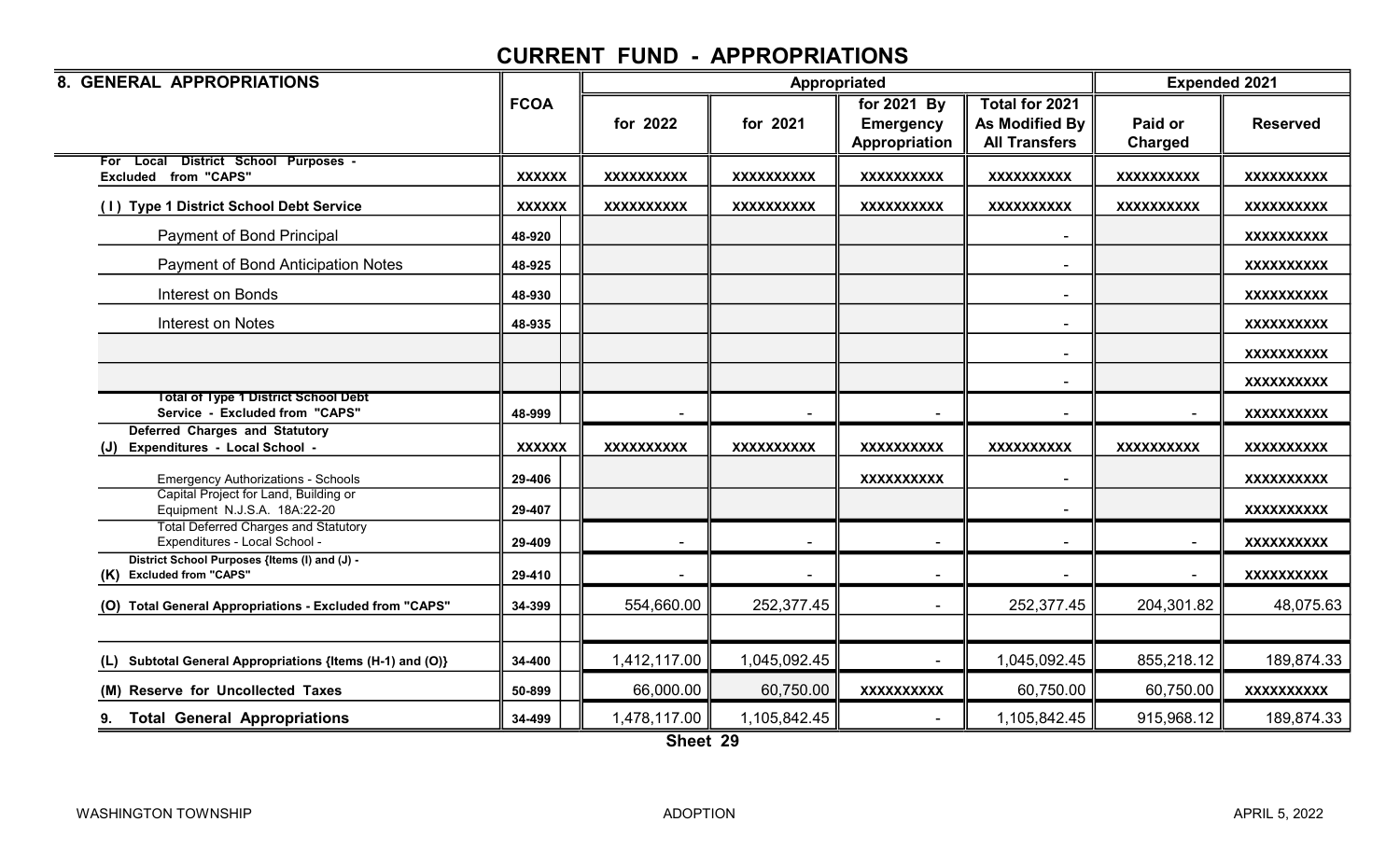| 8. GENERAL APPROPRIATIONS                                       |               |                   | Appropriated      |                                                  |                                                          | <b>Expended 2021</b>      |                   |
|-----------------------------------------------------------------|---------------|-------------------|-------------------|--------------------------------------------------|----------------------------------------------------------|---------------------------|-------------------|
| <b>Summary of Appropriations</b>                                | <b>FCOA</b>   | for 2022          | for 2021          | for 2021 By<br><b>Emergency</b><br>Appropriation | Total for 2021<br>As Modified By<br><b>All Transfers</b> | Paid or<br><b>Charged</b> | <b>Reserved</b>   |
| (H-1) Total General Appropriations for                          | 34-299        | 857,457.00        | 792,715.00        |                                                  | 792,715.00                                               | 650,916.30                | 141,798.70        |
| <b>Municipal Purposes within "CAPS"</b>                         | <b>XXXXXX</b> |                   |                   |                                                  |                                                          |                           |                   |
| (A)<br><b>Operations - Excluded from "CAPS"</b>                 | <b>XXXXXX</b> | <b>XXXXXXXXXX</b> | <b>XXXXXXXXXX</b> | <b>XXXXXXXXXX</b>                                | <b>XXXXXXXXXX</b>                                        | <b>XXXXXXXXXX</b>         | <b>XXXXXXXXXX</b> |
| <b>Other Operations</b>                                         | 34-300        |                   | 25,000.00         |                                                  | 25,000.00                                                |                           | 25,000.00         |
| <b>Uniform Construction Code</b>                                | 22-999        |                   |                   |                                                  |                                                          |                           |                   |
| <b>Shared Service Agreements</b>                                | 42-999        | 37,000.00         | 37,000.00         | $\sim$                                           | 37,000.00                                                | 13,924.37                 | 23,075.63         |
| <b>Additional Appropriations Offset by Revenues</b>             | 34-303        |                   |                   |                                                  |                                                          |                           |                   |
| <b>Public &amp; Private Programs Offset by Revenues</b>         | 40-999        | 331,660.00        | 159,377.45        |                                                  | 159,377.45                                               | 159,377.45                |                   |
| <b>Total Operations Excluded from "CAPS"</b>                    | 34-305        | 368,660.00        | 221,377.45        |                                                  | 221,377.45                                               | 173,301.82                | 48,075.63         |
| (C)<br><b>Capital Improvements</b>                              | 44-999        | 155,000.00        |                   |                                                  |                                                          |                           |                   |
| <b>Municipal Debt Service</b><br>(D)                            | 45-999        |                   |                   |                                                  |                                                          |                           | <b>XXXXXXXXXX</b> |
| <b>Total Deferred Charges (Sheet 28)</b><br>(E)                 | 46-999        | 6,000.00          | 6,000.00          | <b>XXXXXXXXXX</b>                                | 6,000.00                                                 | 6,000.00                  | <b>XXXXXXXXXX</b> |
| <b>Judgments (Sheet 28)</b><br>(F)                              | 37-480        |                   |                   |                                                  |                                                          |                           | <b>XXXXXXXXXX</b> |
| Cash Deficit - With Prior Consent of Local Finance Board<br>(G) | 46-885        |                   | $\blacksquare$    | <b>XXXXXXXXXX</b>                                |                                                          | $\blacksquare$            | <b>XXXXXXXXXX</b> |
| (K)<br><b>Local District School Purposes</b>                    | 29-410        |                   | ۰                 |                                                  |                                                          |                           | <b>XXXXXXXXXX</b> |
| <b>Transferred to Board of Education</b><br>(N)                 | 29-405        | 25,000.00         | 25,000.00         | <b>XXXXXXXXXX</b>                                | 25,000.00                                                | 25,000.00                 | <b>XXXXXXXXXX</b> |
| <b>Reserve for Uncollected Taxes</b><br>(M)                     | 50-899        | 66,000.00         | 60,750.00         | <b>XXXXXXXXXX</b>                                | 60,750.00                                                | 60,750.00                 | <b>XXXXXXXXXX</b> |
| <b>Total General Appropriations</b>                             | 34-499        | 1,478,117.00      | 1,105,842.45      |                                                  | 1,105,842.45                                             | 915,968.12                | 189,874.33        |

Sheet 30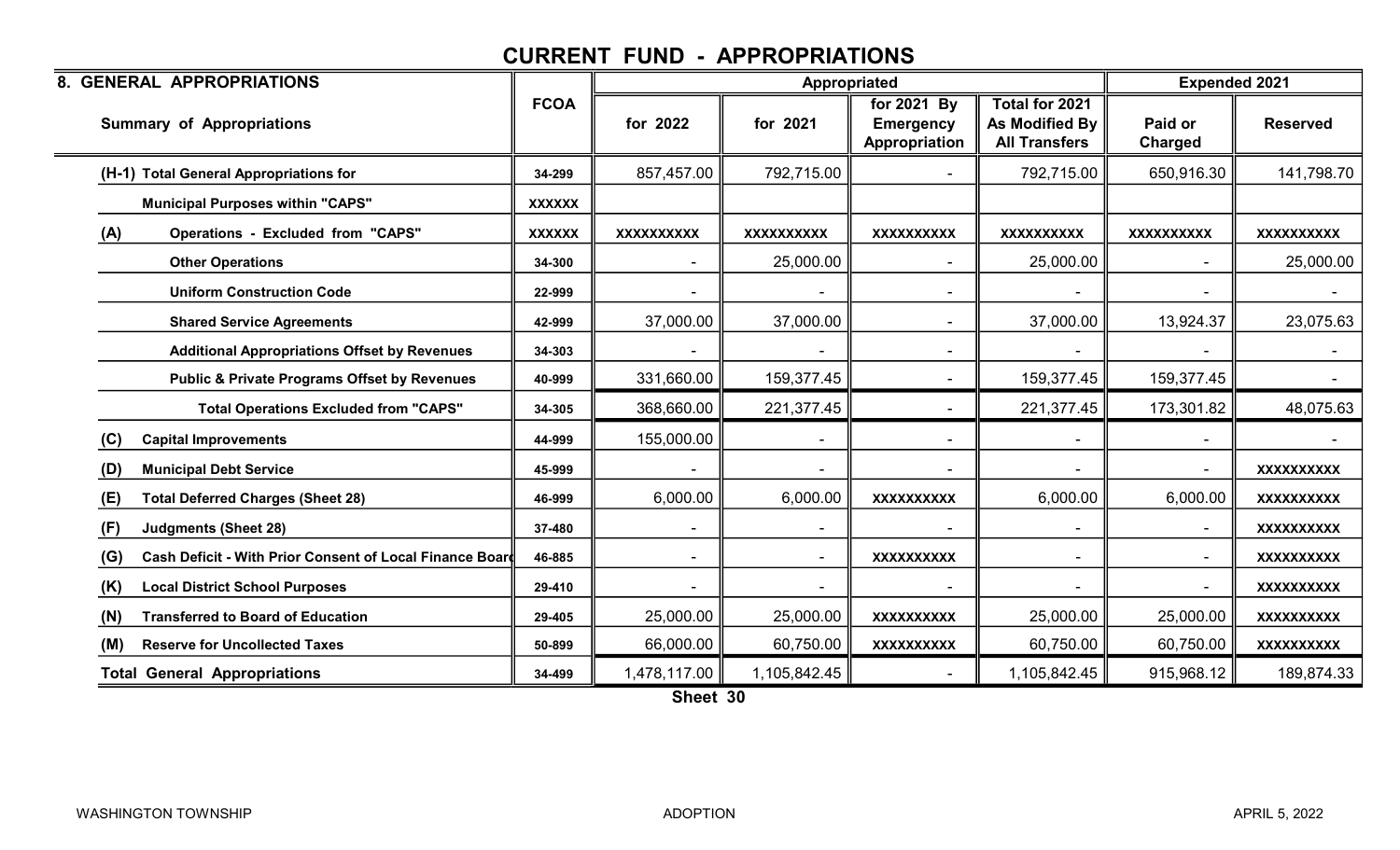### DEDICATED ASSESSMENT BUDGET

|                                        |             |      | <b>Anticipated</b> |                        |  |
|----------------------------------------|-------------|------|--------------------|------------------------|--|
| <b>14. DEDICATED REVENUES FROM</b>     | <b>FCOA</b> | 2022 | 2021               | Cash in 2021           |  |
| Assessment Cash                        | 51-101      |      |                    |                        |  |
|                                        |             |      |                    |                        |  |
| Deficit (General Budget)               | 51-885      |      |                    |                        |  |
| <b>Total Assessment Revenues</b>       | 51-899      |      |                    |                        |  |
|                                        |             |      | Appropriated       | <b>Expended 2021</b>   |  |
| 15. APPROPRIATIONS FOR ASSESSMENT DEBT |             | 2022 | 2021               | <b>Paid or Charged</b> |  |
| <b>Payment of Bond Principal</b>       | 51-920      |      |                    |                        |  |
| Payment of Bond Anticipation Notes     | 51-925      |      |                    |                        |  |
|                                        |             |      |                    |                        |  |
|                                        |             |      |                    |                        |  |

#### DEDICATED ASSESSMENT BUDGET UTILITY

|                                                |             |      | <b>Anticipated</b> | <b>Realized in</b>     |
|------------------------------------------------|-------------|------|--------------------|------------------------|
| <b>14. DEDICATED REVENUES FROM</b>             | <b>FCOA</b> | 2022 | 2021               | <b>Cash in 2021</b>    |
| Assessment Cash                                | 52-101      |      |                    |                        |
|                                                |             |      |                    |                        |
| Deficit (Utility Budget)                       | 52-885      |      |                    |                        |
| <b>Total Utility Assessment Revenues</b>       | 52-899      |      |                    |                        |
|                                                |             |      | Appropriated       | <b>Expended 2021</b>   |
| <b>15. APPROPRIATIONS FOR ASSESSMENT DEBT</b>  |             | 2022 | 2021               | <b>Paid or Charged</b> |
| <b>Payment of Bond Principal</b>               | 52-920      |      |                    |                        |
| Payment of Bond Anticipation Notes             | 52-925      |      |                    |                        |
|                                                |             |      |                    |                        |
| <b>Total Utility Assessment Appropriations</b> | 52-999      |      |                    |                        |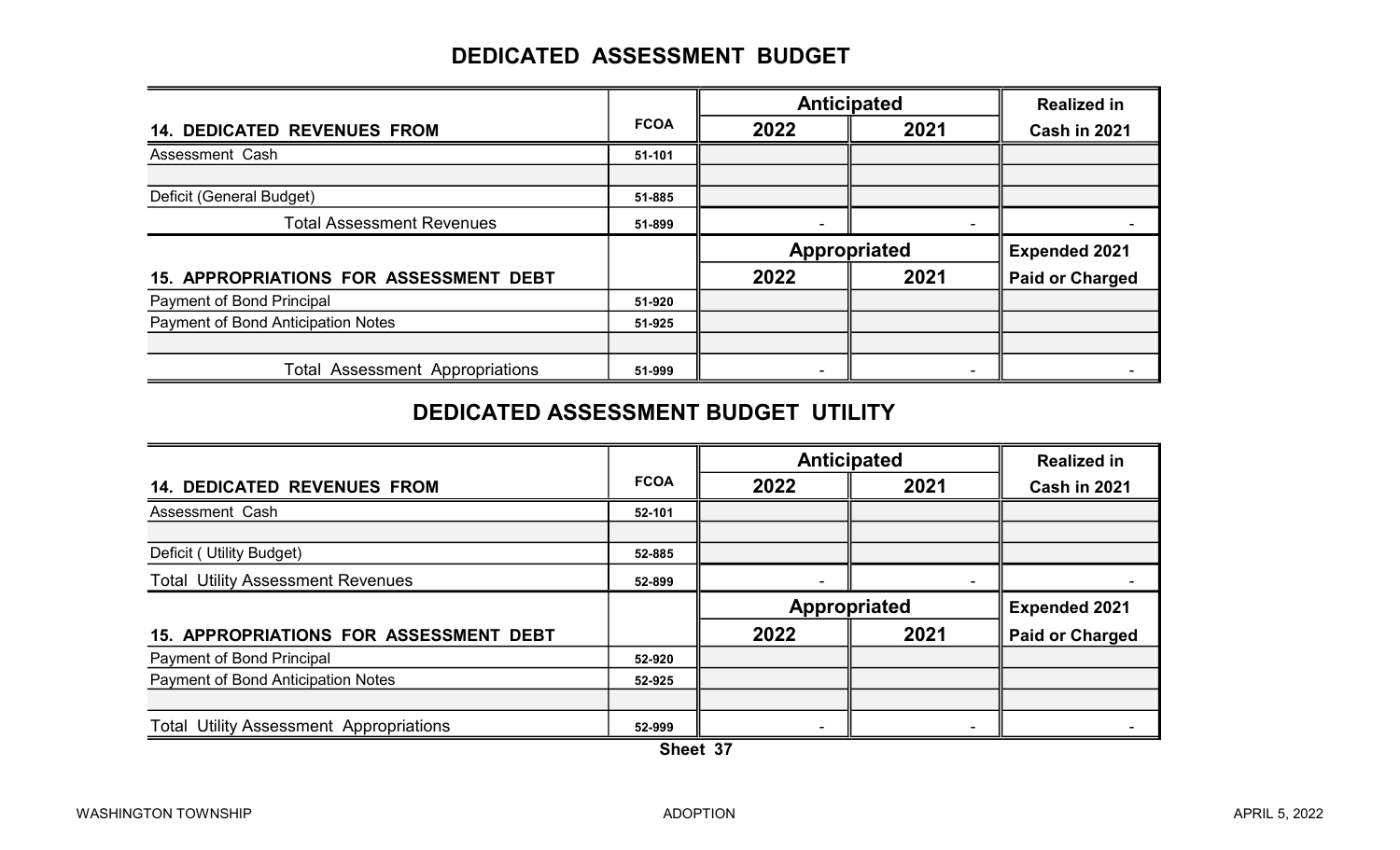# DEDICATED ASSESSMENT BUDGET UTILITY

|                                               |             |      | <b>Anticipated</b> | <b>Realized in</b>     |  |
|-----------------------------------------------|-------------|------|--------------------|------------------------|--|
| <b>14. DEDICATED REVENUES FROM</b>            | <b>FCOA</b> | 2022 | 2021               | <b>Cash in 2021</b>    |  |
| Assessment Cash                               | 53-101      |      |                    |                        |  |
|                                               |             |      |                    |                        |  |
| Deficit (Utility Budget)                      | 53-885      |      |                    |                        |  |
| <b>Total Utility Assessment Revenues</b>      | 53-899      |      | -                  |                        |  |
|                                               |             |      | Appropriated       | <b>Expended 2021</b>   |  |
| <b>15. APPROPRIATIONS FOR ASSESSMENT DEBT</b> |             | 2022 | 2021               | <b>Paid or Charged</b> |  |
|                                               |             |      |                    |                        |  |
| Payment of Bond Principal                     | 53-920      |      |                    |                        |  |
| Payment of Bond Anticipation Notes            | 53-925      |      |                    |                        |  |
|                                               |             |      |                    |                        |  |

Dedication by Rider - (N.J.S.A. 40A: 4-39) dedicated revenues anticipated during the year 2022 from Animal Control State or Federal Aid for Maintenance of Libraries Bequest, Escheat; Construction Code Fees Due Hackensak Meadowlands Development Commission; Outside Employment of Off-Duty Municipal Police Officers; Unemployment Compensation Insurance; Reimbursement of Sale of Gasoline to State Automobiles; State Training Fees - Uniform Construction Code Act; Older Americans Act - Program Contributions; Municipal Alliance on Alcoholism and Drug Abuse - Program Income:

are hereby anticipated as revenue and are hereby appropriated for the purpose to which said revenue is dedicated by statute or other legal requirement."

Sheet 38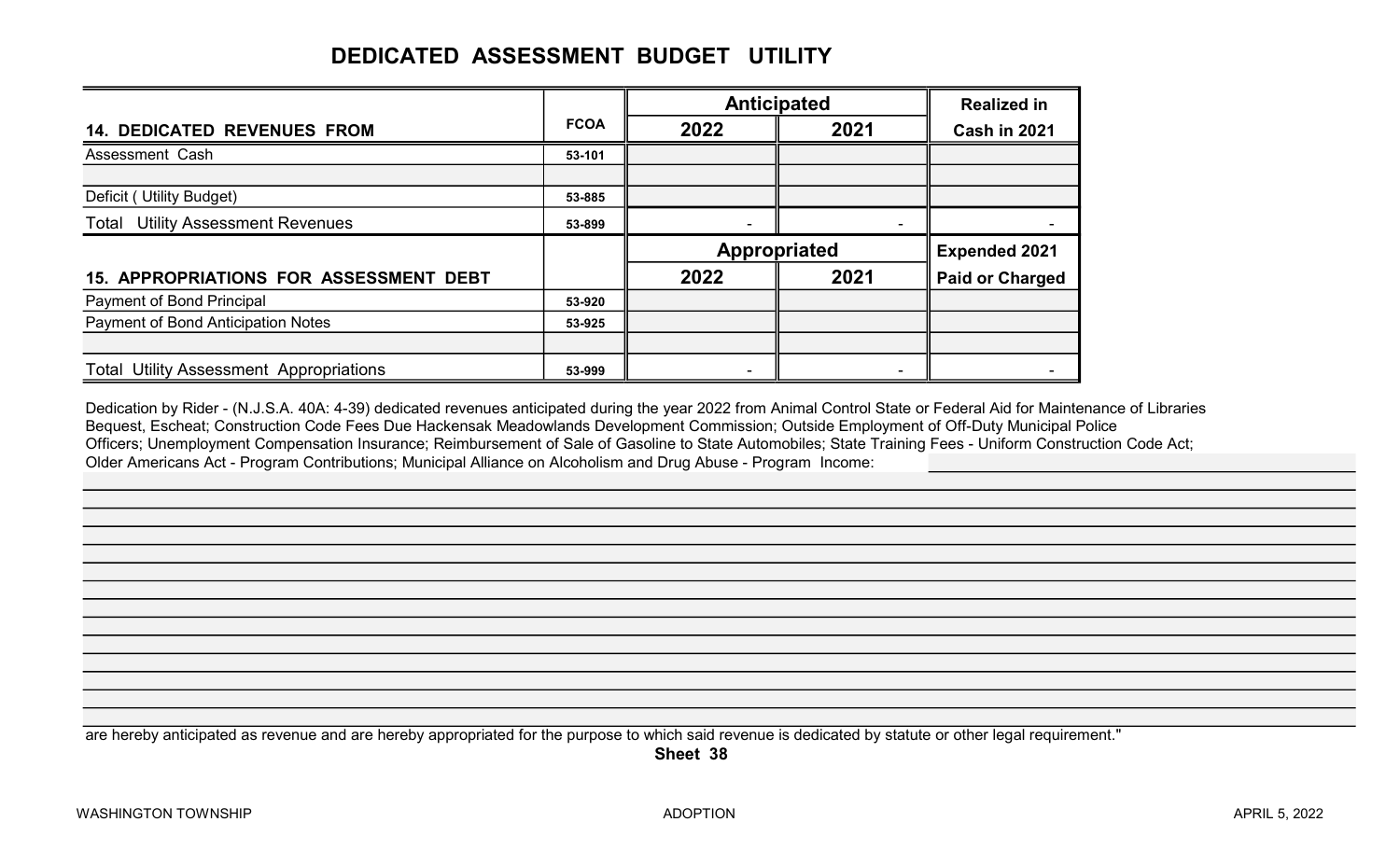#### APPENDIX TO BUDGET STATEMENT

#### CHANGE IN CURRENT SURPLUS COMPARATIVE STATEMENT OF CURRENT FUND OPERATIONS AND

| <b>CURRENT FUND BALANCE SHEET - DECEMBER 31, 2021</b>         |               | <b>CHANGE IN CURRENT SURP</b> |                                                                  |               |
|---------------------------------------------------------------|---------------|-------------------------------|------------------------------------------------------------------|---------------|
| <b>ASSETS</b>                                                 |               |                               |                                                                  |               |
| Cash and Investments                                          | 1110100       | 4,872,851.94                  | Surplus Balance, January 1                                       | 2310100       |
| Due from State of N.J.(c. 20, P.L. 1961)                      | 1111000       | 26,096.26                     | <b>CURRENT REVENUE ON A CASH BASIS:</b>                          | <b>XXXXXX</b> |
| <b>Federal and State Grants Receivable</b>                    | 1110200       |                               | Current Taxes:*(Percentage Collected 2021: 94.74%, 2020: 96.59%) | 2310200       |
| Receivables with Offsetting Reserves:                         | <b>XXXXXX</b> | <b>XXXXXXXX</b>               | <b>Delinquent Taxes</b>                                          | 2310300       |
| Taxes Receivable                                              | 1110300       | 59,267.33                     | Other Revenues and Additions to Income                           | 2310400       |
| Tax Title Lien Receivable                                     | 1110400       | 47,585.50                     | <b>Total Funds</b>                                               | 2310500       |
| Property Acquired by Tax Title Lien Liquidation               | 1110500       |                               | EXPENDITURES AND TAX REQUIREMENTS:                               | <b>XXXXXX</b> |
| <b>Other Receivables</b>                                      | 1110600       | 104,676.81                    | <b>Municipal Appropriations</b>                                  | 2310600       |
| Deferred Charges Required to be in 2022 Budget                | 1110700       | 6,000.00                      | School Taxes (Including Local and Regional)                      | 2310700       |
| Deferred Charges Required to be in Budgets Subsequent to 2022 | 1110800       |                               | County Taxes (Including Added Tax Amounts)                       | 2310800       |
| <b>Total Assets</b>                                           | 1110900       | 5,116,477.84                  | <b>Special District Taxes</b>                                    | 2310900       |
|                                                               |               |                               | Other Expenditures and Deductions from Income                    | 2311000       |
|                                                               |               |                               |                                                                  |               |

#### LIABILITIES, RESERVES AND SURPLUS

| *Cash Liabilities                              | II 2110100 II | 263,885.05   |
|------------------------------------------------|---------------|--------------|
| Reserves for Receivables                       | II 2110200 II | 211,529.64   |
| Surplus                                        | 2110300       | 4,641,063.15 |
| <b>Total Liabilities, Reserves and Surplus</b> | <b>XXXXXX</b> | 5,116,477.84 |

| School Tax Levy Unpaid                       | 2220170 ∥ |  |
|----------------------------------------------|-----------|--|
| ess: School Tax Deferred                     | 2220200   |  |
| Balance Included in Above "Cash Liabilities" | 2220300   |  |

(Important: This appendix must be Included in advertisement of Budget.)

| <b>ASSETS</b>                                                 |                           |                                        |                                                                  |               | <b>YEAR 2021</b> | <b>YEAR 2020</b> |
|---------------------------------------------------------------|---------------------------|----------------------------------------|------------------------------------------------------------------|---------------|------------------|------------------|
| Cash and Investments                                          | 1110100                   | 4,872,851.94                           | Surplus Balance, January 1                                       | 2310100       | 3,899,461.55     | 3,878,126.00     |
| Due from State of N.J.(c. 20, P.L. 1961)                      | 1111000                   | 26,096.26                              | CURRENT REVENUE ON A CASH BASIS:                                 | <b>XXXXXX</b> | <b>XXXXXXXX</b>  | <b>XXXXXXXX</b>  |
| <b>Federal and State Grants Receivable</b>                    | 1110200                   |                                        | Current Taxes:*(Percentage Collected 2021: 94.74%, 2020: 96.59%) | 2310200       | 1,230,290.39     | 1,168,189.99     |
| Receivables with Offsetting Reserves:                         | <b>XXXXXX</b>             | XXXXXXXX                               | Delinquent Taxes                                                 | 2310300       | 43,200.24        | 35,390.57        |
| Taxes Receivable                                              | 1110300                   | 59,267.33                              | Other Revenues and Additions to Income                           | 2310400       | 1,883,697.62     | 1,496,347.77     |
| Tax Title Lien Receivable                                     | 1110400                   | 47,585.50                              | <b>Total Funds</b>                                               | 2310500       | 7,056,649.80     | 6,578,054.33     |
| Property Acquired by Tax Title Lien Liquidation               | 1110500                   |                                        | EXPENDITURES AND TAX REQUIREMENTS:                               | <b>XXXXXX</b> | <b>XXXXXXXX</b>  | <b>XXXXXXXX</b>  |
| <b>Other Receivables</b>                                      | 1110600                   | 104,676.81                             | <b>Municipal Appropriations</b>                                  | 2310600       | 1,105,842.45     | 1,406,070.82     |
| Deferred Charges Required to be in 2022 Budget                | 1110700                   | 6,000.00                               | School Taxes (Including Local and Regional)                      | 2310700       | 804,505.00       | 804,505.00       |
| Deferred Charges Required to be in Budgets Subsequent to 2022 | 1110800                   |                                        | County Taxes (Including Added Tax Amounts)                       | 2310800       | 426,658.12       | 403,585.96       |
| <b>Total Assets</b>                                           | 1110900                   | 5,116,477.84                           | <b>Special District Taxes</b>                                    | 2310900       |                  |                  |
|                                                               |                           |                                        | Other Expenditures and Deductions from Income                    | 2311000       | 78,581.08        | 64,431.00        |
| <b>LIABILITIES, RESERVES AND SURPLUS</b>                      |                           |                                        | <b>Total Expenditures and Tax Requirements</b>                   | 2311100       | 2,415,586.65     | 2,678,592.78     |
| *Cash Liabilities                                             | 2110100                   | 263,885.05                             | Less: Expenditures to be Raised by Future Taxes                  | 2311200       |                  |                  |
| Reserves for Receivables                                      | 2110200                   | 211,529.64                             | Total Adjusted Expenditures and Tax Requirements                 | 2311300       | 2,415,586.65     | 2,678,592.78     |
| Surplus                                                       | 2110300                   | 4,641,063.15                           | Surplus Balance, December 31                                     | 2311400       | 4,641,063.15     | 3,899,461.55     |
|                                                               | <b>A CA CA CA CA CA C</b> | $F$ $A$ $A$ $C$ $A$ $\neg$ $T$ $C$ $A$ |                                                                  |               |                  |                  |

\*Nearest even percentage may be used

#### Proposed Use of Current Fund Surplus in 2022 Budget

| School Tax Levy Unpaid                        | 2220170 |  | Surplus Balance, December 31               | ! 2311500 | 4,641,063.15 |
|-----------------------------------------------|---------|--|--------------------------------------------|-----------|--------------|
| Less: School Tax Deferred                     | 2220200 |  | Current Surplus Anticipated in 2022 Budget | 2311600   | 394,844.00   |
| *Balance Included in Above "Cash Liabilities" | 2220300 |  | ISurplus Balance Remaining                 | 2311700   | 4,246,219.15 |

Sheet 39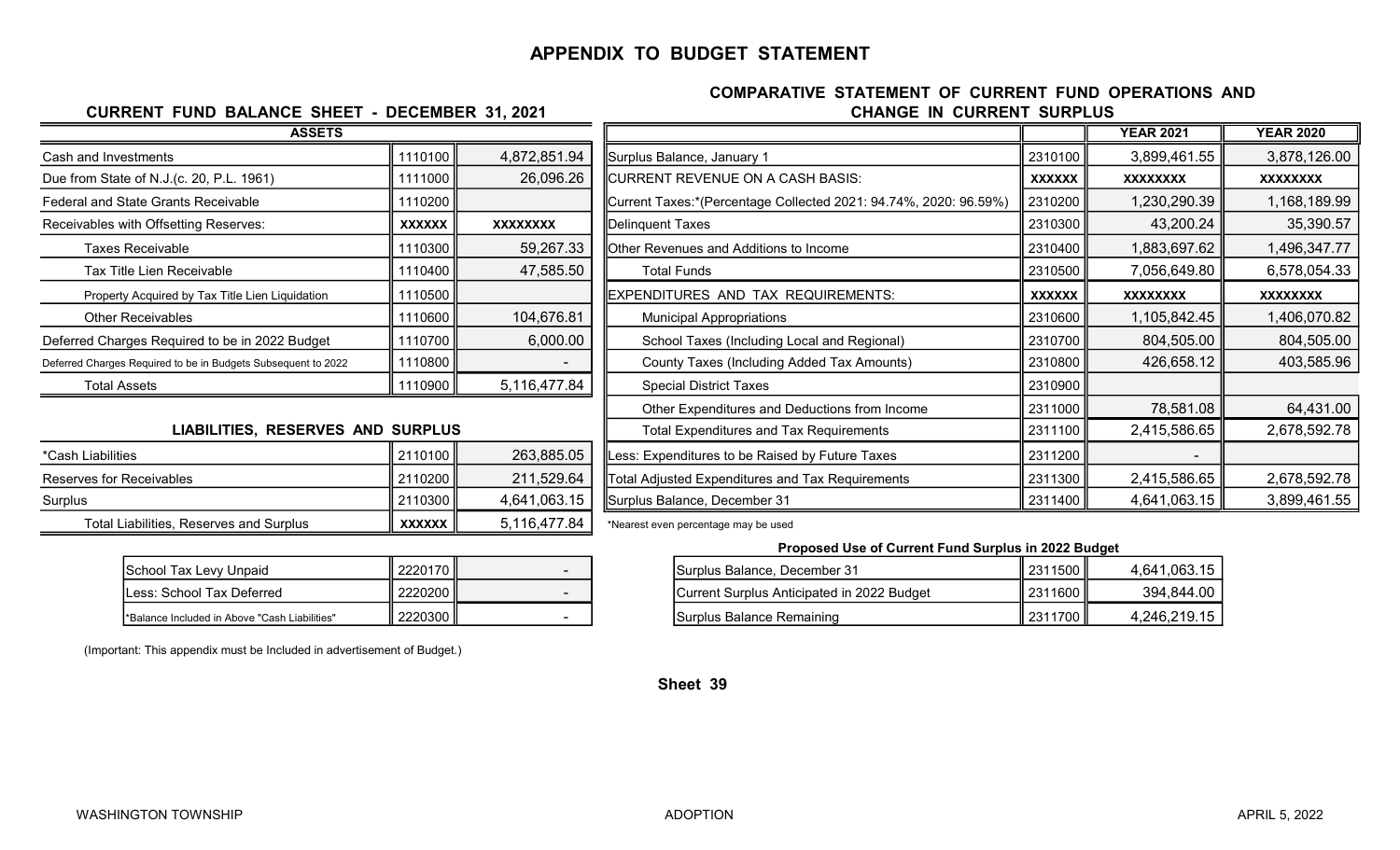#### 2022 CAPITAL BUDGET AND CAPITAL IMPROVEMENT PROGRAM

This section is included with the Annual Budget pursuant to N.J.A.C. 5:30-4. It does not in itself confer any authorization to raise or expend funds. Rather it is a document used as part of the local unit's planning and management program. Specific authorization to expend funds for purposes described in this section must be granted elsewhere, by a separate bond ordinance, by inclusion of a line item in the Capital Improvement Section of this budget, by an ordinance taking the money from the Capital Improvement Fund, or other lawful means.



 $C - 1$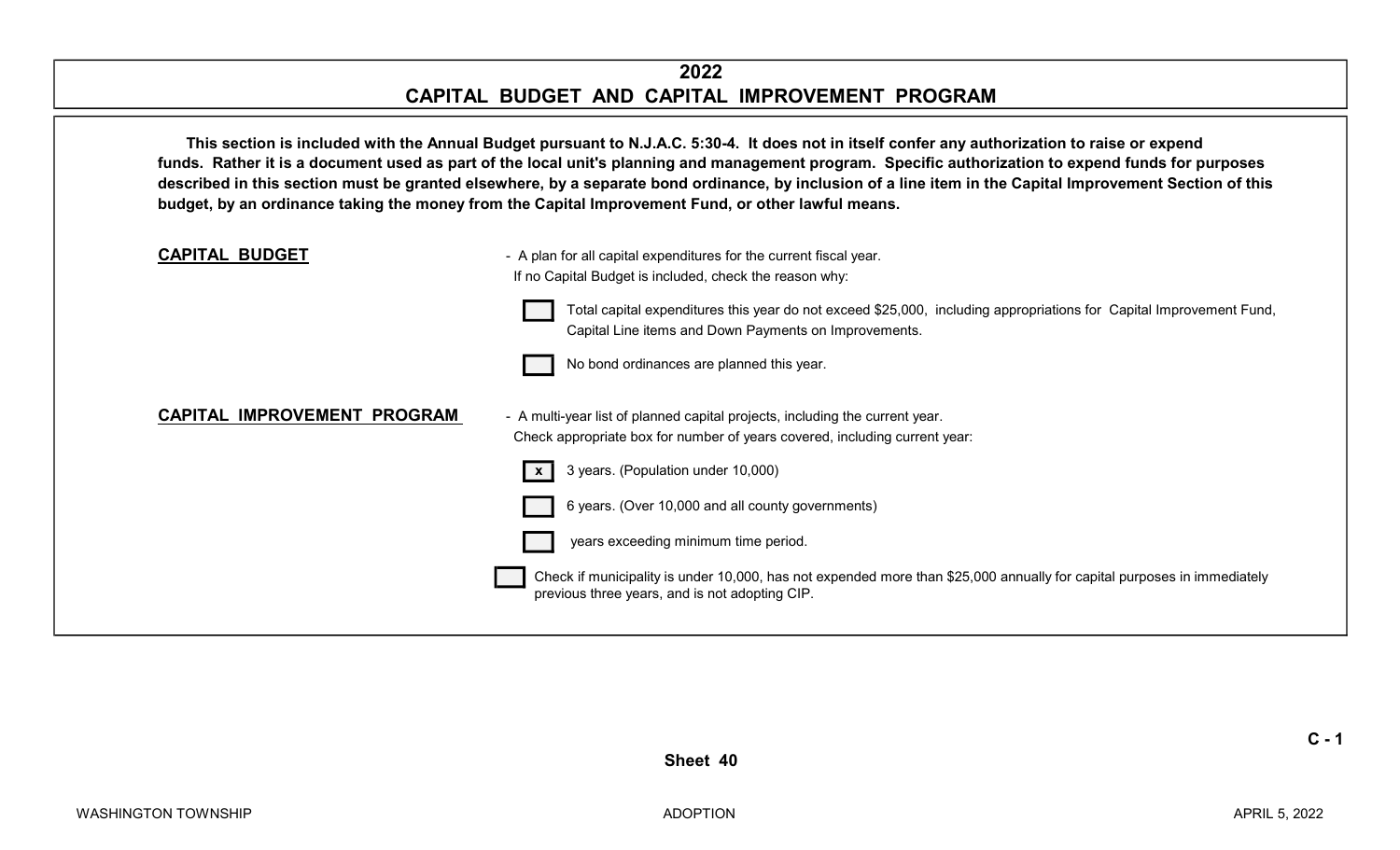#### TOWNSHIP OF WASHINGTON NARRATIVE FOR CAPITAL IMPROVEMENT PROGRAM

Sheet 40a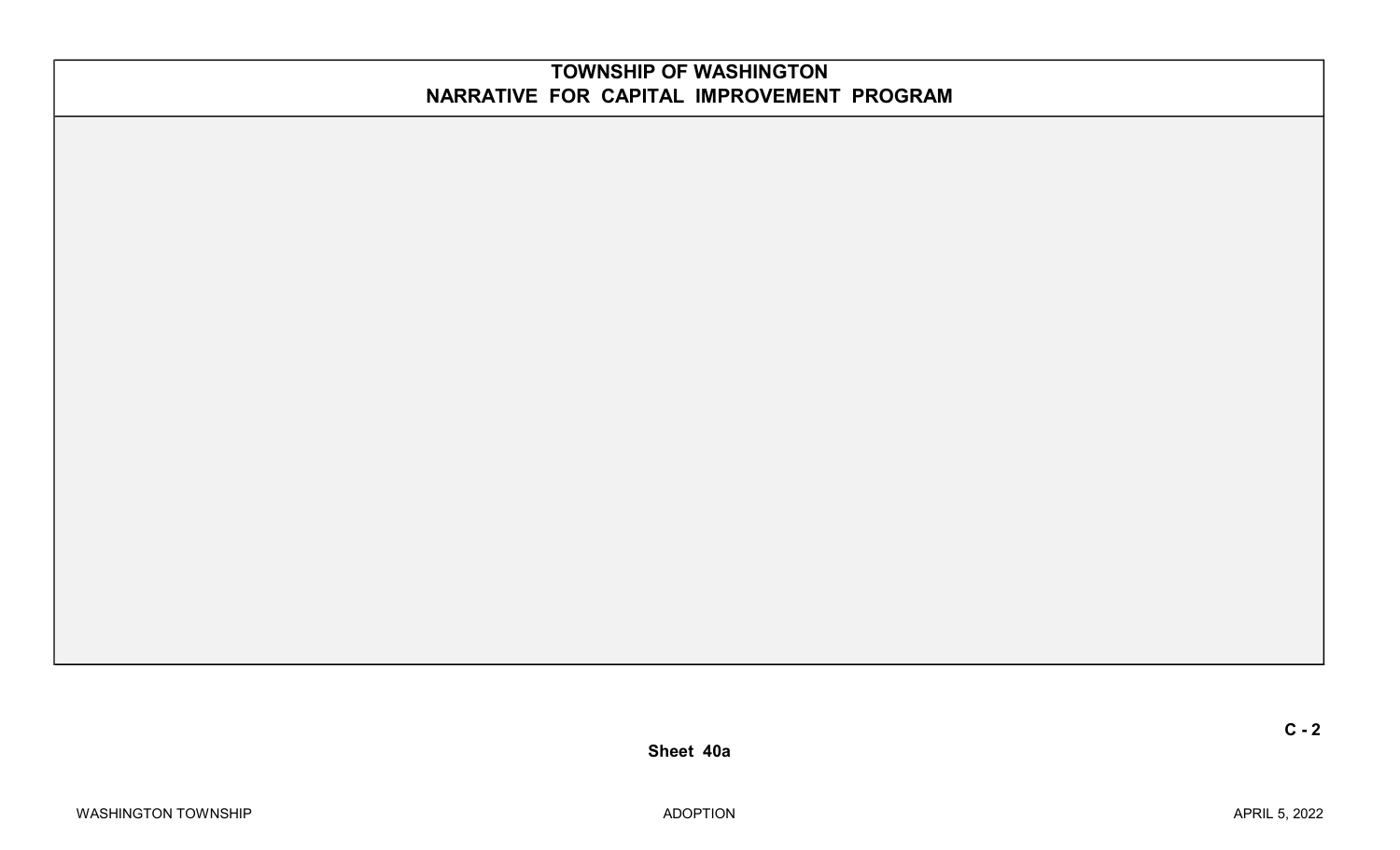#### CAPITAL BUDGET (Current Year Action)

2022

|                                         |                                     |                                                                 |                                                                                        |                                            |                                               | <b>Local Unit</b>                           | <b>TOWNSHIP OF WASHINGTON</b>                                                                                         |                                 |                                                                 |  |
|-----------------------------------------|-------------------------------------|-----------------------------------------------------------------|----------------------------------------------------------------------------------------|--------------------------------------------|-----------------------------------------------|---------------------------------------------|-----------------------------------------------------------------------------------------------------------------------|---------------------------------|-----------------------------------------------------------------|--|
| $\mathbf 1$<br><b>PROJECT TITLE</b>     | $\overline{2}$<br>PROJECT<br>NUMBER | $\mathbf{3}$<br><b>ESTIMATED</b><br><b>TOTAL</b><br><b>COST</b> | $\overline{4}$<br><b>AMOUNTS</b><br><b>RESERVED</b><br><b>IN PRIOR</b><br><b>YEARS</b> | 5a<br>2022 Budget<br><b>Appropriations</b> | 5 <sub>b</sub><br>Capital<br>Improvement Fund | 5 <sub>c</sub><br>Capital<br><b>Surplus</b> | PLANNED FUNDING SERVICES FOR CURRENT YEAR - 2022<br>$\overline{5d}$<br><b>Grants in Aid and</b><br><b>Other Funds</b> | 5e<br><b>Debt</b><br>Authorized | 6<br>TO BE<br><b>FUNDED IN</b><br><b>FUTURE</b><br><b>YEARS</b> |  |
|                                         |                                     | $\blacksquare$                                                  |                                                                                        |                                            |                                               |                                             |                                                                                                                       |                                 |                                                                 |  |
| <b>Municipal Buildings and Property</b> |                                     | 455,000.00                                                      |                                                                                        | 155,000.00                                 |                                               |                                             |                                                                                                                       |                                 | 300,000.00                                                      |  |
|                                         |                                     | $\blacksquare$                                                  |                                                                                        |                                            |                                               |                                             |                                                                                                                       |                                 |                                                                 |  |
|                                         |                                     | $\blacksquare$                                                  |                                                                                        |                                            |                                               |                                             |                                                                                                                       |                                 |                                                                 |  |
|                                         |                                     | $\sim$                                                          |                                                                                        |                                            |                                               |                                             |                                                                                                                       |                                 |                                                                 |  |
|                                         |                                     | $\sim$                                                          |                                                                                        |                                            |                                               |                                             |                                                                                                                       |                                 |                                                                 |  |
|                                         |                                     | $\sim$                                                          |                                                                                        |                                            |                                               |                                             |                                                                                                                       |                                 |                                                                 |  |
|                                         |                                     | $\overline{a}$                                                  |                                                                                        |                                            |                                               |                                             |                                                                                                                       |                                 |                                                                 |  |
|                                         |                                     | $\sim$                                                          |                                                                                        |                                            |                                               |                                             |                                                                                                                       |                                 |                                                                 |  |
|                                         |                                     | $\sim$                                                          |                                                                                        |                                            |                                               |                                             |                                                                                                                       |                                 |                                                                 |  |
|                                         |                                     | $\sim$                                                          |                                                                                        |                                            |                                               |                                             |                                                                                                                       |                                 |                                                                 |  |
|                                         |                                     | $\sim$                                                          |                                                                                        |                                            |                                               |                                             |                                                                                                                       |                                 |                                                                 |  |
|                                         |                                     | $\sim$                                                          |                                                                                        |                                            |                                               |                                             |                                                                                                                       |                                 |                                                                 |  |
|                                         |                                     | $\sim$                                                          |                                                                                        |                                            |                                               |                                             |                                                                                                                       |                                 |                                                                 |  |
|                                         |                                     | $\sim$                                                          |                                                                                        |                                            |                                               |                                             |                                                                                                                       |                                 |                                                                 |  |
|                                         |                                     | $\sim$                                                          |                                                                                        |                                            |                                               |                                             |                                                                                                                       |                                 |                                                                 |  |
|                                         |                                     | $\sim$                                                          |                                                                                        |                                            |                                               |                                             |                                                                                                                       |                                 |                                                                 |  |
|                                         |                                     | $\sim$                                                          |                                                                                        |                                            |                                               |                                             |                                                                                                                       |                                 |                                                                 |  |
| TOTAL - THIS PAGE                       | <b>XXXXX</b>                        | 455,000.00                                                      | $\overline{\phantom{a}}$                                                               | 155,000.00                                 | $\sim$                                        | $\sim$                                      | $\sim$                                                                                                                | $\sim$                          | 300,000.00                                                      |  |
|                                         |                                     |                                                                 |                                                                                        |                                            |                                               |                                             |                                                                                                                       |                                 | $\overline{C-3}$                                                |  |

Sheet 40b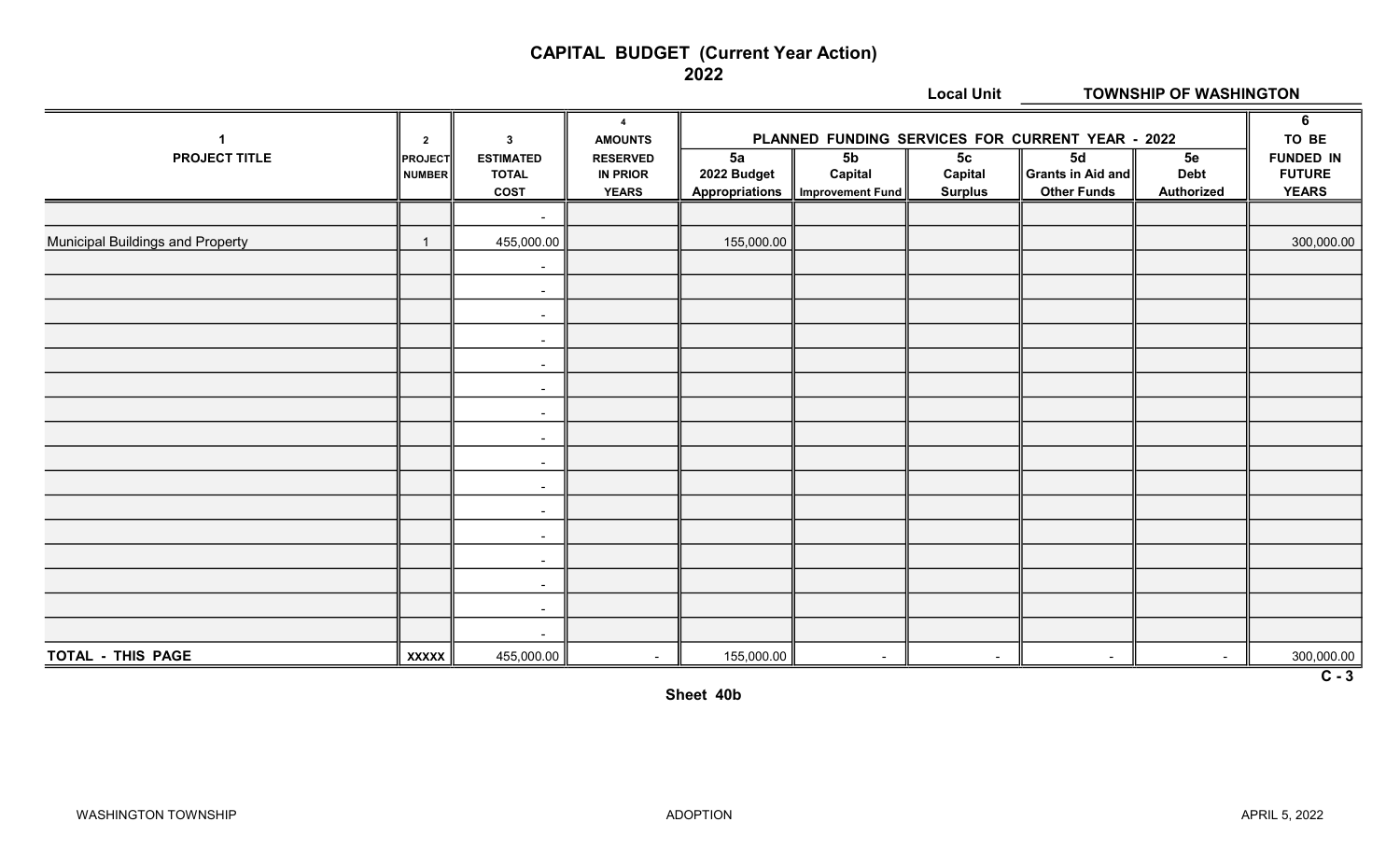#### CAPITAL BUDGET (Current Year Action)

2022

|                      |                |                          |                                  |                          |                         | <b>Local Unit</b> | <b>TOWNSHIP OF WASHINGTON</b>                    |                   |                  |  |
|----------------------|----------------|--------------------------|----------------------------------|--------------------------|-------------------------|-------------------|--------------------------------------------------|-------------------|------------------|--|
| $\mathbf{1}$         | $\overline{2}$ | $\mathbf{3}$             | $\overline{4}$<br><b>AMOUNTS</b> |                          |                         |                   | PLANNED FUNDING SERVICES FOR CURRENT YEAR - 2022 |                   | 6<br>TO BE       |  |
| <b>PROJECT TITLE</b> | <b>PROJECT</b> | <b>ESTIMATED</b>         | <b>RESERVED</b>                  | 5a                       | 5 <sub>b</sub>          | 5 <sub>c</sub>    | 5d                                               | 5e                | <b>FUNDED IN</b> |  |
|                      | <b>NUMBER</b>  | <b>TOTAL</b>             | <b>IN PRIOR</b>                  | 2022 Budget              | Capital                 | Capital           | Grants in Aid and                                | <b>Debt</b>       | <b>FUTURE</b>    |  |
|                      |                | <b>COST</b>              | <b>YEARS</b>                     | <b>Appropriations</b>    | <b>Improvement Fund</b> | <b>Surplus</b>    | <b>Other Funds</b>                               | <b>Authorized</b> | <b>YEARS</b>     |  |
|                      |                | $\blacksquare$           |                                  |                          |                         |                   |                                                  |                   |                  |  |
|                      |                | $\sim$                   |                                  |                          |                         |                   |                                                  |                   |                  |  |
|                      |                | $\blacksquare$           |                                  |                          |                         |                   |                                                  |                   |                  |  |
|                      |                | $\blacksquare$           |                                  |                          |                         |                   |                                                  |                   |                  |  |
|                      |                | $\blacksquare$           |                                  |                          |                         |                   |                                                  |                   |                  |  |
|                      |                | $\sim$                   |                                  |                          |                         |                   |                                                  |                   |                  |  |
|                      |                | $\blacksquare$           |                                  |                          |                         |                   |                                                  |                   |                  |  |
|                      |                | $\sim$                   |                                  |                          |                         |                   |                                                  |                   |                  |  |
|                      |                | $\sim$                   |                                  |                          |                         |                   |                                                  |                   |                  |  |
|                      |                | $\sim$                   |                                  |                          |                         |                   |                                                  |                   |                  |  |
|                      |                | $\sim$                   |                                  |                          |                         |                   |                                                  |                   |                  |  |
|                      |                | $\sim$                   |                                  |                          |                         |                   |                                                  |                   |                  |  |
|                      |                | $\sim$                   |                                  |                          |                         |                   |                                                  |                   |                  |  |
|                      |                | $\blacksquare$           |                                  |                          |                         |                   |                                                  |                   |                  |  |
|                      |                | $\sim$                   |                                  |                          |                         |                   |                                                  |                   |                  |  |
|                      |                | $\sim$                   |                                  |                          |                         |                   |                                                  |                   |                  |  |
|                      |                | $\overline{\phantom{a}}$ |                                  |                          |                         |                   |                                                  |                   |                  |  |
|                      |                | $\blacksquare$           |                                  |                          |                         |                   |                                                  |                   |                  |  |
| TOTAL - THIS PAGE    | <b>XXXXX</b>   | $\sim$                   | $\overline{\phantom{a}}$         | $\overline{\phantom{0}}$ | $\sim$                  | $\sim$            | $\sim$                                           | $\sim$            |                  |  |
|                      |                |                          |                                  |                          |                         |                   |                                                  |                   | $\overline{C-3}$ |  |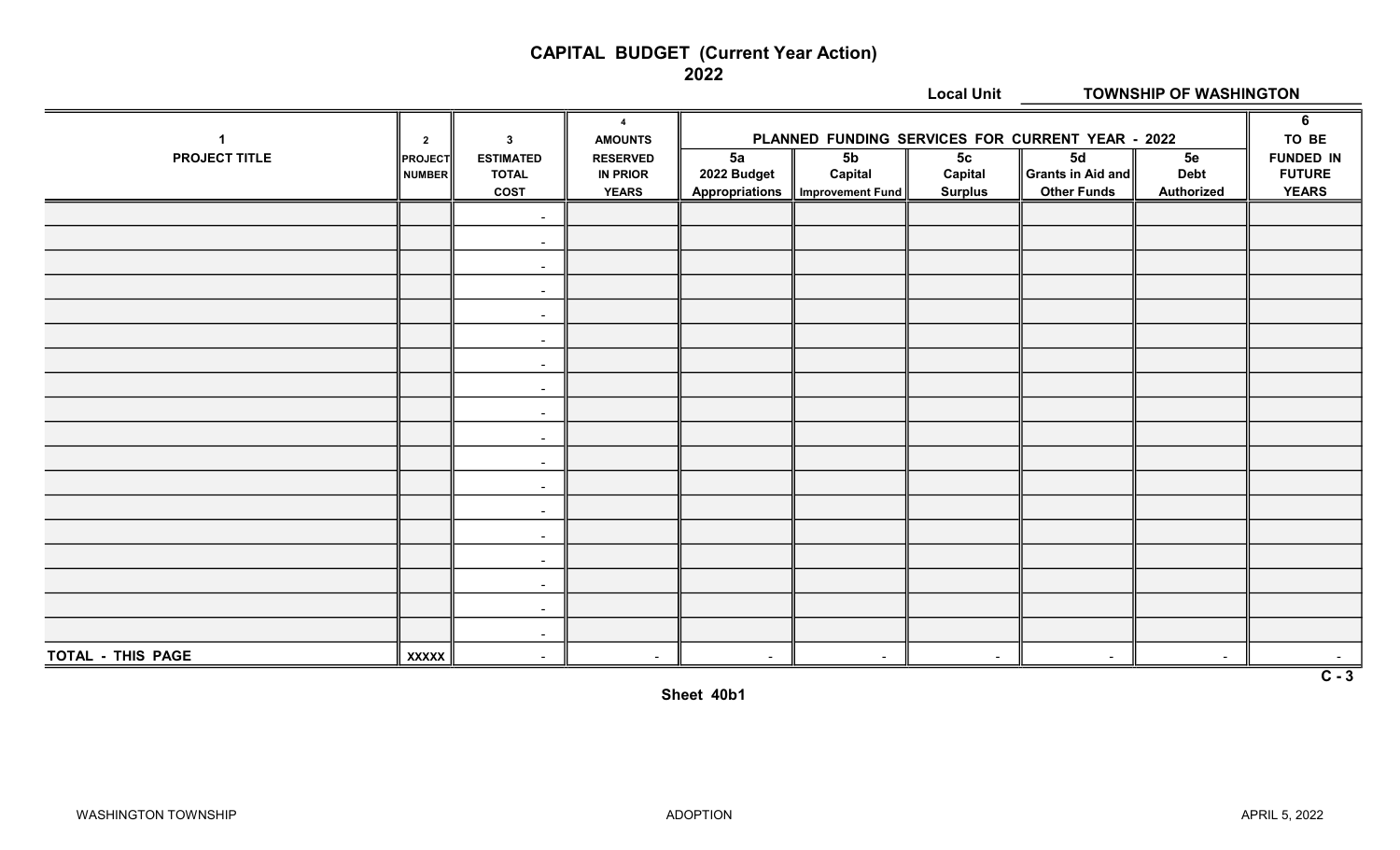#### CAPITAL BUDGET (Current Year Action)

2022

|                      |                |                          |                                  | <b>Local Unit</b><br><b>TOWNSHIP OF WASHINGTON</b> |                         |                |                                                  |                   |                  |
|----------------------|----------------|--------------------------|----------------------------------|----------------------------------------------------|-------------------------|----------------|--------------------------------------------------|-------------------|------------------|
| $\mathbf{1}$         | $\overline{2}$ | $\mathbf{3}$             | $\overline{4}$<br><b>AMOUNTS</b> |                                                    |                         |                | PLANNED FUNDING SERVICES FOR CURRENT YEAR - 2022 |                   | 6<br>TO BE       |
| <b>PROJECT TITLE</b> | <b>PROJECT</b> | <b>ESTIMATED</b>         | <b>RESERVED</b>                  | 5a                                                 | 5 <sub>b</sub>          | 5 <sub>c</sub> | 5d                                               | 5e                | <b>FUNDED IN</b> |
|                      | <b>NUMBER</b>  | <b>TOTAL</b>             | <b>IN PRIOR</b>                  | 2022 Budget                                        | Capital                 | Capital        | Grants in Aid and                                | <b>Debt</b>       | <b>FUTURE</b>    |
|                      |                | <b>COST</b>              | <b>YEARS</b>                     | <b>Appropriations</b>                              | <b>Improvement Fund</b> | <b>Surplus</b> | <b>Other Funds</b>                               | <b>Authorized</b> | <b>YEARS</b>     |
|                      |                | $\blacksquare$           |                                  |                                                    |                         |                |                                                  |                   |                  |
|                      |                | $\sim$                   |                                  |                                                    |                         |                |                                                  |                   |                  |
|                      |                | $\blacksquare$           |                                  |                                                    |                         |                |                                                  |                   |                  |
|                      |                | $\overline{\phantom{a}}$ |                                  |                                                    |                         |                |                                                  |                   |                  |
|                      |                | $\blacksquare$           |                                  |                                                    |                         |                |                                                  |                   |                  |
|                      |                | $\sim$                   |                                  |                                                    |                         |                |                                                  |                   |                  |
|                      |                | $\blacksquare$           |                                  |                                                    |                         |                |                                                  |                   |                  |
|                      |                | $\sim$                   |                                  |                                                    |                         |                |                                                  |                   |                  |
|                      |                | $\sim$                   |                                  |                                                    |                         |                |                                                  |                   |                  |
|                      |                | $\blacksquare$           |                                  |                                                    |                         |                |                                                  |                   |                  |
|                      |                | $\sim$                   |                                  |                                                    |                         |                |                                                  |                   |                  |
|                      |                | $\sim$                   |                                  |                                                    |                         |                |                                                  |                   |                  |
|                      |                | $\sim$                   |                                  |                                                    |                         |                |                                                  |                   |                  |
|                      |                | $\blacksquare$           |                                  |                                                    |                         |                |                                                  |                   |                  |
|                      |                | $\overline{\phantom{a}}$ |                                  |                                                    |                         |                |                                                  |                   |                  |
|                      |                | $\blacksquare$           |                                  |                                                    |                         |                |                                                  |                   |                  |
|                      |                | $\blacksquare$           |                                  |                                                    |                         |                |                                                  |                   |                  |
|                      |                | $\blacksquare$           |                                  |                                                    |                         |                |                                                  |                   |                  |
| TOTAL - ALL PROJECTS | <b>XXXXX</b>   | 455,000.00               | $\overline{\phantom{a}}$         | 155,000.00                                         | $\sim$                  | $\sim$         | $\sim$                                           | $\sim$            | 300,000.00       |
|                      |                |                          |                                  |                                                    |                         |                |                                                  |                   | $\overline{C-3}$ |

Sheet 40b - Totals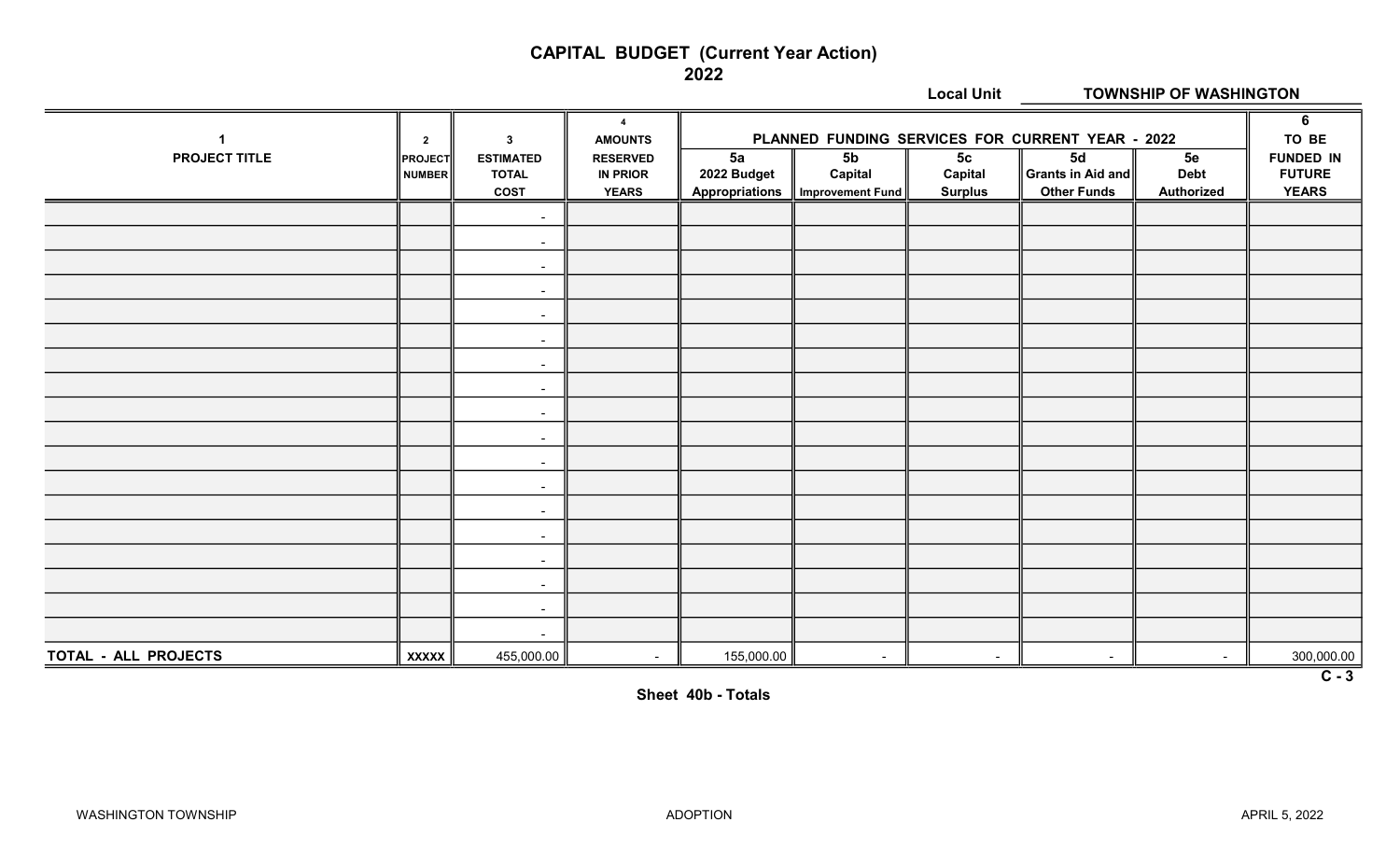3 YEAR CAPITAL PROGRAM - 2022 to 2024

ANTICIPATED PROJECT SCHEDULE AND FUNDING REQUIREMENTS

Local Unit TOWNSHIP OF WASHINGTON

|                                         | 2                        | 3                                     | Δ                                             |            | FUNDING AMOUNTS PER BUDGET YEAR |                        |        |                |                  |  |  |
|-----------------------------------------|--------------------------|---------------------------------------|-----------------------------------------------|------------|---------------------------------|------------------------|--------|----------------|------------------|--|--|
| PROJECT TITLE                           | <b>PROJECT</b><br>NUMBER | <b>ESTIMATED</b><br><b>TOTAL COST</b> | <b>Estimated</b><br>Completion<br><b>Time</b> | 5a<br>2022 | 5 <sub>b</sub><br>2023          | 5 <sub>c</sub><br>2024 | 5d     | 5e             | 5f               |  |  |
|                                         |                          | $\sim$                                |                                               |            |                                 |                        |        |                |                  |  |  |
| <b>Municipal Buildings and Property</b> |                          | 455,000.00 2024                       |                                               | 155,000.00 | 150,000.00                      | 150,000.00             |        |                |                  |  |  |
|                                         |                          | $\sim$                                |                                               |            |                                 |                        |        |                |                  |  |  |
|                                         |                          | $\sim$                                |                                               |            |                                 |                        |        |                |                  |  |  |
|                                         |                          | $\sim$                                |                                               |            |                                 |                        |        |                |                  |  |  |
|                                         |                          | $\sim$                                |                                               |            |                                 |                        |        |                |                  |  |  |
|                                         |                          | $\sim$                                |                                               |            |                                 |                        |        |                |                  |  |  |
|                                         |                          | $\sim$                                |                                               |            |                                 |                        |        |                |                  |  |  |
|                                         |                          | $\sim$                                |                                               |            |                                 |                        |        |                |                  |  |  |
|                                         |                          | $\sim$                                |                                               |            |                                 |                        |        |                |                  |  |  |
|                                         |                          | $\sim$                                |                                               |            |                                 |                        |        |                |                  |  |  |
|                                         |                          | $\sim$                                |                                               |            |                                 |                        |        |                |                  |  |  |
|                                         |                          | $\sim$                                |                                               |            |                                 |                        |        |                |                  |  |  |
|                                         |                          | $\sim$                                |                                               |            |                                 |                        |        |                |                  |  |  |
|                                         |                          | $\sim$                                |                                               |            |                                 |                        |        |                |                  |  |  |
|                                         |                          | $\sim$                                |                                               |            |                                 |                        |        |                |                  |  |  |
|                                         |                          | $\sim$                                |                                               |            |                                 |                        |        |                |                  |  |  |
|                                         |                          | $\sim$                                |                                               |            |                                 |                        |        |                |                  |  |  |
| TOTAL - THIS PAGE                       | <b>XXXXX</b>             | 455,000.00                            | XXXXXXXXXX                                    | 155,000.00 | 150,000.00                      | 150,000.00             | $\sim$ | $\blacksquare$ |                  |  |  |
|                                         |                          |                                       |                                               |            |                                 |                        |        |                | $\overline{C-4}$ |  |  |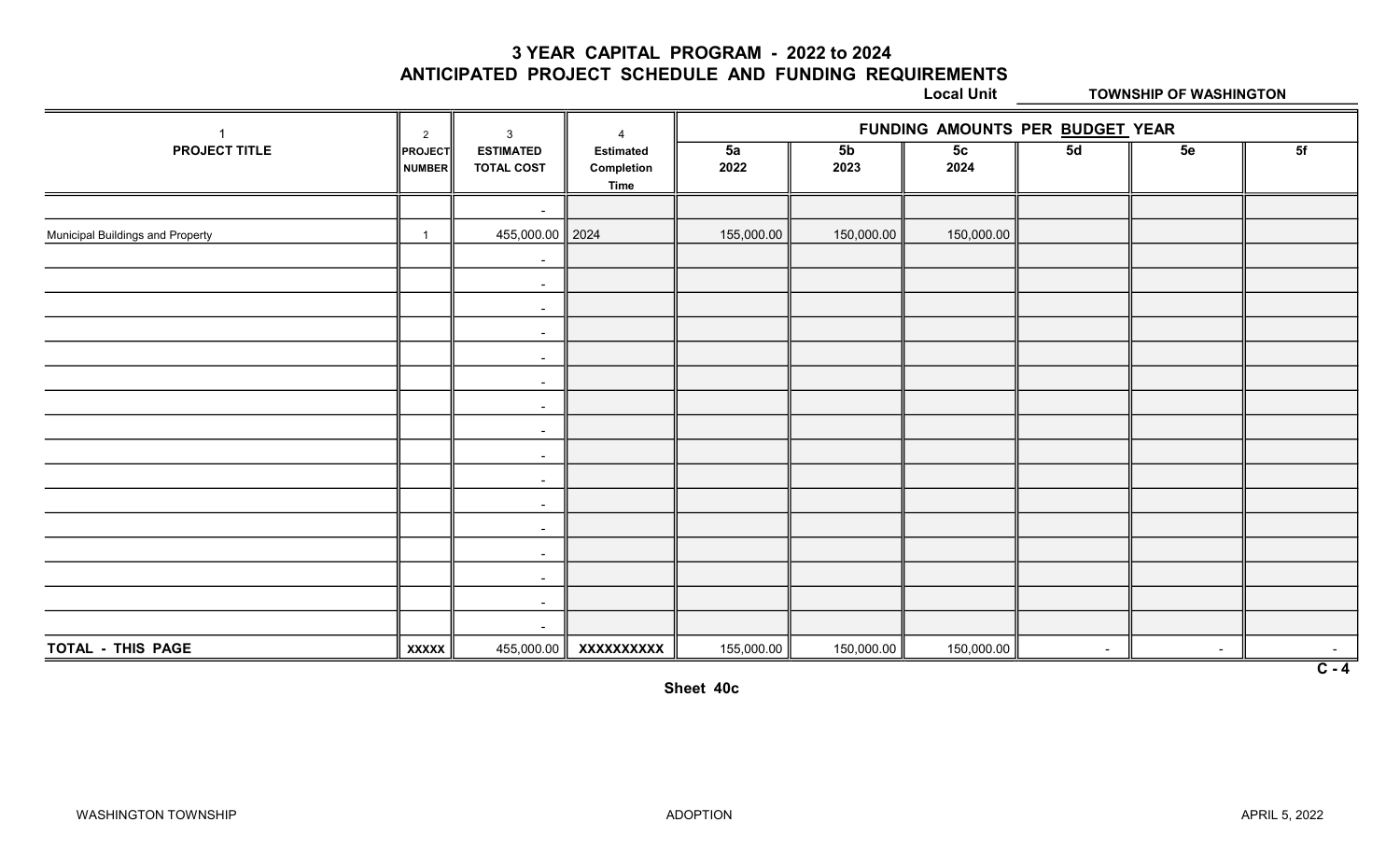3 YEAR CAPITAL PROGRAM - 2022 to 2024

ANTICIPATED PROJECT SCHEDULE AND FUNDING REQUIREMENTS

Local Unit TOWNSHIP OF WASHINGTON

|                      | $\mathbf{3}$<br>$\overline{2}$ |                                       | $\overline{4}$                                | FUNDING AMOUNTS PER BUDGET YEAR |                          |                        |        |                |                  |  |
|----------------------|--------------------------------|---------------------------------------|-----------------------------------------------|---------------------------------|--------------------------|------------------------|--------|----------------|------------------|--|
| <b>PROJECT TITLE</b> | <b>PROJECT</b><br>NUMBER       | <b>ESTIMATED</b><br><b>TOTAL COST</b> | <b>Estimated</b><br>Completion<br><b>Time</b> | 5a<br>2022                      | 5 <sub>b</sub><br>2023   | 5 <sub>c</sub><br>2024 | 5d     | 5e             | 5f               |  |
|                      |                                | $\sim$                                |                                               |                                 |                          |                        |        |                |                  |  |
|                      |                                | $\sim$                                |                                               |                                 |                          |                        |        |                |                  |  |
|                      |                                | $\blacksquare$                        |                                               |                                 |                          |                        |        |                |                  |  |
|                      |                                | $\sim$                                |                                               |                                 |                          |                        |        |                |                  |  |
|                      |                                | $\sim$                                |                                               |                                 |                          |                        |        |                |                  |  |
|                      |                                | $\sim$                                |                                               |                                 |                          |                        |        |                |                  |  |
|                      |                                | $\sim$                                |                                               |                                 |                          |                        |        |                |                  |  |
|                      |                                | $\sim$                                |                                               |                                 |                          |                        |        |                |                  |  |
|                      |                                | $\sim$                                |                                               |                                 |                          |                        |        |                |                  |  |
|                      |                                | $\sim$                                |                                               |                                 |                          |                        |        |                |                  |  |
|                      |                                | $\sim$                                |                                               |                                 |                          |                        |        |                |                  |  |
|                      |                                | $\sim$                                |                                               |                                 |                          |                        |        |                |                  |  |
|                      |                                | $\sim$                                |                                               |                                 |                          |                        |        |                |                  |  |
|                      |                                | $\sim$                                |                                               |                                 |                          |                        |        |                |                  |  |
|                      |                                | $\sim$                                |                                               |                                 |                          |                        |        |                |                  |  |
|                      |                                | $\sim$                                |                                               |                                 |                          |                        |        |                |                  |  |
|                      |                                | $\sim$                                |                                               |                                 |                          |                        |        |                |                  |  |
|                      |                                | $\sim$                                |                                               |                                 |                          |                        |        |                |                  |  |
| TOTAL - THIS PAGE    | <b>XXXXX</b>                   | $\sim$                                | XXXXXXXXX                                     | $\sim$                          | $\overline{\phantom{a}}$ | $\sim$                 | $\sim$ | $\overline{a}$ |                  |  |
|                      |                                |                                       |                                               |                                 |                          |                        |        |                | $\overline{C-4}$ |  |

Sheet 40c1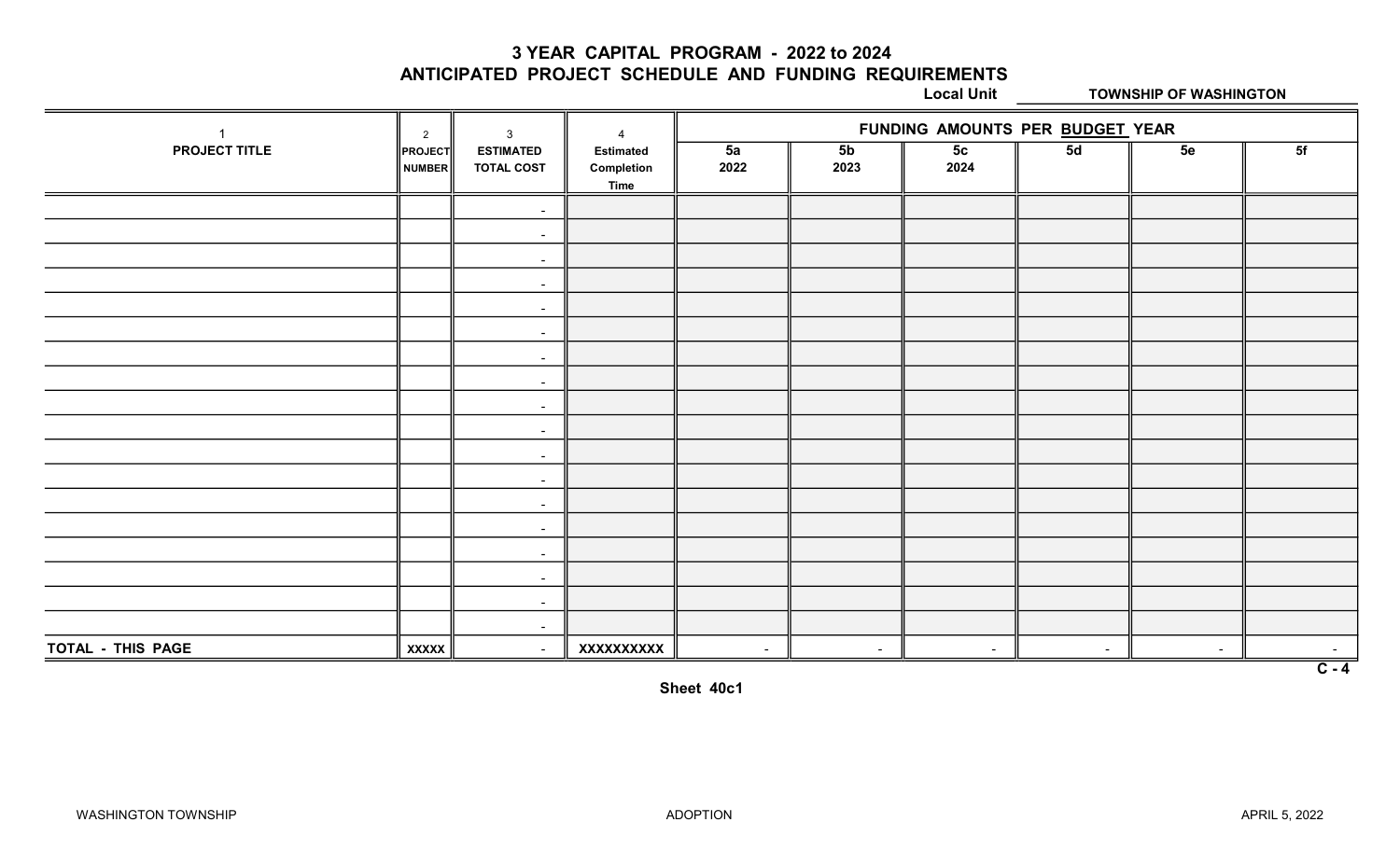3 YEAR CAPITAL PROGRAM - 2022 to 2024

ANTICIPATED PROJECT SCHEDULE AND FUNDING REQUIREMENTS

Local Unit TOWNSHIP OF WASHINGTON

|                      | 2                 | 3                                     | $\overline{\mathbf{A}}$                       |            |                        | FUNDING AMOUNTS PER BUDGET YEAR |        |    |         |
|----------------------|-------------------|---------------------------------------|-----------------------------------------------|------------|------------------------|---------------------------------|--------|----|---------|
| PROJECT TITLE        | PROJECT<br>NUMBER | <b>ESTIMATED</b><br><b>TOTAL COST</b> | <b>Estimated</b><br>Completion<br><b>Time</b> | 5a<br>2022 | 5 <sub>b</sub><br>2023 | 5 <sub>c</sub><br>2024          | 5d     | 5e | 5f      |
|                      |                   | $\sim$                                |                                               |            |                        |                                 |        |    |         |
|                      |                   | $\sim$                                |                                               |            |                        |                                 |        |    |         |
|                      |                   | $\sim$                                |                                               |            |                        |                                 |        |    |         |
|                      |                   | $\sim$                                |                                               |            |                        |                                 |        |    |         |
|                      |                   | $\sim$                                |                                               |            |                        |                                 |        |    |         |
|                      |                   | $\sim$                                |                                               |            |                        |                                 |        |    |         |
|                      |                   | $\blacksquare$                        |                                               |            |                        |                                 |        |    |         |
|                      |                   | $\sim$                                |                                               |            |                        |                                 |        |    |         |
|                      |                   | $\sim$                                |                                               |            |                        |                                 |        |    |         |
|                      |                   | $\sim$                                |                                               |            |                        |                                 |        |    |         |
|                      |                   | $\blacksquare$                        |                                               |            |                        |                                 |        |    |         |
|                      |                   | $\sim$                                |                                               |            |                        |                                 |        |    |         |
|                      |                   | $\sim$                                |                                               |            |                        |                                 |        |    |         |
|                      |                   | $\blacksquare$                        |                                               |            |                        |                                 |        |    |         |
|                      |                   | $\sim$                                |                                               |            |                        |                                 |        |    |         |
|                      |                   | $\blacksquare$                        |                                               |            |                        |                                 |        |    |         |
|                      |                   | $\sim$                                |                                               |            |                        |                                 |        |    |         |
|                      |                   | $\sim$                                |                                               |            |                        |                                 |        |    |         |
| TOTAL - ALL PROJECTS | <b>XXXXX</b>      | 455,000.00                            | XXXXXXXXXX                                    | 155,000.00 | 150,000.00             | 150,000.00                      | $\sim$ |    | $\sim$  |
|                      |                   |                                       |                                               |            |                        |                                 |        |    | $C - 4$ |

Sheet 40c - Totals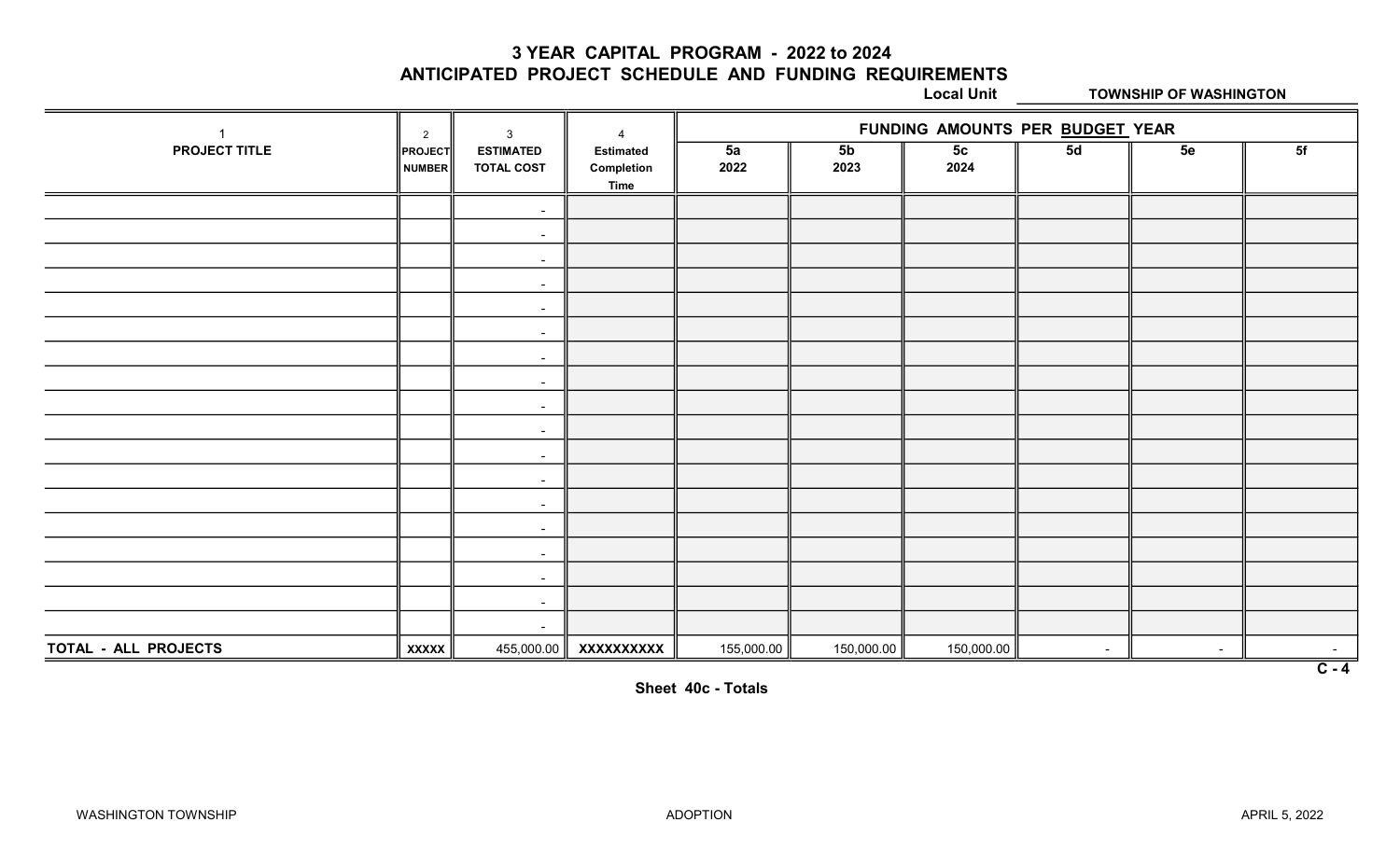#### 3 YEAR CAPITAL PROGRAM - 2022 to 2024 SUMMARY OF ANTICIPATED FUNDING SOURCES AND AMOUNTS

Local Unit TOWNSHIP OF WASHINGTON

|                                  | $\overline{2}$                         |                                   | <b>BUDGET APPROPRIATIONS</b>          | $\boldsymbol{4}$                      | 5                         | 6                                              |                          | <b>BONDS AND NOTES</b>                |                         |                            |  |
|----------------------------------|----------------------------------------|-----------------------------------|---------------------------------------|---------------------------------------|---------------------------|------------------------------------------------|--------------------------|---------------------------------------|-------------------------|----------------------------|--|
| <b>Project Title</b>             | <b>Estimated</b><br><b>Total Costs</b> | 3a<br><b>Current Year</b><br>2022 | 3 <sub>b</sub><br><b>Future Years</b> | Capital<br>Improvement<br><b>Fund</b> | Capital<br><b>Surplus</b> | Grants - in - Aid<br>and Other<br><b>Funds</b> | 7a<br>General            | 7 <sub>b</sub><br>Self<br>Liquidating | 7c<br><b>Assessment</b> | 7d<br>School               |  |
|                                  | $\sim$                                 |                                   |                                       |                                       |                           |                                                |                          |                                       |                         |                            |  |
| Municipal Buildings and Property | 455,000.00                             | 155,000.00                        | 300,000.00                            |                                       |                           |                                                |                          |                                       |                         |                            |  |
|                                  | $\sim$                                 |                                   |                                       |                                       |                           |                                                |                          |                                       |                         |                            |  |
|                                  | $\sim$ $-$                             |                                   |                                       |                                       |                           |                                                |                          |                                       |                         |                            |  |
|                                  | $\sim$                                 |                                   |                                       |                                       |                           |                                                |                          |                                       |                         |                            |  |
|                                  | $\sim$                                 |                                   |                                       |                                       |                           |                                                |                          |                                       |                         |                            |  |
|                                  | $\sim$                                 |                                   |                                       |                                       |                           |                                                |                          |                                       |                         |                            |  |
|                                  | $\sim$                                 |                                   |                                       |                                       |                           |                                                |                          |                                       |                         |                            |  |
|                                  | $\sim$                                 |                                   |                                       |                                       |                           |                                                |                          |                                       |                         |                            |  |
|                                  | $\sim$                                 |                                   |                                       |                                       |                           |                                                |                          |                                       |                         |                            |  |
|                                  | $\sim$                                 |                                   |                                       |                                       |                           |                                                |                          |                                       |                         |                            |  |
|                                  | $\sim$                                 |                                   |                                       |                                       |                           |                                                |                          |                                       |                         |                            |  |
|                                  | $\sim$                                 |                                   |                                       |                                       |                           |                                                |                          |                                       |                         |                            |  |
|                                  | $\sim$                                 |                                   |                                       |                                       |                           |                                                |                          |                                       |                         |                            |  |
|                                  | $\sim$                                 |                                   |                                       |                                       |                           |                                                |                          |                                       |                         |                            |  |
|                                  | $\sim$                                 |                                   |                                       |                                       |                           |                                                |                          |                                       |                         |                            |  |
|                                  | $\sim$                                 |                                   |                                       |                                       |                           |                                                |                          |                                       |                         |                            |  |
|                                  | $\sim$                                 |                                   |                                       |                                       |                           |                                                |                          |                                       |                         |                            |  |
| TOTAL - THIS PAGE                | 455,000.00                             | 155,000.00                        | 300,000.00                            | $\sim$                                | $\sim$                    | $\overline{\phantom{a}}$                       | $\overline{\phantom{a}}$ | $\sim$                                | $\sim$                  | $\sim$<br>$\overline{C-5}$ |  |

Sheet 40d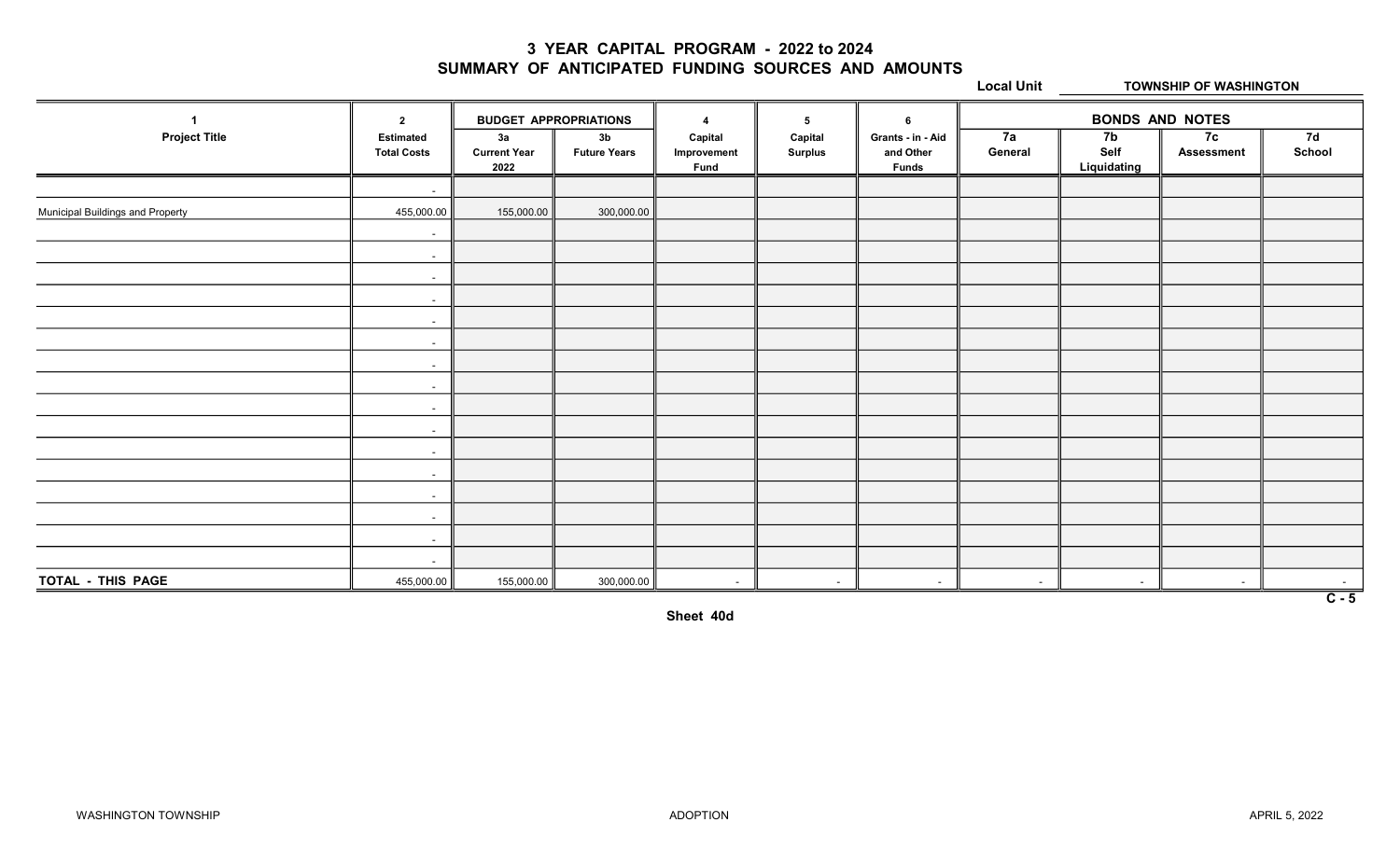#### 3 YEAR CAPITAL PROGRAM - 2022 to 2024 SUMMARY OF ANTICIPATED FUNDING SOURCES AND AMOUNTS

Local Unit TOWNSHIP OF WASHINGTON

|                      | $\overline{2}$                         | <b>BUDGET APPROPRIATIONS</b>      |                                       | $\overline{\phantom{a}}$              | 5                         | -6                                             | <b>BONDS AND NOTES</b> |                           |                         |                  |
|----------------------|----------------------------------------|-----------------------------------|---------------------------------------|---------------------------------------|---------------------------|------------------------------------------------|------------------------|---------------------------|-------------------------|------------------|
| <b>Project Title</b> | <b>Estimated</b><br><b>Total Costs</b> | 3a<br><b>Current Year</b><br>2022 | 3 <sub>b</sub><br><b>Future Years</b> | Capital<br>Improvement<br><b>Fund</b> | Capital<br><b>Surplus</b> | Grants - in - Aid<br>and Other<br><b>Funds</b> | 7a<br>General          | 7b<br>Self<br>Liquidating | 7c<br><b>Assessment</b> | 7d<br>School     |
|                      | $\sim$                                 |                                   |                                       | $\sim$                                |                           |                                                |                        |                           |                         |                  |
|                      | $\sim$                                 |                                   |                                       | $\sim$                                |                           |                                                |                        |                           |                         |                  |
|                      | $\sim$                                 |                                   |                                       | $\sim$                                |                           |                                                |                        |                           |                         |                  |
|                      | $\sim$                                 |                                   |                                       | $\sim$                                |                           |                                                |                        |                           |                         |                  |
|                      | $\sim$                                 |                                   |                                       | $\sim$                                |                           |                                                |                        |                           |                         |                  |
|                      | $\sim$                                 |                                   |                                       | $\sim$                                |                           |                                                |                        |                           |                         |                  |
|                      | $\sim$                                 |                                   |                                       | $\sim$                                |                           |                                                |                        |                           |                         |                  |
|                      | $\sim$                                 |                                   |                                       | $\sim$                                |                           |                                                |                        |                           |                         |                  |
|                      | $\sim$                                 |                                   |                                       | $\sim$                                |                           |                                                |                        |                           |                         |                  |
|                      | $\sim$                                 |                                   |                                       | $\sim$                                |                           |                                                |                        |                           |                         |                  |
|                      | $\sim$                                 |                                   |                                       | $\sim$                                |                           |                                                |                        |                           |                         |                  |
|                      | $\sim$                                 |                                   |                                       | $\sim$                                |                           |                                                |                        |                           |                         |                  |
|                      | $\sim$                                 |                                   |                                       | $\sim$                                |                           |                                                |                        |                           |                         |                  |
|                      | $\sim$                                 |                                   |                                       | $\sim$                                |                           |                                                |                        |                           |                         |                  |
|                      | $\sim$                                 |                                   |                                       | $\sim$                                |                           |                                                |                        |                           |                         |                  |
|                      | $\sim$                                 |                                   |                                       | $\sim$                                |                           |                                                |                        |                           |                         |                  |
|                      | $\sim$                                 |                                   |                                       | $\sim$                                |                           |                                                |                        |                           |                         |                  |
|                      | $\sim$                                 |                                   |                                       | $\sim$                                |                           |                                                |                        |                           |                         |                  |
| TOTAL - THIS PAGE    | $\sim$                                 |                                   | $\sim$                                | $\sim$                                | $\sim$                    | $\sim$                                         | $\sim$                 | $\sim$                    | $\sim$                  | $\sim$           |
|                      |                                        |                                   |                                       |                                       |                           |                                                |                        |                           |                         | $\overline{C-5}$ |

Sheet 40d1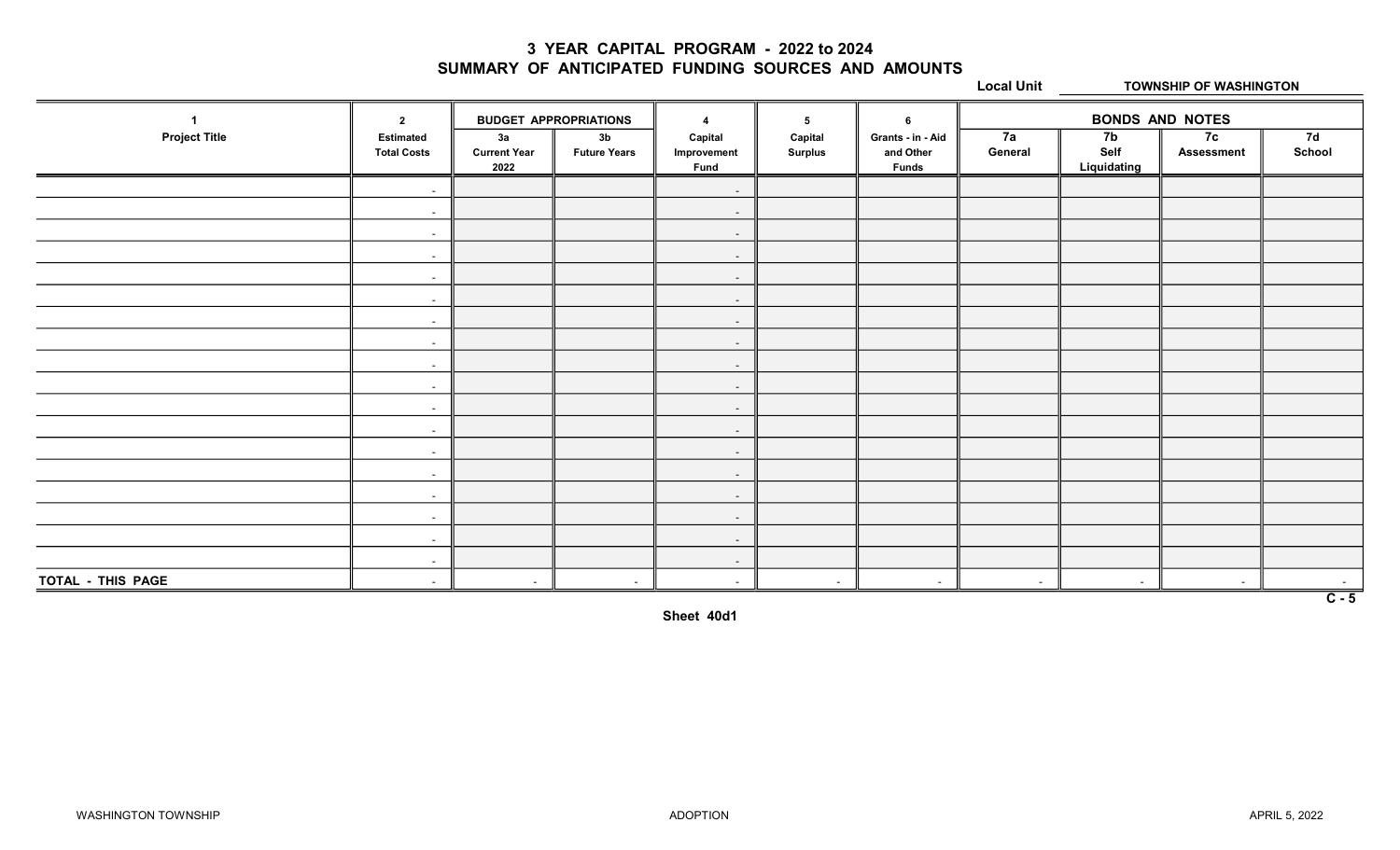#### 3 YEAR CAPITAL PROGRAM - 2022 to 2024 SUMMARY OF ANTICIPATED FUNDING SOURCES AND AMOUNTS

Local Unit TOWNSHIP OF WASHINGTON

|                      | $\overline{2}$                         | <b>BUDGET APPROPRIATIONS</b>      |                                       | $\boldsymbol{\Lambda}$                | 5                         | 6                                              | <b>BONDS AND NOTES</b> |                           |                         |                            |
|----------------------|----------------------------------------|-----------------------------------|---------------------------------------|---------------------------------------|---------------------------|------------------------------------------------|------------------------|---------------------------|-------------------------|----------------------------|
| <b>Project Title</b> | <b>Estimated</b><br><b>Total Costs</b> | 3a<br><b>Current Year</b><br>2022 | 3 <sub>b</sub><br><b>Future Years</b> | Capital<br>Improvement<br><b>Fund</b> | Capital<br><b>Surplus</b> | Grants - in - Aid<br>and Other<br><b>Funds</b> | 7a<br>General          | 7b<br>Self<br>Liquidating | 7c<br><b>Assessment</b> | 7d<br>School               |
|                      | $\sim$                                 |                                   |                                       | $\sim$                                |                           |                                                |                        |                           |                         |                            |
|                      | $\sim$                                 |                                   |                                       | $\sim$                                |                           |                                                |                        |                           |                         |                            |
|                      | $\sim$ $-$                             |                                   |                                       | $\sim$                                |                           |                                                |                        |                           |                         |                            |
|                      | $\sim$                                 |                                   |                                       | $\sim$                                |                           |                                                |                        |                           |                         |                            |
|                      | $\sim$                                 |                                   |                                       | $\sim$                                |                           |                                                |                        |                           |                         |                            |
|                      | $\sim$                                 |                                   |                                       | $\sim$                                |                           |                                                |                        |                           |                         |                            |
|                      | $\sim$                                 |                                   |                                       | $\sim$                                |                           |                                                |                        |                           |                         |                            |
|                      | $\sim$                                 |                                   |                                       | $\sim$                                |                           |                                                |                        |                           |                         |                            |
|                      | $\sim$                                 |                                   |                                       | $\sim$                                |                           |                                                |                        |                           |                         |                            |
|                      | $\sim$                                 |                                   |                                       | $\sim$                                |                           |                                                |                        |                           |                         |                            |
|                      | $\sim$                                 |                                   |                                       | $\overline{\phantom{a}}$              |                           |                                                |                        |                           |                         |                            |
|                      | $\sim$                                 |                                   |                                       | $\sim$                                |                           |                                                |                        |                           |                         |                            |
|                      | $\sim$                                 |                                   |                                       | $\sim$                                |                           |                                                |                        |                           |                         |                            |
|                      | $\sim$                                 |                                   |                                       | $\sim$                                |                           |                                                |                        |                           |                         |                            |
|                      | $\sim$                                 |                                   |                                       | $\sim$                                |                           |                                                |                        |                           |                         |                            |
|                      | $\sim$                                 |                                   |                                       | $\sim$                                |                           |                                                |                        |                           |                         |                            |
|                      | $\sim$                                 |                                   |                                       | $\sim$                                |                           |                                                |                        |                           |                         |                            |
|                      | $\sim$                                 |                                   |                                       | $\sim$                                |                           |                                                |                        |                           |                         |                            |
| TOTAL - ALL PROJECTS | 455,000.00                             | 155,000.00                        | 300,000.00                            | $\sim$                                | $\sim$                    | $\sim$                                         | $\sim$                 | $\sim$                    | $\sim$                  | $\sim$<br>$\overline{C-5}$ |

Sheet 40d - Totals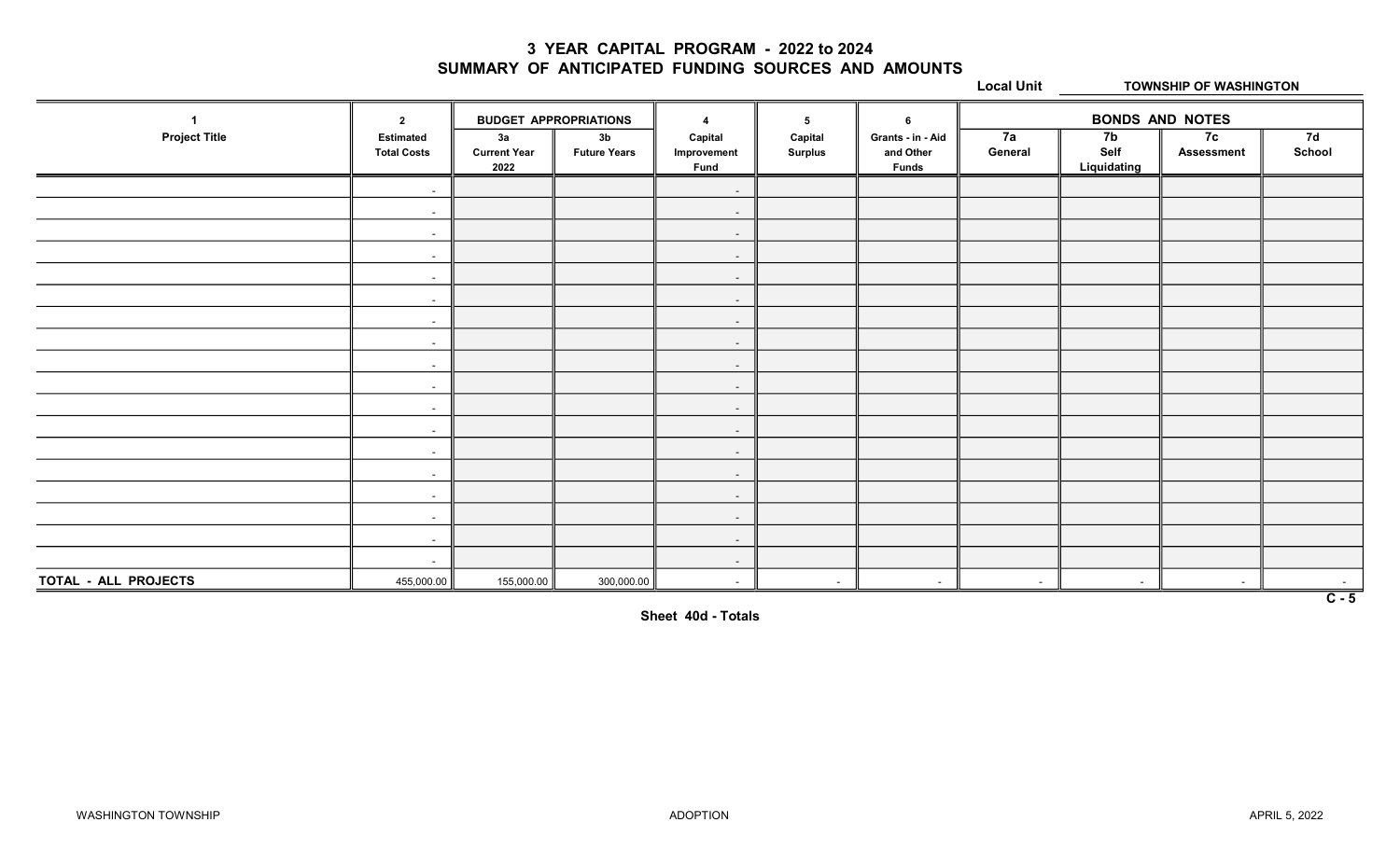#### SECTION 2 - UPON ADOPTION FOR YEAR 2022 RESOLUTION

| Be it Resolved by the                                                                                                                                              |                                                                                                                                                                                                                                      | <b>COMMITTEEPERSONS</b>                                                               | of the                                                        | <b>TOWNSHIP</b>                                                                                                                                            |        |                    |  |  |  |
|--------------------------------------------------------------------------------------------------------------------------------------------------------------------|--------------------------------------------------------------------------------------------------------------------------------------------------------------------------------------------------------------------------------------|---------------------------------------------------------------------------------------|---------------------------------------------------------------|------------------------------------------------------------------------------------------------------------------------------------------------------------|--------|--------------------|--|--|--|
| оf                                                                                                                                                                 | <b>WASHINGTON</b>                                                                                                                                                                                                                    | County of                                                                             | <b>BURLINGTON</b>                                             | that the budget hereinbefore set forth is hereby                                                                                                           |        |                    |  |  |  |
|                                                                                                                                                                    |                                                                                                                                                                                                                                      |                                                                                       |                                                               | adopted and shall constitute an appropriation for the purposes stated of the sums therein set forth as appropriations, and authorization of the amount of: |        |                    |  |  |  |
| $(a)$ \$                                                                                                                                                           |                                                                                                                                                                                                                                      | (Item 2 below) for municipal purposes, and                                            |                                                               |                                                                                                                                                            |        |                    |  |  |  |
| $(b)$ \$                                                                                                                                                           |                                                                                                                                                                                                                                      |                                                                                       |                                                               |                                                                                                                                                            |        |                    |  |  |  |
| $(c)$ \$                                                                                                                                                           | (Item 3 below) for school purposes in Type I School Districts only (N.J.S.A. 18A:9-2) to be raised by taxation and,<br>(Item 4 below) to be added to the certificate of amount to be raised by taxation for local school purposes in |                                                                                       |                                                               |                                                                                                                                                            |        |                    |  |  |  |
|                                                                                                                                                                    |                                                                                                                                                                                                                                      |                                                                                       |                                                               | Type II School Districts only (N.J.S.A. 18A:9-3) and certification to the County Board of Taxation of                                                      |        |                    |  |  |  |
|                                                                                                                                                                    |                                                                                                                                                                                                                                      |                                                                                       | the following summary of general revenues and appropriations. |                                                                                                                                                            |        |                    |  |  |  |
| $(d)$ \$                                                                                                                                                           |                                                                                                                                                                                                                                      | (Sheet 43) Open Space, Recreation, Farmland and Historic Preservation Trust Fund Levy |                                                               |                                                                                                                                                            |        |                    |  |  |  |
| $(e)$ \$                                                                                                                                                           |                                                                                                                                                                                                                                      | (Sheet 44) Arts and Culture Trust Fund Levy                                           |                                                               |                                                                                                                                                            |        |                    |  |  |  |
| $(f)$ \$                                                                                                                                                           |                                                                                                                                                                                                                                      | (Item 5 Below) Minimum Library Tax                                                    |                                                               |                                                                                                                                                            |        |                    |  |  |  |
|                                                                                                                                                                    |                                                                                                                                                                                                                                      |                                                                                       |                                                               |                                                                                                                                                            |        |                    |  |  |  |
|                                                                                                                                                                    |                                                                                                                                                                                                                                      |                                                                                       |                                                               |                                                                                                                                                            |        |                    |  |  |  |
| <b>RECORDED VOTE</b>                                                                                                                                               |                                                                                                                                                                                                                                      |                                                                                       |                                                               | <b>Abstained</b>                                                                                                                                           |        |                    |  |  |  |
| (Insert last name)                                                                                                                                                 |                                                                                                                                                                                                                                      |                                                                                       |                                                               |                                                                                                                                                            |        |                    |  |  |  |
|                                                                                                                                                                    |                                                                                                                                                                                                                                      | <b>JAMES</b>                                                                          |                                                               |                                                                                                                                                            |        |                    |  |  |  |
|                                                                                                                                                                    |                                                                                                                                                                                                                                      | <b>Ayes</b><br><b>SEYBOLD</b>                                                         | <b>Nays</b>                                                   |                                                                                                                                                            |        |                    |  |  |  |
|                                                                                                                                                                    |                                                                                                                                                                                                                                      |                                                                                       |                                                               |                                                                                                                                                            |        |                    |  |  |  |
|                                                                                                                                                                    |                                                                                                                                                                                                                                      | <b>GADD</b>                                                                           |                                                               | <b>Absent</b>                                                                                                                                              |        |                    |  |  |  |
|                                                                                                                                                                    |                                                                                                                                                                                                                                      |                                                                                       |                                                               |                                                                                                                                                            |        |                    |  |  |  |
|                                                                                                                                                                    |                                                                                                                                                                                                                                      |                                                                                       |                                                               |                                                                                                                                                            |        |                    |  |  |  |
|                                                                                                                                                                    |                                                                                                                                                                                                                                      |                                                                                       |                                                               |                                                                                                                                                            |        |                    |  |  |  |
| <b>SUMMARY OF REVENUES</b><br><b>General Revenues</b>                                                                                                              |                                                                                                                                                                                                                                      |                                                                                       |                                                               |                                                                                                                                                            |        |                    |  |  |  |
| <b>Surplus Anticipated</b>                                                                                                                                         |                                                                                                                                                                                                                                      |                                                                                       |                                                               |                                                                                                                                                            | 08-100 | 394,844.00<br>\$   |  |  |  |
| Miscellaneous Revenues Anticipated                                                                                                                                 | 13-099                                                                                                                                                                                                                               | $\mathfrak{F}$<br>1,083,273.00                                                        |                                                               |                                                                                                                                                            |        |                    |  |  |  |
| Receipts from Delinquent Taxes                                                                                                                                     | 15-499                                                                                                                                                                                                                               | \$                                                                                    |                                                               |                                                                                                                                                            |        |                    |  |  |  |
| 2. AMOUNT TO BE RAISED BY TAXATION FOR MUNICIPAL PURPOSED (Item 6(a), Sheet 11)<br>3. AMOUNT TO BE RAISED BY TAXATION FOR SCHOOLS IN TYPE I SCHOOL DISTRICTS ONLY: |                                                                                                                                                                                                                                      |                                                                                       |                                                               |                                                                                                                                                            |        | \$                 |  |  |  |
|                                                                                                                                                                    |                                                                                                                                                                                                                                      |                                                                                       |                                                               |                                                                                                                                                            |        |                    |  |  |  |
| Item 6, Sheet 42<br>\$<br>07-195<br>$\sqrt[6]{\frac{1}{2}}$<br>Item 6(b), Sheet 11 (N.J.S.A. 40A:4-14)<br>07-191                                                   |                                                                                                                                                                                                                                      |                                                                                       |                                                               |                                                                                                                                                            |        |                    |  |  |  |
| TOTAL AMOUNT TO BE RAISED BY TAXATION FOR SCHOOLS IN TYPE I SCHOOL DISTRICTS ONLY                                                                                  |                                                                                                                                                                                                                                      | \$                                                                                    |                                                               |                                                                                                                                                            |        |                    |  |  |  |
| To Be Added TO THE CERTIFICATE FOR THE AMOUNT TO BE RAISED BY TAXATION FOR SCHOOLS IN TYPE II SCHOOL DISTRICTS ONLY:                                               |                                                                                                                                                                                                                                      |                                                                                       |                                                               |                                                                                                                                                            |        |                    |  |  |  |
| Item 6(b), Sheet 11 (N.J.S.A. 40A:4-14)                                                                                                                            | 07-191                                                                                                                                                                                                                               |                                                                                       |                                                               |                                                                                                                                                            |        |                    |  |  |  |
| AMOUNT TO BE RAISED BY TAXATION MINIMUM LIBRARY TAX<br>5.                                                                                                          | 07-192                                                                                                                                                                                                                               | -\$                                                                                   |                                                               |                                                                                                                                                            |        |                    |  |  |  |
| <b>Total Revenues</b>                                                                                                                                              |                                                                                                                                                                                                                                      |                                                                                       |                                                               |                                                                                                                                                            | 13-299 | \$<br>1,478,117.00 |  |  |  |
|                                                                                                                                                                    |                                                                                                                                                                                                                                      |                                                                                       | $O$ <sub>h</sub> $A$ <sup>1</sup>                             |                                                                                                                                                            |        |                    |  |  |  |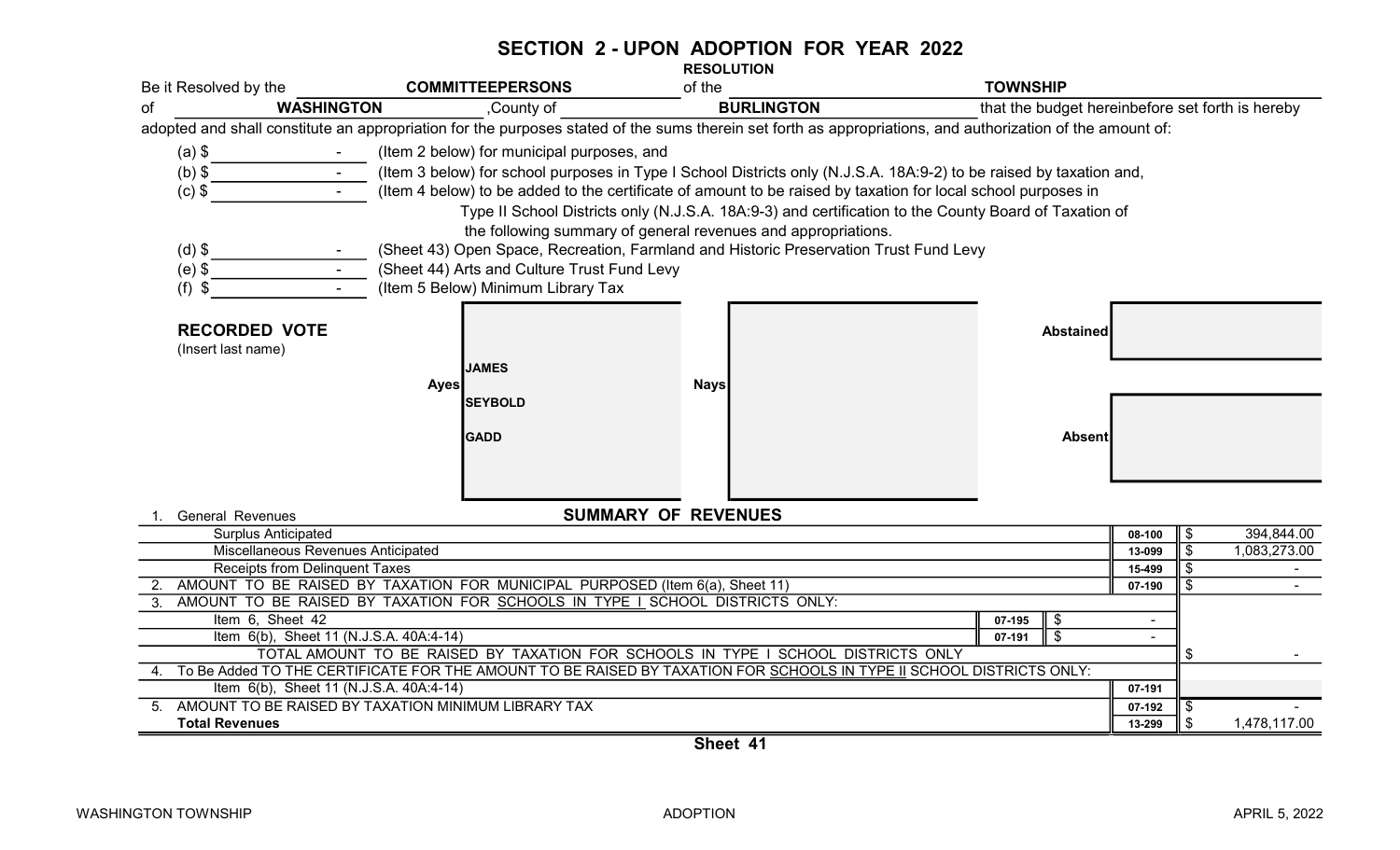# SUMMARY OF APPROPRIATIONS

| 5. GENERAL APPROPRIATIONS:                                                                  | <b>XXXXXX</b> | <b>XXXXXXXXXXXXX</b> |
|---------------------------------------------------------------------------------------------|---------------|----------------------|
| Within "CAPS"                                                                               | <b>XXXXXX</b> | XXXXXXXXXXXX         |
| (a & b) Operations Including Contingent                                                     | 34-201        | \$<br>842,807.00     |
| (e) Deferred Charges and Statutory Expenditures - Municipal                                 | 34-209        | 14,650.00<br>\$      |
| (g) Cash Deficit                                                                            | 46-885        | \$                   |
| <b>Excluded from "CAPS"</b>                                                                 | <b>XXXXXX</b> | <b>XXXXXXXXXXXXX</b> |
| (a) Operations - Total Operations Excluded from "CAPS"                                      | 34-305        | 368,660.00<br>\$     |
| (c) Capital Improvements                                                                    | 44-999        | 155,000.00<br>\$     |
| (d) Municipal Debt Service                                                                  | 45-999        | \$                   |
| (e) Deferred Charges - Municipal                                                            | 46-999        | 6,000.00<br>\$       |
| (f) Judgments                                                                               | 37-480        | \$                   |
| (n) Transferred to Board of Education for Use of Local Schools (N.J.S.A. 40:48-17.1 & 17.3) | 29-405        | 25,000.00<br>\$      |
| (g) Cash Deficit                                                                            | 46-885        | \$                   |
| (k) For Local District School Purposes                                                      | 29-410        | \$                   |
| (m) Reserve for Uncollected Taxes                                                           | 50-899        | 66,000.00<br>\$      |
| 6. SCHOOL APPROPRIATIONS - TYPE I SCHOOL DISTRICT ONLY (N.J.S.A. 40A:4-13)                  | 07-195        |                      |
| <b>Total Appropriations</b>                                                                 | 34-499        | 1,478,117.00<br>\$   |

It is hereby certified that the within budget is a true copy of the budget finally adopted by resolution of the Governing Body on the 5th day of , 2022. It is further certified that each item of revenue and appropriation is set forth in the same amount and by the same title as appeared in the 2022 approved budget and all amendments thereto, if any, which have been previously approved by the Director of Local Government Services. April

> Certified by me this 5th day of April , 2022, Ihand@wtbcnj.org , Clerk **Signature**

Sheet 42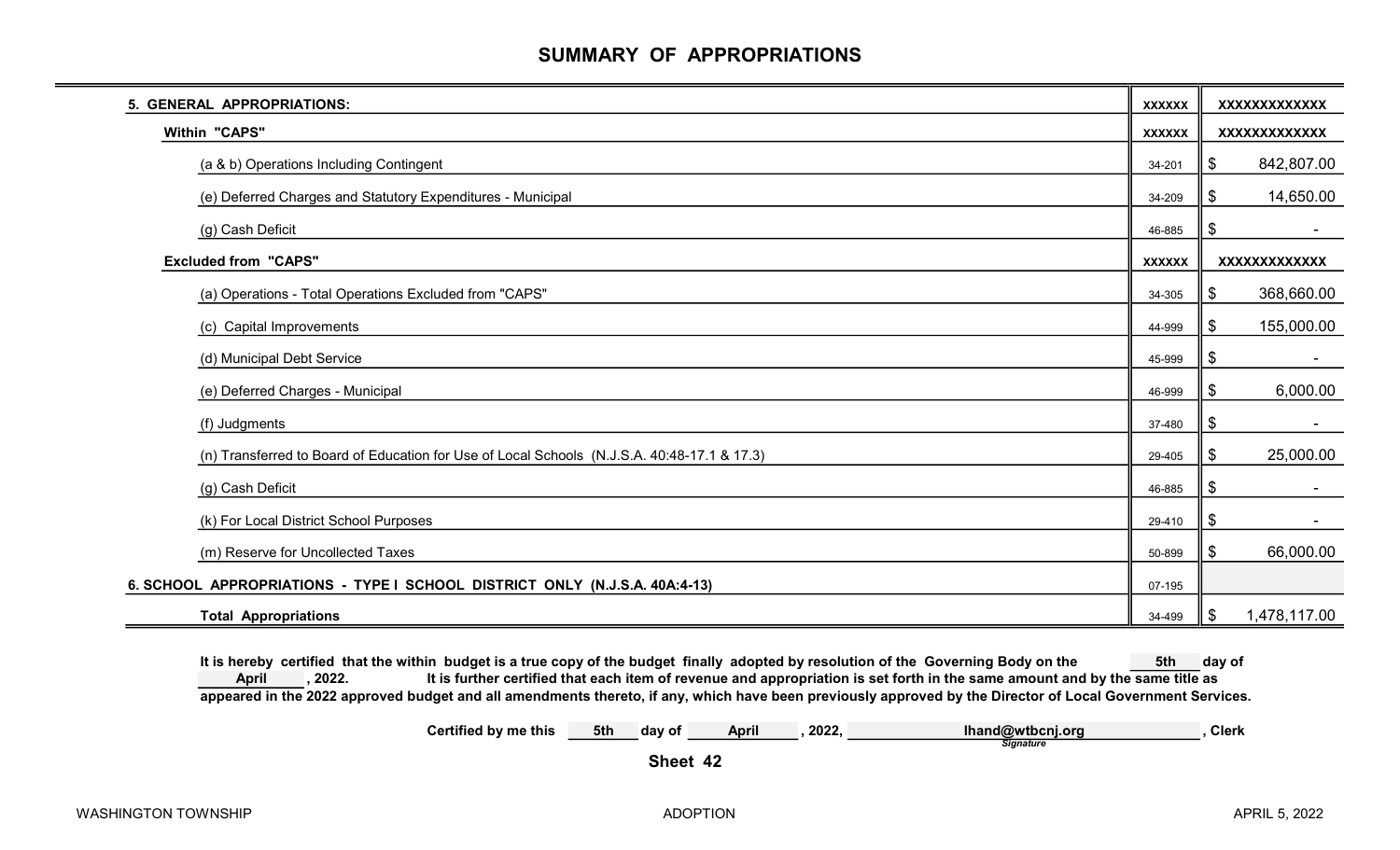#### OPEN SPACE, RECREATION, FARMLAND AND HISTORIC PRESERVATION TRUST FUND TOWNSHIP OF WASHINGTON

|                                                                           |             | Anticipated |                   | <b>Realized in</b>        |                                              |                   | Appropriated      |                   | Expended 2021     |                   |
|---------------------------------------------------------------------------|-------------|-------------|-------------------|---------------------------|----------------------------------------------|-------------------|-------------------|-------------------|-------------------|-------------------|
| <b>DEDICATED REVENUES</b>                                                 | <b>FCOA</b> |             |                   |                           | <b>JAPPROPRIATIONS</b>                       | <b>FCOA</b>       |                   |                   | Paid or           |                   |
| <b>FROM TRUST FUND</b>                                                    |             | 2022        | 2021              | Cash in 2021              |                                              |                   | for 2022          | for 2021          | <b>Charged</b>    | <b>Reserved</b>   |
| <b>Amount to be Raised</b>                                                |             |             |                   |                           | <b>Development of Lands for</b>              |                   |                   |                   |                   |                   |
| <b>By Taxation</b>                                                        | 54-190      |             |                   |                           | <b>Recreation and Conservation:</b>          |                   | <b>XXXXXXXXXX</b> | <b>XXXXXXXXXX</b> | <b>XXXXXXXXXX</b> | <b>XXXXXXXXXX</b> |
|                                                                           |             |             |                   |                           | Salaries & Wages                             | 54-385-1          |                   |                   |                   |                   |
| <b>Interest Income</b>                                                    | 54-113      |             |                   |                           | Other Expenses                               | 54-385-2          |                   |                   |                   |                   |
|                                                                           |             |             |                   |                           | <b>Maintenance of Lands for</b>              |                   |                   |                   |                   |                   |
|                                                                           |             |             |                   |                           | <b>Recreation and Conservation:</b>          |                   | <b>XXXXXXXXXX</b> | <b>XXXXXXXXXX</b> | <b>XXXXXXXXXX</b> | <b>XXXXXXXXXX</b> |
| <b>Reserve Funds:</b>                                                     | 54-101      |             |                   |                           | Salaries & Wages                             | 54-375-1          |                   |                   |                   |                   |
|                                                                           |             |             |                   |                           | Other Expenses                               | 54-372-2          |                   |                   |                   |                   |
|                                                                           |             |             |                   |                           | <b>Historic Preservation:</b>                |                   | <b>XXXXXXXXXX</b> | <b>XXXXXXXXXX</b> | <b>XXXXXXXXXX</b> | <b>XXXXXXXXXX</b> |
|                                                                           |             |             |                   |                           | Salaries & Wages                             | 54-176-1          |                   |                   |                   |                   |
|                                                                           |             |             |                   |                           | Other Expenses                               | 54-176-2          |                   |                   |                   | $\sim$            |
|                                                                           |             |             |                   |                           |                                              |                   |                   |                   |                   | $\sim$            |
|                                                                           |             |             |                   |                           | <b>Acquisition of Lands for</b>              |                   |                   |                   |                   |                   |
|                                                                           |             |             |                   |                           | <b>Recreation and Conservation</b>           | 54-915-2          |                   |                   |                   | $\sim$            |
| <b>Total Trust Fund Revenues:</b>                                         | 54-299      |             |                   | $\sim$                    | <b>Acquisition of Farmland</b>               | 54-916-2          |                   |                   |                   |                   |
| <b>Summary of Program</b>                                                 |             |             |                   |                           | <b>Down Payments on Improvements</b>         | 54-902-2          |                   |                   |                   | $\sim$            |
| Year Referendum Passed/Implemented:                                       |             |             |                   | <b>Debt Service:</b>      |                                              | <b>XXXXXXXXXX</b> | <b>XXXXXXXXXX</b> | <b>XXXXXXXXXX</b> | <b>XXXXXXXXXX</b> |                   |
|                                                                           |             |             |                   | (Date)                    |                                              |                   |                   |                   |                   |                   |
| <b>Rate Assessed:</b>                                                     |             |             |                   | Payment of Bond Principal | 54-920-2                                     |                   |                   |                   | <b>XXXXXXXXXX</b> |                   |
|                                                                           |             |             |                   |                           | Payment of Bond Anticipation                 |                   |                   |                   |                   |                   |
| <b>Total Tax Collected to date:</b>                                       |             |             |                   |                           | Notes and Capital Notes                      | 54-925-2          |                   |                   |                   | <b>XXXXXXXXXX</b> |
| <b>Total Expended to date:</b><br><b>Total Acreage Preserved to date:</b> |             |             |                   |                           | Interest on Bonds                            | 54-930-2          |                   |                   |                   |                   |
|                                                                           |             |             |                   | (Acres)                   |                                              |                   |                   |                   |                   | <b>XXXXXXXXXX</b> |
| Recreation land preserved in 2021:                                        |             |             | Interest on Notes | 54-935-2                  |                                              |                   |                   | <b>XXXXXXXXXX</b> |                   |                   |
|                                                                           |             |             |                   | (Acres)                   | <b>Reserve for Future Use</b>                | 54-950-2          |                   |                   |                   |                   |
| Farmland preserved in 2021:                                               |             |             |                   |                           |                                              |                   |                   |                   |                   |                   |
|                                                                           |             |             |                   | (Acres)                   | <b>Total Trust Fund Appropriations:</b><br>. | 54-499            |                   |                   |                   |                   |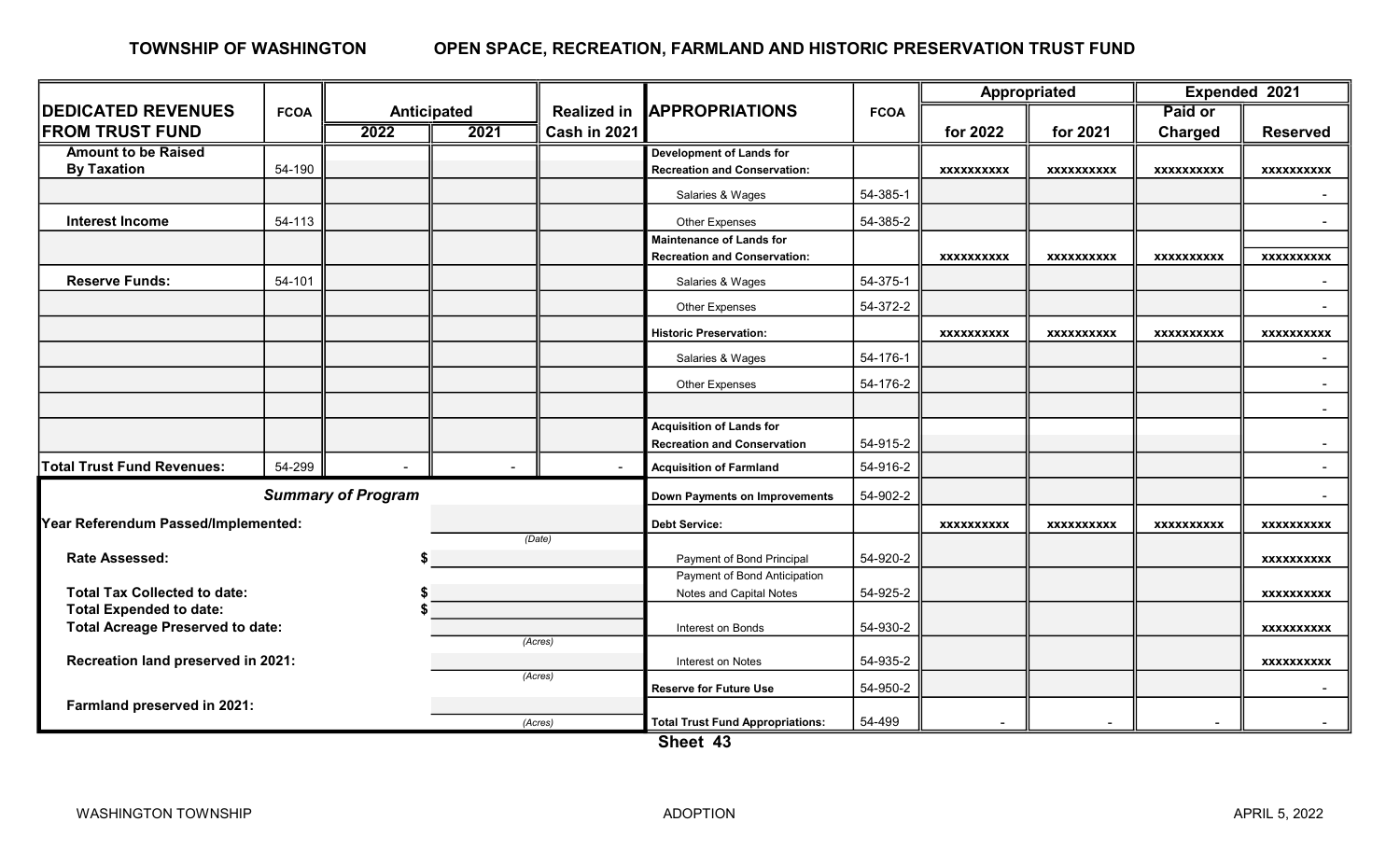### TOWNSHIP OF WASHINGTON

|                                     |             |                           |             |                     |                                         |               | Appropriated      |                   | Expended 2021     |                   |
|-------------------------------------|-------------|---------------------------|-------------|---------------------|-----------------------------------------|---------------|-------------------|-------------------|-------------------|-------------------|
| <b>DEDICATED REVENUES</b>           | <b>FCOA</b> |                           | Anticipated | <b>Realized in</b>  | <b>APPROPRIATIONS</b>                   | <b>FCOA</b>   |                   |                   | Paid or           |                   |
| <b>FROM TRUST FUND</b>              |             | 2022                      | 2021        | <b>Cash in 2021</b> |                                         |               | for 2022          | for 2021          | <b>Charged</b>    | <b>Reserved</b>   |
| <b>Amount to be Raised</b>          |             |                           |             |                     |                                         |               |                   |                   |                   |                   |
| <b>By Taxation</b>                  | 56-190      |                           |             |                     | xxxxxxxxxxxxxxxxxx                      | <b>XXXXXX</b> | <b>XXXXXXXXXX</b> | <b>XXXXXXXXXX</b> | <b>XXXXXXXXXX</b> | <b>XXXXXXXXXX</b> |
|                                     |             |                           |             |                     |                                         |               |                   |                   |                   |                   |
|                                     |             |                           |             |                     |                                         |               |                   |                   |                   | $\sim$            |
|                                     |             |                           |             |                     |                                         |               |                   |                   |                   | $\sim$            |
|                                     |             |                           |             |                     |                                         |               |                   |                   |                   | $\sim$            |
| <b>Reserve Funds:</b>               | 56-101      |                           |             |                     |                                         |               |                   |                   |                   | $\sim$            |
|                                     |             |                           |             |                     |                                         |               |                   |                   |                   | $\sim$            |
|                                     |             |                           |             |                     |                                         |               |                   |                   |                   | $\sim$            |
|                                     |             |                           |             |                     |                                         |               |                   |                   |                   | $\sim$            |
|                                     |             |                           |             |                     |                                         |               |                   |                   |                   | $\sim$            |
|                                     |             |                           |             |                     |                                         |               |                   |                   |                   | $\sim$            |
|                                     |             |                           |             |                     |                                         |               |                   |                   |                   | $\sim$            |
|                                     |             |                           |             |                     |                                         |               |                   |                   |                   | $\sim$            |
| <b>Total Trust Fund Revenues:</b>   | 56-299      | $\sim$                    | $\sim$      | $\sim$              |                                         |               |                   |                   |                   | $\sim$            |
|                                     |             | <b>Summary of Program</b> |             |                     |                                         |               |                   |                   |                   |                   |
| Year Referendum Passed/Implemented: |             |                           |             |                     |                                         |               |                   |                   |                   |                   |
|                                     |             |                           |             | (Date)              |                                         |               |                   |                   |                   |                   |
| Rate Assessed:                      |             |                           |             |                     |                                         |               |                   |                   |                   |                   |
|                                     |             |                           |             |                     |                                         |               |                   |                   |                   |                   |
| <b>Total Tax Collected to date:</b> |             |                           |             |                     |                                         |               |                   |                   |                   |                   |
| <b>Total Expended to date:</b>      |             |                           |             |                     |                                         |               |                   |                   |                   | $\sim 100$        |
|                                     |             |                           |             |                     |                                         |               |                   |                   |                   |                   |
|                                     |             |                           |             |                     |                                         |               |                   |                   |                   |                   |
|                                     |             |                           |             |                     |                                         |               |                   |                   |                   | $\sim$            |
|                                     |             |                           |             |                     | <b>Total Trust Fund Appropriations:</b> | 56-499        | $\blacksquare$    | $\blacksquare$    |                   |                   |

Sheet 44